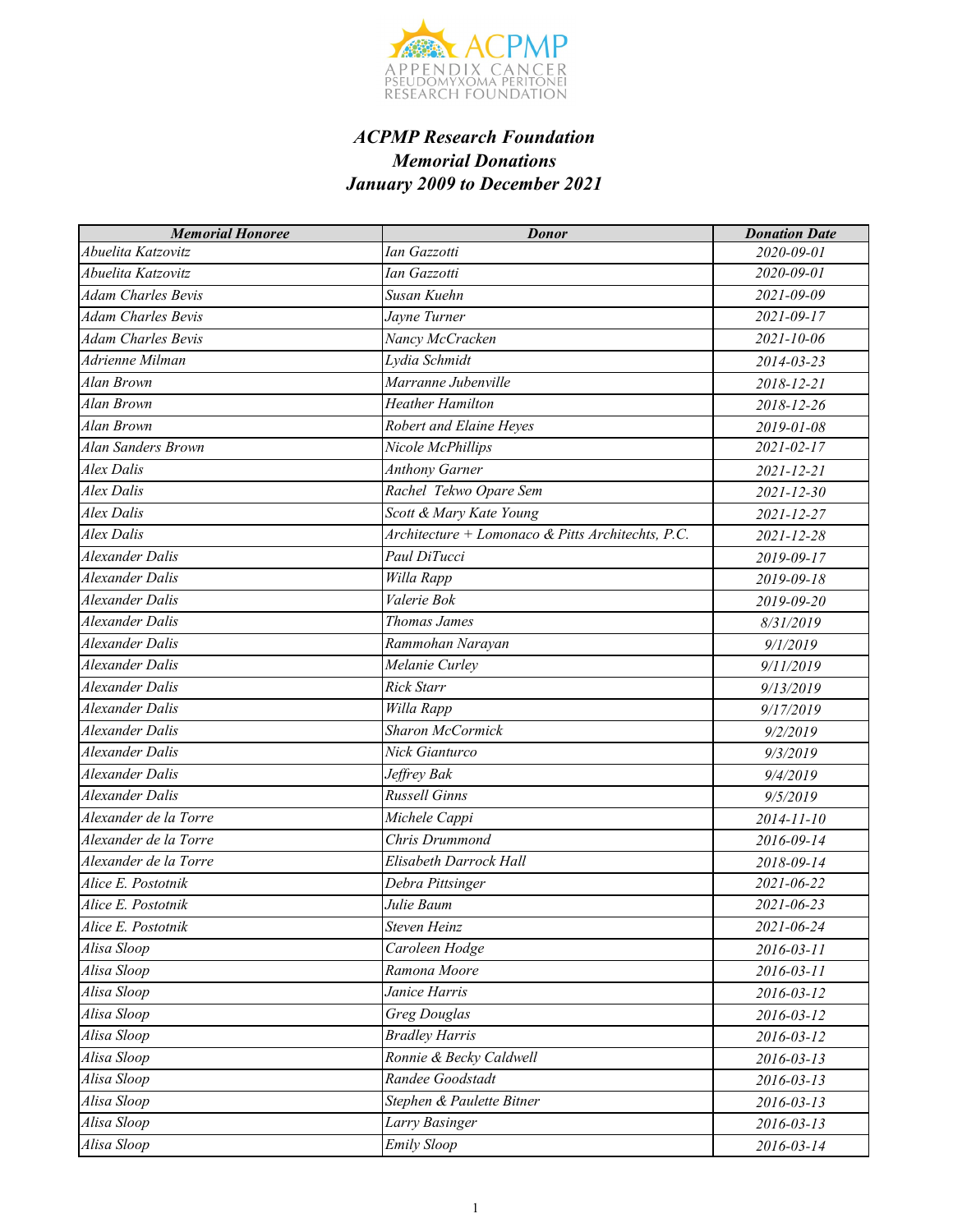

| Alisa Sloop                   | Gene & Joan Johnson            | 2016-03-15       |
|-------------------------------|--------------------------------|------------------|
| Alisa Sloop                   | Margie Pressley                | $2016 - 03 - 15$ |
| Alisa Sloop                   | David Brookshire               | $2016 - 03 - 17$ |
| Alisa Sloop                   | John Sloop                     | 2016-03-25       |
| Alisa Sloop                   | Michael & Sonja Mann           | 2016-04-19       |
| Allen Girdner                 | Todd & Catherine Hauge         | 2017-01-02       |
| Allen Girdner                 | Christine Clayton              | 2017-01-02       |
| Allen Girdner                 | <b>Edward Girdner</b>          | 2017-01-04       |
| Allen Girdner                 | John Curl                      | 2017-02-06       |
| Amy L Donohue                 | Dennis Donohue                 | 2020-09-30       |
| <b>Andrew DeBell</b>          | Lynne Grimsley                 | 2020-07-11       |
| Ann Elizabeth Miller Williams | Jane Arens                     | 2021-02-09       |
| Ann Marie (Young) Rodrigues   | Michael Flaherty               | $2021 - 03 - 10$ |
| Ann Marie (Young) Rodrigues   | Christopher Coggins            | $2021 - 03 - 20$ |
| Ann Marie (Young) Rodrigues   | Benjamin Folsom                | 2021-03-24       |
| Ann Marie (Young) Rodrigues   | <b>Bob and Cristina Lyman</b>  | 2021-03-24       |
| Ann Marie (Young) Rodrigues   | James Ryan                     | $2021 - 03 - 24$ |
| Ann Marie (Young) Rodrigues   | Kenneth and Jennifer Mangan    | 2021-03-24       |
| Ann Marie (Young) Rodrigues   | Kim and Anthony Fiorante       | $2021 - 03 - 24$ |
| Ann Marie (Young) Rodrigues   | Maureen Perreault              | 2021-03-24       |
| Ann Marie (Young) Rodrigues   | Susan and Jose Rodrigues       | $2021 - 03 - 24$ |
| Ann Marie (Young) Rodrigues   | <b>Barbara Duffy</b>           | 2021-04-06       |
| Ann Marie (Young) Rodrigues   | Thomas Walden                  | 2021-04-06       |
| Ann Marie Barnes              | Theresa Rutledge               | 2015-08-06       |
| <b>Ann Marie Barnes</b>       | Dianne Marino                  | 2015-08-24       |
| <b>Ann Marie Barnes</b>       | Kevin Barnes                   | 2015-08-24       |
| Ann Marie Barnes              | Mary Garner                    | 2015-08-25       |
| <b>Ann Marie Barnes</b>       | Christopher & Christina Harney | 2015-08-25       |
| <b>Ann Marie Barnes</b>       | Lisa Chin                      | 2015-08-29       |
| Ann Marie Barnes              | Steve & Mary Haskins           | 2015-08-31       |
| <b>Ann Marie Barnes</b>       | Toole Charitable Foundation    | 2015-09-04       |
| <b>Ann Marie Barnes</b>       | Guy & Tracy Jaquier Gift Fund  | 2015-09-21       |
| <b>Ann Marie Barnes</b>       | Julie Munro                    | 2015-10-18       |
| <b>Ann Marie Barnes</b>       | Bryan & Nancy Kemnitzer        | 2015-11-01       |
| <b>Ann Marie Barnes</b>       | Mount Tamalpais School         | $2016 - 03 - 15$ |
| Ann Williams                  | <b>JUDITH KOH</b>              | 2020-12-22       |
| Anna Herickhoff               | Marie Bezdicek                 | $2017 - 03 - 13$ |
| Anne Barta                    | Elieen Austin                  | 2017-07-26       |
| Anne Buckhout Chase           | O'Connor & Drew, P.C.          | 2018-03-23       |
| Anne Doll                     | Kevin Tsuchida                 | $2021 - 02 - 16$ |
| Anne Doll                     | Tricia Van                     | 2021-02-17       |
| Anne Doll                     | Dawn Edgerton-Cameron          | $2021 - 02 - 18$ |
| Anne Doll                     | Steve and Litishia Skatrud     | $2021 - 02 - 20$ |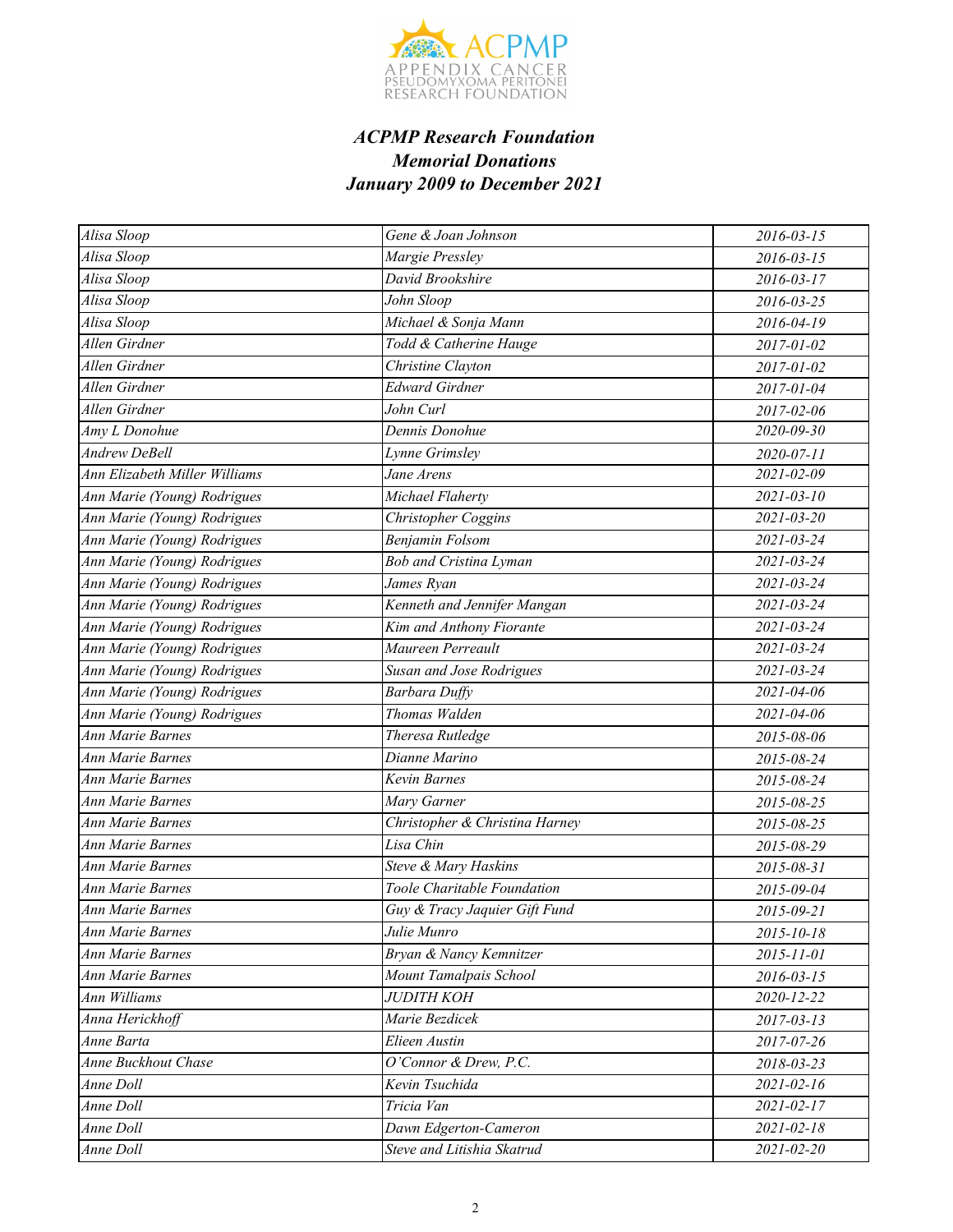

| Anne Doll               | Greg Goltermann               | 2021-02-22       |
|-------------------------|-------------------------------|------------------|
| Anne Doll               | Lynda and Sheldon Kest        | 2021-02-22       |
| Anne Doll               | Joshua Fox                    | 2021-02-24       |
| Anne Doll               | Kari Vogler                   | 2021-02-26       |
| Anne Doll               | Joe and Stacey Mraz           | 2021-03-08       |
| <b>Anne Doll</b>        | <b>Barb &amp; Chuck Merry</b> | $2021 - 03 - 11$ |
| Anne Doll               | Barb & Chuck Merry            | 2021-04-11       |
| Anne Doll               | Sandra Dillon                 | 2021-04-28       |
| Anne Doll               | <b>Barb &amp; Chuck Merry</b> | $2021 - 05 - 11$ |
| Anne Doll               | <b>Barb &amp; Chuck Merry</b> | 2021-06-11       |
| Anne Doll               | Barb & Chuck Merry            | 2021-07-11       |
| Anne Doll               | <b>Barb &amp; Chuck Merry</b> | $2021 - 08 - 11$ |
| Anne Doll               | <b>Barb &amp; Chuck Merry</b> | 2021-09-11       |
| Anne Doll               | Barb & Chuck Merry            | 2021-10-11       |
| Anne Doll               | <b>Barb &amp; Chuck Merry</b> | $2021 - 11 - 11$ |
| Anne Doll               | Salil Gupte                   | 2021-11-24       |
| Anne Kane               | <b>Allison Bloom</b>          | 2021-03-26       |
| Anne Kane               | Maria Cianfaglione            | $2021 - 04 - 13$ |
| <b>Ann-Marie Barnes</b> | Kevin Barnes                  | 2017-09-29       |
| <b>Anthony Busic</b>    | John & Anita Monroe           | 2012-07-25       |
| <b>Anthony Busic</b>    | Marvin Busic                  | 2012-07-26       |
| <b>Anthony Busic</b>    | <b>Betty Griffin</b>          | 2012-07-29       |
| <b>Anthony Busic</b>    | Randall & Catherine Hill      | 2012-07-30       |
| <b>Anthony Busic</b>    | Murry & Frances Unruh         | 2012-08-01       |
| <b>Anthony Busic</b>    | Jerry & Nancy Jagger          | 2012-08-03       |
| <b>Anthony Busic</b>    | Sandra Forrest                | 2012-08-08       |
| <b>Anthony Mitchell</b> | Nancy Mitchell                | 2017-12-28       |
| Art Ealba               | Michelle Hackworth            | 2017-01-04       |
| Ashley Hope Robinson    | Mary Ann Friend               | 2020-09-01       |
| Ashley Hope Robinson    | Carol Fisher                  | 2020-09-01       |
| Ashley Hope Robinson    | John Griggs                   | 2020-09-01       |
| Ashley Hope Robinson    | Marlene Levin                 | 2020-09-01       |
| Ashley Hope Robinson    | Stephen Elston                | $2020 - 09 - 01$ |
| Ashley Hope Robinson    | Melissa Milione               | 2020-09-01       |
| Ashley Hope Robinson    | <b>Babette Sanders</b>        | 2020-09-01       |
| Ashley Hope Robinson    | Sally Eisenberg               | 2020-09-01       |
| Ashley Hope Robinson    | <b>Susan Armstrong</b>        | 2020-09-01       |
| Ashley Hope Robinson    | Nikoleta Daragjati            | 2020-09-02       |
| Ashley Hope Robinson    | Kimberly Leach                | 2020-09-02       |
| Ashley Hope Robinson    | Ellen Deutsche                | 2020-09-03       |
| Ashley Hope Robinson    | Denise Leaton                 | 2020-09-08       |
| Ashley Hope Robinson    | Nancy Robinson                | 2020-09-18       |
| Ashley Hope Robinson    | Tamara Theriot                | $2020 - 10 - 23$ |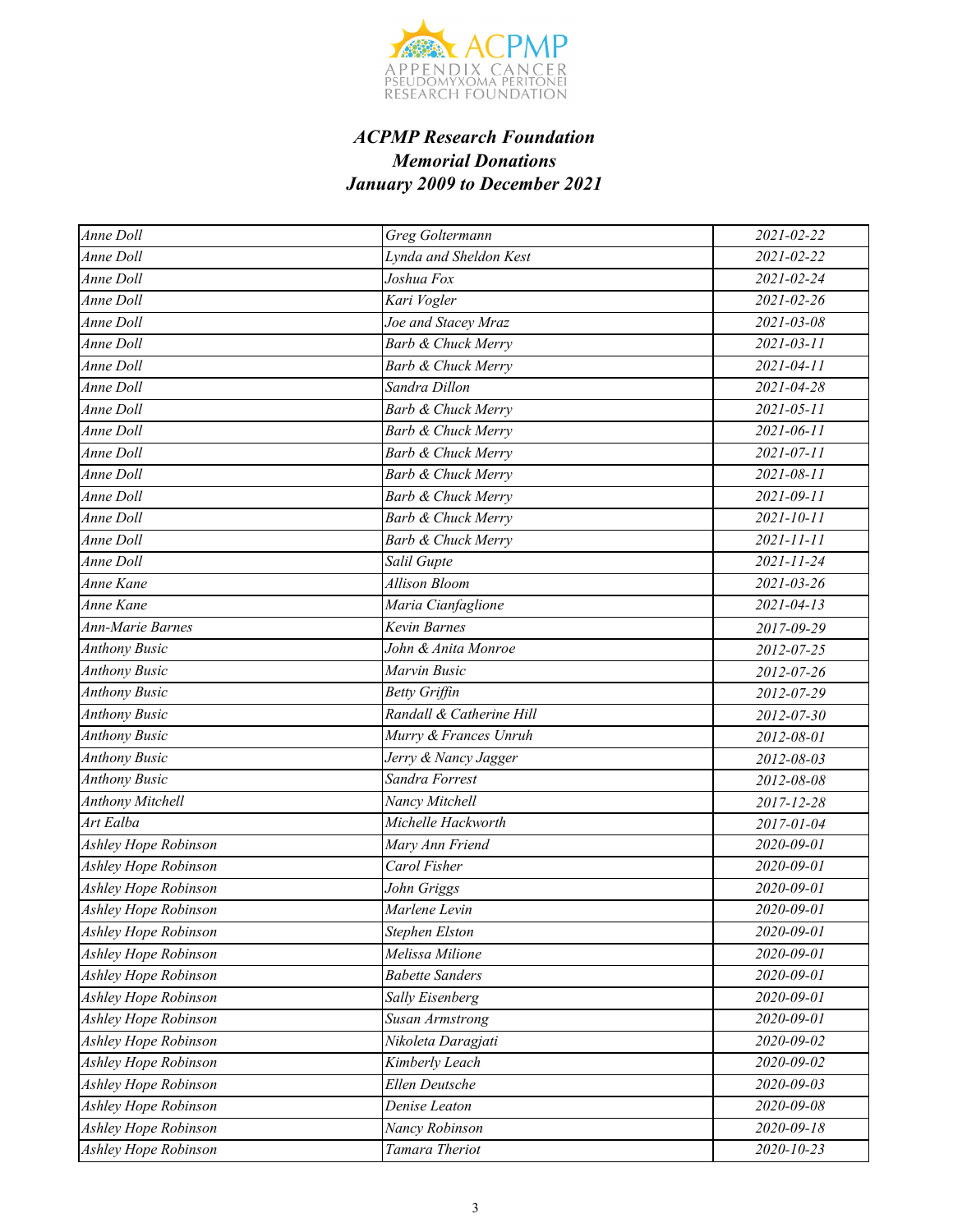

| Ashley Hope Robinson   | Karen Abrams             | 2021-01-20       |
|------------------------|--------------------------|------------------|
| Ashley Hope Robinson   | Kailey Hoover            | 2021-08-04       |
| Ashley Hope Robinson   | Nicole Parker            | 2021-08-15       |
| <b>Ashley Robinson</b> | Susan Armstrong          | 2020-09-01       |
| Ashley Robinson        | Sally Eisenberg          | 2020-09-01       |
| Ashley Robinson        | <b>Stephen Elston</b>    | 2020-09-01       |
| Ashley Robinson        | Carol Fisher             | 2020-09-01       |
| Ashley Robinson        | John Griggs              | 2020-09-01       |
| <b>Ashley Robinson</b> | Marlene Levin            | 2020-09-01       |
| Ashley Robinson        | Melissa Milione          | 2020-09-01       |
| Ashley Robinson        | <b>Babette Sanders</b>   | 2020-09-01       |
| Ashley Robinson        | Mary Ann Friend          | 2020-09-01       |
| Ashley Robinson        | Nikoleta Daragjati       | 2020-09-02       |
| Ashley Robinson        | Kimberly Leach           | 2020-09-02       |
| Ashley Robinson        | <b>Ellen Deutsche</b>    | 2020-09-03       |
| Ashley Robinson        | Denise Leaton            | 2020-09-08       |
| Audria McManus         | Linda Queen              | 2015-04-06       |
| Barbara Backowski      | Julia Volmert            | 2021-03-02       |
| Barbara Schmalhofer    | George Schmalhofer       | 2018-11-14       |
| Barbara Schmalhofer    | George Schmalhofer III   | 2019-11-02       |
| Barbara Schmalhofer    | George Schmalhofer III   | 2020-11-01       |
| Barbara Serbu          | <b>Susan Dalton</b>      | 2014-10-20       |
| Barbara Serbu          | Robert & Nancy Clevenger | 2014-10-20       |
| Barbara Serbu          | Merle & Mary Ann Holland | 2014-11-06       |
| Barrett J. Callaghan   | Colleen McSweeney Moore  | 2021-09-28       |
| Barrett J. Callaghan   | Edward Stefanik          | 2021-09-28       |
| Barrett J. Callaghan   | Katie Hynes              | $2021 - 09 - 28$ |
| Barrett J. Callaghan   | Sheri O'Connor           | 2021-09-28       |
| Barrett J. Callaghan   | Allyson Jarecky          | $2021 - 09 - 29$ |
| Barrett J. Callaghan   | Amy Siegel               | 2021-09-29       |
| Barrett J. Callaghan   | Andy Koch                | 2021-09-29       |
| Barrett J. Callaghan   | Connie and Ed Cervantes  | 2021-09-29       |
| Barrett J. Callaghan   | James Murphy             | 2021-09-29       |
| Barrett J. Callaghan   | Jim Doherty              | 2021-09-29       |
| Barrett J. Callaghan   | Michael Head             | 2021-09-29       |
| Barrett J. Callaghan   | Primal Cut               | 2021-09-29       |
| Barrett J. Callaghan   | Robert Caruso            | 2021-09-29       |
| Barrett J. Callaghan   | Rosanna Greene           | 2021-09-29       |
| Barrett J. Callaghan   | Scott Wickman            | 2021-09-29       |
| Barrett J. Callaghan   | Angela Mehalek           | 2021-09-30       |
| Barrett J. Callaghan   | <b>Anthony Salazar</b>   | 2021-09-30       |
| Barrett J. Callaghan   | <b>Brigitte Sullivan</b> | 2021-09-30       |
| Barrett J. Callaghan   | Catherine McGuinn        | $2021 - 09 - 30$ |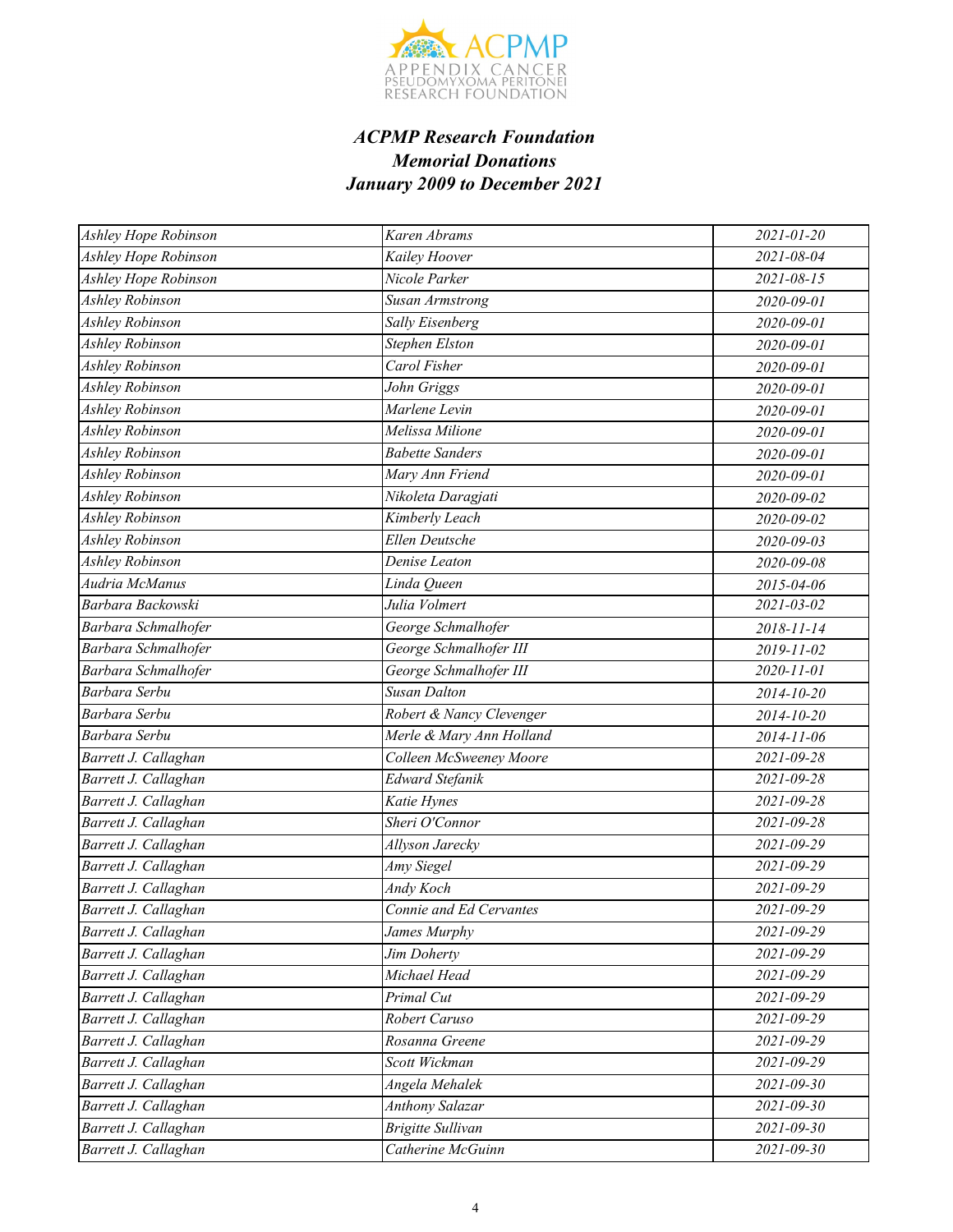

| Barrett J. Callaghan    | Daniel Sheely                      | $2021 - 09 - 30$ |
|-------------------------|------------------------------------|------------------|
| Barrett J. Callaghan    | David Ponsot                       | 2021-09-30       |
| Barrett J. Callaghan    | Gary and Susan Bieda               | $2021 - 09 - 30$ |
| Barrett J. Callaghan    | Joan Burnor                        | $2021 - 09 - 30$ |
| Barrett J. Callaghan    | Joseph Halford                     | $2021 - 09 - 30$ |
| Barrett J. Callaghan    | Karen Kita                         | $2021 - 09 - 30$ |
| Barrett J. Callaghan    | Matthew Ziolkowski                 | $2021 - 09 - 30$ |
| Barrett J. Callaghan    | Richard Kerwin                     | 2021-09-30       |
| Barrett J. Callaghan    | Ron & Julie Ouwenga                | $2021 - 09 - 30$ |
| Barrett J. Callaghan    | William Laheta                     | $2021 - 09 - 30$ |
| Barrett J. Callaghan    | Ellen & David Swanson              | 2021-10-01       |
| Barrett J. Callaghan    | Matthew Rooney                     | $2021 - 10 - 01$ |
| Barrett J. Callaghan    | Michelle Sabbia                    | 2021-10-01       |
| Barrett J. Callaghan    | The HLA Group                      | 2021-10-01       |
| Barrett J. Callaghan    | Julie Hynes                        | $2021 - 10 - 02$ |
| Barrett J. Callaghan    | Michael Ellington                  | 2021-10-02       |
| Barrett J. Callaghan    | Robert Nelson                      | $2021 - 10 - 03$ |
| Barrett J. Callaghan    | Susan Kerwin                       | $2021 - 10 - 03$ |
| Barrett J. Callaghan    | Rona Gilbert                       | $2021 - 10 - 05$ |
| Barrett J. Callaghan    | Elizabeth Flosi                    | 2021-10-06       |
| Barrett J. Callaghan    | Rebecca Ferguson                   | 2021-10-06       |
| Barrett J. Callaghan    | Louis DePasquale                   | 2021-10-07       |
| Barrett J. Callaghan    | Mark Foster                        | 2021-10-08       |
| Barrett J. Callaghan    | Michael Gottesman                  | 2021-10-08       |
| Barrett J. Callaghan    | Susan & Jeffrey Pall               | $2021 - 10 - 20$ |
| Barrett J. Callaghan    | Joe Thomas & Judy Reinersten       | 2021-10-24       |
| Barrett J. Callaghan    | Mark & Susan Thorndyke             | $2021 - 10 - 24$ |
| Barrett J. Callaghan    | Elizabeth & William Seal           | $2021 - 10 - 31$ |
| Barrett J. Callaghan    | Jeanne Walsh                       | $2021 - 11 - 18$ |
| Barrett J. Callaghan    | Myron Hendrix                      | $2021 - 11 - 18$ |
| Barrett J. Callaghan    | Steven & Carey Ortman              | $2021 - 11 - 18$ |
| Barrett J. Callaghan    | Lauren & Anthony Showers           | $2021 - 11 - 20$ |
| Barrett J. Callaghan    | Renee Gresla                       | $2021 - 11 - 20$ |
| Barrett J. Callaghan    | Timothy & Susan Feller             | 2021-11-20       |
| <b>Barrett Peterson</b> | Thomas Miles Mallory               | 2018-06-03       |
| <b>Barrett Peterson</b> | Hope Pinkerton                     | 2018-06-03       |
| <b>Barrett Peterson</b> | Jacob Kleinrock                    | 2018-06-04       |
| <b>Barrett Peterson</b> | <b>Charles Goller</b>              | 2018-06-08       |
| <b>Barrett Peterson</b> | Frederick Costello & Julia Whitney | 2018-07-13       |
| <b>Barrett Peterson</b> | <b>Whitney Brice</b>               | 2018-07-19       |
| <b>Barrett Peterson</b> | Mr. & Mrs. Merrell Clark           | 2018-09-04       |
| <b>Barrett Peterson</b> | Gwendolyn Boudreau                 | 2018-09-13       |
| <b>Barrett Peterson</b> | Eileen Shiffrin                    | 2018-09-17       |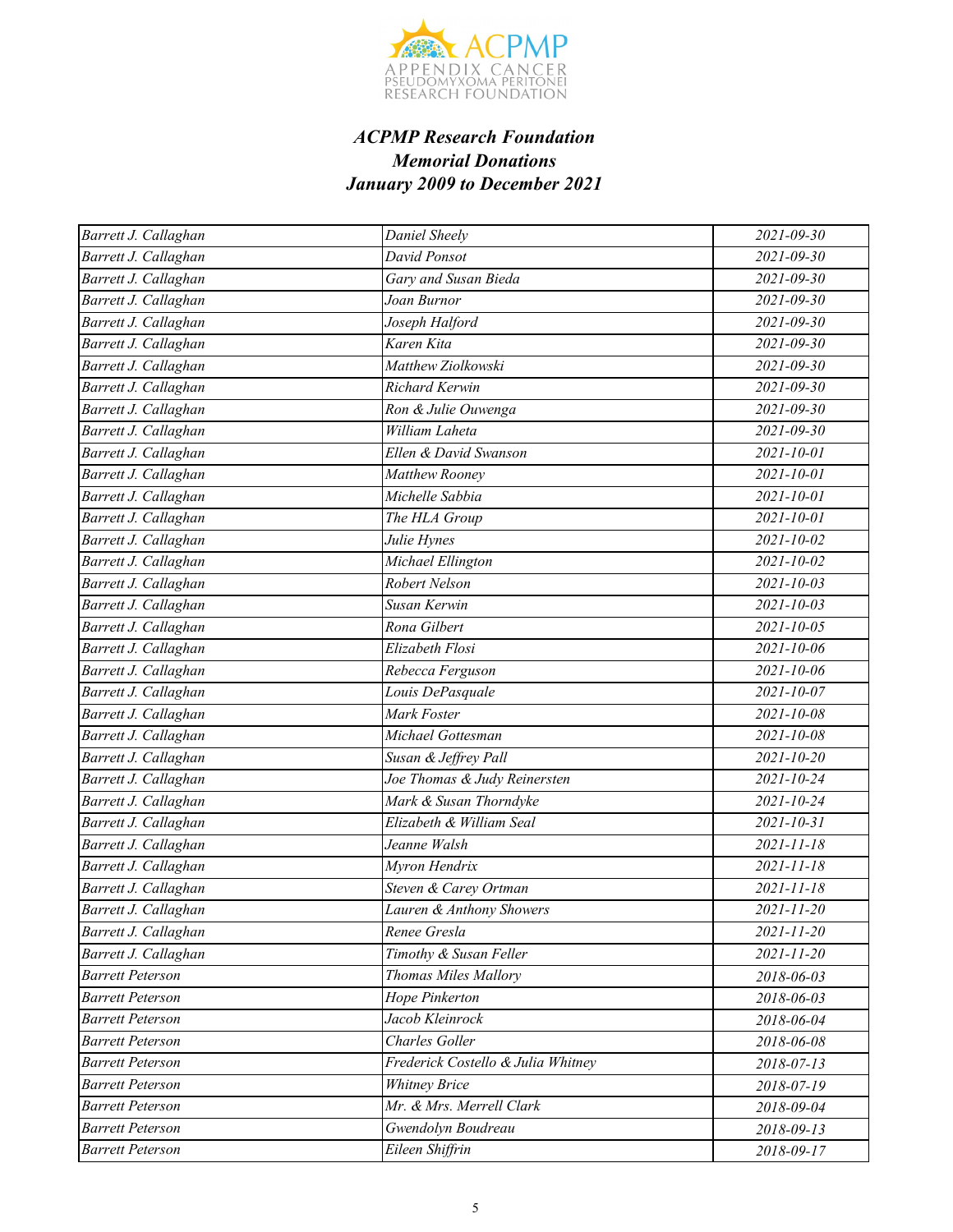

| <b>Barrett Peterson</b> | <b>Steven Grindy</b>                  | 2018-09-18       |
|-------------------------|---------------------------------------|------------------|
| <b>Barrett Peterson</b> | Carol Pierce                          | 2018-09-20       |
| <b>Barrett Peterson</b> | Susan Troy                            | 2018-12-20       |
| <b>Barrett Peterson</b> | Anne and Bob Rosenthal                | 2019-02-13       |
| <b>Barrett Peterson</b> | Everett Leonguerrero                  | 2019-03-14       |
| <b>Barrett Peterson</b> | Metin Ozbek                           | $2020 - 11 - 18$ |
| Bea Varra               | Laura Yates                           | 2016-07-05       |
| Bea Varra               | Marianne Delorenzo                    | 2016-07-05       |
| Bea Varra               | Donna Hannani                         | 2016-07-05       |
| Bea Varra               | Mary Ann Petersack                    | 2016-07-05       |
| Bea Varra               | Joseph Capone                         | 2016-07-06       |
| Bea Varra               | Patricia Simmons                      | 2016-07-06       |
| Bea Varra               | David Beebe                           | 2016-07-06       |
| Bea Varra               | Therese Christie                      | 2016-07-06       |
| Bea Varra               | Laura Everett                         | 2016-07-06       |
| Bea Varra               | Michele Harcher                       | 2016-07-06       |
| Bea Varra               | Mary Ann Bussiglieri                  | 2016-07-06       |
| Bea Varra               | Michael & Eleanor LaFisca             | 2016-07-07       |
| Bea Varra               | Rosalie Carothers                     | 2016-07-07       |
| Bea Varra               | Dorothy Vickers                       | 2016-07-07       |
| Bea Varra               | Richard & Lucy Levandusky             | 2016-07-07       |
| Bea Varra               | Patricia Garfing                      | 2016-07-07       |
| Bea Varra               | <b>Ernest Gallant</b>                 | 2016-07-07       |
| Bea Varra               | Ronald Schnorbus                      | 2016-07-07       |
| Bea Varra               | Shari Zola                            | 2016-07-07       |
| Bea Varra               | Ronald & Beth Mule                    | 2016-07-09       |
| Bea Varra               | Richard & Charlene Gervasoni          | 2016-07-09       |
| Bea Varra               | Chester & Denise Davis                | 2016-07-10       |
| Bea Varra               | Salvatore & Margaret Pedone           | 2016-07-10       |
| Bea Varra               | Marie Reed                            | 2016-07-12       |
| Bea Varra               | Catherine Candelori                   | 2016-07-13       |
| Bea Varra               | William & Michele Wojcik              | 2016-07-15       |
| Bea Varra               | Nursing Office Staff, Greenwood House | 2016-07-17       |
| Bea Varra               | Denise Faragasso                      | 2016-07-21       |
| Bea Varra               | Joan Taylor                           | 2016-07-23       |
| Bea Varra               | David & Rita Potash                   | 2016-07-26       |
| Bea Varra               | David & Helen Potash                  | 2016-07-27       |
| Bea Varra               | Munich Reinsurance America, Inc.      | 2016-07-29       |
| Bea Varra               | Renee Galack                          | 2016-08-12       |
| Bea Varra               | Ronald & Beth Mule                    | 2016-08-19       |
| <b>Becky Howard</b>     | Iva Jean Coffee                       | 2017-09-29       |
| <b>Becky Meinkamp</b>   | Anna Fagan                            | 2017-06-19       |
| Benjamin Pavia          | Gregory Bialek, DDS                   | 2015-09-30       |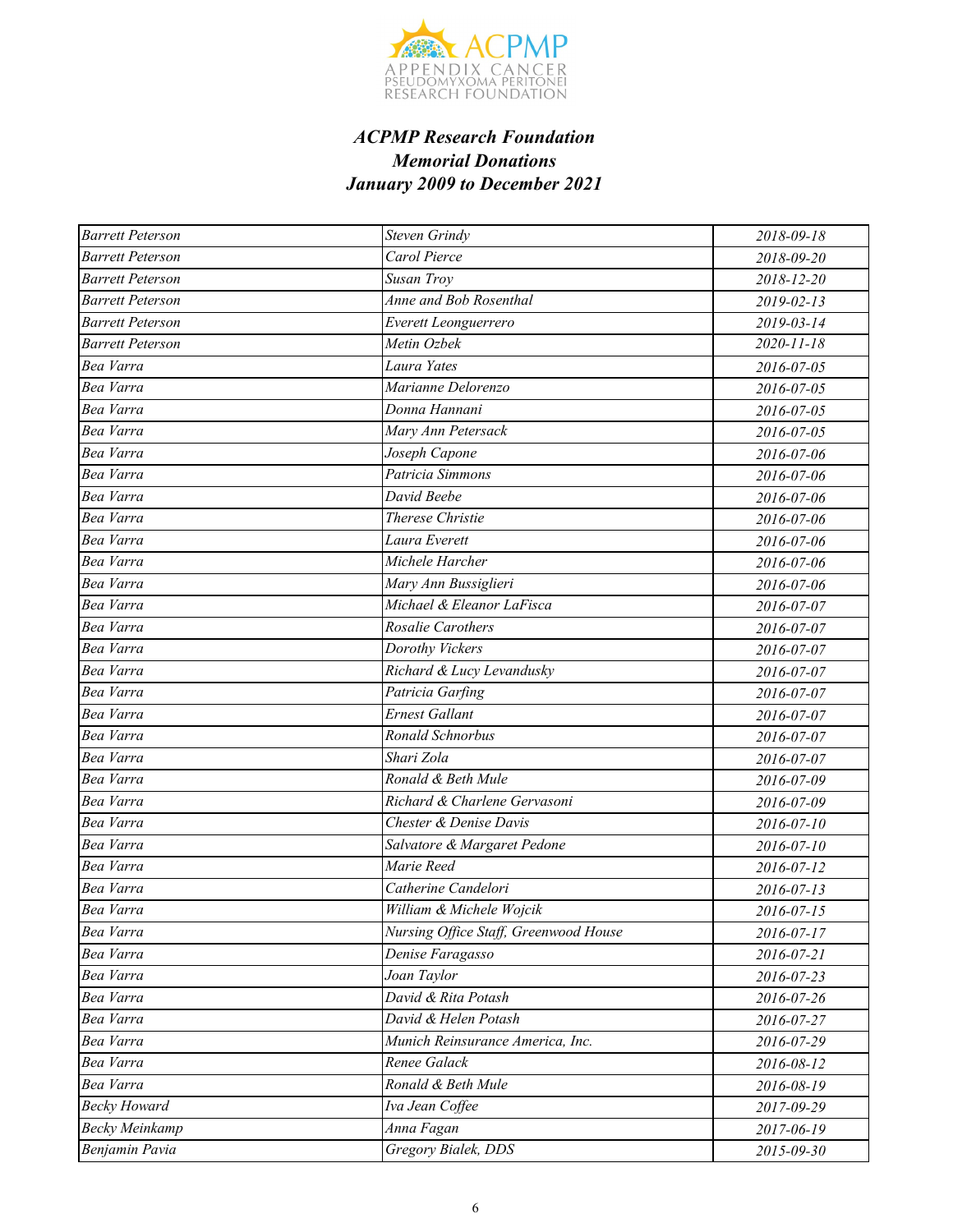

| <b>Bette Davidson</b>      | Jill Sanders                               | 2017-09-06       |
|----------------------------|--------------------------------------------|------------------|
| <b>Bette Davidson</b>      | Sarah Wallace                              | 2017-09-06       |
| <b>Bette Davidson</b>      | Gary Mallory                               | 2017-09-08       |
| <b>Bette Davidson</b>      | Janine DiMarco                             | 2017-09-08       |
| <b>Bette Davidson</b>      | Heather Rahman                             | 2017-09-10       |
| <b>Bette Davidson</b>      | Stewart & Paula Brooks                     | 2017-09-11       |
| <b>Bette Davidson</b>      | Shahdad Rahman                             | 2017-09-11       |
| <b>Bette Davidson</b>      | Marcia Paller                              | 2017-09-12       |
| <b>Bette Davidson</b>      | Alan & Andrea Landau                       | 2017-09-22       |
| <b>Bette Davidson</b>      | Michael Gropper                            | 2017-10-01       |
| <b>Bette Davidson</b>      | Shahdad Rahman                             | 2017-10-25       |
| <b>Beverly Coulter</b>     | Joseph Hartlaub                            | 8/19/2019        |
| <b>Beverly Coulter</b>     | Robert Sevier                              | 8/19/2019        |
| <b>Bill Hashinger</b>      | Joan Isenberg                              | 2015-12-27       |
| <b>Bill Hashinger</b>      | Leah Hashinger                             | 2015-12-27       |
| <b>Bill Hashinger</b>      | Joan Isenberg                              | 2016-12-27       |
| <b>Bill Hashinger</b>      | Leah Hashinger                             | 2018-02-16       |
| <b>Bill Hashinger</b>      | Leah Hashinger                             | 2018-03-16       |
| <b>Bill Hashinger</b>      | Leah Hashinger                             | 2018-04-16       |
| <b>Bill Hashinger</b>      | Leah Hashinger                             | 2018-05-16       |
| <b>Bill Hashinger</b>      | Leah Hashinger                             | 2018-06-16       |
| <b>Bill Hashinger</b>      | Leah Hashinger                             | 2021-12-31       |
| <b>Bill Snyder</b>         | <b>Beth Christensen</b>                    | $2020 - 11 - 16$ |
| <b>Bill Snyder</b>         | Laura Snyder                               | $2020 - 12 - 01$ |
| <b>Bill Snyder</b>         | Certarus USA Ltd                           | 2020-12-02       |
| <b>Bob McGonagle</b>       | Mitzi DeBlasis                             | 2011-01-24       |
| <b>Bob Meador</b>          | Lynda Meador                               | 2016-12-31       |
| <b>Bob Meador</b>          | Lynda Meador                               | 2020-12-01       |
| <b>Bonnie Behee-Semler</b> | Medical Center Health System Odessa, Texas | 2020-02-03       |
| Bonnie Behee-Semler        | <b>CYNDI WONG</b>                          | 2020-02-02       |
| <b>Bonnie Behee-Semler</b> | <b>SHAWN DEGROOT</b>                       | 2020-02-03       |
| <b>Bonnie Behee-Semler</b> | Terri Zysk                                 | 2020-02-03       |
| <b>Bonnie Behee-Semler</b> | Thomas and Patricia Boerner                | 2020-02-04       |
| Bonnie Behee-Semler        | Dan Junker                                 | 2020-02-04       |
| <b>Bonnie Behee-Semler</b> | Joel and Karen Zielke                      | 2020-02-04       |
| <b>Bonnie Behee-Semler</b> | John Ambro                                 | 2020-02-05       |
| Bonnie Behee-Semler        | <b>HRT</b> Consulting LLC                  | 2020-02-05       |
| <b>Bonnie Behee-Semler</b> | Jill Jurena                                | 2020-02-05       |
| <b>Bonnie Behee-Semler</b> | Christopher and Karen Karnish              | 2020-02-05       |
| Bonnie Behee-Semler        | Sue Mackowski                              | 2020-02-05       |
| <b>Bonnie Behee-Semler</b> | Dan McClintock                             | 2020-02-05       |
| <b>Bonnie Behee-Semler</b> | Maureen Waterstraat                        | 2020-02-09       |
| <b>Bonnie Behee-Semler</b> | Sharon Fedderly                            | 2020-06-19       |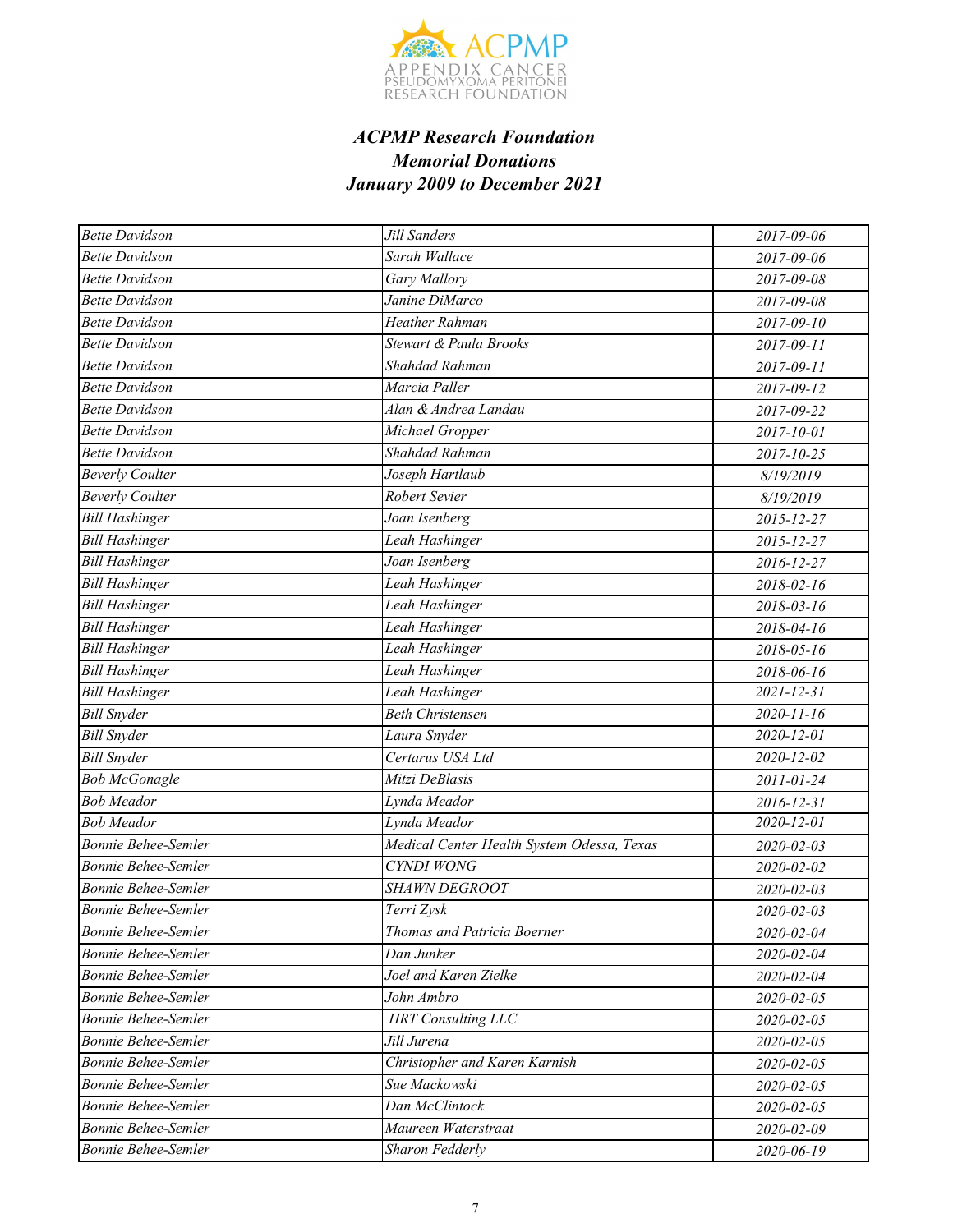

| <b>Bradley Collins</b>   | Jennifer Collins                          | 2016-08-10       |
|--------------------------|-------------------------------------------|------------------|
| Brenda Auzenne           | Alisa Greco                               | $2021 - 03 - 25$ |
| Brenda Auzenne           | Dawn Zelinski                             | $2021 - 03 - 25$ |
| Brenda Auzenne           | Deborah Weinstein                         | 2021-03-25       |
| Brenda Auzenne           | Donna Beauregard                          | $2021 - 03 - 25$ |
| Brenda Auzenne           | Frida Saad                                | $2021 - 03 - 25$ |
| Brenda Auzenne           | <b>Pastor Maurice Mimms</b>               | 2021-03-25       |
| Brenda Auzenne           | Santhi Dharmapalan                        | 2021-03-25       |
| Brenda Auzenne           | Ty Manley                                 | $2021 - 03 - 25$ |
| Brenda Auzenne           | Dennis Caldon                             | $2021 - 03 - 26$ |
| Brenda Auzenne           | Jacqueline Akinpelu                       | $2021 - 03 - 26$ |
| Brenda Auzenne           | KH Lau                                    | $2021 - 03 - 26$ |
| Brenda Auzenne           | Meredith Gee                              | $2021 - 03 - 26$ |
| Brenda Auzenne           | Nancy Goss                                | $2021 - 03 - 26$ |
| Brenda Auzenne           | Richard Heiser                            | $2021 - 03 - 26$ |
| Brenda Auzenne           | Tony Lau                                  | 2021-03-26       |
| Brenda Auzenne           | David Murray                              | 2021-03-27       |
| Brenda Auzenne           | Meele Lew                                 | $2021 - 03 - 27$ |
| Brenda Auzenne           | Paul Fegley                               | $2021 - 03 - 27$ |
| Brenda Auzenne           | Selina Hernando                           | 2021-03-27       |
| Brenda Auzenne           | Susan Pitzer                              | $2021 - 03 - 27$ |
| Brenda Auzenne           | Dragan Suric                              | 2021-03-28       |
| Brenda Auzenne           | Duane Stapp                               | 2021-03-28       |
| Brenda Auzenne           | Meskerem Tesfaye                          | $2021 - 03 - 28$ |
| Brenda Auzenne           | Pam and Jeff Kurtz                        | 2021-03-28       |
| Brenda Auzenne           | Tracy Lockhart                            | $2021 - 03 - 30$ |
| Brenda Auzenne           | Donald Levy                               | $2021 - 03 - 31$ |
| Brenda Auzenne           | John Starkey                              | 2021-04-01       |
| Brenda Auzenne           | Niurka Coy-Bush                           | 2021-04-02       |
| Brenda Auzenne           | Humberto La Roche                         | 2021-04-06       |
| Brenda Auzenne           | Kay Corrigan                              | 2021-04-06       |
| Brenda Auzenne           | Ana Oostwouder                            | 2021-04-07       |
| Brenda Auzenne           | Susan Strausser                           | $2021 - 04 - 09$ |
| Brenda Auzenne           | Sally Rigler                              | 2021-04-19       |
| Brenda Auzenne           | Ty Manley                                 | 2021-05-04       |
| <b>Brian Hall</b>        | Casey Hester                              | 2020-07-17       |
| <b>Brian Hall</b>        | Ken and Judy Dawson                       | 2020-07-17       |
| <b>Brian Hall</b>        | Stephen Lilly                             | 2020-07-18       |
| <b>Brian Hall</b>        | Special Friends Foundation Garavente      | 2020-07-21       |
| <b>Brian Hall</b>        | Michelle Greear                           | 2020-08-24       |
| <b>Brian Hall</b>        | Kelly Hall                                | 2020-09-05       |
| Brian Igo                | The Engelson/Rosen Family Charitable Fund | 2018-04-04       |
| <b>Brian Wesley Hall</b> | Kelly Hall                                | 2020-09-05       |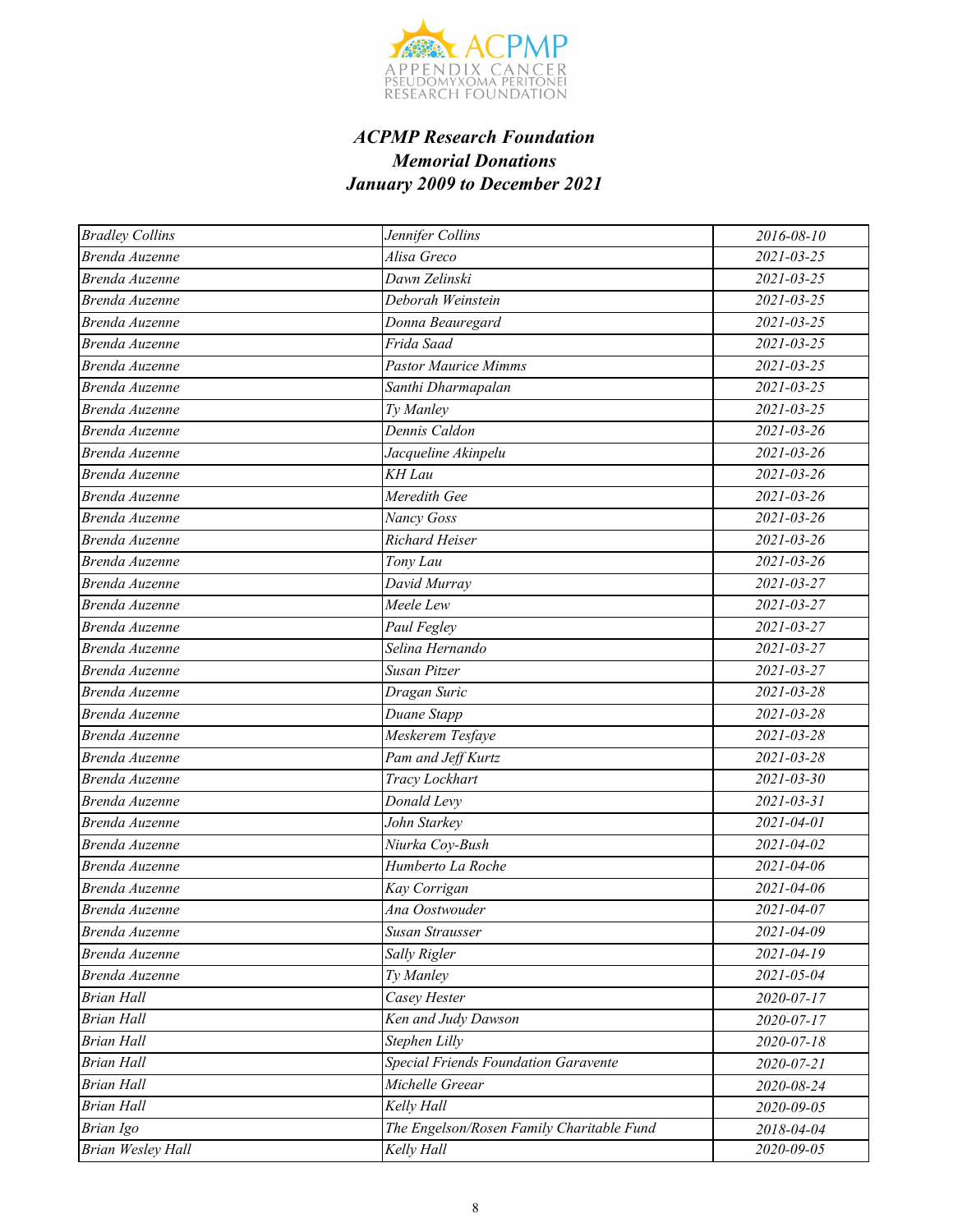

| <b>Brother Ed</b> | Bernard & Louise Friedl, Jr. | 2011-11-28       |
|-------------------|------------------------------|------------------|
| Cari Burgess      | Richard Caldwell             | 2017-04-04       |
| Cari Burgess      | Dean & Linda Weiland         | 2017-04-06       |
| Cari Burgess      | Pamella Fisher               | 2017-04-06       |
| Cari Burgess      | George & Andrea Wignall      | 2017-04-06       |
| Cari Burgess      | Jonathan & Melissa Hutton    | 2017-04-06       |
| Cari Burgess      | Rex Lowe                     | 2017-04-06       |
| Cari Burgess      | John & Ruth Sahene           | 2017-04-07       |
| Cari Burgess      | Jamie Van Essen              | 2017-04-07       |
| Cari Burgess      | Ray & Charlotte Johnson      | 2017-04-07       |
| Cari Burgess      | Rick & Angela Stockdale      | 2017-04-08       |
| Cari Burgess      | John & Peggy Wheeler         | 2017-04-08       |
| Cari Burgess      | Richard Udouj                | 2017-04-10       |
| Cari Burgess      | Chris Udouj                  | $2017 - 04 - 10$ |
| Cari Burgess      | Lt. Gov. Randy McNally       | 2017-04-10       |
| Cari Burgess      | Robert & Harriette Buchanan  | 2017-04-14       |
| Cari Burgess      | David & Patricia Stevens     | 2017-04-16       |
| Cari Burgess      | David Bunton                 | 2017-04-24       |
| Cari Burgess      | Barbara Schrimsher-Lomax     | 2017-05-08       |
| Carol Ann Mullan  | Carol Mariani                | 2019-02-04       |
| Carol Ann Mullan  | John Fantom                  | 2019-02-09       |
| Carol Ann Mullan  | karen checlosky              | 2019-02-14       |
| Carol Ann Mullan  | Joanne Mazzie                | 2019-02-14       |
| Carol Ann Mullan  | Amber Waves Condo Assoc.     | 2019-02-21       |
| Carol Ann Mullen  | Eugene Connot                | 2019-02-16       |
| Carol Koch        | Laura Harris                 | 2020-02-03       |
| Carol Koch        | PATRICIA BERGSTROM           | 2020-02-04       |
| Carol Koch        | Lori Bruner                  | 2020-02-04       |
| Carol Koch        | <b>Stacey Castellanos</b>    | 2020-02-04       |
| Carol Koch        | Mary Dunlop                  | 2020-02-04       |
| Carol Koch        | Raymond Fournier             | 2020-02-04       |
| Carol Koch        | Michaeline Kruszynski        | 2020-02-04       |
| Carol Koch        | Mark Loprino                 | 2020-02-04       |
| Carol Koch        | Colleen Reynolds             | 2020-02-04       |
| Carol Koch        | patricia shanahan            | 2020-02-04       |
| Carol Koch        | Michelle Vidrine             | 2020-02-04       |
| Carol Koch        | Guy and Denise Jones         | 2020-02-05       |
| Carol Koch        | Ross and Carolyn Kimmey      | 2020-02-05       |
| Carol Koch        | Samantha Kirby               | 2020-02-05       |
| Carol Koch        | Cheryl Kodicek               | 2020-02-05       |
| Carol Koch        | Julie Kruszynski             | 2020-02-05       |
| Carol Koch        | Kathleen Lesnefsky           | 2020-02-05       |
| Carol Koch        | Janet Litterio               | 2020-02-05       |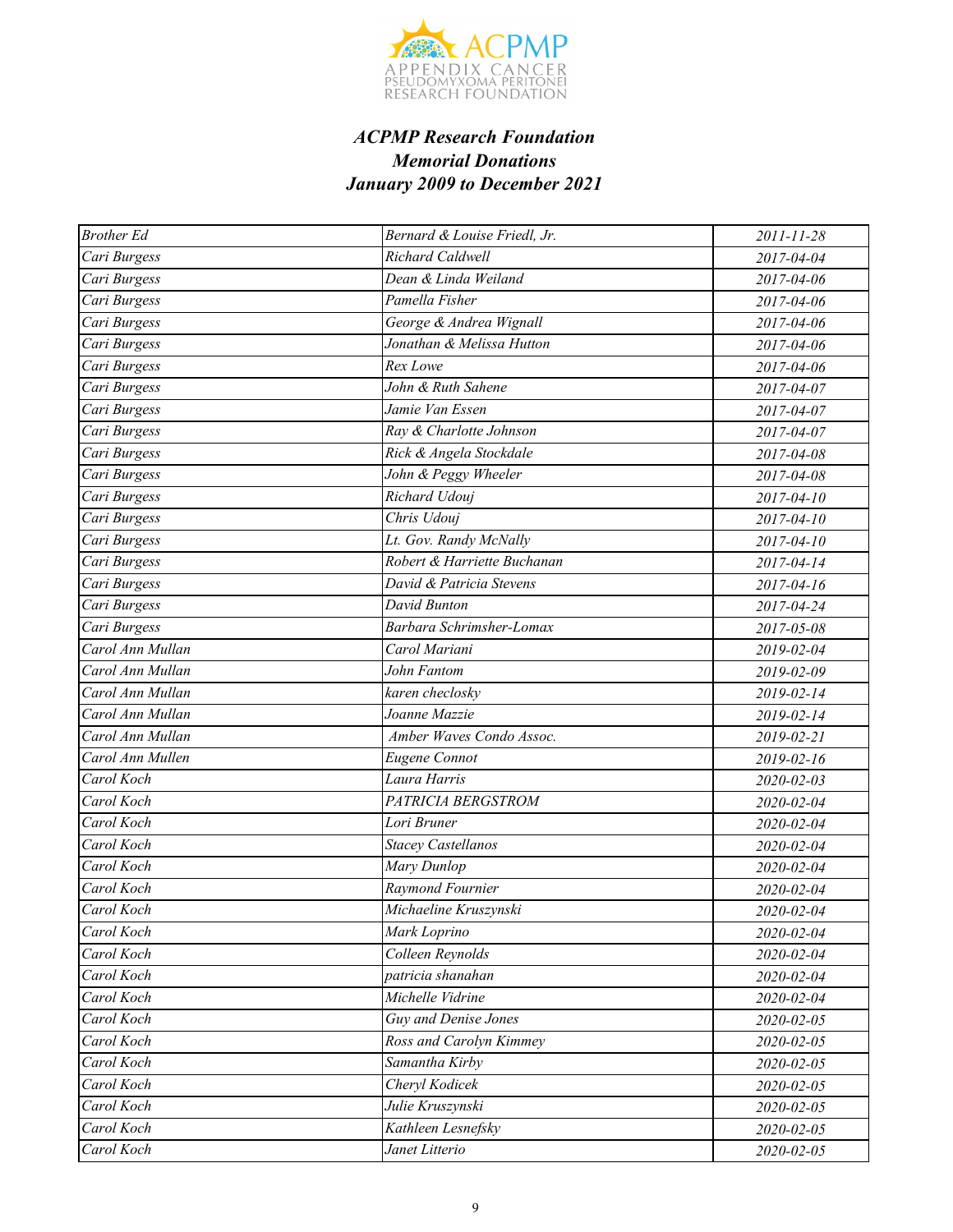

| Carol Koch     | Susan Migatz                               | 2020-02-05 |
|----------------|--------------------------------------------|------------|
| Carol Koch     | Susan Miller                               | 2020-02-05 |
| Carol Koch     | Thomas and Kimberly Modrowski              | 2020-02-05 |
| Carol Koch     | Lisa Pluta                                 | 2020-02-05 |
| Carol Koch     | Sharon Sullivan                            | 2020-02-05 |
| Carol Koch     | <b>Mark Swets</b>                          | 2020-02-05 |
| Carol Koch     | Joe and Cathy Lesczynski                   | 2020-02-06 |
| Carol Koch     | Julie Myers                                | 2020-02-06 |
| Carol Koch     | Virginia Viskocil                          | 2020-02-06 |
| Carol Koch     | Michelle Nagorski                          | 2020-02-07 |
| Carol Koch     | Barbara Nagorski                           | 2020-02-08 |
| Carol Koch     | George & Rita Van Houtegen                 | 2020-02-08 |
| Carol Koch     | <b>Therese Surges</b>                      | 2020-02-09 |
| Carol Koch     | Robert Koch                                | 2020-02-10 |
| Carol Koch     | Julie Vitiritti                            | 2020-02-10 |
| Carol Koch     | Aldi Store 44                              | 2020-02-11 |
| Carol Koch     | Sarah Zahorak                              | 2020-02-11 |
| Carol Koch     | Society of Incentive and Travel Executives | 2020-02-12 |
| Carol Koch     | John & Laurie Czulno                       | 2020-02-14 |
| Carol Koch     | Lenore DeAntoni                            | 2020-02-14 |
| Carol Koch     | Mike & Judy Garvey                         | 2020-02-17 |
| Carol Koch     | Christina and Arlene Rybicki               | 2020-02-23 |
| Carol Koch     | Pam Santucci                               | 2020-02-25 |
| Carol Koch     | James and Arlene Rybicki                   | 2020-03-02 |
| Carol Koch     | Kim Knigge                                 | 2020-05-19 |
| Carol Koch     | Cheryl Reichenbach                         | 2020-06-13 |
| Carol Koch     | Ludwig School                              | 2021-03-03 |
| Carol Studenka | Donna Mayer                                | 2015-06-10 |
| Caryl McClure  | Randy & Janet Freel                        | 2015-03-06 |
| Caryl McClure  | Norman & Carolyn Battles                   | 2015-03-07 |
| Caryl McClure  | Peter & Theresa Maldonado                  | 2015-03-08 |
| Caryl McClure  | Lorenzo & Judy Battani                     | 2015-03-08 |
| Caryl McClure  | Thomas & June Rieff                        | 2015-03-08 |
| Caryl McClure  | William Mullins                            | 2015-03-09 |
| Caryl McClure  | Gary & Jeanne Gauger                       | 2015-03-09 |
| Caryl McClure  | R.L. & E.D. Jensen                         | 2015-03-09 |
| Caryl McClure  | David & Pamela Perkins                     | 2015-03-09 |
| Caryl McClure  | Merrill & carol McNabb                     | 2015-03-09 |
| Caryl McClure  | Irene Current                              | 2015-03-09 |
| Caryl McClure  | <b>Sharon Motis</b>                        | 2015-03-09 |
| Caryl McClure  | Mark & Julie Brady                         | 2015-03-09 |
| Caryl McClure  | John Deer                                  | 2015-03-09 |
| Caryl McClure  | Jean Schmidt                               | 2015-03-09 |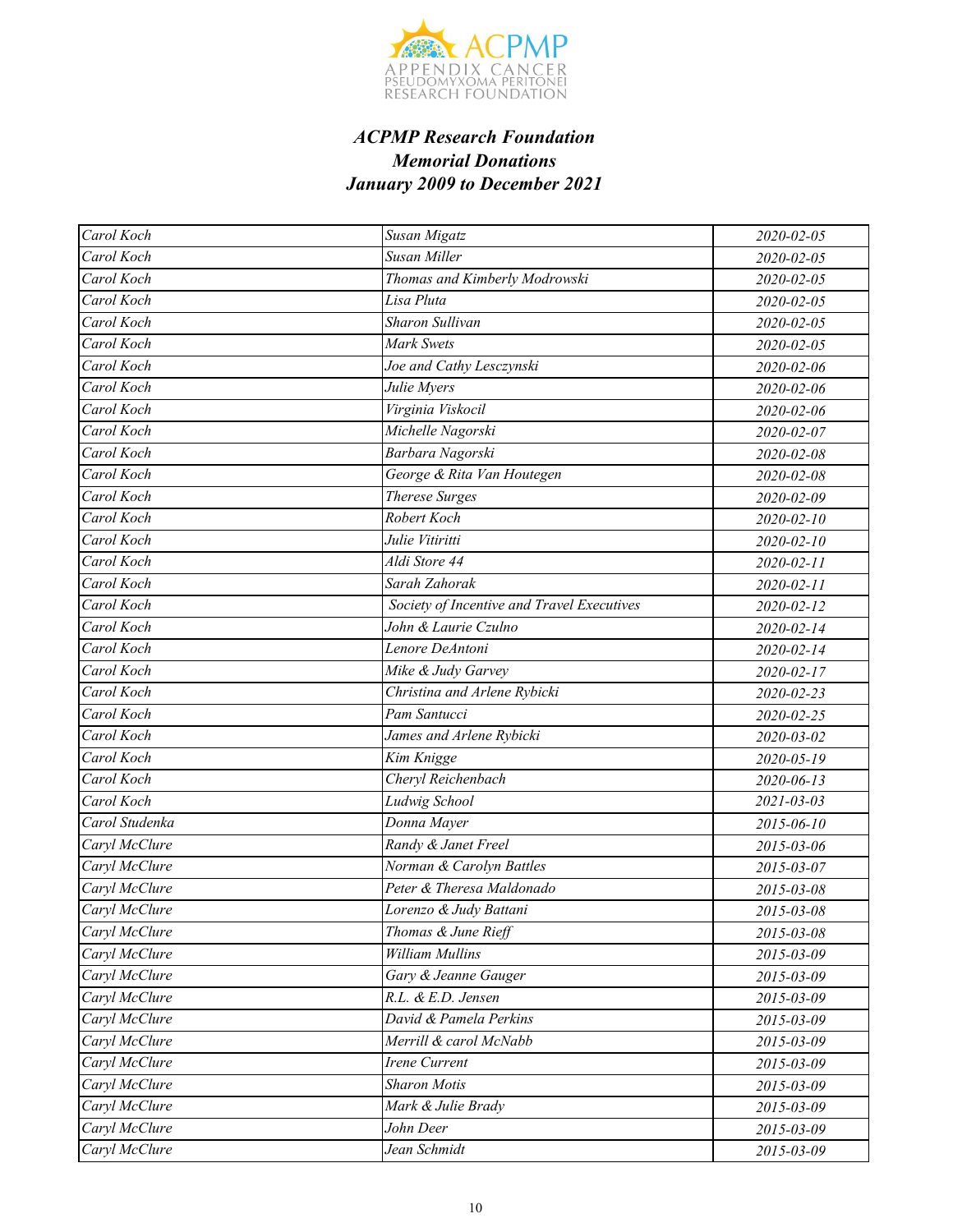

| Caryl McClure    | Gerald Brown                     | 2015-03-11       |
|------------------|----------------------------------|------------------|
| Caryl McClure    | <b>Ruth Marks</b>                | 2015-03-11       |
| Caryl McClure    | Elsie Wade                       | 2015-03-14       |
| Caryl McClure    | Larry & Jeannene McIntosh        | $2015 - 03 - 15$ |
| Caryl McClure    | James & Madaline Freel           | 2015-03-20       |
| Caryl McClure    | Todd & Lisa Plowman              | 2015-03-22       |
| Caryl McClure    | Chad & Shaundra Leiffert         | 2015-03-24       |
| Caryl McClure    | Marilyn Freel Revo               | 2015-04-02       |
| Cassonia Dimery  | Stephanie Goggans                | 2011-01-14       |
| Catherine Garcia | David Aldrich                    | 2012-11-12       |
| Catherine Garcia | Joel & Jenny Galand              | 2012-11-12       |
| Catherine Garcia | W.J. & Judith Robison            | $2012 - 11 - 13$ |
| Catherine Garcia | John & Elsie Augenblick          | $2012 - 11 - 13$ |
| Catherine Garcia | Barbara Bader                    | $2012 - 11 - 13$ |
| Catherine Garcia | Richard & Margaret Sperring      | $2012 - 11 - 26$ |
| Catherine Garcia | Donald & Dorothy Smith           | 2012-12-03       |
| Catherine Garcia | Helen DeMoss                     | 2012-12-04       |
| Catherine Garcia | Laura Schrier Coe                | 2012-12-07       |
| Catherine Garcia | Steve & Stephanie Stum           | 2012-12-24       |
| Catherine Garcia | Ron & Diane Nelson               | 2012-12-30       |
| Catherine Garcia | Orlando Garcia                   | 2014-11-07       |
| Cathy Gamino     | Jennifer Leach                   | 2019-02-12       |
| Cathy Gamino     | Darrell Terronez                 | $2019 - 02 - 13$ |
| Cathy Gamino     | Sherrie Kight                    | $2019 - 02 - 13$ |
| Cathy Gamino     | Linda Stauffacher                | 2019-02-13       |
| Cathy Gamino     | Barbara Veskauf                  | $2019 - 02 - 13$ |
| Cathy Gamino     | Judith Piper                     | $2019 - 02 - 13$ |
| Cathy Gamino     | Debra Rives                      | 2019-02-13       |
| Cathy Gamino     | Diane Snipes                     | 2019-02-13       |
| Cathy Gamino     | Nelda Langhofer                  | 2019-02-13       |
| Cathy Gamino     | Lisa Craig                       | 2019-02-13       |
| Cathy Gamino     | Linda Minas                      | 2019-02-13       |
| Cathy Gamino     | Marjorie French                  | 2019-02-13       |
| Cathy Gamino     | Rolando Gamino                   | 2019-02-13       |
| Cathy Gamino     | Michael and Theresa Vance        | $2019 - 02 - 13$ |
| Cathy Gamino     | Rose Sajovec                     | 2019-02-13       |
| Cathy Gamino     | Debra Donaldson                  | 2019-02-13       |
| Cathy Gamino     | Jack Seyller                     | $2019 - 02 - 13$ |
| Cathy Gamino     | David Smith and Family           | $2019 - 02 - 13$ |
| Cathy Gamino     | Darrel and Janice Randolph       | 2019-02-15       |
| Cathy Gamino     | Sidney and Catherine Baumgartner | 2019-02-16       |
| Cathy Gamino     | Lupe Terronez                    | 2019-02-17       |
| Cathy Gamino     | Cecilia Raischel                 | 2019-02-18       |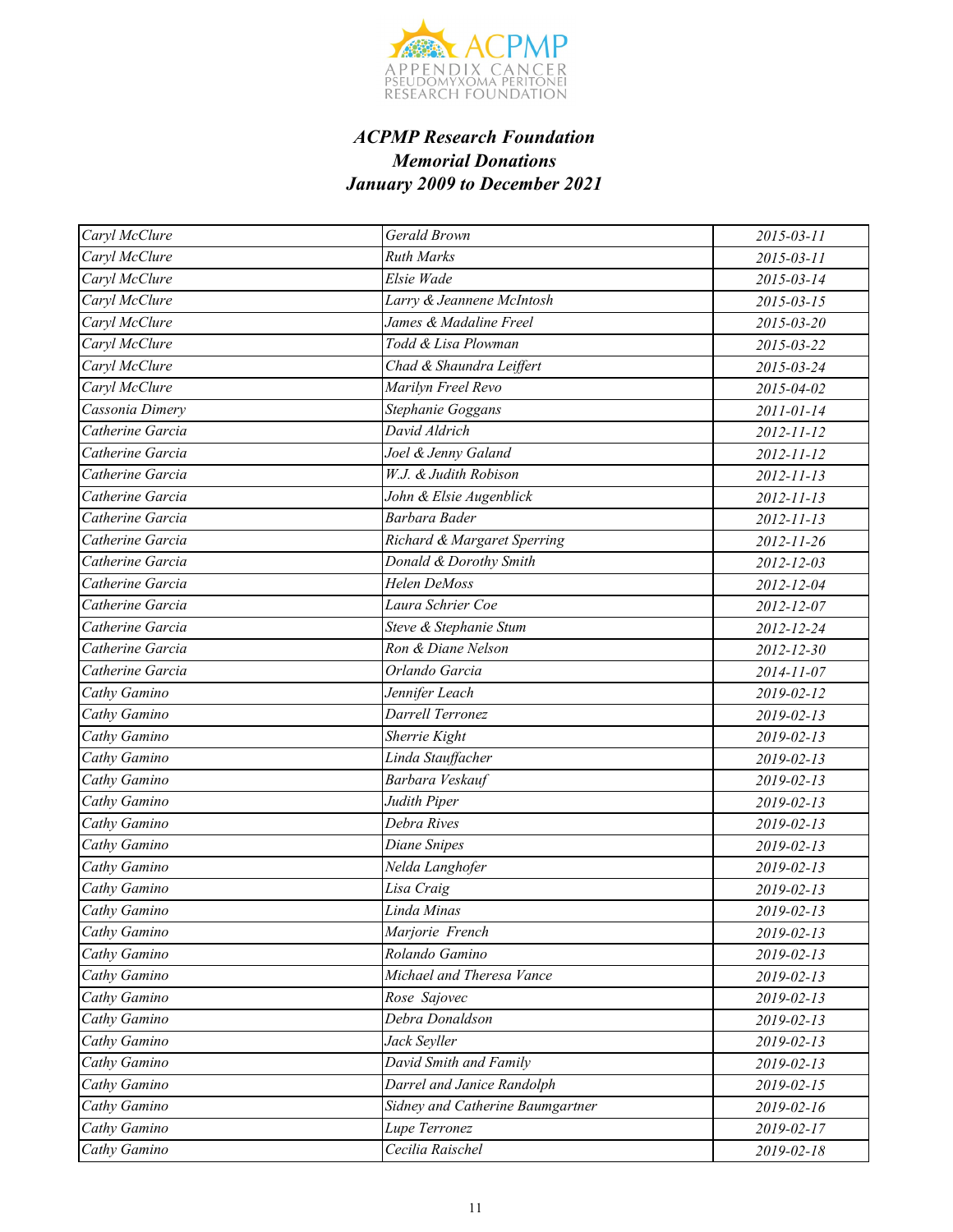

| Cathy Gamino              | Renee Vallejo             | 2019-02-18       |
|---------------------------|---------------------------|------------------|
| Cathy Gamino              | Rolando Gamino            | 2019-02-20       |
| Cathy Gamino              | Dee Jenkins               | 2019-02-20       |
| Cathy Gamino              | Rolando Gamino            | 2019-03-06       |
| Cathy Gamino              | Susan Randolph            | 2020-01-27       |
| Cathy Gamino              | Rolando Gamino            | 2020-05-14       |
| Cathy Gamino              | Rolando Gamino            | 2020-11-17       |
| Cathy Gamino              | Rolando Gamino            | $2021 - 05 - 20$ |
| Cathy Pryor               | Dave Esser                | 2019-09-17       |
| Celedonio (Sal) Gonzalez  | Matthew Greenfield        | 2021-11-12       |
| Celedonio (Sal) Gonzalez  | Sarah Boren-Rao           | $2021 - 11 - 13$ |
| Celedonio (Sal) Gonzalez  | Wakenda Tyler-Van Arsdale | $2021 - 11 - 13$ |
| Celedonio (Sal) Gonzalez  | Maria Brown               | $2021 - 11 - 16$ |
| Celedonio (Sal) Gonzalez  | Gerald Pirog              | $2021 - 11 - 27$ |
| Celedonio (Sal) Gonzalez  | Marlene Krebsbach         | $2021 - 12 - 09$ |
| Chandrakent Patel         | Usha Patel                | 2017-08-08       |
| Charlene Surges           | Jeannie Jackson           | 2017-01-12       |
| Charlene Surges           | <b>Therese Surges</b>     | $2017 - 02 - 15$ |
| Charles Bayens            | Carol Bayens              | 2020-08-04       |
| Charles Ipsaro            | Victor DiGeronimo, Sr.    | 2010-09-24       |
| Charles Ipsaro            | Stephen & Sharon Sarges   | 2010-09-24       |
| Charles Ipsaro            | Richard Lane, Jr.         | 2010-09-24       |
| Charles Ipsaro            | Katherine Miziker         | 2010-09-24       |
| Charles Ipsaro            | Joseph & Catherine Caruso | 2010-09-24       |
| Charles Ipsaro            | George & Carmella Frantz  | 2010-09-24       |
| Charles Ipsaro            | Charles & Cynthia Ipsaro  | 2010-09-24       |
| Charles Wayne Mathews II  | Kay Canupp                | 2021-01-14       |
| Charles Wayne Mathews II  | Melissa Moesman           | 2021-01-14       |
| Charles Wayne Mathews II  | Rebecca Allen             | 2021-01-14       |
| Charles Wayne Mathews II  | Whit Woodring             | $2021 - 01 - 14$ |
| Charles Wayne Mathews II  | David & Elaine Chastain   | 2021-01-17       |
| Charles Wayne Mathews II  | Kathryn McCain            | 2021-01-19       |
| Charles Wayne Mathews II  | Renee Andrus              | 2021-01-20       |
| Charles Wayne Mathews II  | Charley & Cindy McGill    | 2021-01-24       |
| Charles Wayne Mathews II  | Henry Levens              | 2021-01-25       |
| Charles Wayne Mathews II  | Donald & Joyce Payne      | 2021-02-08       |
| Charles Wayne Mathews II  | Neely & Carol Craig       | $2021 - 07 - 10$ |
| Charles Wayne Matthews II | Wlad Sobol                | 2021-07-17       |
| Cheryl Mock Smith         | Kathy and Larry Hull      | 2021-09-23       |
| Cheryl Mock Smith         | Michael Brennan           | 2021-09-23       |
| Cheryl Mock Smith         | Clare Armstrong           | 2021-09-26       |
| Cheryl Mock Smith         | Margaret Barbick          | 2021-09-26       |
| Cheryl Mock Smith         | Eddie & Jacque Vasquez    | 2021-09-27       |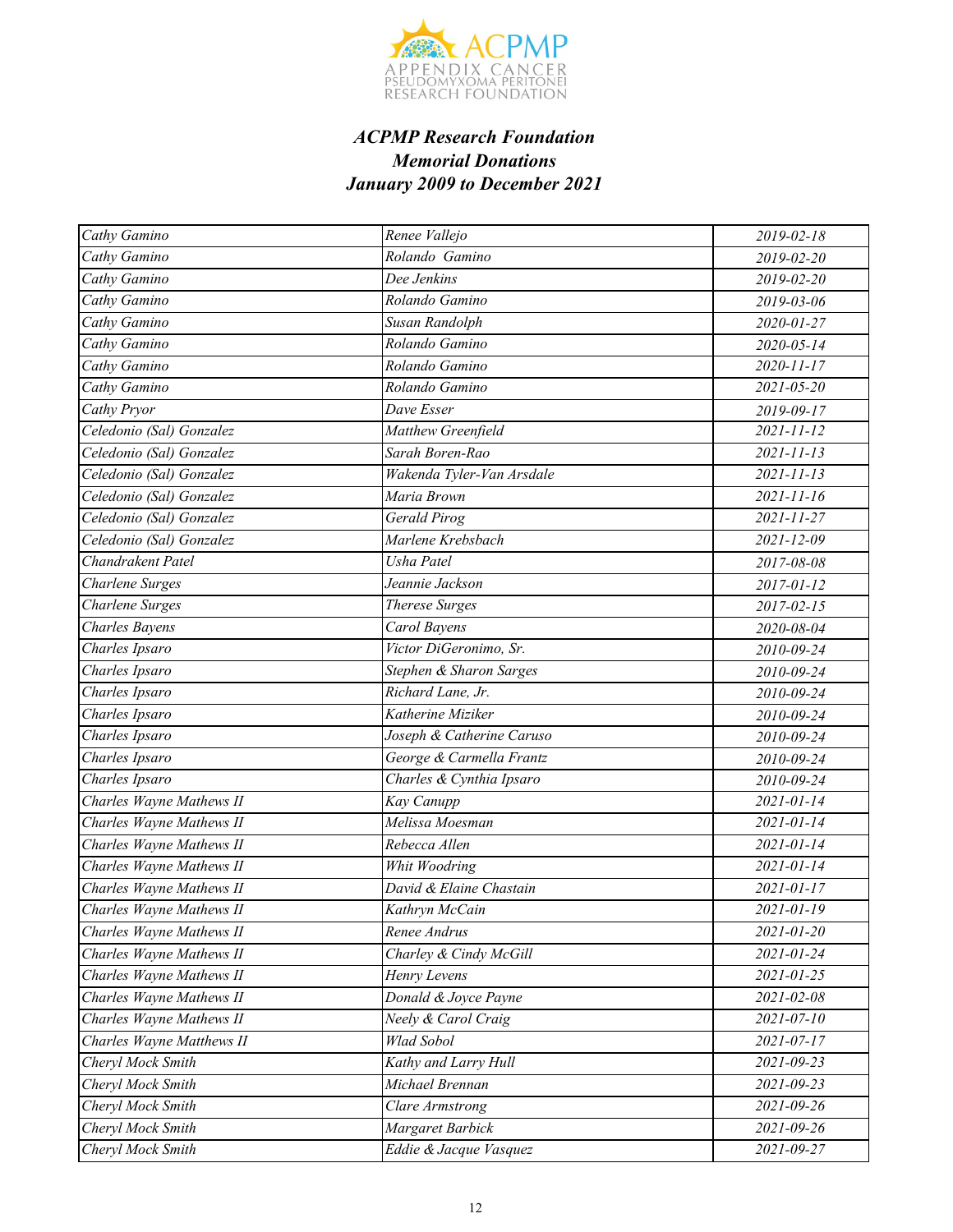

| Cheryl Mock Smith    | Leah & John Mullins                | $2021 - 10 - 12$ |
|----------------------|------------------------------------|------------------|
| Cheryl Mock Smith    | Tommy & Joan Cooper                | $2021 - 10 - 12$ |
| Chris Rodgers        | Larissa Scott                      | $2021 - 04 - 10$ |
| Chris Rodgers        | Shelley Hull                       | 2021-06-20       |
| Christina Fritz      | John & Gail Fritz                  | 2018-06-03       |
| Christina Lynn Nuzik | The Allen K. Nuzik Revocable Trust | 2018-09-27       |
| Christine Johnson    | Anna Virdell                       | 2018-11-27       |
| Christopher Rodgers  | Monica Nieman                      | 2017-11-20       |
| Christopher Rodgers  | <b>Ruth Woitas</b>                 | 2020-12-01       |
| Chuck Harrison       | Joan Harrison                      | 2020-12-24       |
| Cindi Penn           | Richard & Jill Belcher             | 2009-11-08       |
| Cindi Penn           | Jodie Harwood                      | 2009-11-09       |
| Cindi Penn           | Steve Franceschina                 | 2009-11-13       |
| Cindi Penn           | James Long                         | 2009-11-16       |
| Cindi Penn           | The Seattle Union Station Team     | 2009-11-18       |
| Cindi Penn           | Ken & Penne Lawler                 | 2009-11-22       |
| Cindi Penn           | Tara Koffman                       | 2009-12-01       |
| Cindi Penn           | Debbie Kinson                      | 2009-12-02       |
| Cindi Penn           | Chuck & Lisa Lee                   | 2009-12-02       |
| Cindi Penn           | Tom & Yvonne Rabago                | 2009-12-04       |
| Cindi Penn           | Paul Bohner                        | 2009-12-26       |
| Cindi Penn           | Sheila Hartfield                   | 2009-12-27       |
| Cindi Penn           | Dianne Pellissier                  | 2009-12-31       |
| Cindi Penn           | Dave & Stephanie McNear            | 2009-12-31       |
| Cindi Penn           | Michael Maio                       | 2010-01-14       |
| Clara Wichrowski     | Karen Dvorsky                      | 2016-01-05       |
| Connie Grigsby       | <b>Esther Grigsby</b>              | 2014-06-10       |
| Connie Grigsby       | Richard & Kathy Vanderbeek         | 2014-06-10       |
| Connie Grigsby       | Kevin & Joann Barker               | 2014-06-10       |
| Connie Grigsby       | George & Carolyn Dillenbeck        | 2014-06-10       |
| Connie Grigsby       | Class of 1974 Breakfast Bunch      | 2014-06-10       |
| Connie Grigsby       | Mary Ann Batcho & Family           | 2014-06-10       |
| Connie Grigsby       | Todd & Mary Weston                 | 2014-06-10       |
| Connie Grigsby       | Konrad & Linda Jockus              | 2014-06-10       |
| Connie Grigsby       | Roger Kroshinsky                   | 2014-06-10       |
| Connie Grigsby       | Bruce & Linda Beckman              | 2014-06-10       |
| Connie Grigsby       | Edward & Darla Hagen               | 2014-06-10       |
| Connie Grigsby       | Joe & Donna Hillman                | 2014-06-11       |
| Connie Grigsby       | Judy Zabicki                       | 2014-06-11       |
| Connie Grigsby       | Dale & Glenda Rogers               | 2014-06-11       |
| Connie Grigsby       | Ric & Cindy Brokus                 | 2014-06-11       |
| Connie Grigsby       | John & Sue Madarese                | 2014-06-11       |
| Connie Grigsby       | Bill                               | 2014-06-11       |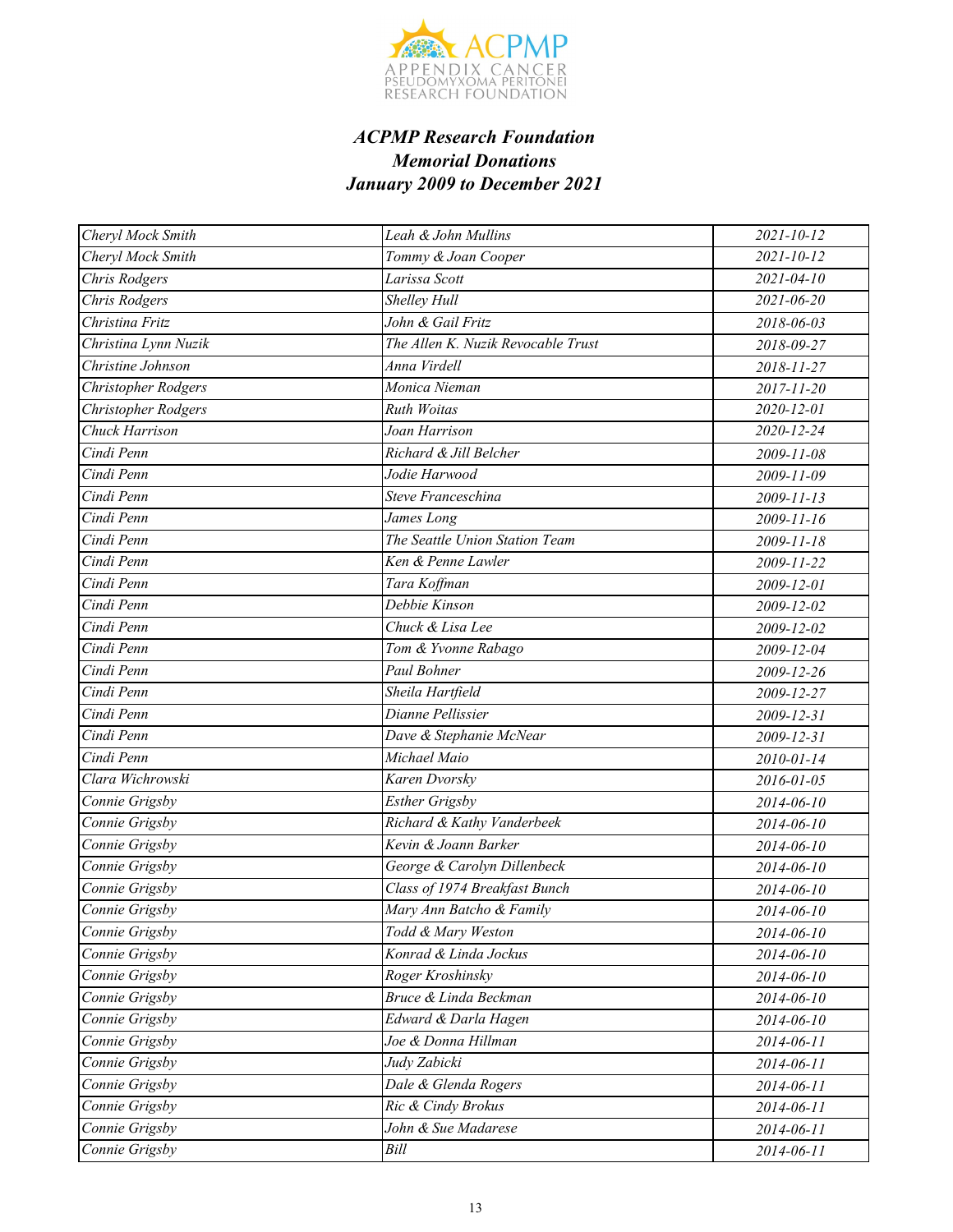

| Connie Grigsby  | <b>Susan Dunton</b>        | 2014-06-11 |
|-----------------|----------------------------|------------|
| Connie Grigsby  | Connie Bagley              | 2014-06-11 |
| Connie Grigsby  | Tim & Sandy Nicholas       | 2014-06-11 |
| Connie Grigsby  | Susie Rus                  | 2014-06-11 |
| Connie Grigsby  | Lee & Kay Phelps           | 2014-06-11 |
| Connie Grigsby  | Farley & Diane Tucker      | 2014-06-11 |
| Connie Grigsby  | Patton & Joyce Alburtus    | 2014-06-11 |
| Connie Grigsby  | Probyn Family              | 2014-06-11 |
| Connie Grigsby  | Dawn Grigsby               | 2014-06-11 |
| Connie Grigsby  | Theodore & Virginia Field  | 2014-06-11 |
| Connie Grigsby  | Cutting & Cutting, P.C.    | 2014-06-13 |
| Connie Grigsby  | Craig & Cathy Ericksen     | 2014-06-16 |
| Connie Grigsby  | Richard & Debbie Fitch     | 2014-06-16 |
| Cynthia Penn    | Sheila Hartfield           | 2013-11-12 |
| Cynthia Weakley | Michael Weakley            | 2017-02-23 |
| Cynthia Weakley | Kevin Weakley              | 2017-03-04 |
| Cynthia Weakley | Debra Yanik                | 2017-05-04 |
| Cynthia Weakley | Kelly Weakley              | 2017-12-20 |
| Cynthia Weakley | Kelly Weakley              | 2018-11-26 |
| Cynthia Weakley | Michael Weakley            | 2018-11-27 |
| Daniel Albert   | James Beaulier             | 2020-08-05 |
| Daniel Albert   | James Beaulier             | 2020-08-05 |
| Daniel Albert   | Dean Churchill             | 2020-08-05 |
| Daniel Albert   | Chelsea Pelletier          | 2020-08-13 |
| Daniel Albert   | MICHAEL C. THOMAS          | 2020-08-13 |
| Daniel Cuoco    | Jessica Hawkins            | 2014-09-20 |
| Daniel Cuoco    | John Vamossy               | 2014-09-22 |
| Daniel Cuoco    | Jeff & Diane Stafford      | 2014-09-22 |
| Daniel Cuoco    | Dominick & Patricia Mauro  | 2014-09-23 |
| Daniel Cuoco    | Richard & Terri Murphy     | 2014-09-23 |
| Daniel Cuoco    | Carolyn Linett             | 2014-09-23 |
| Daniel Cuoco    | Jon & Sarah Lieb           | 2014-09-23 |
| Daniel Cuoco    | The Morissy Family         | 2014-09-23 |
| Daniel Cuoco    | Robert Silman Associates   | 2014-09-24 |
| Daniel Cuoco    | Matthew Rutman             | 2014-09-24 |
| Daniel Cuoco    | Joan Mackie                | 2014-09-24 |
| Daniel Cuoco    | Ramon Gilsanz              | 2014-09-24 |
| Daniel Cuoco    | Geoff Eisele               | 2014-09-24 |
| Daniel Cuoco    | Michael Subak              | 2014-09-24 |
| Daniel Cuoco    | Ashwin Mupparapu           | 2014-09-24 |
| Daniel Cuoco    | Julie Schwartz             | 2014-09-25 |
| Daniel Cuoco    | Hope Furrer                | 2014-09-25 |
| Daniel Cuoco    | Richard & Andrea Tomasetti | 2014-09-25 |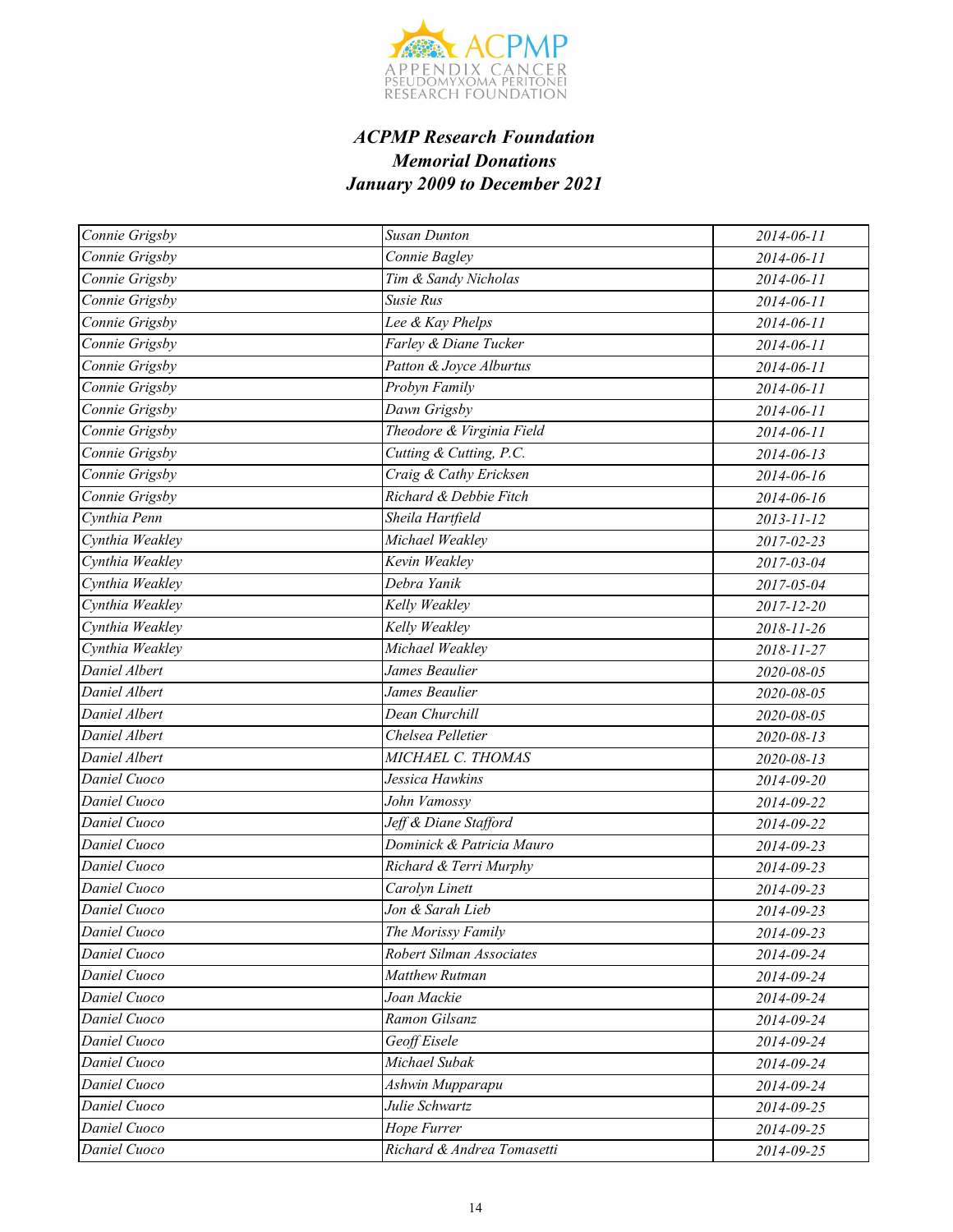

| Daniel Cuoco               | Amber Senyek               | 2014-09-25       |
|----------------------------|----------------------------|------------------|
| Daniel Cuoco               | Nick & Kathy Antonaccio    | 2014-09-25       |
| Daniel Cuoco               | JoAnne Januzzi             | 2014-09-25       |
| Daniel Cuoco               | LPI, Inc.                  | 2014-09-26       |
| $\overline{D}$ aniel Cuoco | Lois Lorusso               | 2014-09-26       |
| Daniel Cuoco               | Jan Munsinger              | 2014-09-26       |
| Daniel Cuoco               | Karen Makaron              | 2014-09-26       |
| Daniel Cuoco               | Lauren Safian              | 2014-09-27       |
| Daniel Cuoco               | Kathleen Sanborn           | 2014-09-28       |
| Daniel Cuoco               | Norman & Barbara Block     | 2014-09-28       |
| Daniel Cuoco               | Ed & Colette Principe      | 2014-09-28       |
| Daniel Cuoco               | Jay Serbin                 | 2014-09-29       |
| Daniel Cuoco               | Leo Galletta               | 2014-09-29       |
| Daniel Cuoco               | Samantha Miller            | 2014-09-29       |
| Daniel Cuoco               | <b>Bonnie Weinstein</b>    | 2014-09-29       |
| Daniel Cuoco               | Elizabeth Weinstein        | 2014-09-29       |
| Daniel Cuoco               | Theo & Mary McCourtney     | 2014-09-30       |
| Daniel Cuoco               | <b>FMI</b> Corporation     | 2014-09-30       |
| Daniel Cuoco               | Robert & Rene Varriano     | 2014-09-30       |
| Daniel Cuoco               | Teresa Mathews             | 2014-10-01       |
| Daniel Cuoco               | Martin & Anita Reilly      | 2014-10-01       |
| Daniel Cuoco               | Jonathan & Laurie Goldheim | 2014-10-01       |
| Daniel Cuoco               | Florance Brennemann        | 2014-10-02       |
| Daniel Cuoco               | M. Stephen Dennis          | 2014-10-02       |
| Daniel Cuoco               | Stephen & Fiona Collins    | 2014-10-03       |
| Daniel Cuoco               | Joseph & Grace Indovino    | 2014-10-04       |
| Daniel Cuoco               | Sergio & Andrea Esposito   | 2014-10-05       |
| Daniel Cuoco               | Michelle Gold              | 2014-10-05       |
| Daniel Cuoco               | Tara Condit                | 2014-10-06       |
| Daniel Cuoco               | Edward & Lynn Russell      | 2014-10-07       |
| Daniel Cuoco               | Jill Robustelli            | 2014-10-09       |
| Daniel Cuoco               | Gary Panariello            | 2014-10-09       |
| Daniel Cuoco               | John Osborn                | 2014-10-09       |
| Daniel Cuoco               | Jeffrey Schreier           | 2014-10-09       |
| Daniel Cuoco               | Debra Miloscia             | 2014-10-10       |
| Daniel Cuoco               | Michael Paul               | $2014 - 10 - 13$ |
| Daniel Cuoco               | Amy Gilbert                | 2014-10-14       |
| Daniel Cuoco               | John & Diane Osterhoudt    | 2014-10-19       |
| Daniel Cuoco               | Lucy Tullo                 | 2014-11-04       |
| Daniel Cuoco               | Debra Viotto               | 2014-12-10       |
| Daniel Cuoco               | Denise Kuchinski           | $2014 - 12 - 15$ |
| Daniel Cuoco               | Joann Krsulich             | 2014-12-22       |
| Daniel Cuoco               | William Phelan             | 2015-01-10       |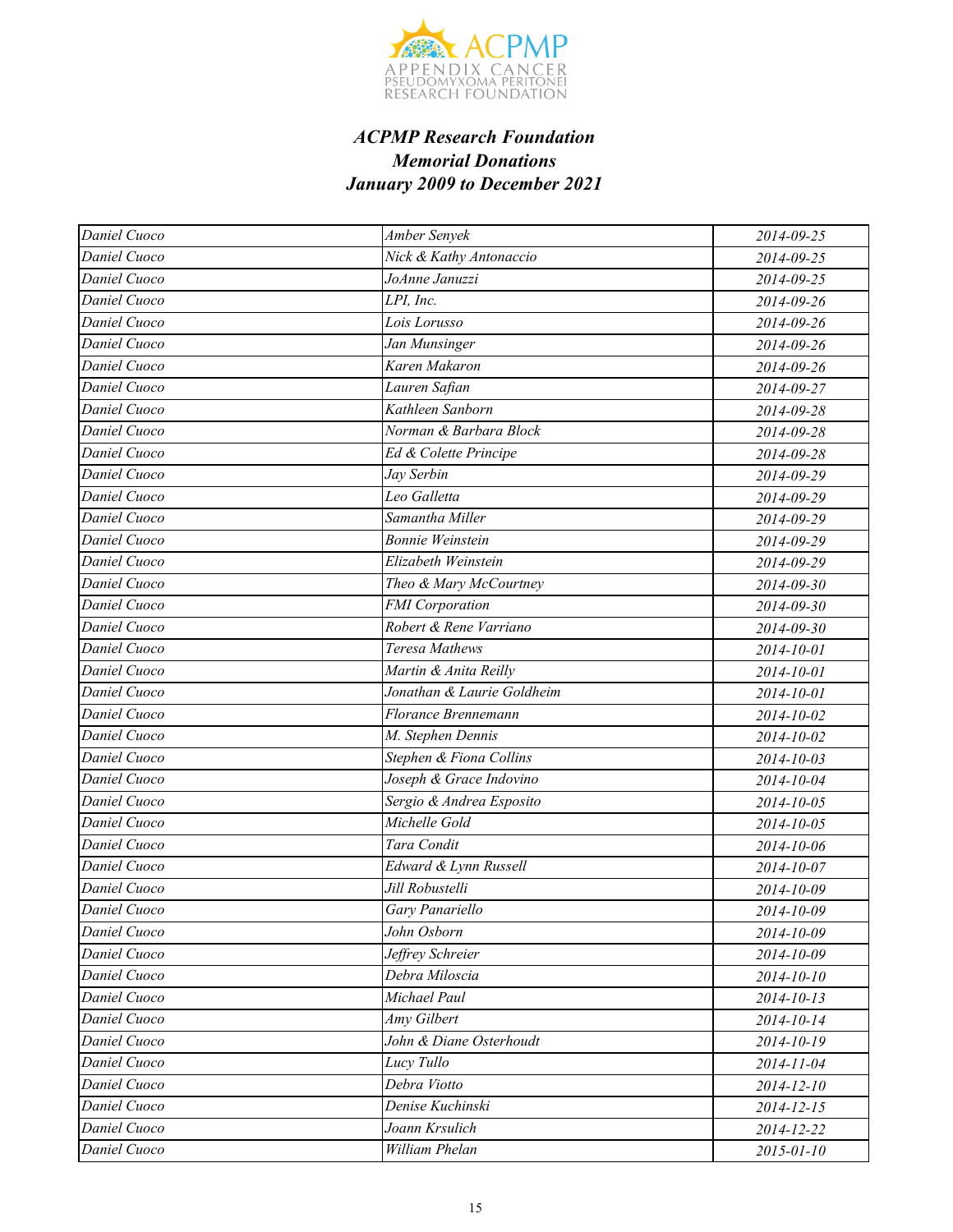

| Daniel J. Bomaster      | Michele Nelson               | 2021-06-18       |
|-------------------------|------------------------------|------------------|
| Daniel J. Bomaster      | Ron & Teri Tossey            | 2021-06-19       |
| Daniel J. Bomaster      | Mike & Karen McTeague        | 2021-06-21       |
| Daniel J. Bomaster      | Mike Wisnowski               | $2021 - 06 - 21$ |
| Daniel J. Bomaster      | Rich & Donna Gacek           | 2021-06-22       |
| Daniel J. Bomaster      | Shirley Nelson               | 2021-06-23       |
| Daniel J. Bomaster      | John Baldwin                 | 2021-06-28       |
| Daniel J. Bomaster      | Mr. & Mrs. Frederick Kopper  | 2021-07-02       |
| Daniel J. Bomaster      | David & Darlene Starr        | 2021-07-05       |
| Daniel J. Bomaster      | Jacquelynne Sturtevant       | 2021-07-27       |
| Daniel J. Casey, Jr.    | Kim Welch                    | $2017 - 10 - 30$ |
| Daniel M. Filipek       | Andrea Zurawski              | 2021-03-05       |
| Daniel M. Filipek       | Cindy Pierucci               | $2021 - 03 - 05$ |
| Daniel M. Filipek       | Dawn & Duane Depa            | 2021-03-05       |
| Daniel M. Filipek       | Kyle Kaszubowski             | 2021-03-07       |
| Daniel M. Filipek       | Nancy Odon                   | 2021-03-07       |
| Daniel M. Filipek       | Erin Johannesen              | $2021 - 03 - 08$ |
| Daniel M. Filipek       | Thomas Andronowitz           | $2021 - 03 - 10$ |
| Daniel M. Filipek       | Lauren Szlaga                | $2021 - 03 - 11$ |
| Daniel M. Filipek       | Carrie Gatz                  | $2021 - 03 - 21$ |
| Daniel M. Filipek       | Kathleen & Kenneth Greene    | $2021 - 10 - 31$ |
| Danielle DeVoe Godefory | robin insley                 | 5/6/2019         |
| Danielle DeVoe Godefory | Rhonda Hinton                | 5/7/2019         |
| Danielle DeVoe Godefory | Barbara Hansell              | 5/8/2019         |
| Danielle DeVoe Godefroy | Nancy Muscatello             | 5/7/2019         |
| Danielle Godefroy       | Dominique Godefroy           | 2020-06-17       |
| David Croyder           | Antoinette Croyder           | 2011-05-17       |
| David Croyder           | Antoinette Croyder           | 2011-11-10       |
| David Koons             | Paula Donahoe                | 2021-01-14       |
| David Odum              | Melissa Self                 | 2017-10-04       |
| David Schroeder         | Ann Schroeder                | 2018-11-24       |
| Dawn Guild              | Jacob Lazarovic              | 2011-03-21       |
| Dawn Guild              | Ruth Koster                  | 2011-03-22       |
| Dawn Guild              | Jesse & Gloria Gelband       | 2011-03-24       |
| Dawn Guild              | Edward & Paula Hussey        | 2011-03-24       |
| Dawn Guild              | Teri Saren                   | 2011-03-27       |
| Dawn Guild              | Raymond & Elizabeth McCready | 2011-03-28       |
| Dawn Guild              | Mildred Rose                 | 2011-03-28       |
| Dawn Guild              | George Aitken & Julie Seitel | 2011-03-28       |
| Dawn Guild              | Cliff & Lucinda Cooper       | 2011-03-29       |
| Dawn Guild              | Sandra Butler                | 2011-03-31       |
| Dawn Guild              | Robert & Margaret Outwater   | 2011-03-31       |
| Dawn Guild              | Valerie Hussey               | 2011-04-19       |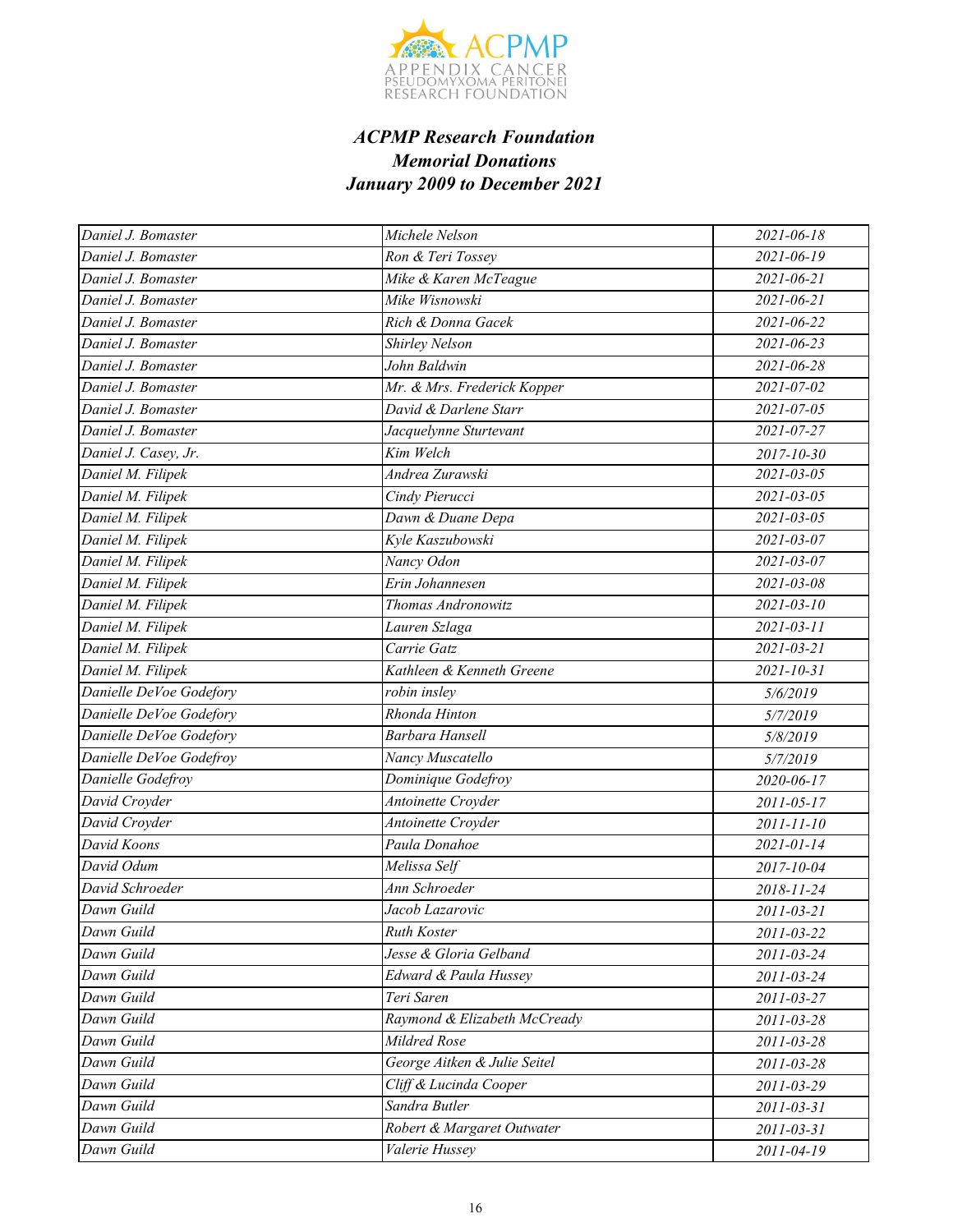

| Dawn Guild      | Phyllis Kaplan                | 2011-04-21       |
|-----------------|-------------------------------|------------------|
| Dawn Guild      | Richard & Christina Hernandez | 2011-04-22       |
| Dawn Guild      | Elaine Kirschner              | 2011-05-02       |
| Dawn Guild      | Rose-Marie Pelletier          | 2011-06-09       |
| Dawn Guild      | Randy Hyman                   | 2011-11-28       |
| Dawn Michaud    | Jared Carr                    | 2014-09-29       |
| Dawn Oldani     | Katie Oldani                  | $2020 - 12 - 30$ |
| Dawn Oldani     | Jason & Katie Oldani          | $2021 - 12 - 26$ |
| Debbie Fink     | Samantha Fink                 | 2015-09-29       |
| Debbie Fink     | Justine Berkowicz             | 2017-04-01       |
| Debbie Fink     | Jessica Anne Fink             | 2017-04-07       |
| Deborah Conklin | Robert & Susan Lockwood       | 2017-11-01       |
| Deborah Frazier | Mary Jo Krutak                | 2017-08-23       |
| Denise Cannon   | Samuel Shapiro & Company      | 2011-10-06       |
| Denise Cannon   | Elizabeth Ragan               | 2011-10-06       |
| Denise Cannon   | Eileen Durso                  | 2011-10-09       |
| Denise Cannon   | Tim & Eileen Keefe            | 2011-10-10       |
| Denise Cannon   | Leona Cobleigh                | 2011-10-11       |
| Denise Cannon   | Carol Scharff                 | 2011-10-12       |
| Denise Cannon   | John & Nancy O'Connor         | $2011 - 10 - 13$ |
| Denise Cannon   | Linda Piell                   | 2011-10-18       |
| Denise Cannon   | Pauline Monteleone            | 2011-10-19       |
| Denise Cannon   | David & Viki Pashman          | 2011-10-19       |
| Denise Cannon   | Peter DiLullo                 | 2011-10-25       |
| Denise Cannon   | Michael & Kellian Coyle       | 2011-10-28       |
| Denise Cannon   | John Miller                   | 2011-10-31       |
| Denise Cannon   | Carol Ann DiMaria             | 2011-11-14       |
| Denise Cannon   | John & Lourine Robinson       | 2011-12-01       |
| Denise Cannon   | Kevin Cannon                  | 2011-12-11       |
| Denise Cannon   | William Sell                  | 2011-12-20       |
| Denise Franklin | David & Marsha Wells          | 2014-06-21       |
| Denise Franklin | Larry & Natalie Johnson       | 2014-06-24       |
| Denise Franklin | Michael & Mary Schmitt        | 2014-06-26       |
| Denise Franklin | Terri Golay                   | 2014-06-28       |
| Denise Franklin | Piedad Young                  | 2014-06-30       |
| Denise Franklin | Thomas E. Scifres             | 2014-07-25       |
| Dennis Fenzel   | Kimberly Skordas              | 2016-12-26       |
| Dennis Fenzel   | Vincent Dilosa                | 2016-12-31       |
| Dennis Webb     | Comfort Systems USA           | 2016-07-11       |
| Dennis Webb     | Clyde Jester                  | 2016-07-11       |
| Dennis Webb     | Dorothy Campbell              | 2016-07-24       |
| Derek Corner    | <b>Wesley Barry</b>           | 2014-05-17       |
| Derek Corner    | Matthew Tietje                | 2016-11-18       |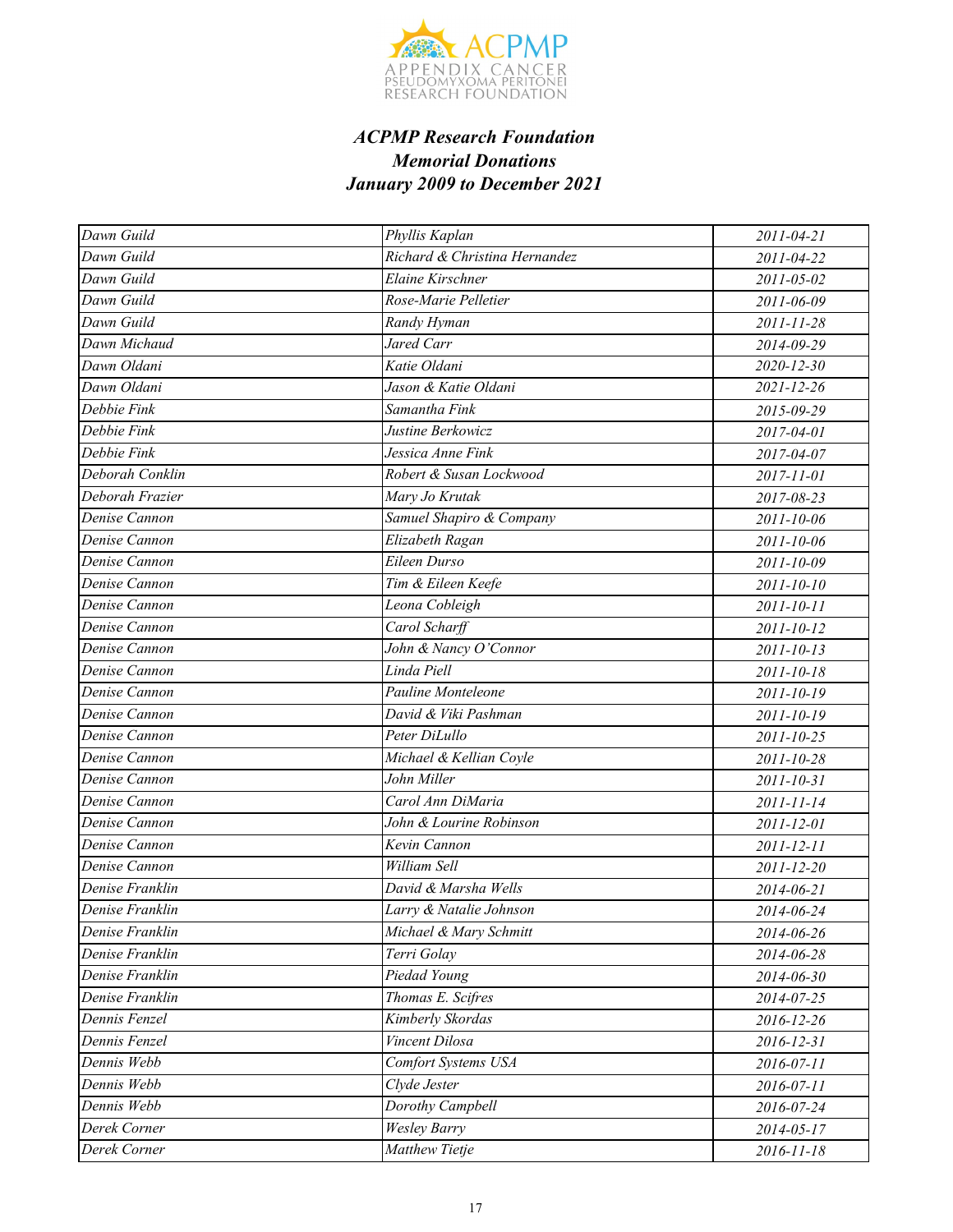

| Diana Perry           | Margaret Barr                       | $2021 - 04 - 23$ |
|-----------------------|-------------------------------------|------------------|
| Diana Perry           | Cynthia & Kevin Ayers               | 2021-06-09       |
| Dirk Leben            | Heidi Leben                         | 2020-08-01       |
| Dirk Leben            | Heidi Leben                         | $2021 - 12 - 29$ |
| Dolores Benson        | Alfonso Romeo                       | 2016-07-18       |
| Don Barker            | Diana Lentz                         | 2011-04-12       |
| Donald Antoncich, Jr. | Sonya Helfrich                      | $2021 - 09 - 16$ |
| Donald Antoncich, Jr. | Scotty Hughes Jr.                   | $2021 - 10 - 15$ |
| Donald E. Lewis, Jr.  | <b>Sheila Saunders</b>              | $2021 - 10 - 23$ |
| Donald Eaton          | Norman & Marjorie Landry            | 2014-12-01       |
| Donald Eaton          | Alla Nasman                         | 2014-12-03       |
| <b>Donald Eaton</b>   | C/F Data Systems, LLC               | 2014-12-05       |
| Donald Eaton          | Stephen & Linda DiNocco             | 2014-12-12       |
| Donald Eaton          | Affinity Realty & Property Mgt. LLC | 2014-12-13       |
| Donald Hunt           | Gregory & Janet McClelland          | 2009-09-08       |
| Donald Hunt           | John & Jeanette Doll                | 2009-09-22       |
| Donald Hunt           | <b>Sharon Hunt</b>                  | 2009-09-30       |
| Donald Hunt           | Richard & Beverly Hodgkins          | 2009-09-30       |
| Donald Hunt           | James & Mary Barnes                 | 2009-09-30       |
| Donald Hunt           | Dr. & Mrs. William Schaar           | 2009-09-30       |
| Donald Hunt           | Charles & Natalie Thelen            | 2009-09-30       |
| Donald Hunt           | Allan Kelly                         | 2009-10-13       |
| Donald Kneller        | Patricia Arean                      | 2017-12-09       |
| Donna Cavallino       | Christopher Cavallino               | 2014-08-17       |
| Doran Mullen          | Ronald Million                      | 2016-06-02       |
| Dorothea Hadlick      | Judith Rose                         | 2015-06-12       |
| Dorothea Hadlick      | Gary & Marsha Engler                | 2015-06-14       |
| Dorothea Hadlick      | Laurence & Janice Woitas            | 2015-06-14       |
| Dorothea Hadlick      | Steve & Lujean Larson               | $2015 - 06 - 18$ |
| Dorothea Hadlick      | Michael & Ruth Woitas               | 2015-07-07       |
| Dorothy Kaiser        | Nancy Olson                         | 2020-11-05       |
| Dorothy Kaiser        | Patrick Larkin                      | 2020-11-06       |
| Dorothy Kaiser        | Grace Niland                        | 2020-11-14       |
| Dorothy Kaiser        | Paula Romanow                       | 2020-11-16       |
| Dorothy Kaiser        | Angela Delaney                      | $2020 - 11 - 23$ |
| Dorothy Kaiser        | <b>MARIAN KAISER</b>                | 2020-11-24       |
| Dorothy Kaiser        | <b>MARIAN KAISER</b>                | 2020-11-24       |
| Doug Lawlor           | Jemillie Martinez Agron             | 2018-09-25       |
| Doug Lawlor           | Lewis Piccolino                     | 2018-10-01       |
| Doug Lawlor           | Allison Nicole Wynant               | 2018-10-01       |
| Doug Lawlor           | Coleen Foley                        | 2018-10-01       |
| Doug Lawlor           | Jennifer Fortini                    | 2018-10-02       |
| Doug Lawlor           | Margaret Sill                       | 2018-10-16       |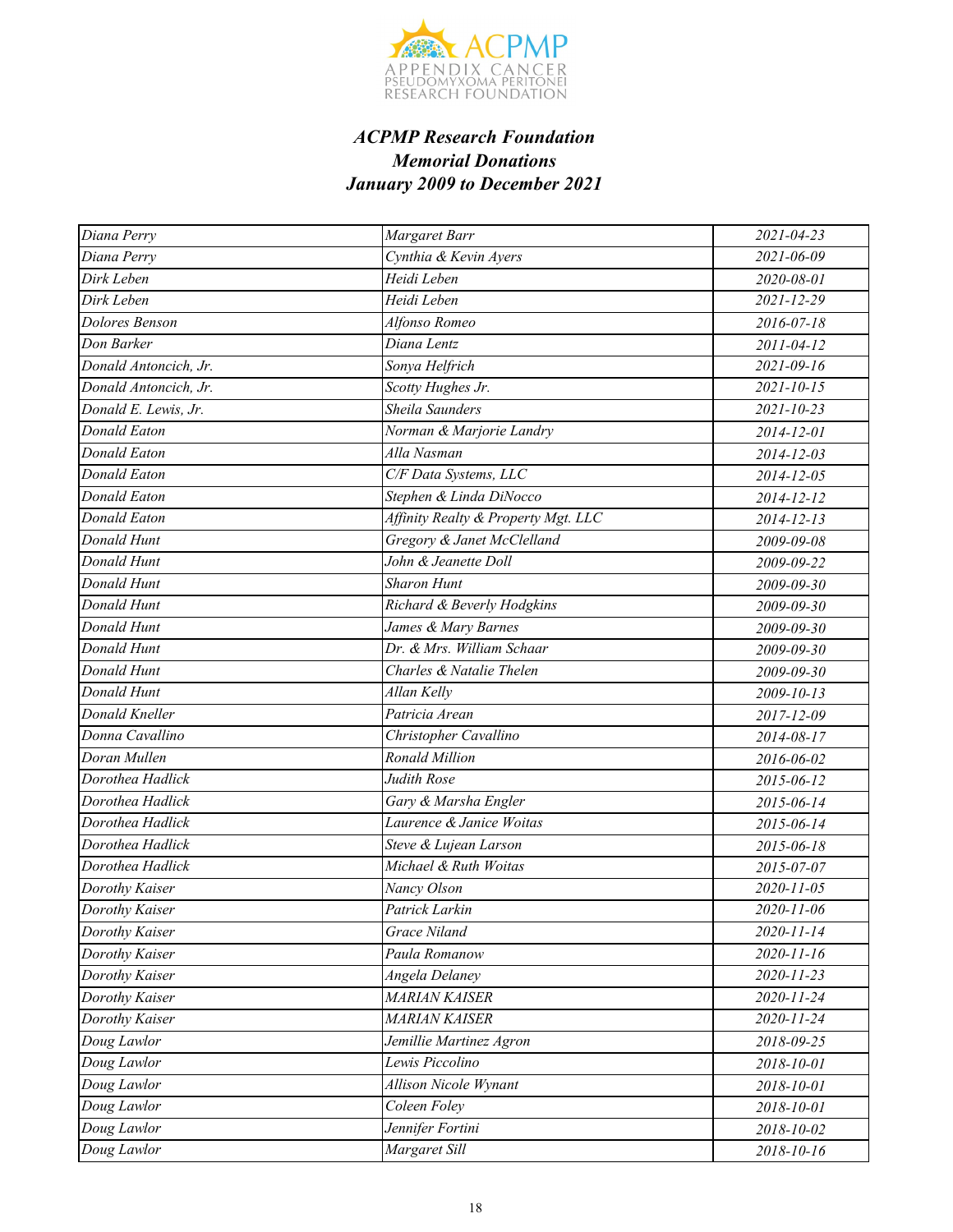

| Doug Lawlor     | Judy Moore                               | 2018-10-21 |
|-----------------|------------------------------------------|------------|
| Doug Lawlor     | Anita Abrams                             | 2018-10-25 |
| Doug Lawlor     | Dimitri & Kay Chagares                   | 2018-10-27 |
| Doug Lawlor     | Alexandre Brink                          | 2018-11-09 |
| Doug Lawlor     | Douglas & Sara Farling                   | 2018-11-20 |
| Doug Lawlor     | Sandra Davis                             | 2018-12-14 |
| Doug Lawlor     | Claire Taylor                            | 2018-12-27 |
| Doug Selmont    | Lauren Farber                            | 2021-04-21 |
| Douglas Lincoln | Jake Jacobsen                            | 2020-01-17 |
| Douglas Lincoln | Rauchtown Rod and Gun Club               | 2020-02-21 |
| Douglas Selmont | Keith & Therese Surges                   | 2014-04-07 |
| Douglas Selmont | Robert & Marcia Hefter                   | 2014-04-08 |
| Douglas Selmont | Thomas & Karen Uhlinger                  | 2014-04-08 |
| Douglas Selmont | Atlantic British Parts, Ltd.             | 2014-04-08 |
| Douglas Selmont | Donna Neary                              | 2014-04-08 |
| Douglas Selmont | Susan Buchter                            | 2014-04-08 |
| Douglas Selmont | <b>Ashley Fitton</b>                     | 2014-04-08 |
| Douglas Selmont | Adam & Emma Kaye                         | 2014-04-08 |
| Douglas Selmont | Sarah Nesheiwat                          | 2014-04-08 |
| Douglas Selmont | Patricia Carroll                         | 2014-04-08 |
| Douglas Selmont | Philip Costa                             | 2014-04-08 |
| Douglas Selmont | Carmela DiTalia                          | 2014-04-08 |
| Douglas Selmont | Mark & Sandra Bennett                    | 2014-04-09 |
| Douglas Selmont | Leonard & Martha Macura                  | 2014-04-09 |
| Douglas Selmont | Michael & Mary Kranyak                   | 2014-04-09 |
| Douglas Selmont | Brian & Joan Ahern                       | 2014-04-09 |
| Douglas Selmont | George Conklin                           | 2014-04-09 |
| Douglas Selmont | Kenneth Herr                             | 2014-04-09 |
| Douglas Selmont | Lisa Reilly                              | 2014-04-10 |
| Douglas Selmont | Diane Price                              | 2014-04-10 |
| Douglas Selmont | <b>Richard Bauer</b>                     | 2014-04-10 |
| Douglas Selmont | Brookside Museum Board of Trustees/Staff | 2014-04-10 |
| Douglas Selmont | Jeanne Obermayer                         | 2014-04-10 |
| Douglas Selmont | Meghan Freed                             | 2014-04-10 |
| Douglas Selmont | <b>Barbara Boner</b>                     | 2014-04-11 |
| Douglas Selmont | Michelle Burlingame                      | 2014-04-11 |
| Douglas Selmont | Katharine O'Flaherty                     | 2014-04-11 |
| Douglas Selmont | Peter Matzen                             | 2014-04-12 |
| Douglas Selmont | John DeAngelis                           | 2014-04-13 |
| Douglas Selmont | Vincent & Margaret Labate                | 2014-04-14 |
| Douglas Selmont | Joanne Mekdeci                           | 2014-04-14 |
| Douglas Selmont | Judy Morrison                            | 2014-04-14 |
| Douglas Selmont | Jamie Serow                              | 2014-04-14 |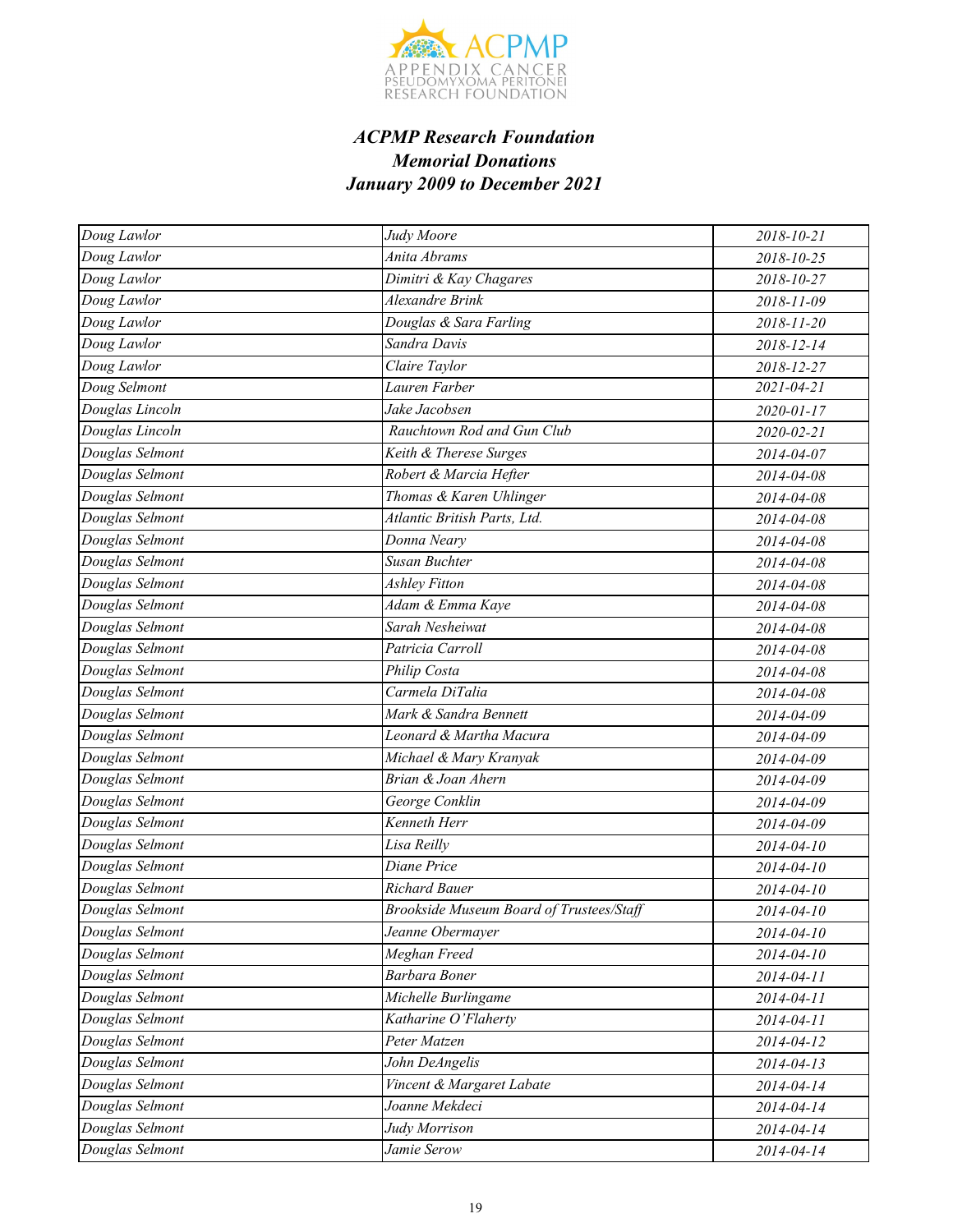

| Douglas Selmont             | Angela Marra                    | 2014-04-15       |
|-----------------------------|---------------------------------|------------------|
| Douglas Selmont             | Glenn & Susan Ahnert            | 2014-04-15       |
| Douglas Selmont             | Steven & Janet Selden           | $2014 - 04 - 16$ |
| Douglas Selmont             | Jared & Diane Brown             | 2014-04-18       |
| Douglas Selmont             | David & Kristin Custodio        | 2014-04-20       |
| Douglas Selmont             | <b>Andrew Sharnoff</b>          | 2014-04-22       |
| Douglas Selmont             | Frank & Carole Selmont          | 2014-04-23       |
| Douglas Selmont             | Paula Donnolo                   | 2014-04-28       |
| Douglas Selmont             | Patrick & Sheila Fremont        | 2014-04-30       |
| Douglas Selmont             | Andrew & Jacqueline Meislitzer  | 2014-05-02       |
| Douglas Selmont             | Donna Kiely                     | $2014 - 05 - 13$ |
| Douglas Selmont             | Albert & Joanna Bukszpan        | 2014-05-26       |
| Douglas Selmont             | Jerry & Carole Bobela           | 2014-06-19       |
| Douglas Selmont             | The Seigel Family               | 2014-06-22       |
| Douglas Selmont             | <b>Charles Bell</b>             | 2016-01-15       |
| Douglas Selmont             | Noel Brennan                    | 2018-06-15       |
| Dr. Sarah Johnson Sullivan  | Sujith Kalathiveetil            | $2021 - 04 - 17$ |
| <b>Dutch Culbertson</b>     | <b>Charles</b> Smith            | 2010-06-19       |
| Dutch Culbertson            | Clay & Linda Brennecke          | 2011-05-10       |
| Dutch Culbertson            | Lisa Kurtz Luciano              | 2011-06-06       |
| <b>Dutch Culbertson</b>     | Catherine Wareham               | 2011-06-14       |
| Dutch Culbertson            | Suzanne Burke                   | 2011-06-15       |
| Dutch Culbertson            | Lisa Embon-Hilburn              | 2011-06-16       |
| <b>Dutch Culbertson</b>     | <b>Steven Gillon</b>            | 2012-02-25       |
| Dutch Culbertson            | Christine Bell                  | 2013-06-05       |
| Dutch Culbertson            | Andrew Bilotta, Jr.             | 2013-06-05       |
| Dutch Culbertson            | Cyndy Mangiaracina              | 2013-06-12       |
| Dutch Culbertson            | Donna Marie Migatz              | 2013-06-14       |
| Dutch Culbertson            | Debbie Damico                   | 2013-06-14       |
| Dutch Culbertson            | Lauren Sweeney                  | 2013-06-15       |
| Dutch Culbertson            | Susan Finnegan                  | 2013-06-16       |
| Dutch Culbertson            | <b>Bill &amp; Linda Dobbins</b> | 2015-06-08       |
| Dutch Culbertson            | Cynthia Mangiaracina            | 2015-06-18       |
| Dutch Culbertson            | Monica Doyle                    | 2015-06-20       |
| Dutch Culbertson            | John Potts                      | 2015-06-20       |
| Dutch Culbertson            | Dennie Damico                   | 2015-06-30       |
| Dutch Culbertson            | Lisa Dougherty                  | 2015-07-02       |
| Dutch Culbertson            | Susan Migatz                    | 2016-11-29       |
| Dutch Culbertson            | Kathleen Donahue                | 2018-06-20       |
| Dutch Culbertson            | Donna Abboud                    | 2021-06-03       |
| Dutch Culbertson            | <b>Thomas Collins</b>           | 2021-06-24       |
| Dutch Culbertson            | Katlyn May                      | 2021-08-25       |
| Dutch Culbertson and Family | Susan Migatz                    | 2019-12-03       |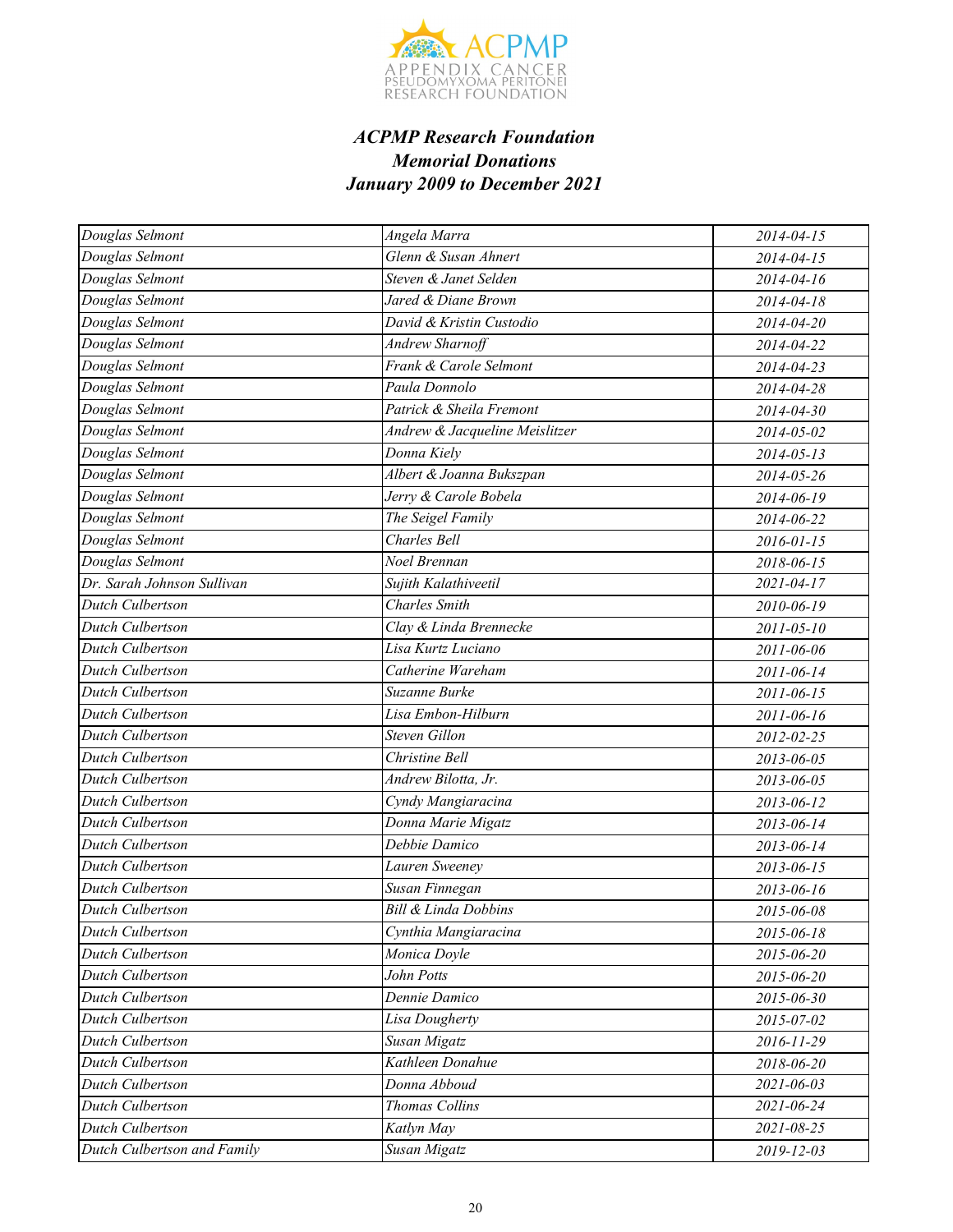

| Dutch Culbertson and Mike McKee | Susan Migatz                         | 2021-02-28       |
|---------------------------------|--------------------------------------|------------------|
| Dylan Blanchard                 | Leslie Liere                         | 2016-08-08       |
| Dylan Blanchard                 | Jennifer Ganter                      | 2016-08-08       |
| Dylan Blanchard                 | Wendy Cole                           | 2016-08-13       |
| Dylan Blanchard                 | Kenneth Anderson                     | 2016-08-23       |
| Dylan Blanchard                 | Kevin Dwyer, M.D.                    | 2016-08-29       |
| Dylan Blanchard                 | Dylan Blanchard Memorial Scholarship | 2017-05-17       |
| Dylan Blanchard                 | <b>Brooklyn Blanchard</b>            | $2017 - 05 - 18$ |
| Dylan Blanchard                 | Tara Blanchard                       | 2018-08-20       |
| E. Annette Sauer                | Robert & Janice Baumann              | 2018-07-24       |
| E. Annette Sauer                | Ellen Rentz                          | 2018-07-27       |
| E. Annette Sauer                | Katherine Caldwell                   | 2018-07-27       |
| E. Annette Sauer                | Erin Mann                            | 2018-07-28       |
| E. Annette Sauer                | Robert Bevill                        | 2018-07-28       |
| E. Annette Sauer                | <b>Bonnie Fettig</b>                 | 2018-07-29       |
| E. Annette Sauer                | Theo & Joan DeKrey                   | 2018-07-30       |
| E. Annette Sauer                | Jonathan & Julie DeKrey              | 2018-07-30       |
| E. Annette Sauer                | <b>Berdina Fettig</b>                | 2018-07-30       |
| E. Annette Sauer                | Lawrence & Vida Petersen             | 2018-07-30       |
| E. Annette Sauer                | Jane Jeffrey                         | 2018-07-30       |
| E. Annette Sauer                | Paul Gaffney                         | 2018-07-30       |
| E. Annette Sauer                | Sarah Noonan                         | 2018-07-30       |
| E. Annette Sauer                | Allan & Marge Stolz                  | 2018-07-30       |
| E. Annette Sauer                | Rebecca Mouser                       | 2018-07-31       |
| E. Annette Sauer                | Patricia Jones                       | 2018-07-31       |
| E. Annette Sauer                | Crystal Alberts                      | 2018-08-04       |
| Eleanor Culbertson              | Noreen Robertson                     | 2015-02-14       |
| Eleanor Culbertson              | James & Regina Farrell               | 2015-02-18       |
| <b>Eleanor Culbertson</b>       | Margaret Robertson                   | 2015-02-19       |
| Eleanor Culbertson              | Mary Lou Haughney                    | 2015-02-19       |
| Eleanor Culbertson              | Michael & Jo Ann Boyle               | 2015-02-20       |
| Eleanor Culbertson              | Joan Wegemann                        | 2015-02-21       |
| Eleanor Culbertson              | Susan Migatz                         | 2015-02-23       |
| Eleanor Culbertson              | John & Serina Thomas                 | 2015-02-24       |
| Eleanor Culbertson              | Peter Larkin                         | 2015-02-25       |
| Eleanor Culbertson              | Joan King                            | 2015-02-26       |
| Eleanor Culbertson              | Steven & Gail Wampler                | 2015-03-01       |
| Eleanor Culbertson              | Michael & Cynthia O'Neill            | 2015-03-02       |
| Eleanor Culbertson              | Mark & Lisa D'Antonio                | 2015-03-05       |
| Eleanor Culbertson              | William & Lilia Hruszanyk            | 2015-04-02       |
| Elizabeth Marchute              | Mark Suchan                          | 2013-04-04       |
| Ellen Loeb Gandle               | Barbara Witten                       | 2015-03-07       |
| Emilie Doyle                    | Allison Johnson                      | 2018-11-27       |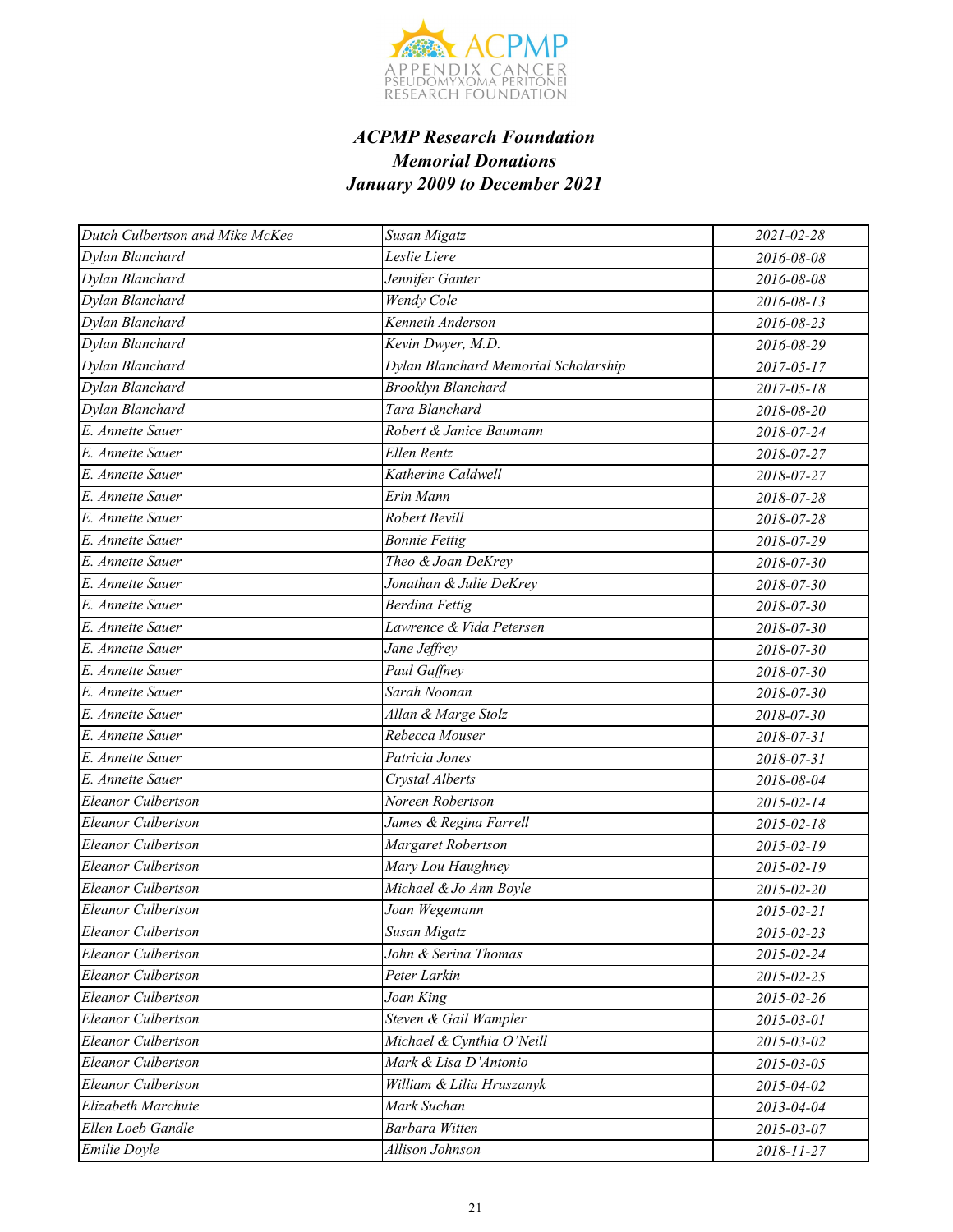

| Emilie Doyle                | Sandra Johnson                   | 2018-11-27       |
|-----------------------------|----------------------------------|------------------|
| Emilie Doyle                | <b>Scott Daugherty</b>           | 2018-11-29       |
| Emilie Doyle                | Tammy Imgarten                   | 2018-12-01       |
| <b>Emilie Doyle</b>         | Donna Zarcone                    | 2018-12-13       |
| Emilie Doyle                | Linda Lang                       | 2018-12-19       |
| Emilie Susan Doyle          | Hannah McDonald                  | $2019 - 11 - 19$ |
| Eric Bengtson               | Marina Rinkus                    | 2016-10-19       |
| Erik Richard Carlson        | Julie Nielsen                    | $2021 - 05 - 12$ |
| <b>Erik Richard Carlson</b> | Norm Nielsen                     | $2021 - 05 - 14$ |
| Erik Richard Carlson        | Arleen Dalton                    | $2021 - 05 - 16$ |
| Erik Richard Carlson        | <b>Brian Nugent</b>              | $2021 - 05 - 17$ |
| Erik Richard Carlson        | Courtney Wilhelmi                | $2021 - 05 - 18$ |
| Erik Richard Carlson        | Laura Toerge                     | $2021 - 05 - 18$ |
| Erik Richard Carlson        | <b>Lindsay Dierkes</b>           | $2021 - 05 - 18$ |
| Erik Richard Carlson        | Nicole Ehrie                     | $2021 - 05 - 18$ |
| Erik Richard Carlson        | Ted Kaminski                     | $2021 - 05 - 18$ |
| Erik Richard Carlson        | Timothy Noonan                   | $2021 - 05 - 18$ |
| Erik Richard Carlson        | Yogi Jashnani                    | $2021 - 05 - 18$ |
| Erik Richard Carlson        | Jessica Berk                     | 2021-05-19       |
| Erik Richard Carlson        | Kirk Victor                      | 2021-05-27       |
| Erik Richard Carlson        | Elizabeth Carlson                | $2021 - 06 - 03$ |
| Erik Richard Carlson        | Nathaniel Swan                   | 2021-06-18       |
| Erik Richard Carlson        | Shane Jennings                   | 2021-06-25       |
| Erik Richard Carlson        | <b>Lytell Family</b>             | $2021 - 07 - 07$ |
| Erik Richard Carlson        | Toni Catalano                    | 2021-07-09       |
| Estelle Neff                | Claudette Kenmir                 | 2018-08-28       |
| <b>Estelle Neff</b>         | Shawn Hake/Physicians Insurance  | 2018-08-29       |
| Estelle Neff                | Turner, Stoeve & Gagliardi, P.S. | 2018-09-05       |
| Estelle Neff                | Marilyn Mathisen Sullivan        | 2018-09-12       |
| Faith E. Kleppinger         | <b>Diane Schilling</b>           | $2021 - 05 - 15$ |
| Faith E. Kleppinger         | Kristine Wertman                 | $2021 - 05 - 15$ |
| Faith E. Kleppinger         | Kristine Wertman                 | $2021 - 05 - 15$ |
| Faith E. Kleppinger         | Cassandra Borden                 | $2021 - 05 - 16$ |
| Faith E. Kleppinger         | Debra Moyer                      | $2021 - 05 - 16$ |
| Faith E. Kleppinger         | <b>Bridget MacFarland</b>        | $2021 - 05 - 17$ |
| Faith E. Kleppinger         | Catherine Nelson                 | $2021 - 05 - 17$ |
| Faith E. Kleppinger         | Lisa Luciano                     | $2021 - 05 - 17$ |
| Faith E. Kleppinger         | Marelisa Balbuena                | $2021 - 05 - 17$ |
| Faith E. Kleppinger         | Michele Butch                    | $2021 - 05 - 17$ |
| Faith E. Kleppinger         | Terri Blazofsky                  | $2021 - 05 - 18$ |
| Faith E. Kleppinger         | Lois Kuhn                        | $2021 - 05 - 21$ |
| Faith E. Kleppinger         | Denise Hoffman                   | $2021 - 05 - 23$ |
| Faith E. Kleppinger         | Jason Claire                     | 2021-05-28       |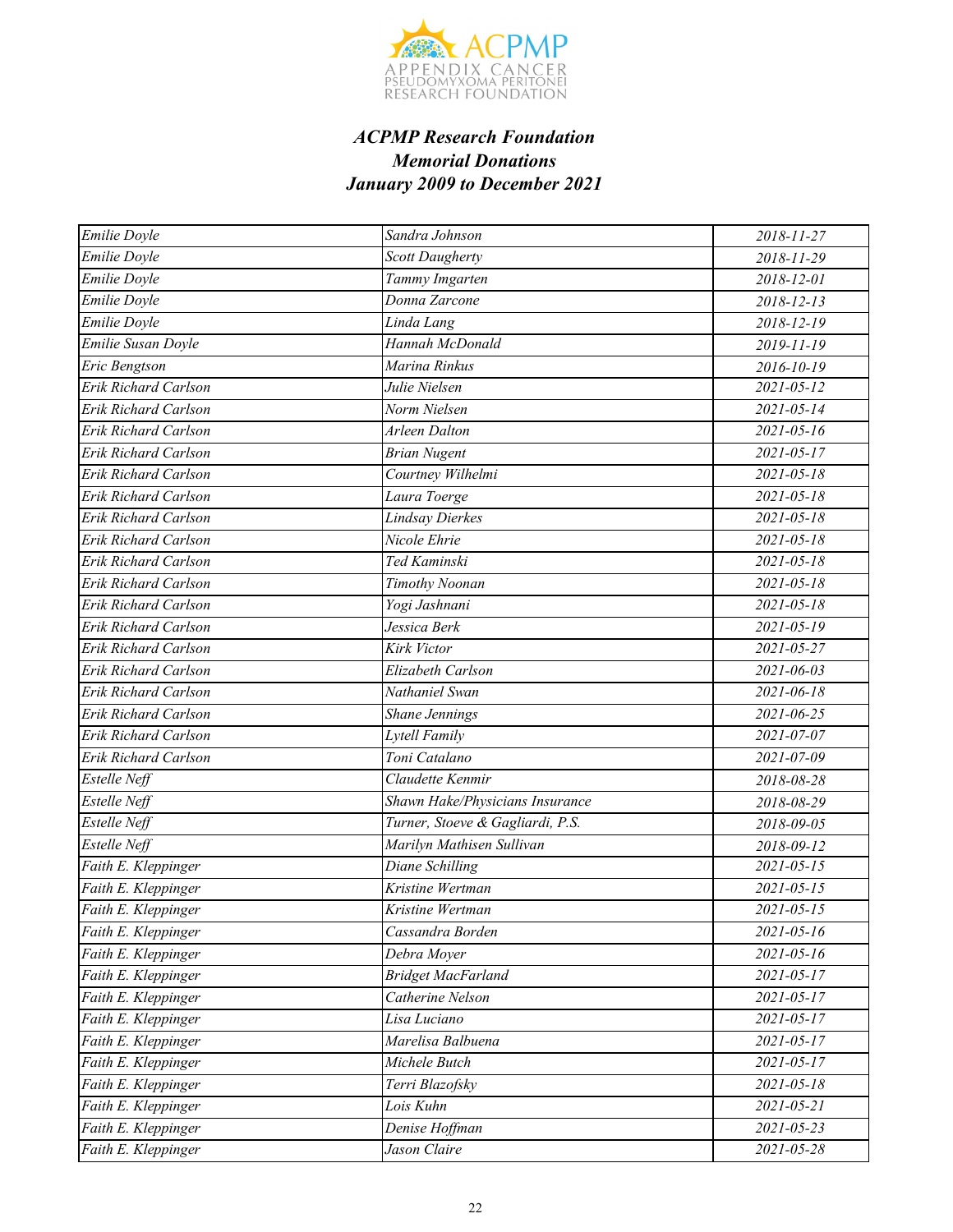

| Faith E. Kleppinger        | Angela Fernstermaker Zicker | 2021-06-09       |
|----------------------------|-----------------------------|------------------|
| Faith E. Kleppinger        | Debra Moyer                 | $2021 - 07 - 03$ |
| Felicia C. Storb           | Michael Cohen               | 2014-07-22       |
| Felicia C. Storb           | Steven Peterson             | 2014-07-23       |
| Felicia C. Storb           | Dale & Jay Gress            | 2014-08-02       |
| Felicia C. Storb           | Tracy Bockman               | 2014-08-18       |
| Frana Howell               | <b>Beth Howell</b>          | 2014-12-03       |
| Frana Howell               | <b>Beth Howell</b>          | 2015-07-16       |
| Frana Howell               | <b>Beth Howell</b>          | 2018-04-25       |
| Frances Lewis              | Gretchen Coffer             | 2014-10-11       |
| Frances Lewis              | Dawn Martin                 | 2014-10-12       |
| Frances Lewis              | Marianne Cole               | 2014-10-14       |
| Frances Lewis              | Barbara Yurasko             | 2014-10-20       |
| Frances Lewis              | Edward Schmitz, PhD         | 2014-10-24       |
| <b>Frances</b> Lewis       | Vesna Tomazic-Jezic         | 2014-10-24       |
| Frances Lewis              | <b>Frances Price</b>        | 2014-10-29       |
| Frances Lewis              | Anita Webster               | 2014-11-05       |
| Frances Lewis              | Pat St. John                | $2014 - 11 - 10$ |
| Frances Lewis              | Micky Woo                   | 2014-11-24       |
| <b>Frances</b> Lewis       | Martha McManaway            | 2014-12-12       |
| <b>Frances</b> Lewis       | John & Sharon Merrell       | $2014 - 12 - 12$ |
| Frances Lewis              | Patricia Hine               | 2014-12-13       |
| Frances Lewis              | Justin & Adele Dingfelder   | $2014 - 12 - 13$ |
| Frances Lewis              | Barbara Yurasko             | $2014 - 12 - 13$ |
| Frances Lewis              | Lamar Collier               | 2014-12-13       |
| Frances Lewis              | Phillip & Constance Church  | $2014 - 12 - 13$ |
| Frances Lewis              | Douglas & Susan Boehm       | $2014 - 12 - 13$ |
| Frances Lewis              | <b>Frances Price</b>        | 2014-12-15       |
| Frances Lewis              | Frances Price               | 2014-12-19       |
| Frances Lewis              | Deborah Dempsey             | 2014-12-26       |
| Frances Lewis              | David Lewis                 | 2016-10-07       |
| Frances Lewis              | David Lewis                 | 2016-11-20       |
| Frances Lewis              | David Lewis                 | 2017-08-03       |
| Frances Lewis              | David Lewis                 | 2017-09-15       |
| Frances Lewis              | David Charles Lewis         | 2017-10-23       |
| Frances Lewis              | David Lewis                 | 2018-07-04       |
| Frances Lewis              | David Lewis                 | 2018-09-20       |
| Frances Lewis              | David Lewis                 | 2018-10-03       |
| Frances Lewis              | David Lewis                 | 2020-06-07       |
| Frances Lewis              | David Lewis                 | 2020-07-04       |
| Frances Lewis              | David Lewis                 | $2021 - 03 - 03$ |
| Frances Lewis              | David Lewis                 | 2021-06-09       |
| Francesca (Finley) Maletta | Kimberly Biondi             | 2021-02-26       |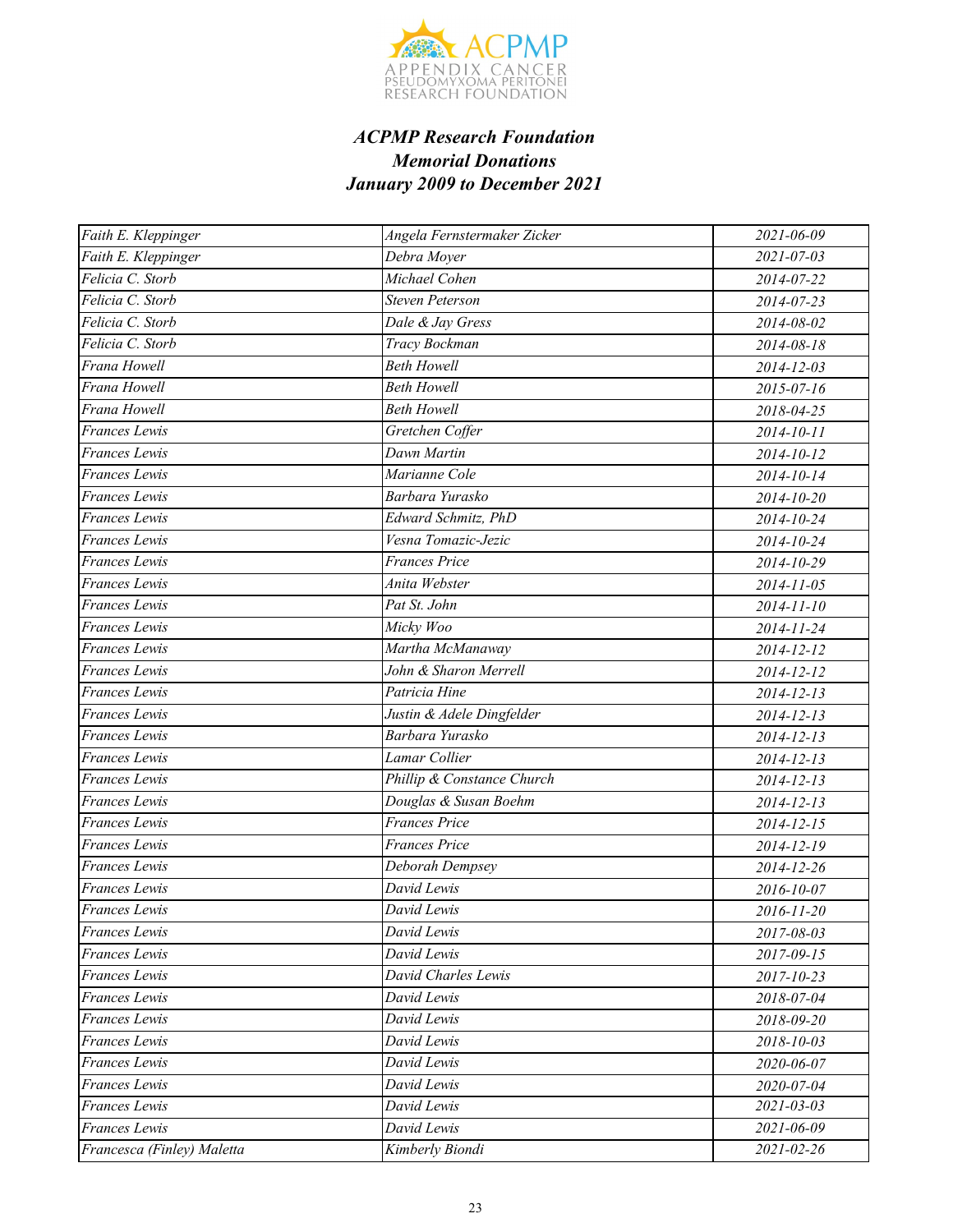

| Francesca (Finley) Maletta | Sarah Wishon            | 2021-02-26       |
|----------------------------|-------------------------|------------------|
| Francesca (Finley) Maletta | Andrea Canady           | 2021-02-27       |
| Francesca (Finley) Maletta | <b>Andrew Crook</b>     | 2021-02-27       |
| Francesca (Finley) Maletta | Ashlyn Jordan           | 2021-02-27       |
| Francesca (Finley) Maletta | Caitlyn Gironda         | 2021-02-27       |
| Francesca (Finley) Maletta | Kimberly Licursi        | 2021-02-27       |
| Francesca (Finley) Maletta | <b>Adam Feinberg</b>    | 2021-03-01       |
| Francesca (Finley) Maletta | <b>Allison Harris</b>   | 2021-03-01       |
| Francesca (Finley) Maletta | Taunyia Miner           | 2021-03-01       |
| Francesca (Finley) Maletta | Keith Maletta           | 2021-03-02       |
| Francesca (Finley) Maletta | Amy Ross                | $2021 - 03 - 03$ |
| Francesca (Finley) Maletta | Gina PRINCE             | $2021 - 03 - 03$ |
| Francesca (Finley) Maletta | Leah & Dillon Alderman  | $2021 - 03 - 03$ |
| Francesca (Finley) Maletta | Colman Pierzchala       | 2021-03-04       |
| Francesca (Finley) Maletta | David Karpey            | $2021 - 03 - 04$ |
| Francesca (Finley) Maletta | Katrina Koon            | $2021 - 03 - 04$ |
| Francesca (Finley) Maletta | <b>Bentha Crook</b>     | $2021 - 03 - 05$ |
| Francesca (Finley) Maletta | John Farrell            | 2021-03-06       |
| Francesca (Finley) Maletta | Eric Rist               | $2021 - 03 - 08$ |
| Francesca (Finley) Maletta | Mark & Rosemary Bachman | $2021 - 03 - 11$ |
| Francesca (Finley) Maletta | Joan Smith-Pendergast   | $2021 - 03 - 12$ |
| Francesca (Finley) Maletta | Annie Gartelman         | $2021 - 03 - 14$ |
| Francesca (Finley) Maletta | <b>Ryan Hastings</b>    | $2021 - 03 - 20$ |
| Francesca (Finley) Maletta | Deidre Mazze            | 2021-03-24       |
| Francesca (Finley) Maletta | Jenna D'Agostino        | 2021-03-24       |
| Francesca (Finley) Maletta | Dustin Shoe             | $2021 - 03 - 26$ |
| Francesca (Finley) Maletta | Kimberly Licursi        | 2021-03-27       |
| Francesca (Finley) Maletta | Patricia Maletta        | 2021-03-27       |
| Francesca (Finley) Maletta | Cara Schaefer           | $2021 - 04 - 03$ |
| Francesca (Finley) Maletta | Sharron LaVenture       | $2021 - 04 - 05$ |
| Francesca (Finley) Maletta | Kristin Eberhart        | 2021-04-18       |
| Francesca (Finley) Maletta | Rebecca Gala            | 2021-04-20       |
| Francesca (Finley) Maletta | Kimberly Licursi        | 2021-04-27       |
| Francesca (Finley) Maletta | Paul Finley             | $2021 - 05 - 19$ |
| Francesca (Finley) Maletta | Kimberly Licursi        | 2021-05-27       |
| Francesca (Finley) Maletta | Kimberly Licursi        | 2021-06-27       |
| Francesca (Finley) Maletta | Sandra Seely            | 2021-06-29       |
| Francesca (Finley) Maletta | <b>Betsy Seeley</b>     | 2021-07-22       |
| Francesca (Finley) Maletta | Kimberly Licursi        | 2021-07-27       |
| Francesca (Finley) Maletta | Kimberly Licursi        | 2021-08-27       |
| Francine Lane              | Leslie Hopper           | 2018-01-18       |
| Francine Lane              | Lorraine Delgado Amador | 2018-01-19       |
| Francine Lane              | Irwin Lieberman         | 2018-01-19       |
| Francine Lane              | Declan Donnelly         | 2018-01-19       |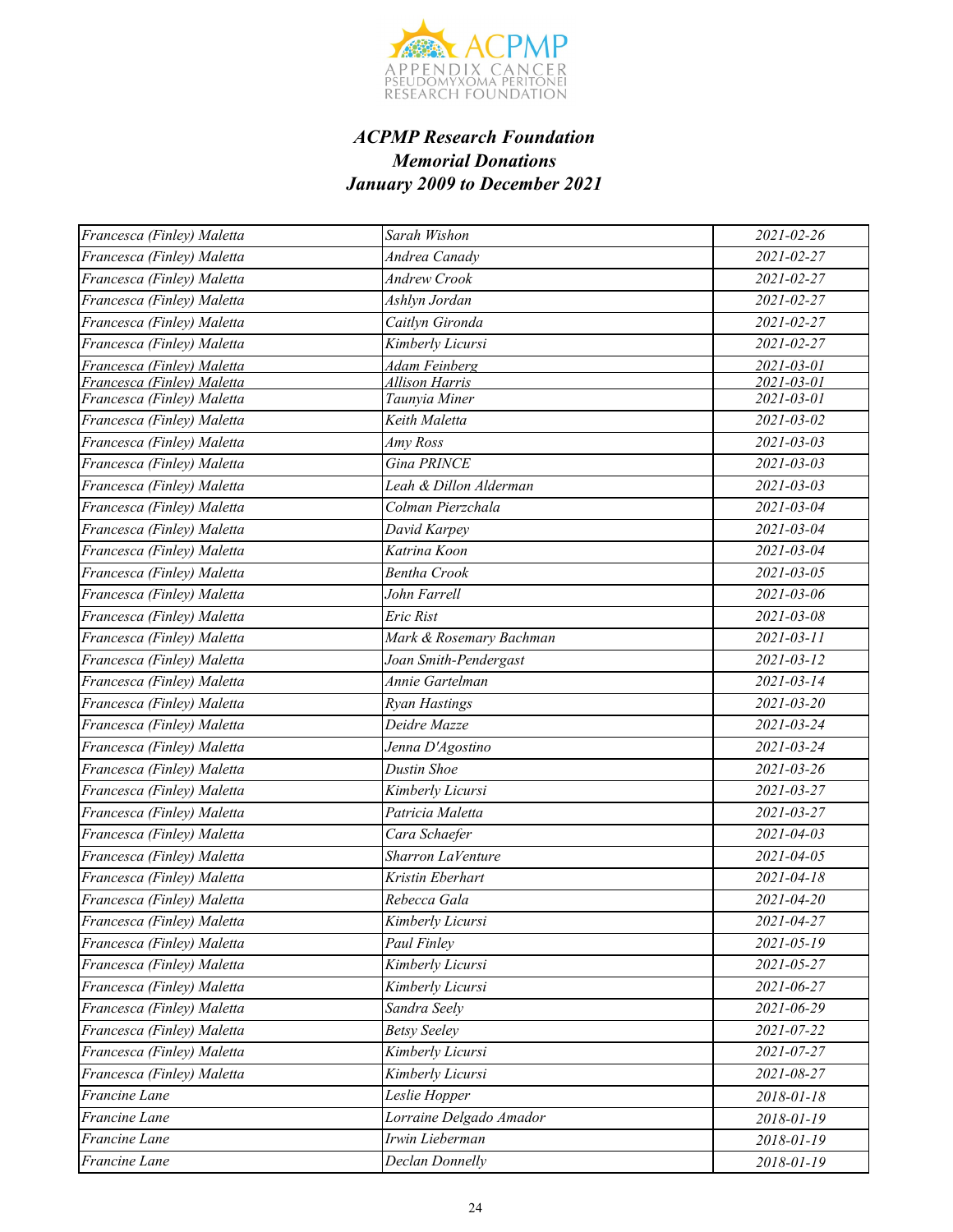

| Francine Lane   | Sherri Poall                     | 2018-01-19 |
|-----------------|----------------------------------|------------|
| Francine Lane   | Tracy Ward                       | 2018-01-20 |
| Francine Lane   | Sandy White                      | 2018-01-20 |
| Francine Lane   | Mak & Mara Levy                  | 2018-01-21 |
| Francine Lane   | Michele Angello Cobin            | 2018-01-22 |
| Francine Lane   | Danielle Yaag                    | 2018-01-22 |
| Francine Lane   | Peter Kochel                     | 2018-01-22 |
| Francine Lane   | Denise Wisneski                  | 2018-01-23 |
| Francine Lane   | Michael Kahn                     | 2018-01-23 |
| Francine Lane   | Carla Sparkler                   | 2018-01-23 |
| Francine Lane   | Bill & Margaret Bellew           | 2018-01-24 |
| Francine Lane   | <b>Azure Plitt</b>               | 2018-01-24 |
| Francine Lane   | Stephanie Allison                | 2018-01-24 |
| Francine Lane   | Cara Herrmann                    | 2018-01-24 |
| Francine Lane   | Kristen Golia                    | 2018-01-24 |
| Francine Lane   | Karen Peterson                   | 2018-01-25 |
| Francine Lane   | Nadine Zubick                    | 2018-01-25 |
| Francine Lane   | Barbara Rambo                    | 2018-01-25 |
| Francine Lane   | Marcianne Kosiorek               | 2018-01-26 |
| Francine Lane   | Miandabu Mbuy                    | 2018-01-26 |
| Francine Lane   | <b>Cathy Palmer</b>              | 2018-01-26 |
| Francine Lane   | Steven McGill                    | 2018-01-26 |
| Francine Lane   | Andrew Moyer                     | 2018-01-27 |
| Francine Lane   | Ralph & Marie Desiderio          | 2018-01-28 |
| Francine Lane   | Nick McCormick                   | 2018-01-28 |
| Francine Lane   | Robert Totaro                    | 2018-01-28 |
| Francine Lane   | Elizabeth Burckley               | 2018-01-28 |
| Francine Lane   | Fred & Suzanne DiAntonio         | 2018-01-29 |
| Francine Lane   | Lori Aghazarian                  | 2018-01-30 |
| Francine Lane   | Kenneth Frebowitz                | 2018-02-07 |
| Francine Lane   | Jane Henderson                   | 2018-02-07 |
| Francine Lane   | Don & Ann Sullivan               | 2018-02-17 |
| Francine Lane   | Robert Gold                      | 2018-02-22 |
| Francine Lane   | James & Jacquelyn Walton         | 2018-02-23 |
| Francine Lane   | The Hoffman Family               | 2018-03-15 |
| Francine Lane   | <b>Stable 12 Brewing Company</b> | 2018-08-01 |
| Francine Lane   | Brian & Michele Miller           | 2018-09-07 |
| Frank A. Ceraso | Daniel Spinosa                   | 2021-06-01 |
| Frank A. Ceraso | Gregory Splagounias              | 2021-06-01 |
| Frank A. Ceraso | Joanne Colozzi                   | 2021-06-02 |
| Frank A. Ceraso | Maryann Barbera                  | 2021-06-02 |
| Frank A. Ceraso | Pauline Mariino                  | 2021-06-02 |
| Frank A. Ceraso | Pauline Mariino                  | 2021-06-02 |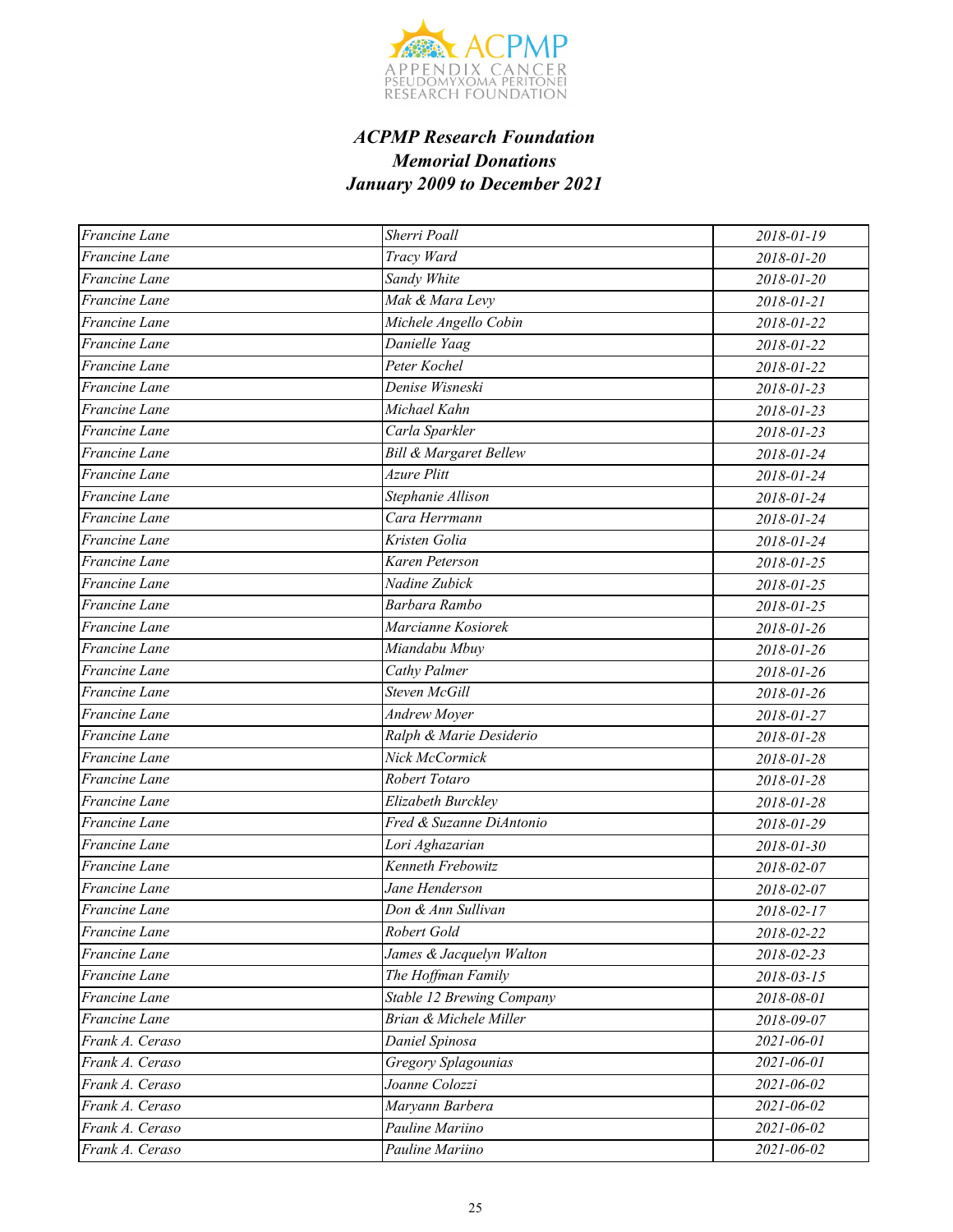

| Frank A. Ceraso              | Ed Peduto                                 | 2021-06-03       |
|------------------------------|-------------------------------------------|------------------|
| Frank A. Ceraso              | Jennifer Rogers                           | 2021-06-04       |
| Frank A. Ceraso              | Christine Tessier                         | $2021 - 06 - 16$ |
| Frank A. Ceraso              | Judith & Kenneth Rosenthal                | $2021 - 06 - 16$ |
| Frank A. Ceraso              | <b>Emily Born</b>                         | 2021-06-22       |
| Frank A. Ceraso              | Kelly Lawson                              | $2021 - 07 - 06$ |
| Frank Culbertson             | Daniel & Elaine Deihl                     | 2016-09-11       |
| <b>Frank Culbertson</b>      | Daniel Walls                              | 2016-09-12       |
| <b>Frank Culbertson</b>      | Michael & Dolores Loughlin                | $2016 - 09 - 13$ |
| Frank Culbertson             | Michael & Jo Ann Boyle                    | 2016-09-13       |
| <b>Frank Culbertson</b>      | Patricia Mitchell                         | 2016-09-13       |
| Frank Culbertson             | Robert & Theresa Direnzi                  | 2016-09-14       |
| <b>Frank Culbertson</b>      | Mary Lou Haughney                         | 2016-09-15       |
| Frank Culbertson             | Marguerite McCutcheon                     | 2016-09-16       |
| <b>Frank Culbertson</b>      | Suzanne Sweeney                           | 2016-09-18       |
| <b>Frank Culbertson</b>      | Medical Group at Marple Commons, PC       | 2016-09-19       |
| Frank Culbertson             | Roisin Arnold, Kathy Boles, Paula Horton, | 2016-09-21       |
| Frank Culbertson             | Lower Merion School District Penn Wynne   | 2016-09-22       |
| <b>Frank Culbertson</b>      | Arthur Sulzer & Elizabeth Gallagher       | 2016-09-25       |
| <b>Frank Culbertson</b>      | Mark & Lisa D'Antonio                     | 2016-10-01       |
| Frank Culbertson             | Michael & Susan Yahrling                  | 2016-10-01       |
| <b>Frank Culbertson</b>      | Mary Armentano                            | 2016-10-30       |
| <b>Frank Culbertson</b>      | Gregory & Victoria Adey                   | 2016-11-04       |
| Frank Culbertson             | Christine Methlie                         | 2017-06-15       |
| Gabriella Castellani Girardi | Ivy Gato-Gomez                            | 2020-09-03       |
| Gabriella Castellani Girardi | Richard and Bonita F antini               | 2020-09-04       |
| Gabriella Castellani Girardi | Joseph Leslie                             | 2020-09-22       |
| Gabriella Girardi            | Elizabeth Shriver                         | 2020-08-31       |
| Gabriella Girardi            | <b>Ivy Gato-Gomez</b>                     | 2020-09-03       |
| Gabriella Girardi            | Richard and Bonita F antini               | 2020-09-04       |
| Gabriella Graham             | Chris Piekarski                           | 2015-12-29       |
| Gail Arakelian               | Susan Mauel                               | 2014-05-23       |
| Gail Arakelian               | Dale Kramer                               | 2014-05-23       |
| Gail Arakelian               | Keith & Therese Surges                    | 2014-05-24       |
| Gail Arakelian               | Law Offices of Saverio V. Cereste         | 2014-05-27       |
| Gail Arakelian               | Ash Puttaswamy                            | 2014-05-27       |
| Gail Arakelian               | Teresa Proto                              | 2014-05-30       |
| Gail Arakelian               | Perception Research Services, Inc.        | 2014-06-04       |
| Gail Reed                    | <b>Florence Brems</b>                     | 2016-08-26       |
| Gail Reed                    | Legacy Oaks Morning Book Club             | 2016-08-26       |
| Gail Reed                    | LOSC                                      | 2016-08-27       |
| Gail Reed                    | James & Maureen Reed                      | 2016-08-27       |
| Gail Reed                    | Anthony & Caroline Carilli                | 2016-08-28       |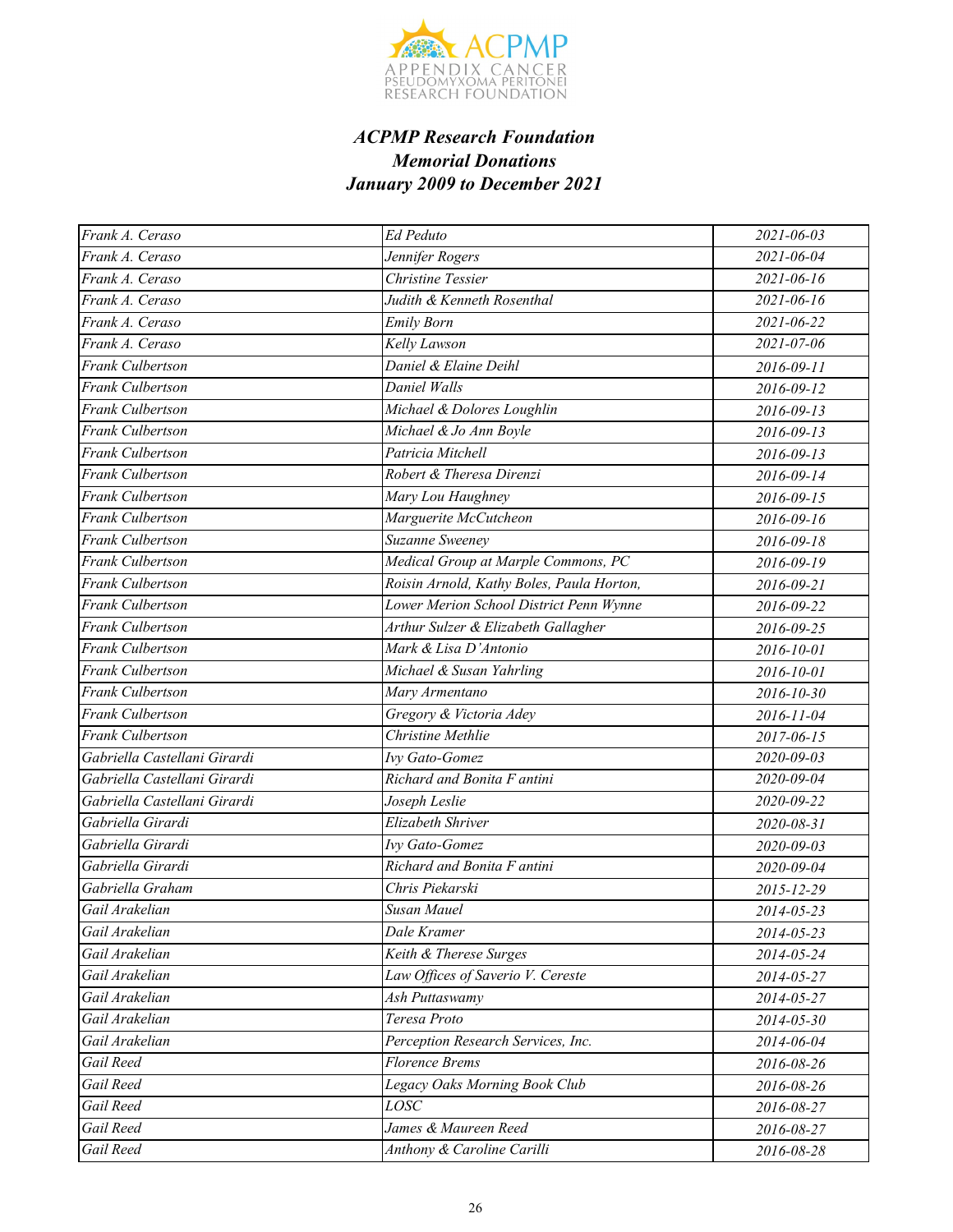

| Gail Reed               | Gerald &Elaine Gormish                    | 2016-08-28       |
|-------------------------|-------------------------------------------|------------------|
| Gail Reed               | Linda Pawlak                              | 2016-08-29       |
| Gail Reed               | Nicole Stubbs                             | 2016-08-29       |
| Gail Reed               | Kevin & Karen Hand                        | 2016-08-30       |
| $\overline{G}$ ail Reed | Mark & Faith Braverman                    | 2016-08-31       |
| Gail Reed               | David & Lucy Casper                       | 2016-08-31       |
| Gail Reed               | Rachel Dooley                             | 2016-08-31       |
| Gail Reed               | Gertrude O'Neill                          | 2016-09-01       |
| Gail Reed               | Janet Scammel                             | 2016-09-02       |
| Gail Reed               | Dorothy Slavinski                         | 2016-09-04       |
| Gail Reed               | Sheldon, Ilene, Jonathan & Rachel Sackner | 2016-09-05       |
| Gail Reed               | Cynthia Cullen                            | 2016-09-06       |
| Gail Reed               | Marsha Porterfield                        | 2016-09-06       |
| Gail Reed               | Albert & Maureen Slater                   | 2016-09-06       |
| Gail Reed               | Christopher & Eileen Blazic               | 2016-09-12       |
| Gail Reed               | Walter & Mariann McGee                    | 2016-09-19       |
| Gail Reed               | Thomas & Jeanette Adams                   | 2019-09-19       |
| Gale Harris Hagan       | Susan Wolford                             | 2012-09-06       |
| Gale Harris Hagan       | Charles & Susan Swaringen                 | 2012-09-09       |
| Gale Harris Hagan       | Linda Schubert                            | 2012-09-14       |
| Gale Harris Hagan       | <b>Bernadette Stoudt</b>                  | 2012-09-16       |
| Gale Harris Hagan       | Kathy Gent                                | 2012-09-18       |
| Garrison Owens          | Cheri Trieber                             | 2018-04-28       |
| Gary Batchelor          | Evelyn Batt                               | $2016 - 01 - 15$ |
| Gary Bender             | Jim & Terri O'Connell                     | 2017-01-11       |
| Gary Bender             | Catherine Martinez                        | 2017-01-14       |
| <b>Gary Wheeler</b>     | Jennifer Collins                          | 2017-06-30       |
| Gary Wheeler            | Charito Riel                              | 2017-06-30       |
| Gary Wheeler            | Frances Antolino                          | 2017-07-02       |
| Gary Wheeler            | Loretta Golding                           | 2017-07-03       |
| Gary Wheeler            | John & Patricia Resnick                   | 2017-07-03       |
| Gary Wheeler            | Dolores Faluvegi                          | 2017-07-06       |
| Gary Wheeler            | Dan & Janet Wheeler                       | 2017-07-11       |
| Gary Wheeler            | Robert & Carol Wheeler                    | 2017-07-11       |
| Gary Wheeler            | Lori DiGiacinto                           | 2017-07-14       |
| Gary Wheeler            | Josephine D'Amico                         | 2017-08-09       |
| Gary Wheeler            | Patricia Wheeler                          | 2017-08-09       |
| Gene R. Richter         | Carol Crisman                             | 2021-06-01       |
| Gene R. Richter         | Wendy & Erik Anderson                     | 2021-06-01       |
| Gene R. Richter         | Jacqueline Frett                          | 2021-06-04       |
| Gene R. Richter         | Kevin Heilers                             | 2021-06-06       |
| Gene R. Richter         | Traci Byrnes                              | 2021-06-14       |
| Gene R. Richter         | Patricia Ikan                             | 2021-06-16       |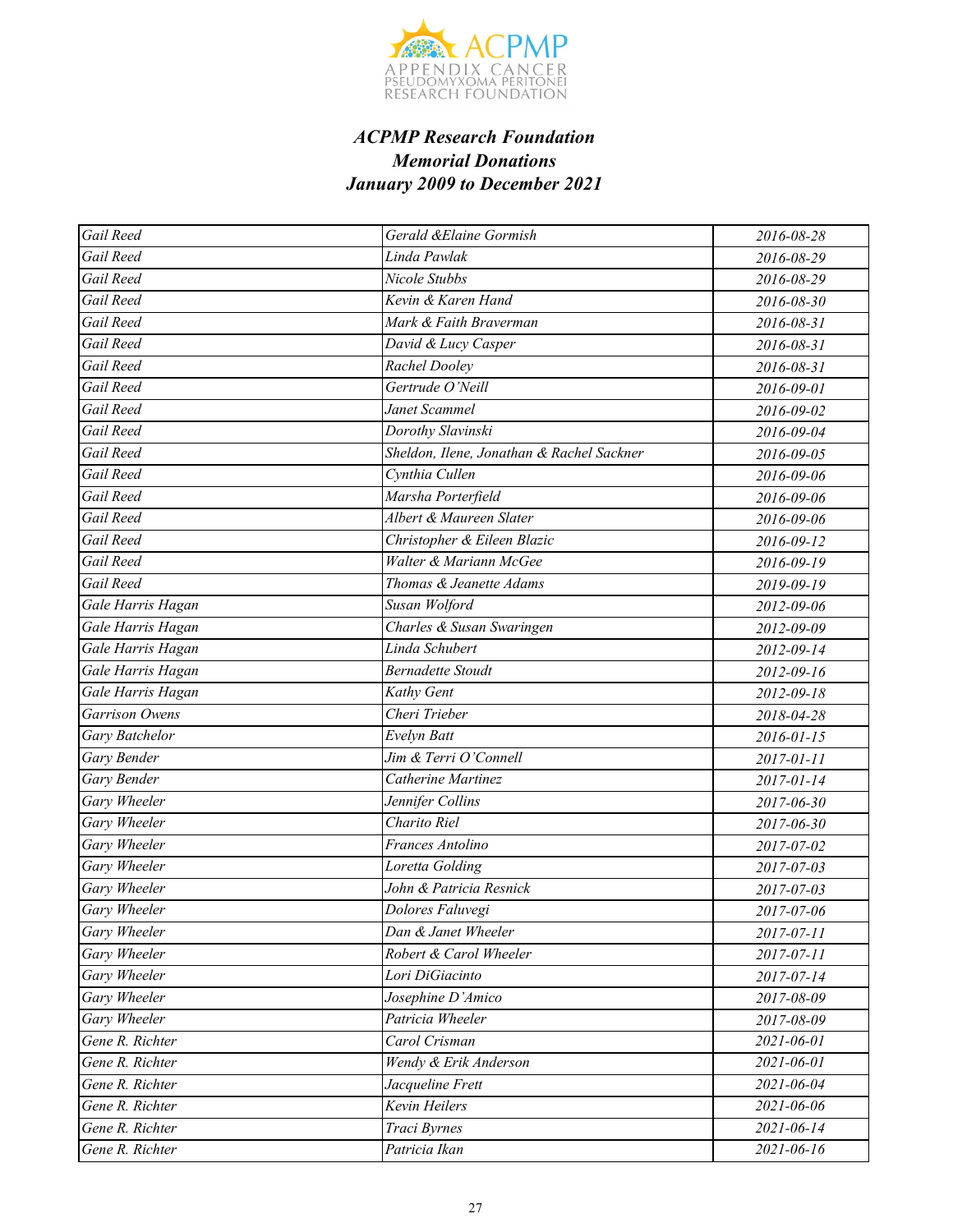

| Gene R. Richter         | Madalyn Stone                       | 2021-07-07       |
|-------------------------|-------------------------------------|------------------|
| Gene R. Richter         | Rick & Rebecca Peters               | 2021-07-14       |
| Gene R. Richter         | Ronald & Emily Shuppy               | $2021 - 07 - 14$ |
| Gene R. Richter         | Suzy Richter                        | $2021 - 07 - 14$ |
| Gene R. Richter         | Marilyn & Douglas Miller            | $2021 - 07 - 15$ |
| Gene R. Richter         | Jack & Ann Coady                    | $2021 - 09 - 13$ |
| Geoff Pierce            | <b>Therese Surges</b>               | 2018-04-20       |
| Geoff Pierce            | Diane Rodi                          | 2018-04-20       |
| Geoff Pierce            | Adam Cohen                          | 2018-04-22       |
| Geoff Pierce            | Wayne & Stephanie Pass              | 2018-04-23       |
| Geoff Pierce            | Joseph & Cynthia Rock               | 2018-04-23       |
| Geoff Pierce            | Nancy Katz & Paul Hanover           | 2018-04-23       |
| Geoff Pierce            | Thomas & Beverly George             | 2018-04-23       |
| Geoff Pierce            | Suzanne Gowdy                       | 2018-04-23       |
| Geoff Pierce            | John Houck                          | 2018-04-23       |
| Geoff Pierce            | James DerKacy                       | 2018-04-23       |
| Geoff Pierce            | <b>Steve Behrends</b>               | 2018-04-23       |
| Geoff Pierce            | Caley Shem-Crumrine                 | 2018-04-24       |
| Geoff Pierce            | Charles & Lorraine Cain             | 2018-04-25       |
| Geoff Pierce            | David & Lynda Opl                   | 2018-04-25       |
| Geoff Pierce            | Michael Henry                       | 2018-05-02       |
| Geoff Pierce            | John Healey                         | 2018-05-06       |
| Geoff Pierce            | Deborah Pierce                      | 2018-05-07       |
| Geoff Pierce            | Olivia Cordero                      | 2018-05-14       |
| Geoff Pierce            | <b>Gregory Barrett</b>              | 2018-05-28       |
| Geoff Pierce            | Linda Pierce                        | 2018-05-30       |
| Geoff Pierce            | Janice Merl                         | 2018-08-15       |
| Geoff Pierce            | Deborah Pierce                      | 2018-08-26       |
| Geoffrey James Campbell | Mr. & Mrs. S. H. Patterson          | 2017-09-10       |
| Geoffrey James Campbell | John Farrell                        | 2017-09-22       |
| Geoffrey James Campbell | Mr. & Mrs. T.G. Ferguson            | 2017-09-25       |
| Geoffrey James Campbell | Ivy Watt                            | 2017-09-25       |
| Geoffrey James Campbell | N.R. & J.A. Campbell                | 2017-09-27       |
| Geoffrey James Campbell | Fred Martin & Sons                  | 2017-11-23       |
| George Haskin           | Dawn Haskin                         | 2018-12-21       |
| George Haskin           | Catie Kniess                        | 2019-09-30       |
| George Haskin           | Madeleine Tapia                     | 2019-10-11       |
| George Haskin           | $\overline{\text{Connie}}$ McMillan | 2019-10-12       |
| George Haskin           | Christina Davis                     | 2019-10-17       |
| George Haskin           | Joseph Chouinard                    | 2019-10-20       |
| George Haskin           | <b>Irene Garnel</b>                 | 2019-11-08       |
| George Haskin           | <b>GAIL MORMAN</b>                  | 2020-01-31       |
| George Haskin           | Alan Russell                        | 2020-04-05       |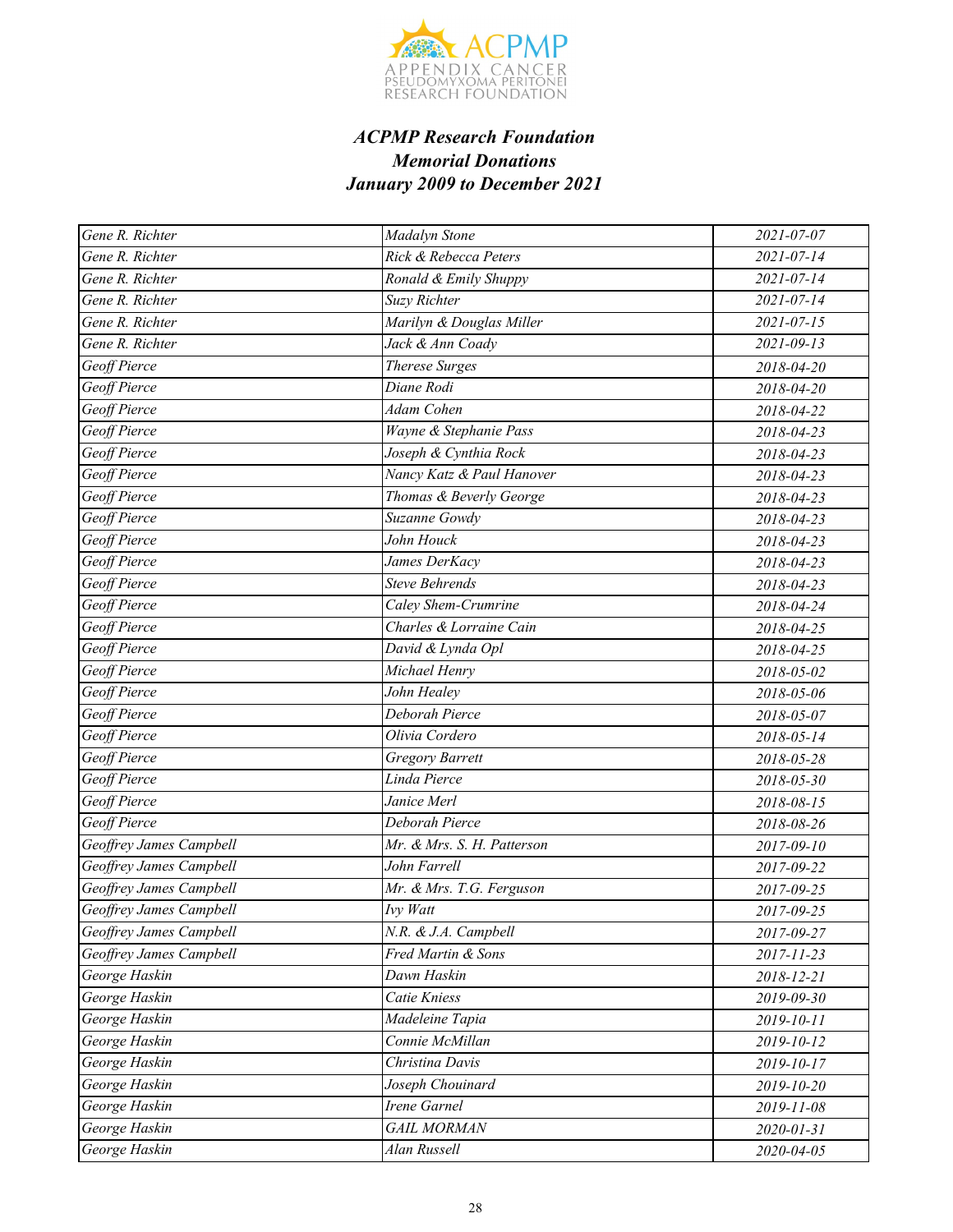

| George Haskin          | Alan Russell                                      | 2020-04-05       |
|------------------------|---------------------------------------------------|------------------|
| George Haskin          | Dawn Haskin                                       | 2020-06-16       |
| George Haskin          | Donald Garnel                                     | 2020-12-12       |
| George Haskin          | Dawn & George Haskin                              | 2021-07-23       |
| George Klasek          | Susan Eldridge                                    | $2021 - 02 - 10$ |
| George Klasek          | Thomas Zaremba                                    | $2021 - 02 - 10$ |
| George Klasek          | Debra Wing                                        | 2021-02-11       |
| George Klasek          | Kevan Feyzi                                       | $2021 - 02 - 13$ |
| George Klasek          | Ann Arellano                                      | $2021 - 02 - 16$ |
| George Klasek          | Diane Kelsey                                      | $2021 - 02 - 16$ |
| George Klasek          | Scott Klasek                                      | $2021 - 02 - 17$ |
| George Klasek          | <b>Sharon Moses</b>                               | 2021-02-27       |
| George Sheaffer        | Michelle Tomalavage                               | 2018-06-16       |
| George Sheaffer        | Mike Sheaffer                                     | 2020-12-01       |
| Georgianna Van Isegham | Judi Holler                                       | 2020-01-19       |
| Georgianna Van Isegham | Katherine Manor                                   | 2020-01-26       |
| Georgianna Van Isegham | Craig and Martha Engler                           | 2020-01-27       |
| Georgianna Van Isegham | Gary and Theresa Mareschal                        | 2020-01-27       |
| Georgianna Van Isegham | Norman and Barb Meyer                             | 2020-01-27       |
| Georgianna Van Isegham | David and Christine Sadler Family Charitable Fund | $2020 - 02 - 10$ |
| Georgianna Van Iseghem | Joanne Buchholz                                   | 2020-01-17       |
| Georgianna Van Iseghem | Amy Richards                                      | 2020-01-18       |
| Georgianna Van Iseghem | Kathy Maupin                                      | 2020-01-22       |
| Georgianna Van Iseghem | Amy Wittman                                       | 2020-01-24       |
| Georgianna Van Iseghem | Terri Hundelt                                     | 2020-02-10       |
| Georgianna Van Iseghem | joann houser                                      | 2020-02-15       |
| Gerald John Maden      | linda hartz                                       | 2019-03-04       |
| Gerald John Maden      | William Mervis                                    | 2019-03-06       |
| Gerald John Maden      | Frank & Cindy Grimme                              | 2019-03-10       |
| Gerald John Maden      | Larry Wise                                        | 2019-03-11       |
| Gerald John Maden      | Nora Sandoval                                     | 2019-03-12       |
| Gerald LaComfora       | Phillip Sweeney                                   | 2020-12-31       |
| Gerard Roccanova       | Liliana Alvarez                                   | 2020-09-14       |
| Gerard Roccanova       | Liliana Alvarez                                   | 2020-09-14       |
| <b>Ginny Propst</b>    | Scott Ocholik                                     | 2010-08-30       |
| <b>Ginny Propst</b>    | Marsha Ochodnicky                                 | 2010-09-04       |
| <b>Ginny Propst</b>    | Mark & Sarah Chambers                             | 2010-09-14       |
| <b>Ginny Propst</b>    | Lidia Tasich                                      | 2010-09-14       |
| <b>Ginny Propst</b>    | Leslie Caren                                      | 2010-09-14       |
| <b>Ginny Propst</b>    | Diane Conti                                       | 2010-09-14       |
| <b>Ginny Propst</b>    | Dale & Mary Eggers                                | 2010-09-14       |
| <b>Ginny Propst</b>    | Cindy Halpin                                      | 2010-09-14       |
| <b>Ginny Propst</b>    | Connie Morgan                                     | 2010-09-20       |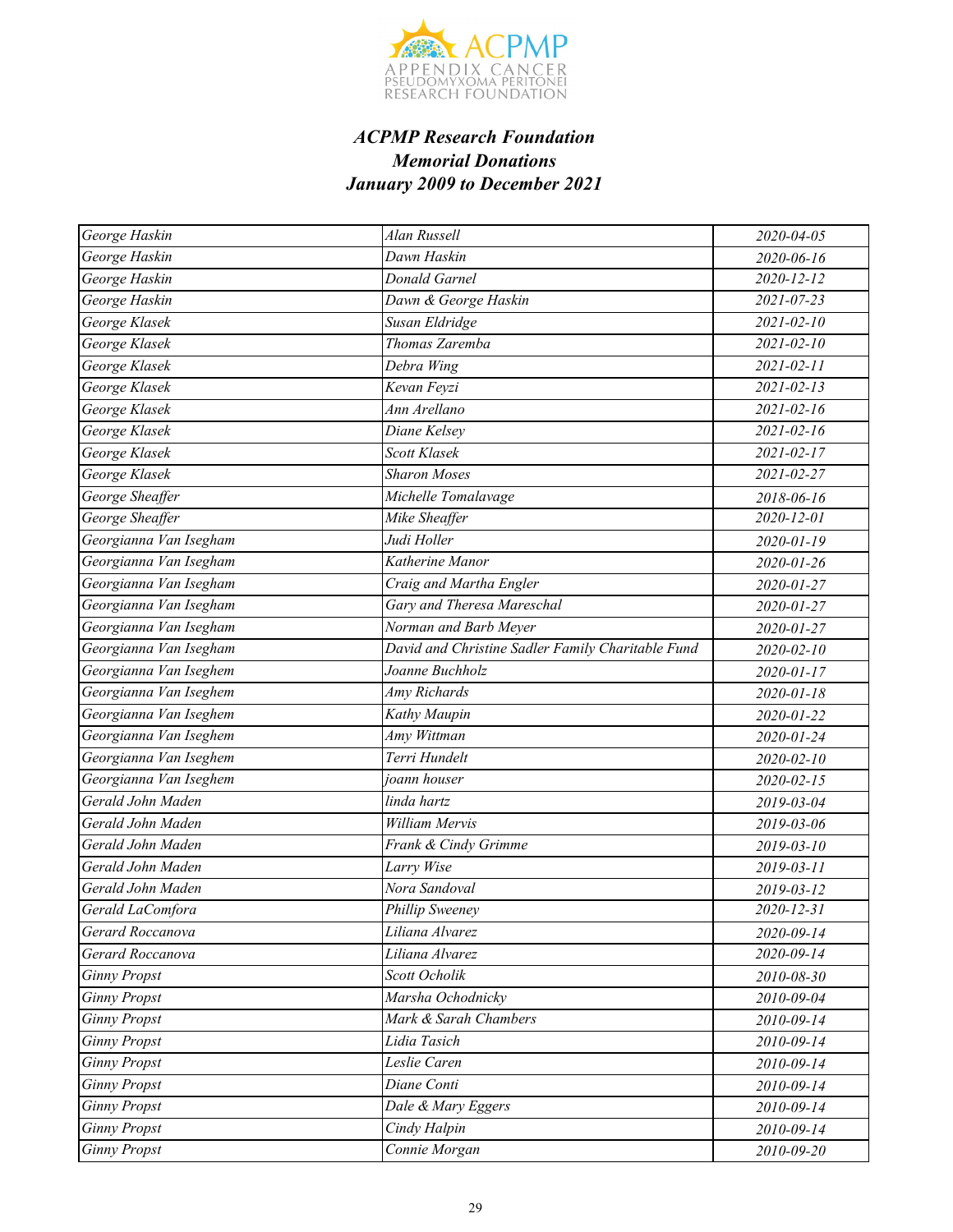

| <b>Ginny Propst</b> | Sheila Hughes                 | 2010-09-22       |
|---------------------|-------------------------------|------------------|
| <b>Ginny Propst</b> | Patricia Covert               | 2010-12-27       |
| Gloria Ortwerth     | Katherine Fry                 | 2019-10-30       |
| Gloria Ortwerth     | eugenia servini               | 2019-11-03       |
| Gloria Ortwerth     | Mary Genovese                 | 2019-11-03       |
| Gloria Ortwerth     | Lizabeth Fisher               | 2019-11-04       |
| Gloria Ortwerth     | <b>Frederick Sexe</b>         | 2019-11-04       |
| Gloria Ortwerth     | <b>MJ</b> Rosovitz            | 2019-11-08       |
| Gloria Ortwerth     | Alice Henning                 | 2019-11-16       |
| Gloria Ortwerth     | Maryanne Meyerriecks          | 2019-11-18       |
| Graham Davies       | Sharon Scinicariello          | 2012-06-29       |
| Greg Baran          | <b>Stewart Bober</b>          | 2012-09-06       |
| Greg Baran          | Gary & Marcia Gallo           | 2012-09-11       |
| Greg Baran          | <b>Agnes Sargis</b>           | 2012-09-12       |
| Greg Baran          | Annette Baba                  | 2012-09-12       |
| Greg Baran          | John & Rhonda Walker          | 2012-09-13       |
| Greg Baran          | Barry & Eva Marie Albright    | 2012-09-13       |
| Greg Baran          | Mary Ann Desena               | 2012-09-13       |
| Greg Baran          | Maureen Dahlmeyer             | 2012-12-31       |
| Gregory Giuliani    | Dorothy Glinkin               | 2015-01-01       |
| Gregory Giuliani    | Marlene Guicheteau            | 2015-01-02       |
| Gregory Giuliani    | Marie Sterchele               | 2015-01-02       |
| Gregory Giuliani    | April Fiocchi                 | 2015-01-02       |
| Gregory Giuliani    | Chris Urban                   | 2015-01-02       |
| Gregory Giuliani    | David & Debby Deon            | 2015-01-02       |
| Gregory Giuliani    | Carol Parks                   | 2015-01-02       |
| Gregory Giuliani    | Gene Tubertini                | 2015-01-03       |
| Gregory Giuliani    | Dorris Hecht                  | 2015-01-03       |
| Gregory Giuliani    | Philip & Beth Bergamo         | 2015-01-03       |
| Gregory Giuliani    | Eugene & Judith Sherban       | 2015-01-03       |
| Gregory Giuliani    | Robert & Barbara Fanucci      | 2015-01-04       |
| Gregory Giuliani    | Anil Hingorani                | 2015-01-05       |
| Gregory Giuliani    | Calvin & Denise Cobb          | 2015-01-06       |
| Gregory Giuliani    | Dean & Julie DeBroekert       | 2015-01-06       |
| Gregory Giuliani    | Robert & Susan Smith          | 2015-01-07       |
| Gregory Giuliani    | Marshall Johnson              | 2015-01-09       |
| Gregory Giuliani    | Kathleen Johnson              | 2015-01-14       |
| Gregory Giuliani    | Crystal Orchard               | 2015-01-15       |
| Gregory Giuliani    | Maryanne Brown                | 2015-01-17       |
| Gregory Giuliani    | Lisa Favretto                 | 2015-01-25       |
| Gregory Giuliani    | Lawrence & Elizabeth Donoflio | $2015 - 03 - 11$ |
| Gregory Giuliani    | Anil Hingorani                | 2018-12-30       |
| Greta Halbritter    | Neil and MIckey Port          | 2021-08-13       |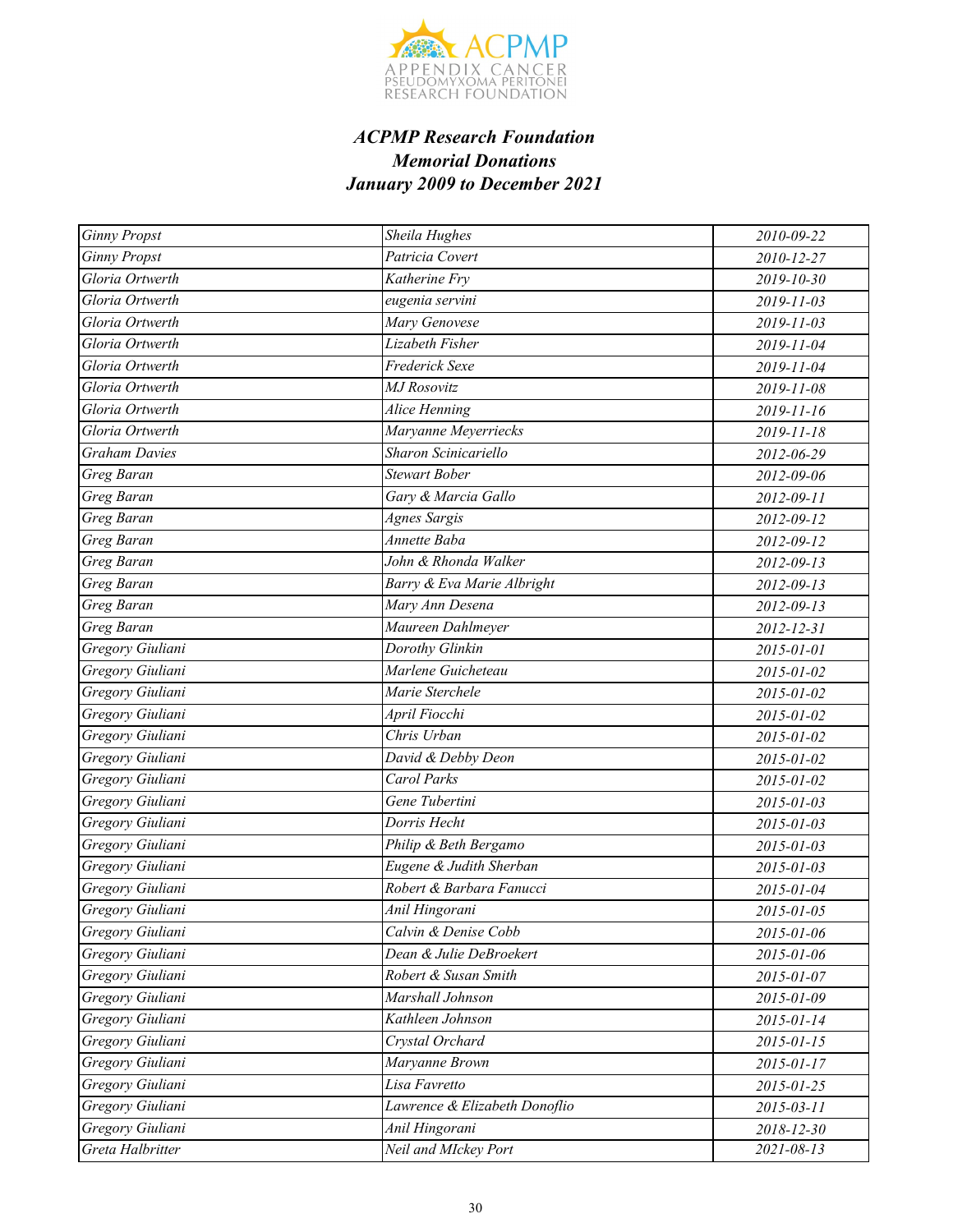

| Greta Halbritter              | Jeff Hauer               | 2021-08-21       |
|-------------------------------|--------------------------|------------------|
| Greta Halbritter              | John Gearhart            | 2021-08-22       |
| Greta Halbritter              | Jon Eberhardt            | 2021-08-22       |
| Greta Halbritter              | Rick Wertz               | 2021-08-22       |
| Greta Halbritter              | Yvonne Gutierrez         | 2021-08-22       |
| Greta Halbritter              | Donna Gority             | $2021 - 08 - 23$ |
| Greta Halbritter              | Wes and Marsha Taylor    | $2021 - 08 - 23$ |
| Greta Halbritter              | William Blacksmith       | 2021-08-28       |
| Greta Halbritter              | Gretchen Reist Henderson | 2021-09-02       |
| Greta Halbritter              | Lara Hauer               | $2021 - 09 - 30$ |
| Greta Halbritter              | Gretchen Reist Henderson | 2021-10-02       |
| Greta Halbritter              | Gretchen Reist Henderson | $2021 - 11 - 02$ |
| Greta Halbritter              | Gretchen Reist Henderson | $2021 - 12 - 02$ |
| <b>Hall Parish</b>            | Christopher Manheim      | 2020-05-29       |
| Harry Johnson, Jr.            | Melinda Brown            | 2018-08-01       |
| Harry Johnson, Jr.            | David Hart               | 2018-08-02       |
| Harry Johnson, Jr.            | James & Glenna Cook      | 2018-08-02       |
| Harry Johnson, Jr.            | Madeline Heaner          | 2018-08-07       |
| Harry Johnson, Jr.            | Linda James              | 2018-08-07       |
| Harry Johnson, Jr.            | Rolinda Eddings          | 2018-08-13       |
| Harry Johnson, Jr.            | Danaille Gustafson       | 2018-09-10       |
| Heather Morgan                | Roger Soons              | $2021 - 03 - 03$ |
| Heather Morgan                | Danny Bailey             | $2021 - 12 - 16$ |
| <b>Heather Pollard Bowers</b> | Hans Pollard             | 2021-08-11       |
| <b>Heather Pollard Bowers</b> | Alice Anderson           | 2021-08-17       |
| <b>Heather Pollard Bowers</b> | Christine Ignoffo        | 2021-08-17       |
| <b>Heather Pollard Bowers</b> | Helen Sherman            | 2021-08-17       |
| <b>Heather Pollard Bowers</b> | Jill Kelly               | $2021 - 08 - 17$ |
| <b>Heather Pollard Bowers</b> | Shirley GiGi Kaczka      | 2021-08-17       |
| <b>Heather Pollard Bowers</b> | Jennifer Zaugg           | 2021-08-18       |
| <b>Heather Pollard Bowers</b> | Richard Barkley          | 2021-08-19       |
| <b>Heather Pollard Bowers</b> | Brad & Donna Van Eerden  | 2021-08-20       |
| <b>Heather Pollard Bowers</b> | Shirley GiGi Kaczka      | 2021-09-17       |
| <b>Heather Pollard Bowers</b> | Shirley GiGi Kaczka      | 2021-10-17       |
| <b>Heather Pollard Bowers</b> | Shirley GiGi Kaczka      | 2021-11-17       |
| <b>Heather Pollard Bowers</b> | <b>Gilley Estes</b>      | $2021 - 12 - 15$ |
| <b>Heather Pollard Bowers</b> | Shirley GiGi Kaczka      | 2021-12-17       |
| Heidi Scanlon                 | Gail Thorp               | 2017-11-07       |
| Heidi Scanlon                 | Vicki Rosenkrantz        | 2017-11-08       |
| Heidi Scanlon                 | Thomas Ciccarillo        | 2017-11-08       |
| Heidi Scanlon                 | Joan Moore               | 2017-11-08       |
| Heidi Scanlon                 | Teresa Duggan            | 2017-11-08       |
| Heidi Scanlon                 | Shelley Schuman          | 2017-11-10       |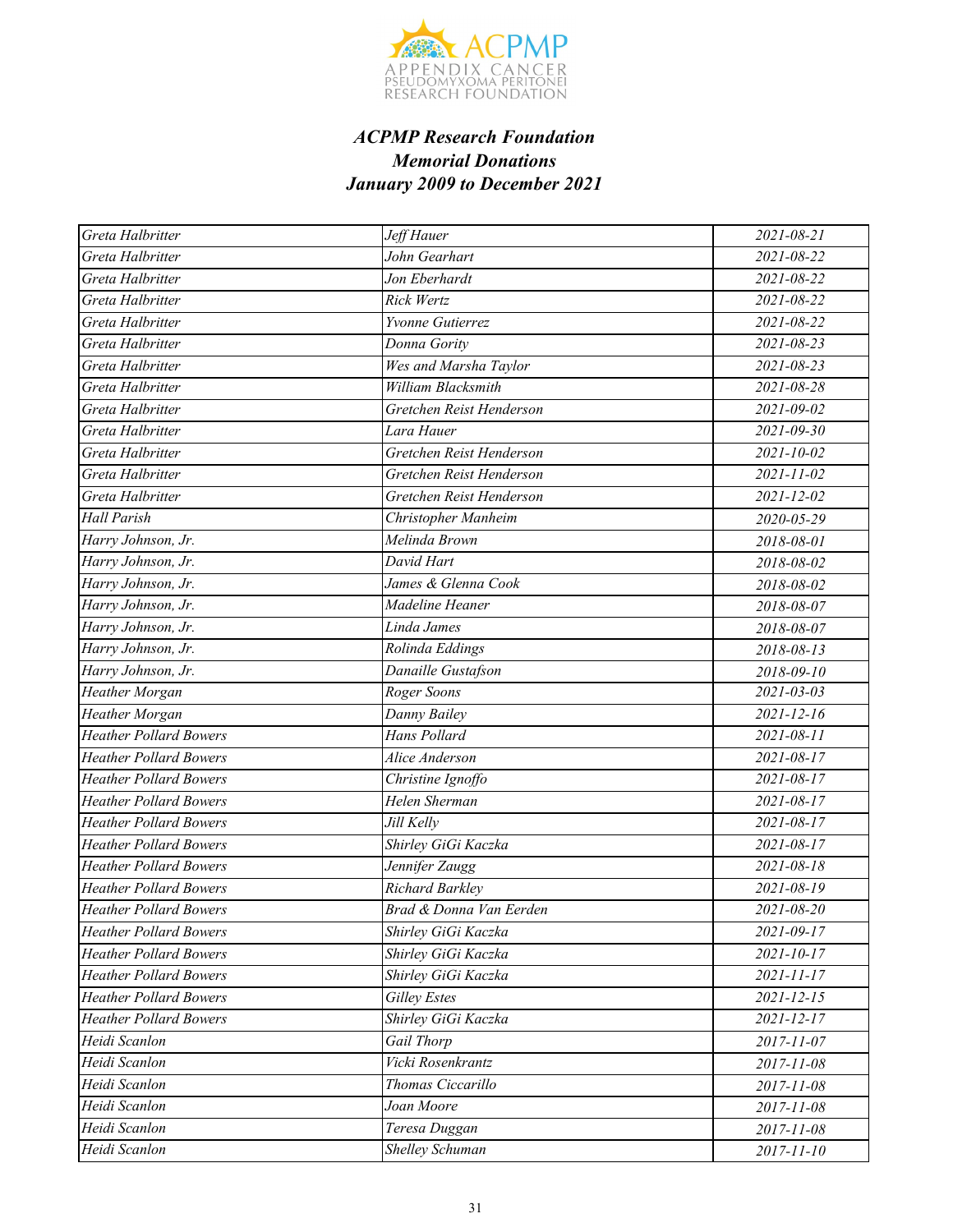

| Heidi Scanlon                 | Carolyn Dobbins                    | 2017-11-10       |
|-------------------------------|------------------------------------|------------------|
| Heidi Scanlon                 | Avery & Elieen Buell               | 2017-11-11       |
| Heidi Scanlon                 | Mary Phelps                        | 2017-11-11       |
| Heidi Scanlon                 | James & Carol Hill                 | 2017-11-15       |
| Heidi Scanlon                 | Dana Morris                        | 2017-11-17       |
| Heidi Scanlon                 | Kathleen Sweeney                   | 2017-11-19       |
| Heidi Scanlon                 | <b>Frances Hill</b>                | 2017-11-21       |
| Heidi Scanlon                 | Virginia Trenholm                  | 2017-11-27       |
| Heidi Scanlon                 | Alan & Janet Hill                  | 2017-12-07       |
| Heidi Scanlon                 | Neal & Susanne Scanlon             | 2018-02-28       |
| Helen Pasinek                 | Meagan Nightengale                 | 2014-03-22       |
| Henry Servos                  | Shirley Rubin                      | 2018-08-08       |
| Henry Servos                  | Patricia Mooney                    | 2018-08-20       |
| Henry Servos                  | Alan Richman                       | 2018-08-22       |
| Holly Henrie                  | Julianne Gerristsen                | $2016 - 04 - 13$ |
| Holly Henrie                  | Melissa Johnson                    | 2016-04-13       |
| Holly Henrie                  | Heidi Nedreberg                    | 2016-04-13       |
| Holly Henrie                  | <b>FirstWest Benefit Solutions</b> | 2016-04-14       |
| Holly Henrie                  | Elise Erekson/Troy Olsen           | 2016-04-14       |
| Holly Henrie                  | $\overline{Joseph}$ Jarjura        | 2016-04-14       |
| Holly Henrie                  | <b>Timothy Smout</b>               | 2016-04-15       |
| Holly Henrie                  | Kelly Marinan                      | 2016-04-18       |
| Holly Henrie                  | <b>April Blessing</b>              | 2016-04-25       |
| Holly Henrie                  | Jennifer Mayhew                    | 2016-05-01       |
| Holly Henrie                  | Peter & Debra Cole                 | 2016-05-02       |
| Irina Karnaugh                | Antonina Karnaugh                  | 2014-04-25       |
| Irina Karnaugh                | Antonia Karnaugh                   | $2015 - 12 - 13$ |
| Irina Karnaugh                | Antonina Karnaugh                  | 2016-12-30       |
| Jacqueline Yvette Gomez Parra | Josefa Parra                       | $2021 - 12 - 13$ |
| James Iversen                 | <b>Byron Vanegas</b>               | $2021 - 11 - 30$ |
| James Iversen                 | Linda & Steven Roth                | $2021 - 12 - 16$ |
| James Iversen                 | David Smith                        | 2021-12-19       |
| James Iversen                 | Mark Hertek                        | 2021-12-21       |
| James M. Cain, Jr.            | <b>Bob and Chris Ehrenberger</b>   | 2019-03-23       |
| James M. Cain, Jr.            | jack donner                        | 2019-03-24       |
| James M. Cain, Jr.            | Molly Mahoney                      | 2019-03-25       |
| James M. Cain, Jr.            | Steve and Mimi Farrar/McHale       | 2019-03-26       |
| James M. Cain, Jr.            | <b>Edward Fox</b>                  | 2019-03-30       |
| James M. Cain, Jr.            | Cheryl and Jay Minsky              | 2019-03-31       |
| James M. Cain, Jr.            | Cheryl and Jay Minsky              | 3/31/2019        |
| James McNeil                  | Tonya Naranjo                      | 2018-11-09       |
| James McNeil                  | Tatsiana Seliazniova               | $2018 - 11 - 13$ |
| Jameson (Jay) Branson         | Jill Branson                       | 2020-12-01       |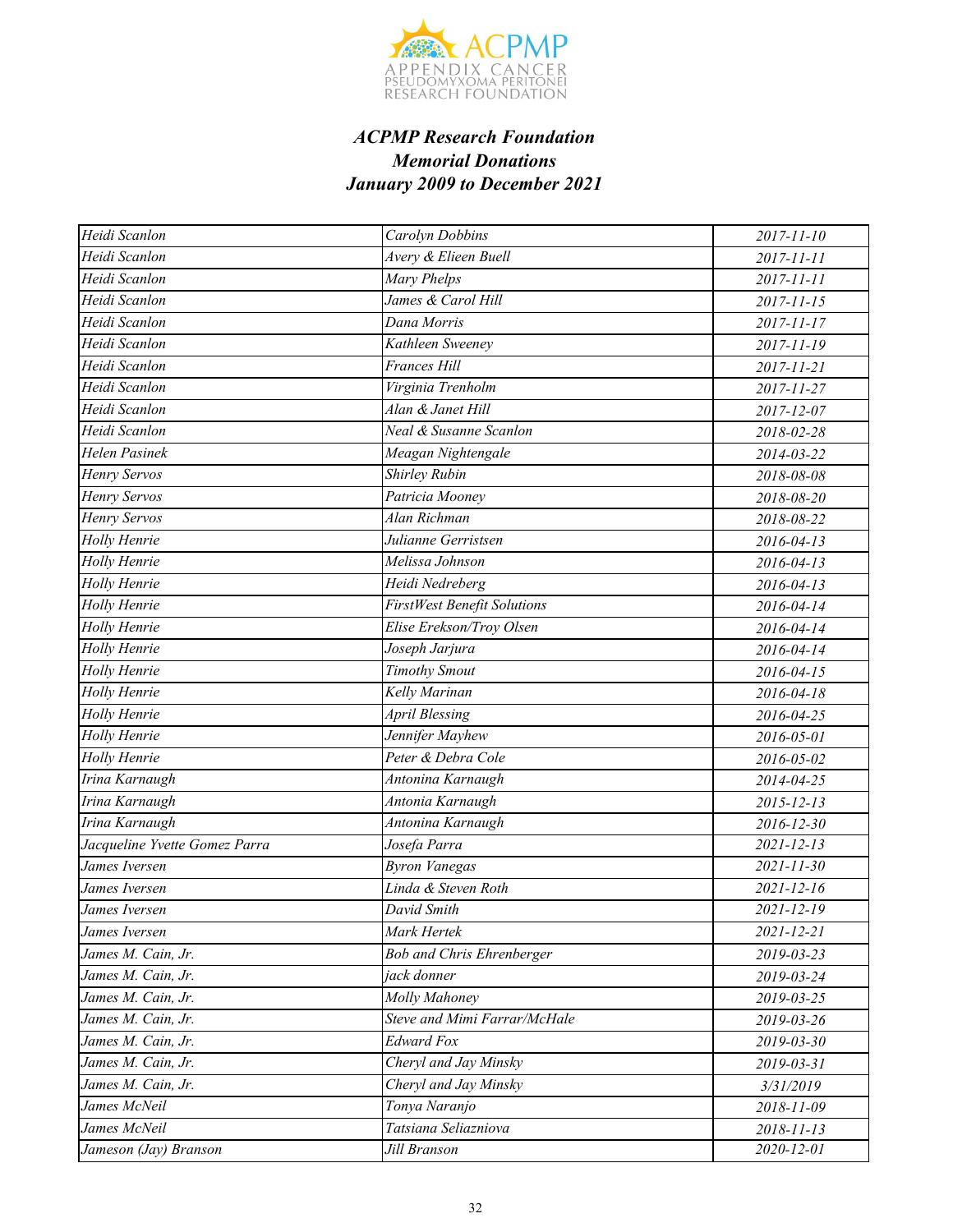

| Jan Magdaleno             | Mj Adamucci                      | 2020-09-28       |
|---------------------------|----------------------------------|------------------|
| Jan Magdaleno             | <b>Sharon Eklund</b>             | 2020-09-28       |
| Jan Magdaleno             | Carrie Zepeda                    | 2020-10-06       |
| Jan Magdaleno             | Elizabeth Pace                   | $2020 - 10 - 07$ |
| Janene Oettel             | Barbara Bloodworth               | 2012-03-25       |
| Janene Oettel             | <b>Steve Lach</b>                | 2012-03-27       |
| Janene Oettel             | Jerry Wessel                     | 2012-03-29       |
| Janene Oettel             | Dan MenMuir                      | 2012-03-30       |
| Janene Oettel             | Joseph Welch                     | 2012-03-30       |
| Janene Oettel             | Gary & Sharon Brown              | 2012-04-10       |
| Janene Oettel             | Nancy Katz                       | 2012-05-26       |
| Jay Branson               | Rick & Mary Ann Sgarlata         | 2019-11-17       |
| Jay Branson               | <b>JESUS ROSAS</b>               | 2019-11-18       |
| Jay Branson               | <b>Brian and Emily Fritzsche</b> | 2019-11-19       |
| Jay Branson               | Martha and Mykel Diggins         | 2019-11-20       |
| Jay Branson               | Joe Sideranko                    | 2019-11-20       |
| Jay Branson               | Charlotte Skidmore               | 2019-11-21       |
| Jay Branson               | Barbara Barger                   | 2019-11-24       |
| Jay Branson               | <b>JAMES OBRIEN</b>              | 2019-11-29       |
| Jay Branson               | Maggie Jerkovich                 | 2019-12-01       |
| Jay Branson               | Darlene Ayers                    | 2019-12-02       |
| Jay Branson               | Judith Yagodnik                  | 2019-12-12       |
| $\overline{J}$ ay Branson | <b>BRUCE Berg</b>                | 2019-12-12       |
| Jay Branson               | <b>SUSAN SGARLATA</b>            | $2019 - 12 - 13$ |
| Jay Branson               | Linda Goldstein                  | 2019-12-13       |
| Jay Branson               | Lindsey Eselevsky                | 2019-12-16       |
| Jay Branson               | Janet Martin                     | 2019-12-19       |
| Jay Branson               | <b>Lawrence Brauneis</b>         | 2019-12-24       |
| Jay Branson               | Reta Krane                       | 2019-12-30       |
| Jay Branson               | <b>Barbara Power</b>             | 2020-03-04       |
| Jay Branson               | Sandra McCartin                  | 2020-05-25       |
| Jay Branson               | Robert Tyse                      | 2020-05-25       |
| Jay Verbos                | Lynne Pelos                      | 2019-03-05       |
| Jay Verbos                | Maryanne Stasko                  | 2019-03-05       |
| Jay Verbos                | Joy Forster                      | 2019-03-05       |
| Jay Verbos                | Dave Koontz                      | 2019-03-06       |
| Jay Verbos                | Rosemary Hall                    | 2019-03-06       |
| Jay Verbos                | Jean Schilling                   | 2019-03-06       |
| Jay Verbos                | Anita and Karl Feintuch          | 2019-03-06       |
| Jay Verbos                | Robert Harvey                    | 2019-03-12       |
| Jay Verbos                | <b>Karel Petraitis</b>           | 2019-03-14       |
| Jay Verbos                | William Murphy                   | 2019-03-18       |
| Jay Verbos                | <b>Edwin and Jennie Price</b>    | 2019-03-21       |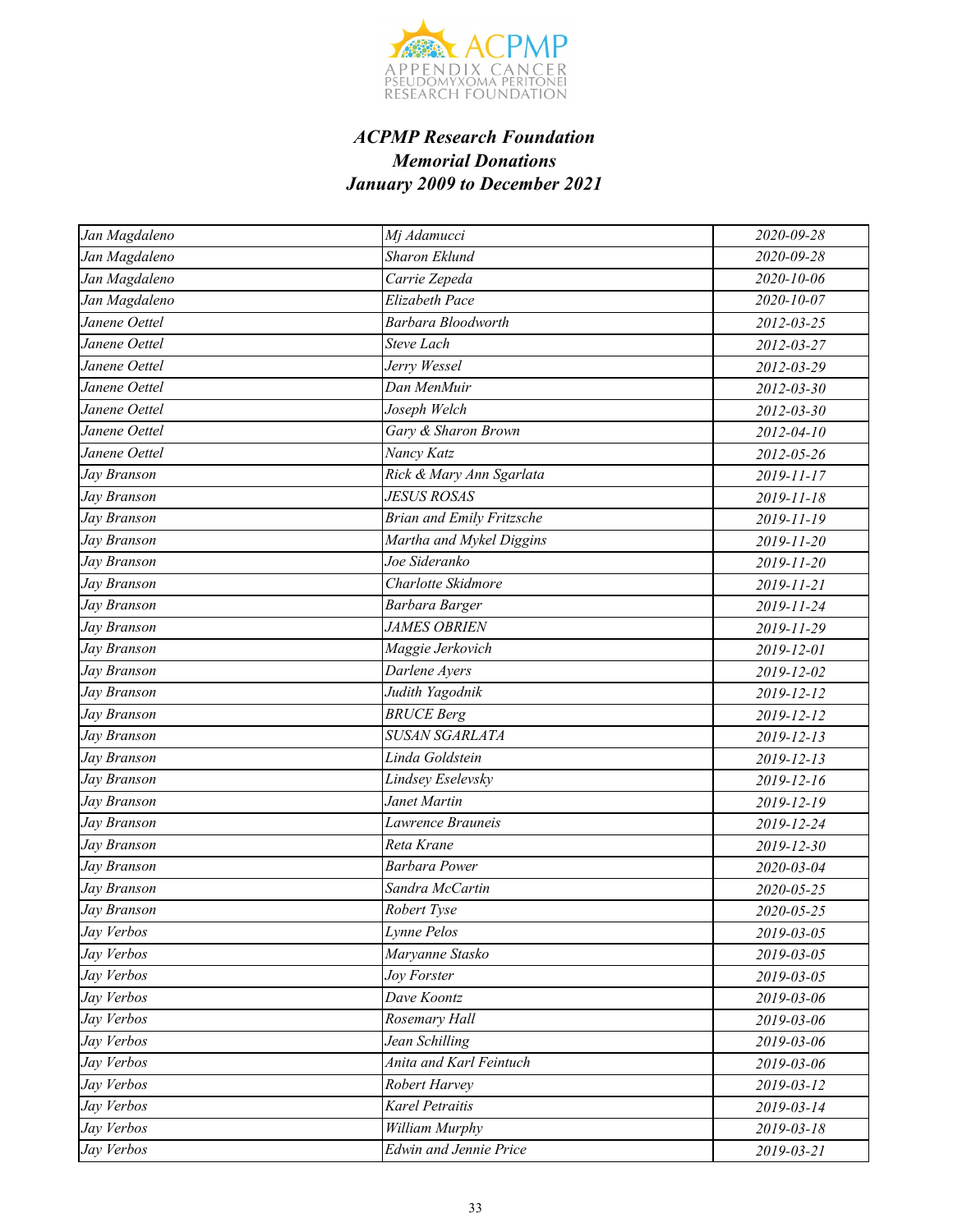

| Jay Verbos                  | Mary Davis                 | 2019-03-23       |
|-----------------------------|----------------------------|------------------|
| Jay Verbos                  | Lesliana Delano            | 2019-09-19       |
| Jay Verbos                  | Jean Baron                 | $2021 - 11 - 28$ |
| Jay Verbos                  | Courtney Verbos            | $2021 - 12 - 25$ |
| Jay Verbos                  | Lisa Delano                | 4/2/2019         |
| Jay Verbos                  | Ernestine Kuhr             | 6/14/2019        |
| Jay Walters                 | Rena van Haren             | 2015-02-11       |
| Jay Walters                 | Vanguard Charitable        | 2015-02-20       |
| Jeanie                      | <b>Susan Peterson</b>      | 2020-11-18       |
| Jeanie Evans                | Jaime Hill                 | 2018-09-18       |
| Jeanie Evans                | <b>Ruth Evans</b>          | 2018-11-27       |
| Jeanne L. Filipek           | John Ivaska                | 2021-11-01       |
| Jeanne L. Filipek           | Carol & Tony Kopta         | 2021-11-03       |
| Jeanne L. Filipek           | Thomas Andronowitz         | $2021 - 11 - 03$ |
| Jeanne L. Filipek           | Tim Szalko                 | $2021 - 11 - 04$ |
| Jeanne L. Filipek           | Karyn Nelson               | $2021 - 11 - 05$ |
| Jeanne L. Filipek           | Joe Andronowitz            | 2021-11-06       |
| Jeanne L. Filipek           | <b>Gregory Rabus</b>       | $2021 - 11 - 08$ |
| Jeanne Moore Helton         | Laura Morris               | 2010-07-13       |
| Jeanne Moore Helton         | Karolyn Lewandowski        | 2010-07-13       |
| Jeanne Moore Helton         | Thomas & Jeannie D'Angelo  | 2010-07-14       |
| Jeanne Moore Helton         | John & Cecilia Varino      | 2010-07-14       |
| Jeanne Moore Helton         | David & Ashley Seawell     | 2010-07-14       |
| Jeanne Moore Helton         | Cynthia Tocman             | 2010-07-14       |
| Jeanne Moore Helton         | Lowell & Beth Bernstein    | 2010-07-15       |
| Jeanne Moore Helton         | Joel & Anne Slotnick       | 2010-07-15       |
| Jeanne Moore Helton         | Charlie & Nancy Snider     | 2010-07-19       |
| Jeanne Moore Helton         | Phillip & Anna Nelson      | 2010-07-23       |
| Jeannette Polk              | Julie Appenzeller          | 2010-06-09       |
| Jeannette Polk              | Larry & Rita Luciano       | 2010-07-17       |
| Jeannette Polk              | Rick & Mary Dolejs         | 2010-09-22       |
| Jeffery Holste              | Priscilla Stinger          | 2014-07-01       |
| Jeffery Holste              | Dominnick & JoAnn LoFranco | 2014-07-17       |
| Jeffery Holste              | Marian Bales               | 2014-07-31       |
| Jeffery Holste              | Doris Wilson               | 2014-08-02       |
| Jeffrey Geddes              | Tina Geddes                | 2012-04-04       |
| Jeffrey Mullis              | New Hope Baptist Church    | 2014-03-24       |
| Jeffrey Mullis              | Troy Norrid                | 2014-03-24       |
| Jeffrey Mullis              | Peter & Katherine Moore    | 2014-03-27       |
| Jeffrey Mullis              | IUE-CWA Local 83181        | 2014-03-28       |
| Jeffrey Mullis              | Mr. & Mrs. Jerry Causby    | 2014-03-29       |
| Jeffrey Mullis              | Daniel & Barbara Rice      | 2014-04-02       |
| Jennifer (Jenna) Ellen Goff | Jerry Peterson             | 2021-11-19       |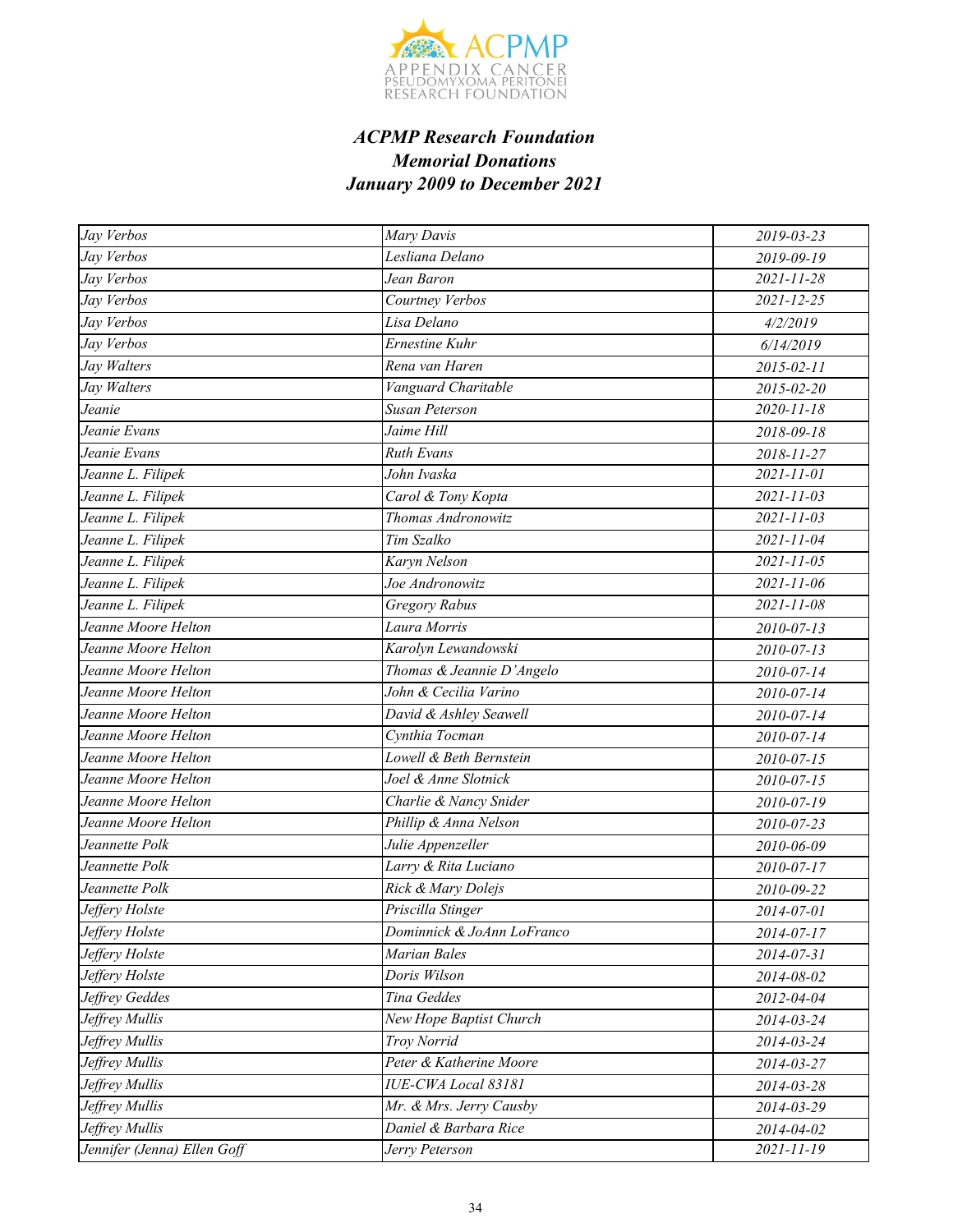

| Jennifer (Jenna) Ellen Goff | Jeanne Heiser                    | 2021-11-27       |
|-----------------------------|----------------------------------|------------------|
| Jennifer (Jenna) Ellen Goff | Emily Satake                     | 2021-11-28       |
| Jennifer (Jenna) Ellen Goff | Penne Lawler                     | $2021 - 11 - 29$ |
| Jennifer (Jenna) Ellen Goff | Monique Estes                    | $2021 - 12 - 13$ |
| Jennifer A. Gehl            | Allison Wyrwicz                  | $2021 - 12 - 13$ |
| Jennifer A. Gehl            | Amy & Terry Forbes               | $2021 - 12 - 13$ |
| Jennifer A. Gehl            | Hannah Hughes                    | $2021 - 12 - 13$ |
| Jennifer A. Gehl            | Juliana Calistri                 | $2021 - 12 - 13$ |
| Jennifer A. Gehl            | Ryan Bradley                     | $2021 - 12 - 13$ |
| Jennifer A. Gehl            | Erin Potempa-Wall                | 2021-12-14       |
| Jennifer A. Gehl            | John & Linda Meilinger           | $2021 - 12 - 14$ |
| Jennifer A. Gehl            | Keith Danoff                     | $2021 - 12 - 14$ |
| Jennifer A. Gehl            | Lisa Lindsey                     | 2021-12-14       |
| Jennifer A. Gehl            | Matthew Imielski                 | 2021-12-14       |
| Jennifer A. Gehl            | Gloria Domrose                   | $2021 - 12 - 16$ |
| Jennifer A. Gehl            | Charles Ventrella                | $2021 - 12 - 18$ |
| Jennifer A. Gehl            | <b>Timothy Smith</b>             | $2021 - 12 - 18$ |
| Jennifer A. Gehl            | Jeanne Coleman                   | $2021 - 12 - 31$ |
| Jennifer Anne Church        | Elizabeth Webster                | 2012-01-09       |
| Jerry Frome                 | Dan Miller                       | $2021 - 01 - 12$ |
| Jerry Maden                 | Stephen Suplee                   | 2019-03-04       |
| Jerry Maden                 | Carolyn Shirley                  | 2019-03-05       |
| Jerry Maden                 | Dianne Trauring                  | 2019-03-05       |
| Jerry Maden                 | Pamela Black                     | 2019-03-06       |
| Jerry Maden                 | Ryan and Melissa Smith           | 2019-03-07       |
| Jerry Maden                 | <b>Glenn Rogers</b>              | 2019-03-07       |
| Jerry Maden                 | Michael and Jane King            | 2019-03-07       |
| Jerry Maden                 | Richard Lasbury                  | 2019-03-07       |
| Jerry Maden                 | Deborah Maden                    | 2019-03-07       |
| Jerry Maden                 | Barbara and Merrell Owen         | 2019-03-07       |
| Jerry Maden                 | Forest and Kay Kenworthy         | 2019-03-08       |
| Jerry Maden                 | Karen Hendershot                 | 2019-03-09       |
| Jerry Maden                 | AARP Taxaide, Kokomo Site        | 2019-03-09       |
| Jerry Maden                 | <b>Bill and Bonnie Dahl</b>      | 2019-03-11       |
| Jerry Maden                 | <b>Betty Hegenbart Poppas</b>    | $2019 - 03 - 11$ |
| Jerry Maden                 | Michael Niedens                  | 2019-03-12       |
| Jerry Maden                 | Gary and Rita Weir               | 2019-03-20       |
| Jerry Maden                 | Jill Hersberger                  | 2019-03-24       |
| Jess Leister                | Kaley Peek                       | 2017-04-27       |
| Jessie McAvoy               | Christos & Konstantina Georgakis | 2010-06-22       |
| Jessie McAvoy               | Nan Ye                           | 2010-07-06       |
| Jessie McAvoy               | Jane Schloss                     | 2010-12-20       |
| Jessie McAvoy               | Frank & Bonnie Bass              | 2011-01-18       |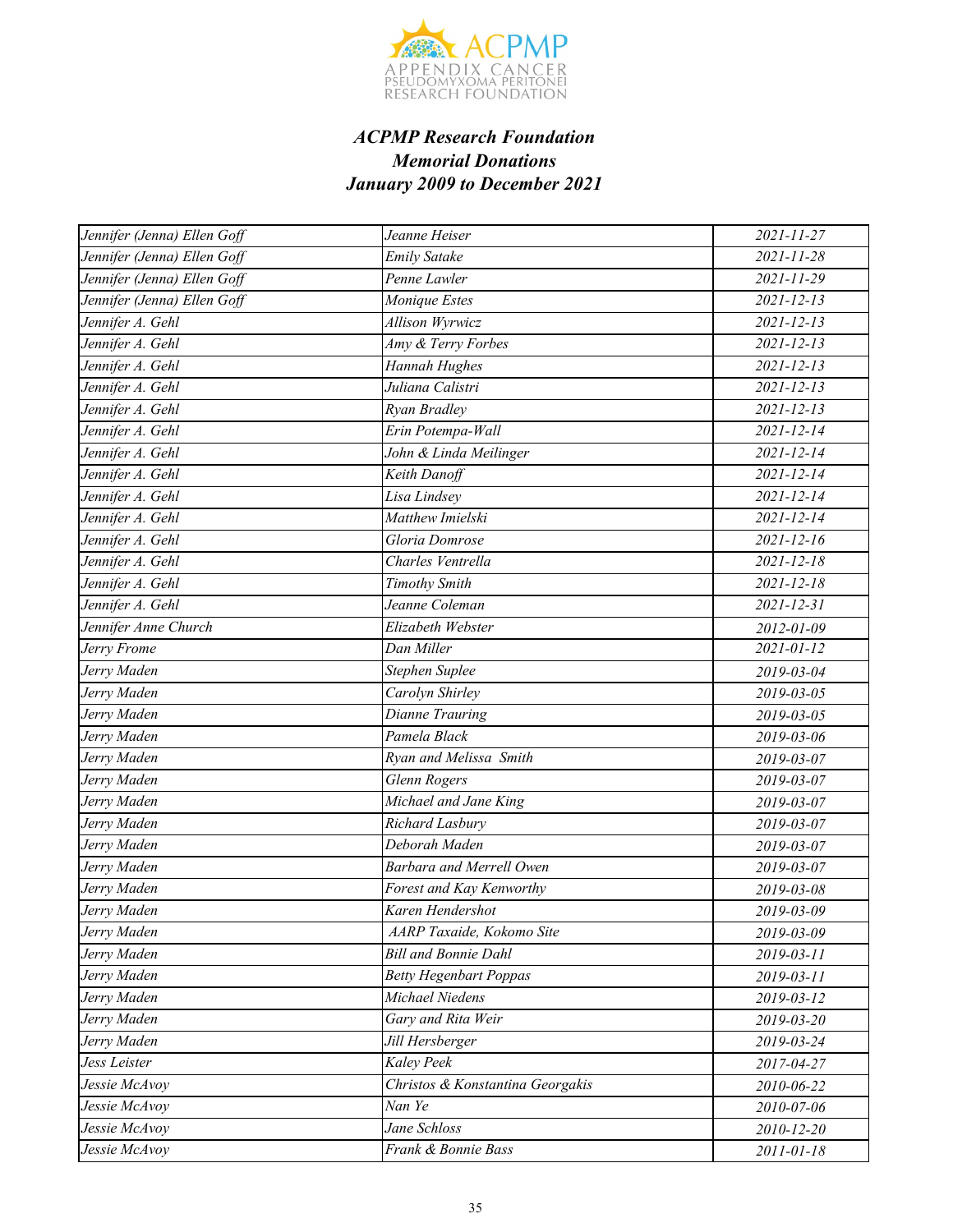

| Jessie McAvoy  | Thomas McAvoy                                | 2020-11-28       |
|----------------|----------------------------------------------|------------------|
| Jessie Wiggins | Jubilee Baptist Church                       | 2018-12-18       |
| Jessie Wiggins | Joseph Nichols                               | 2018-12-19       |
| Jessie Wiggins | <b>Bruce &amp; Lisa Veasey</b>               | 2018-12-20       |
| Jessie Wiggins | John E. or Faye Vick                         | 2018-12-29       |
| Jessie Wiggins | Burns and McDonnell Matching Gifts Fund      | 2019-01-08       |
| Jessie Wiggins | Scott and Patricia Moody (Schwab Charitable) | 2019-01-16       |
| Jill West      | Leah Rand                                    | 2017-03-07       |
| Jill West      | Steven West                                  | 2017-03-08       |
| Jill West      | <b>Edward Kamenitzer</b>                     | 2017-03-08       |
| Jill West      | Robert Fitzgerald                            | 2017-03-08       |
| Jill West      | Susan Janson                                 | 2017-03-08       |
| Jill West      | Helen Tyree                                  | 2017-03-08       |
| Jill West      | Jason Elz                                    | 2017-03-09       |
| Jill West      | Christopher Tedeschi                         | 2017-03-09       |
| Jill West      | Sean Griffin                                 | 2017-03-12       |
| Jill West      | Theresa Daly                                 | 2017-03-12       |
| Jill West      | David Field                                  | $2017 - 03 - 13$ |
| Jill West      | John & Jean Szuba                            | 2017-03-16       |
| Jill West      | Jill Badeau                                  | $2017 - 03 - 20$ |
| Jill West      | Wayne Makowski                               | 2017-03-29       |
| Jill West      | Rebecca Davis                                | 2017-07-20       |
| Jim Cain       | Jennifer Materia                             | 2019-03-25       |
| Jim Cain       | EVELYN TAYLOR                                | 2019-03-30       |
| Jim Disney     | Kristen Martinez                             | 2012-05-01       |
| Jim Disney     | Sandy Barrow                                 | 2013-06-14       |
| Joan Disney    | Arlene Butler                                | 7/21/2019        |
| Joan Rickard   | Sue Beougher                                 | 2013-11-11       |
| Joan Rickard   | Ken & Darlene Warren                         | $2013 - 12 - 30$ |
| JoAnn Belczak  | Patrick & Glenda Curran                      | $2019 - 03 - 10$ |
| Joanna Garvey  | Greg & Mary Decker                           | 2016-06-19       |
| Joanna Garvey  | <b>Paul Seubert</b>                          | 2016-06-19       |
| Joanna Garvey  | William & Barbara Schmidt                    | 2016-06-20       |
| Joanna Garvey  | Jeremy Wiernasz                              | 2016-06-20       |
| Joanna Garvey  | Robert Pieske                                | 2016-06-20       |
| Joanna Garvey  | <b>Andrew Schmidt</b>                        | 2016-06-20       |
| Joanna Garvey  | William & Julie Greenwood                    | 2016-06-20       |
| Joanna Garvey  | Michael Ginn                                 | 2016-06-20       |
| Joanna Garvey  | Eduardo Senteio                              | 2016-06-21       |
| Joanna Garvey  | Sarah Schmidt                                | 2016-06-21       |
| Joanna Garvey  | Nicole Rayford                               | 2016-06-21       |
| Joanna Garvey  | Michael Gallagher                            | 2016-06-21       |
| Joanna Garvey  | William Riley                                | 2016-06-21       |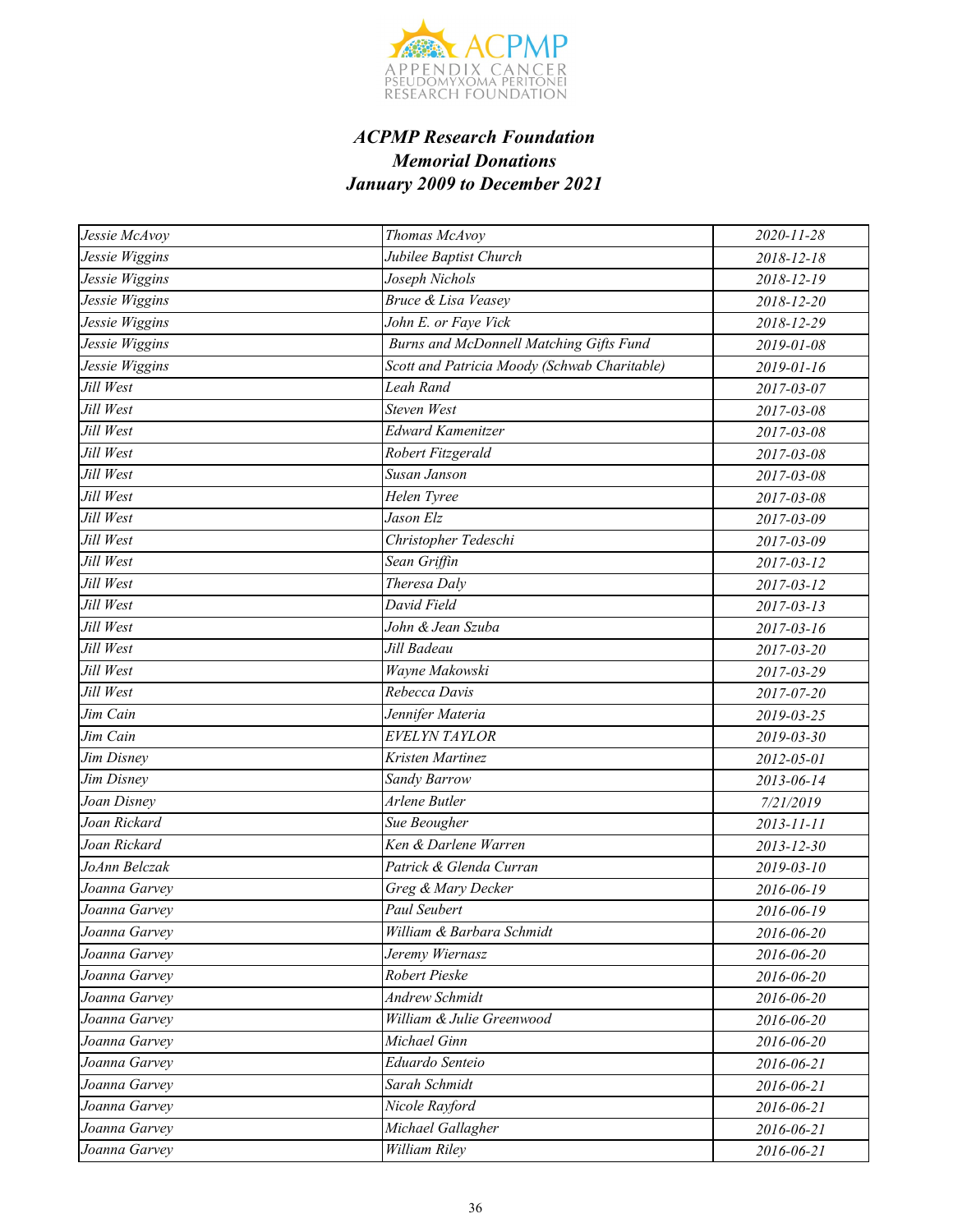

| Joanna Garvey                    | Lisa Wettstein                   | 2016-06-23       |
|----------------------------------|----------------------------------|------------------|
| Joanna Garvey                    | <b>Faith Moran</b>               | 2016-06-27       |
| Joanna Garvey                    | Jana Matuszewski                 | 2016-06-27       |
| Joanna Garvey                    | Michael & Lorrenda Lechtenberg   | 2016-06-29       |
| Joanna Garvey                    | Glenn Harsh                      | 2016-07-07       |
| Joanna Garvey                    | William & Tara Monroe            | 2016-08-19       |
| Joanna Garvey                    | David Garvey                     | 2016-09-11       |
| Joanna Whyte                     | Melissa Chaikof                  | 2014-12-08       |
| Joanna Whyte                     | Laura Chipkin                    | 2015-03-03       |
| Joanna Whyte                     | Jon Fryzek                       | 2015-03-04       |
| Joanna Whyte                     | Farzaneh Stevens                 | 2015-03-08       |
| Joanna Whyte                     | <b>Barton &amp; Sarah Faylor</b> | 2015-03-17       |
| Joanna Whyte                     | Barbara Lesser                   | 2015-03-25       |
| Joanna Whyte                     | Cynthia Clark                    | 2015-03-27       |
| Joanna Whyte                     | Robert & Peggy Turney            | 2015-04-08       |
| Joanna Whyte                     | Deborah Freile                   | 2015-04-10       |
| Joanna Whyte                     | Karen Yeowell                    | 2015-04-14       |
| Joanna Whyte                     | Janet Spedden                    | $2015 - 04 - 17$ |
| Joanna Whyte                     | <b>Roland Chen</b>               | 2015-04-18       |
| Joanna Whyte                     | David & Heather Yeowell          | 2015-04-22       |
| Joanna Whyte                     | Nancy Osgood                     | 2015-04-23       |
| Joanna Whyte                     | John & Beverly McCleaf           | 2015-04-28       |
| Joanna Whyte                     | Joseph & Mary Jackson            | 2015-04-29       |
| Joanna Whyte                     | John & Diane Copley              | 2015-05-04       |
| Joanna Whyte                     | Allan & Isobel Tascher           | 2015-05-05       |
| Joanna Whyte                     | Ann Glasen (British Wives Club)  | 2015-05-25       |
| Joanne Elizabeth (Trimbur) Waida | Dennis & Carol Smith             | $2021 - 01 - 27$ |
| Joanne Elizabeth Waida           | Dennis O'Donnell                 | 2020-10-24       |
| Joanne Elizabeth Waida           | Paula Morgan                     | 2020-10-26       |
| Joanne Elizabeth Waida           | <b>Scott Mendelson</b>           | 2020-10-27       |
| Joanne Elizabeth Waida           | Anna M Camp                      | 2020-10-28       |
| Joanne Ward                      | Elizabeth Glover-Magee           | 2017-07-07       |
| Joanne Whyte                     | Chris Sermon                     | 2015-04-04       |
| Joe Burt                         | <b>Bonnie Burt</b>               | 2015-10-22       |
| Joe Gouin                        | Erich Schiddel                   | 2021-08-02       |
| John Allen Maddocks              | Eric Weller                      | 2020-11-12       |
| John Cunningham                  | Ryan Cunningham                  | 2014-06-25       |
| John Cunningham                  | Tim Krofecheck                   | 2016-12-21       |
| John F. Gorbutt                  | Adele Machata                    | 2021-08-12       |
| John F. Gorbutt                  | Brian & Diana Motz               | 2021-08-12       |
| John F. Gorbutt                  | Ruth Doubleday                   | 2021-08-12       |
| John F. Gorbutt                  | Thomas Lovay                     | $2021 - 08 - 15$ |
| John F. Gorbutt                  | Diane & Paul Hales               | 2021-08-25       |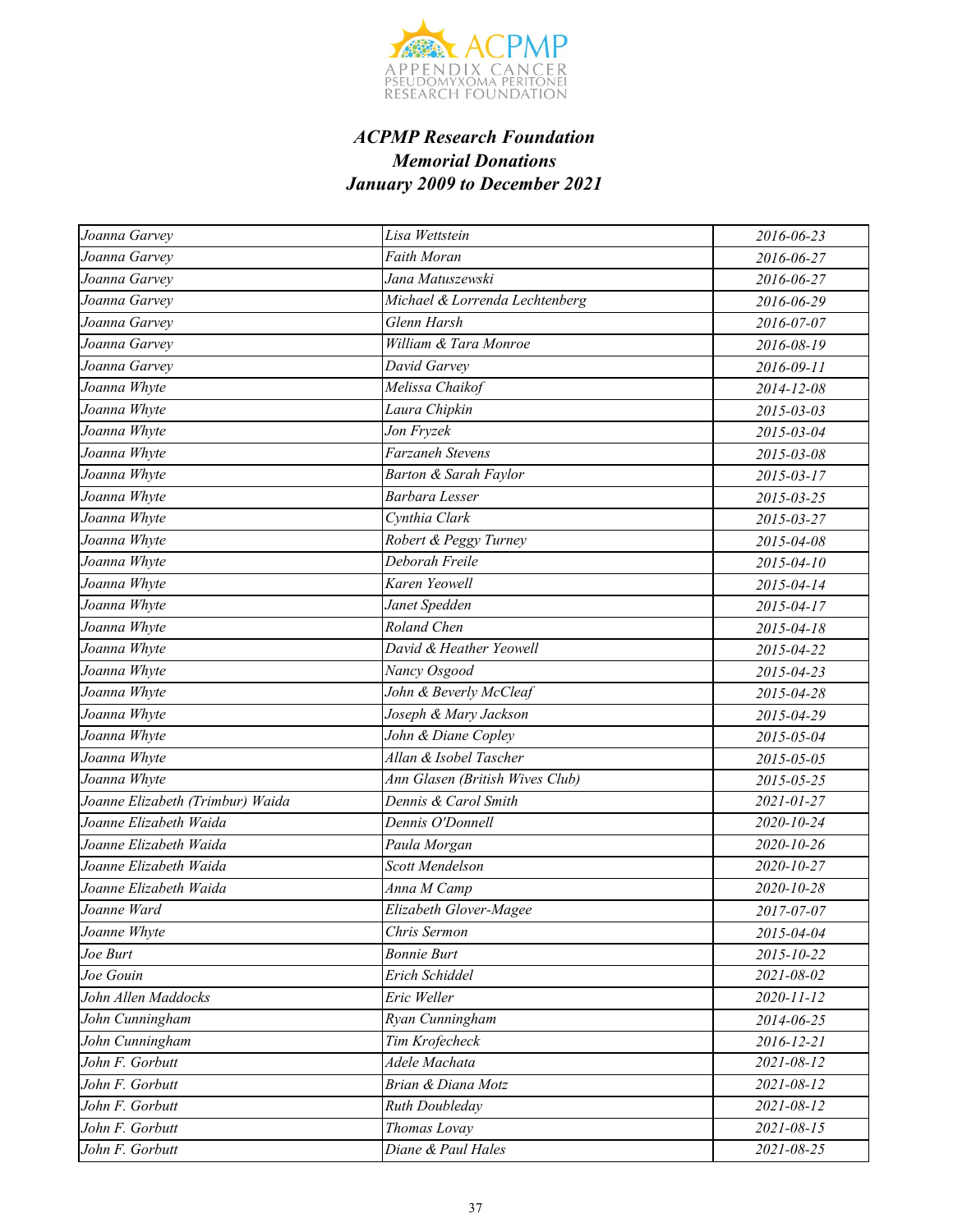

| John F. Gorbutt      | <b>Robert Austin</b>            | 2021-09-07       |
|----------------------|---------------------------------|------------------|
| John Maddocks        | Nancy McGuirk                   | 2020-05-12       |
| John Maddocks        | Eric Watters                    | $2020 - 05 - 12$ |
| John Maddocks        | <b>Basil and Theresa Zimmer</b> | 2020-05-14       |
| John Maddocks        | Linda and Joseph Heintz         | 2020-05-20       |
| John Maddocks        | Michael and Suzanne Hovey       | 2020-06-02       |
| John Maddocks        | Kristin Watters                 | 2020-06-26       |
| John Maddocks        | Leslie Watters                  | 2020-06-27       |
| John Maddocks        | Albert and Gail Bowerman        | 2020-06-27       |
| John Maddocks        | Marcia Courtright               | 2020-06-27       |
| John Maddocks        | Cynthia Gergel                  | 2020-06-27       |
| John Maddocks        | Christine Hafer                 | 2020-06-27       |
| John Maddocks        | Roque Shafer                    | 2020-06-27       |
| John Maddocks        | Richard and Mary Roberts        | $2020 - 07 - 13$ |
| John Sawaya          | William & Catherine Sawaya      | 2011-08-31       |
| Jon Wisner           | Cynthia Butler                  | 2020-05-30       |
| Jon Wisner           | Michael and Lorraine Staley     | 2020-06-02       |
| Jon Wisner           | Diane Reever                    | 2020-06-09       |
| Jon Wisner           | Judy Runkles                    | 2020-06-15       |
| Jon Wisner           | Robin Delauter                  | 2020-06-20       |
| Jon Wisner           | Ernie Foltz                     | 2020-06-22       |
| Jon Wisner           | Gary and Teresa Crum            | 2020-06-23       |
| Jon Wisner           | Ronald and Billie Lookingbill   | 2020-06-25       |
| Jorge Klajnbart      | Cameron Goodman                 | 2020-06-21       |
| Joseph Adam Smith    | Jeffrey Rowlands                | 2020-05-14       |
| Joseph Adam Smith    | William Coe                     | 2020-05-17       |
| Joseph Cragan        | <b>Bethany Sullivan</b>         | 2013-06-04       |
| Joseph Gouin         | Denise Kwiecien                 | 2020-12-24       |
| Joseph Nelson Pecore | <b>Shirley Pecore</b>           | 2021-01-25       |
| Joseph V Coomer      | <b>Ed Smith</b>                 | $2021 - 05 - 13$ |
| Joseph V. Coomer     | <b>Billy Ott</b>                | 2021-05-12       |
| Joseph V. Coomer     | Jeff Coomer                     | $2021 - 05 - 16$ |
| Joseph V. Coomer     | Michelle Cunningham             | $2021 - 05 - 16$ |
| Joseph V. Coomer     | Peggy Baker                     | $2021 - 05 - 17$ |
| Joseph V. Coomer     | Peggy Baker                     | $2021 - 05 - 18$ |
| Joseph V. Coomer     | Lena Cook                       | 2021-09-26       |
| Joy Hartophilis      | Therese Surges                  | 2013-01-29       |
| Joy Hartophilis      | Jason Chrein                    | 2014-04-03       |
| Joyce Davitz         | Illinois Excavators, Inc.       | 2017-12-27       |
| Joyce Davitz         | Tom Benton                      | 2017-12-28       |
| Joyce Davitz         | Red Dot Construction, Inc.      | 2017-12-29       |
| Joyce Davitz         | <b>Beverly Suhre</b>            | 2017-12-29       |
| Joyce Davitz         | Logan & Jann Roche              | 2017-12-29       |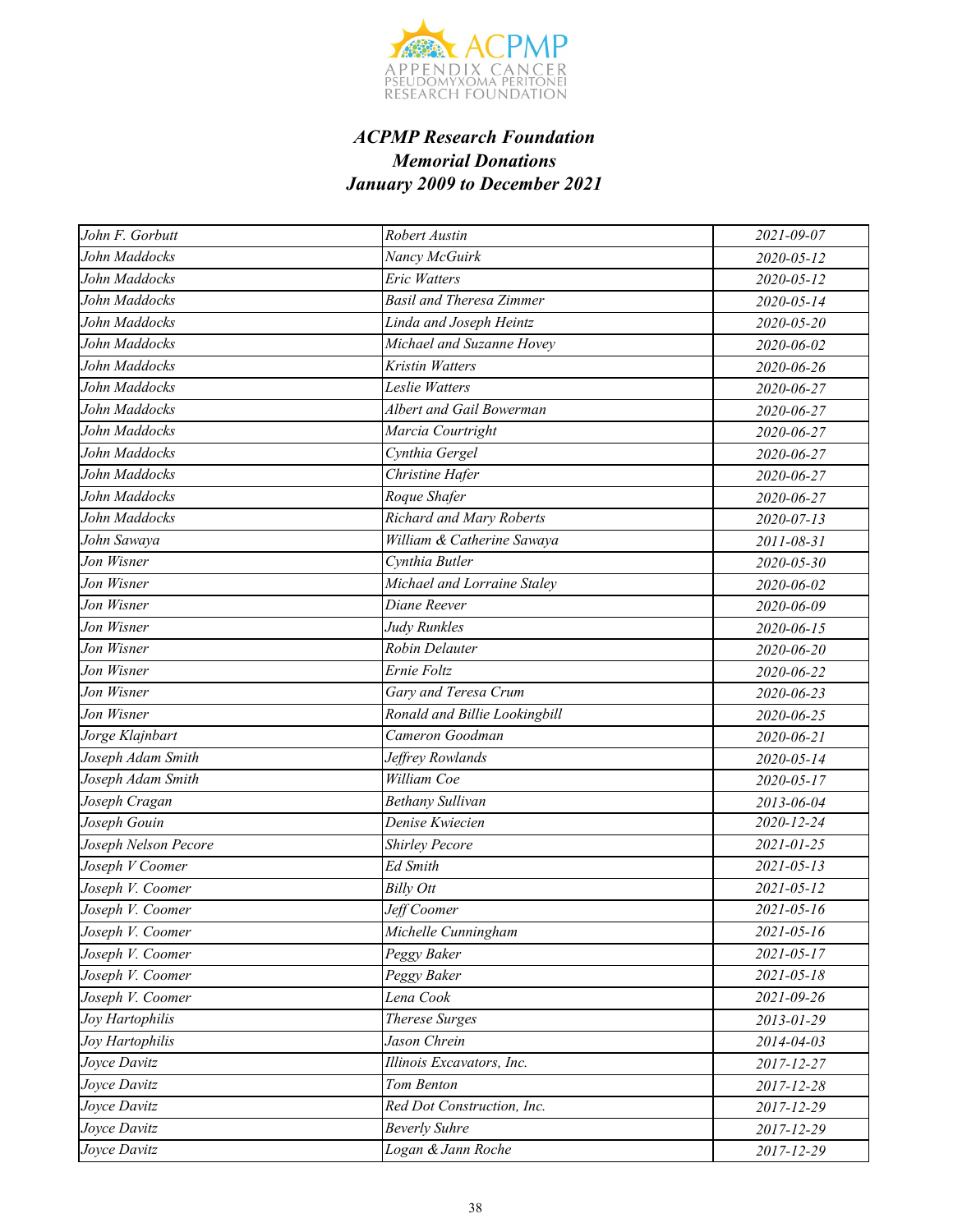

| Joyce Davitz           | Steven & Linda Koester     | 2017-12-29       |
|------------------------|----------------------------|------------------|
| Joyce Davitz           | Barbara Koester            | 2017-12-29       |
| Joyce Davitz           | Robert & Donna Cole        | 2017-12-29       |
| Joyce Davitz           | Derrick & Deidre Gregson   | 2017-12-29       |
| Joyce Davitz           | Kathleen Robert            | 2017-12-29       |
| Joyce Davitz           | Max & Janis Miller         | 2017-12-29       |
| Joyce Davitz           | Mike & Linda Meyer         | 2017-12-31       |
| Joyce Davitz           | Phyllis Moutray            | 2018-01-03       |
| Joyce Davitz           | Jeff Davitz                | 2018-01-12       |
| Judy Greathouse        | Caroline Cox               | 2017-09-15       |
| Judy Greathouse        | Karen Lichtefeld           | 2017-09-15       |
| Judy Greathouse        | Robert Klein, Jr.          | $2017 - 09 - 15$ |
| Judy Greathouse        | Cheryl Rumpke              | 2017-09-15       |
| Judy Greathouse        | Steven & Leslie Whitehouse | 2017-09-16       |
| Judy Greathouse        | Matt & Jennifer Lathrop    | 2017-09-16       |
| Judy Greathouse        | Steve & Susan Ledermeier   | 2017-09-16       |
| Judy Greathouse        | <b>Brian Bellucci</b>      | 2017-09-16       |
| Judy Greathouse        | Mary Ott                   | 2017-09-17       |
| Judy Greathouse        | Paul Burns                 | 2017-09-17       |
| Judy Greathouse        | Nancy Dowdy                | 2017-09-18       |
| Judy Greathouse        | Virginia Lohman            | 2017-09-18       |
| Judy Greathouse        | Rita Driehaus              | 2017-09-18       |
| Judy Greathouse        | Paul & Sandra Maffey       | 2017-09-19       |
| Judy Greathouse        | Janet Aug                  | 2017-09-19       |
| Judy Greathouse        | Madge Roshkowski           | 2017-09-20       |
| Judy Greathouse        | Johnny & Charleen McIntosh | 2017-09-20       |
| Judy Greathouse        | Valerie Riesser            | 2017-09-22       |
| Judy Greathouse        | Gerald Lohman              | 2017-09-22       |
| Judy Greathouse        | Robert & Mildred Koenig    | 2017-09-23       |
| Judy Greathouse        | Peggy Schneider            | 2017-09-28       |
| Judy Greathouse        | CJ & Beth Wychulis         | 2017-09-28       |
| Judy Greathouse        | Vicki King                 | 2017-09-30       |
| Judy Greathouse        | Mark & Julia Bacon         | 2017-10-02       |
| Judy Greathouse        | <b>Beth Feverston</b>      | 2017-10-03       |
| Judy Greathouse        | Glenn & Joan Roney         | 2017-10-05       |
| Judy Greathouse        | Patricia VanPetten         | 2017-10-09       |
| Judy Greathouse        | Dorothy Weaver             | $2017 - 10 - 13$ |
| Judy Greathouse        | Kevin & Anne O'Hara        | 2017-10-19       |
| Judy Greathouse        | Suzanne Broerman           | 2017-10-24       |
| Judy Greathouse        | Barbara Hanna              | 2017-10-30       |
| Judy Greathouse        | Mary Lohman Smith          | 2017-12-24       |
| Judy Greathouse        | Mary Lohman Smith          | 2018-12-12       |
| Judy Lohman Greathouse | Mary Smith                 | 2020-12-01       |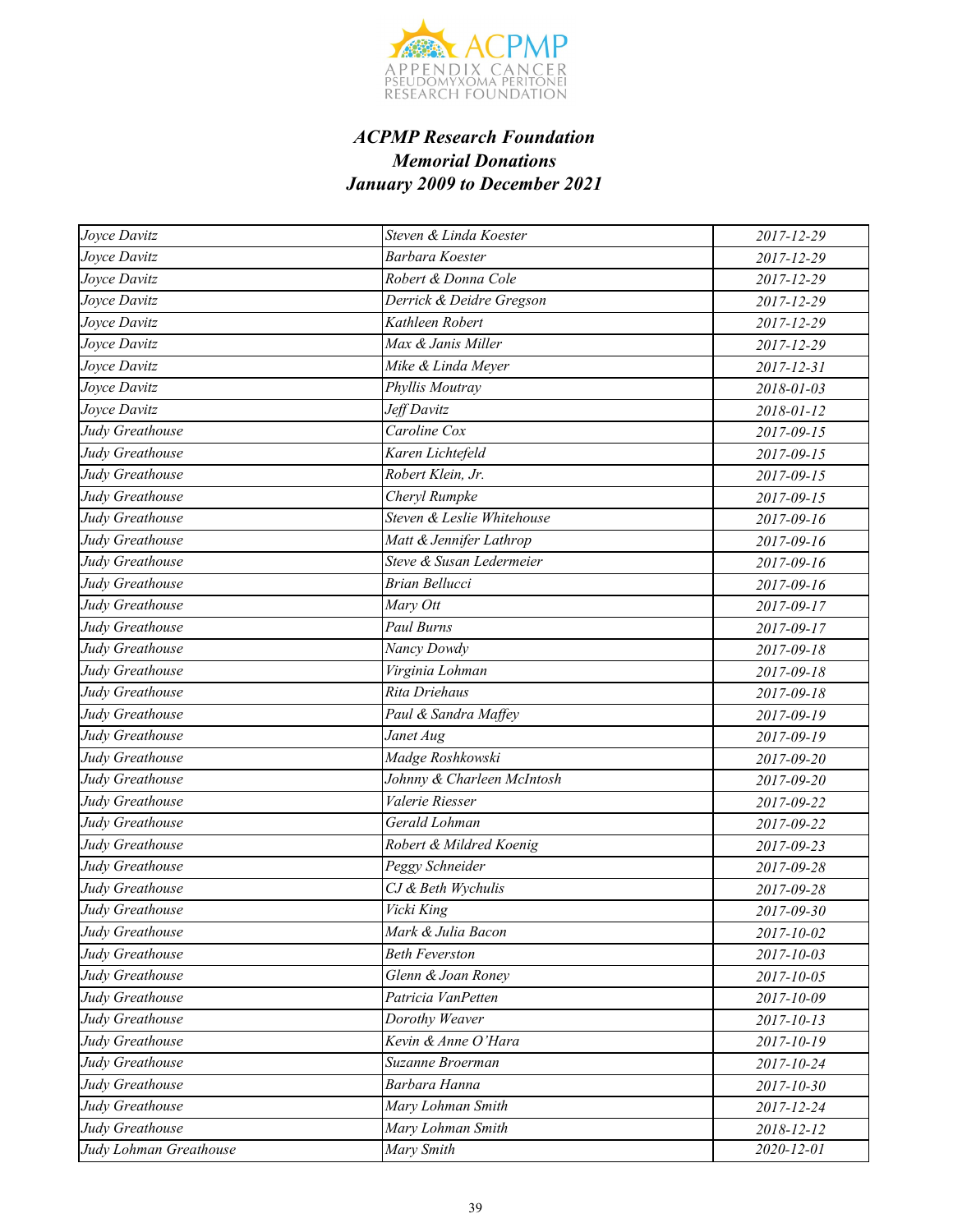

| Judy Lohman Greathouse | Nancy Dowdy                    | 2021-07-29 |
|------------------------|--------------------------------|------------|
| Julie Fjeld            | <b>Bob &amp; Gert Lawrence</b> | 2017-04-04 |
| Julie Fjeld            | <b>Bruce &amp; Lynn Mears</b>  | 2017-04-05 |
| Julie Fjeld            | Murray Rudisill                | 2017-04-05 |
| Julie Fjeld            | John & Nora Foster             | 2017-04-06 |
| Julie Fjeld            | Cy DeBoe                       | 2017-04-06 |
| Julie Fjeld            | Paula Anderson                 | 2017-04-06 |
| Julie Fjeld            | Michael Kuenster               | 2017-04-06 |
| Julie Fjeld            | John & Karen Meslow            | 2017-04-07 |
| Julie Fjeld            | Laurie Gentilini               | 2017-04-07 |
| Julie Fjeld            | Van De Walker                  | 2017-04-07 |
| Julie Fjeld            | Timothy & Kelli Zandstra       | 2017-04-07 |
| Julie Fjeld            | Mark & Caroline Novitzki       | 2017-04-07 |
| Julie Fjeld            | Robert & Jennifer Appleton     | 2017-04-07 |
| Julie Fjeld            | Elaine (Patty) Wiedewitsch     | 2017-04-07 |
| Julie Fjeld            | Steve & Shelly Eitel           | 2017-04-07 |
| Julie Fjeld            | Debbie Milner                  | 2017-04-07 |
| Julie Fjeld            | Lisa Moeller                   | 2017-04-07 |
| Julie Fjeld            | Christopher Kane               | 2017-04-07 |
| Julie Fjeld            | Gene Case                      | 2017-04-07 |
| Julie Fjeld            | <b>Brian Otte</b>              | 2017-04-07 |
| Julie Fjeld            | Thomas & Marsha Lehn           | 2017-04-08 |
| Julie Fjeld            | Edward & Vernetta Tupa         | 2017-04-08 |
| Julie Fjeld            | Alan & Kristine Heaton         | 2017-04-08 |
| Julie Fjeld            | Alex Stuedemann                | 2017-04-08 |
| Julie Fjeld            | Jerry & Carol Moehnke          | 2017-04-08 |
| Julie Fjeld            | Paul & Catherine Wehrman       | 2017-04-08 |
| Julie Fjeld            | Kevin Joesel                   | 2017-04-08 |
| Julie Fjeld            | Leigha Jansen                  | 2017-04-08 |
| Julie Fjeld            | Jeremy & Sara Stimpson         | 2017-04-08 |
| Julie Fjeld            | Valerie Bronson                | 2017-04-08 |
| Julie Fjeld            | Katherine Iserman              | 2017-04-08 |
| Julie Fjeld            | Robert & Pamela Broucek        | 2017-04-08 |
| Julie Fjeld            | Diane Kozlak                   | 2017-04-08 |
| Julie Fjeld            | Sara Keen                      | 2017-04-08 |
| Julie Fjeld            | Joan Kapaun                    | 2017-04-08 |
| Julie Fjeld            | Daniel & Jennie Michels        | 2017-04-08 |
| Julie Fjeld            | Peter & Karen Rudeen           | 2017-04-08 |
| Julie Fjeld            | Robert & Sara Tjernlund        | 2017-04-08 |
| Julie Fjeld            | Scott & Kathleen Ward          | 2017-04-08 |
| Julie Fjeld            | Wayne & Joyce Tonn             | 2017-04-08 |
| Julie Fjeld            | William Henry Rice             | 2017-04-08 |
| Julie Fjeld            | Centennial Swim and Dive Boost | 2017-04-08 |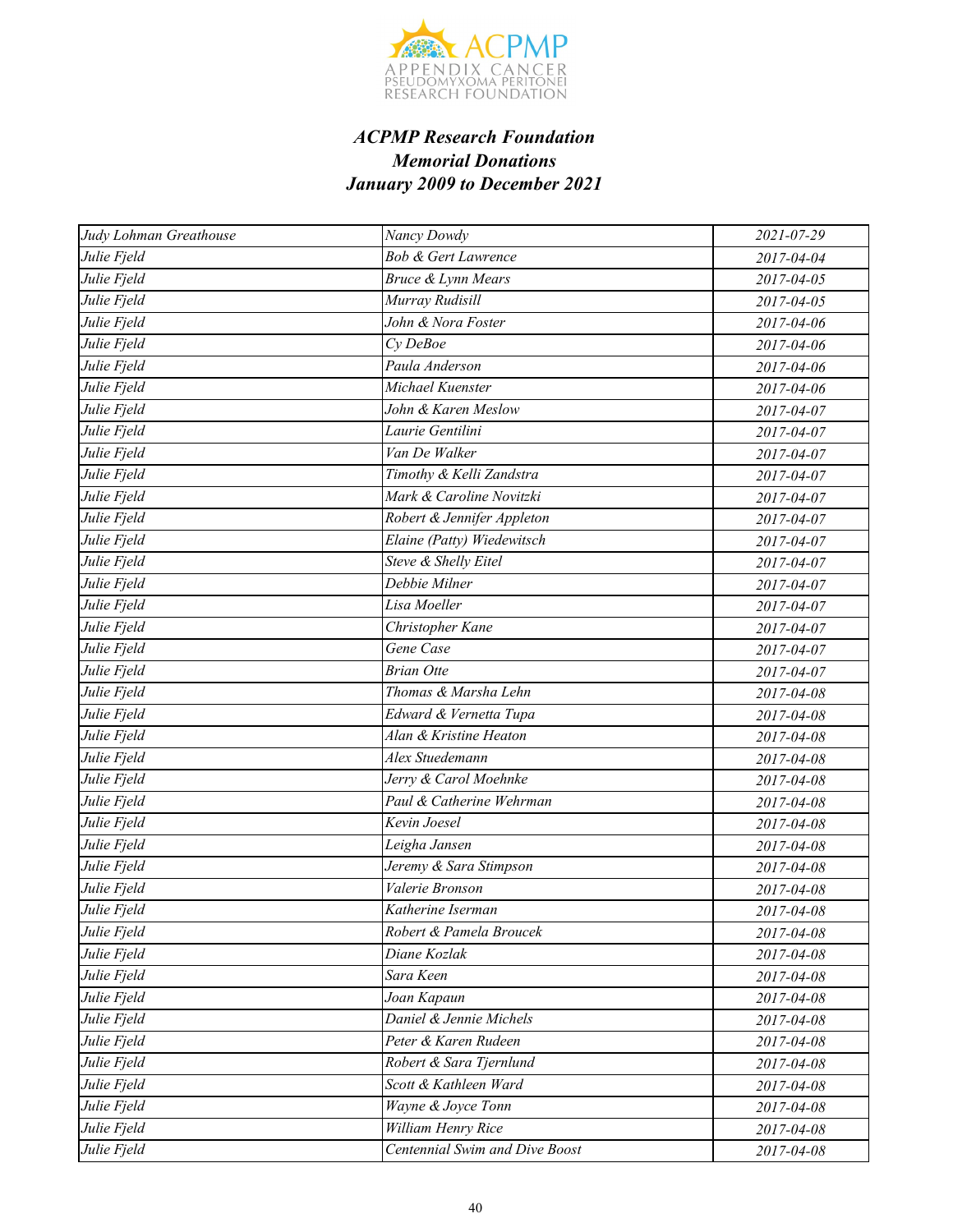

| Julie Fjeld | Daniel & Patricia Spaulding | 2017-04-08 |
|-------------|-----------------------------|------------|
| Julie Fjeld | Kathleen Haglund            | 2017-04-08 |
| Julie Fjeld | Peter & Susan Korkowski     | 2017-04-08 |
| Julie Fjeld | Steve & Vicki Klaers        | 2017-04-08 |
| Julie Fjeld | Perry & Beth Hanson         | 2017-04-08 |
| Julie Fjeld | Michael Donnerstein         | 2017-04-08 |
| Julie Fjeld | Donald & Joyce Ellefson     | 2017-04-08 |
| Julie Fjeld | Donald & Lyn Holmes         | 2017-04-08 |
| Julie Fjeld | Michael Stuedemann          | 2017-04-08 |
| Julie Fjeld | Kevin & Amy Sayers          | 2017-04-08 |
| Julie Fjeld | Sandra Dee                  | 2017-04-08 |
| Julie Fjeld | Ronald & Patricia Lehman    | 2017-04-08 |
| Julie Fjeld | Kathleen Kline              | 2017-04-08 |
| Julie Fjeld | Gary & Sally Larson         | 2017-04-08 |
| Julie Fjeld | Edwin & Leah Dropps         | 2017-04-08 |
| Julie Fjeld | Jeffrey & Heather Francis   | 2017-04-08 |
| Julie Fjeld | Jerry & Brenda Lawrence     | 2017-04-08 |
| Julie Fjeld | Thomas & Laurie Helling     | 2017-04-08 |
| Julie Fjeld | Mark & Cheryl Hermann       | 2017-04-08 |
| Julie Fjeld | Eric & Sara Nelson          | 2017-04-08 |
| Julie Fjeld | William & Nancy Fessler     | 2017-04-08 |
| Julie Fjeld | Connie Tupa                 | 2017-04-08 |
| Julie Fjeld | Mark & Gail Grina           | 2017-04-08 |
| Julie Fjeld | Carolyn Ruhnow              | 2017-04-08 |
| Julie Fjeld | David & Kimberly Berkowitz  | 2017-04-08 |
| Julie Fjeld | Douglas & Chandra Nippoldt  | 2017-04-08 |
| Julie Fjeld | John Gerber                 | 2017-04-08 |
| Julie Fjeld | Sally Wiemelt               | 2017-04-08 |
| Julie Fjeld | David & Nancy Ness          | 2017-04-08 |
| Julie Fjeld | John & Kirsten Simso        | 2017-04-08 |
| Julie Fjeld | Lori Morgan                 | 2017-04-08 |
| Julie Fjeld | Steve & Julie Pasell        | 2017-04-08 |
| Julie Fjeld | P. Deckas Becerra           | 2017-04-08 |
| Julie Fjeld | George & Carolyn Petersen   | 2017-04-08 |
| Julie Fjeld | Richard & Carol Nissen      | 2017-04-08 |
| Julie Fjeld | Joseph Goiffon              | 2017-04-08 |
| Julie Fjeld | Ronald & Lynette Lindmark   | 2017-04-08 |
| Julie Fjeld | Barbara McKay               | 2017-04-08 |
| Julie Fjeld | Janet Ashlin                | 2017-04-09 |
| Julie Fjeld | Cathy Stromberg             | 2017-04-09 |
| Julie Fjeld | David Tupa                  | 2017-04-09 |
| Julie Fjeld | Shawn Farley                | 2017-04-09 |
| Julie Fjeld | Kevin & Michelle Corcoran   | 2017-04-09 |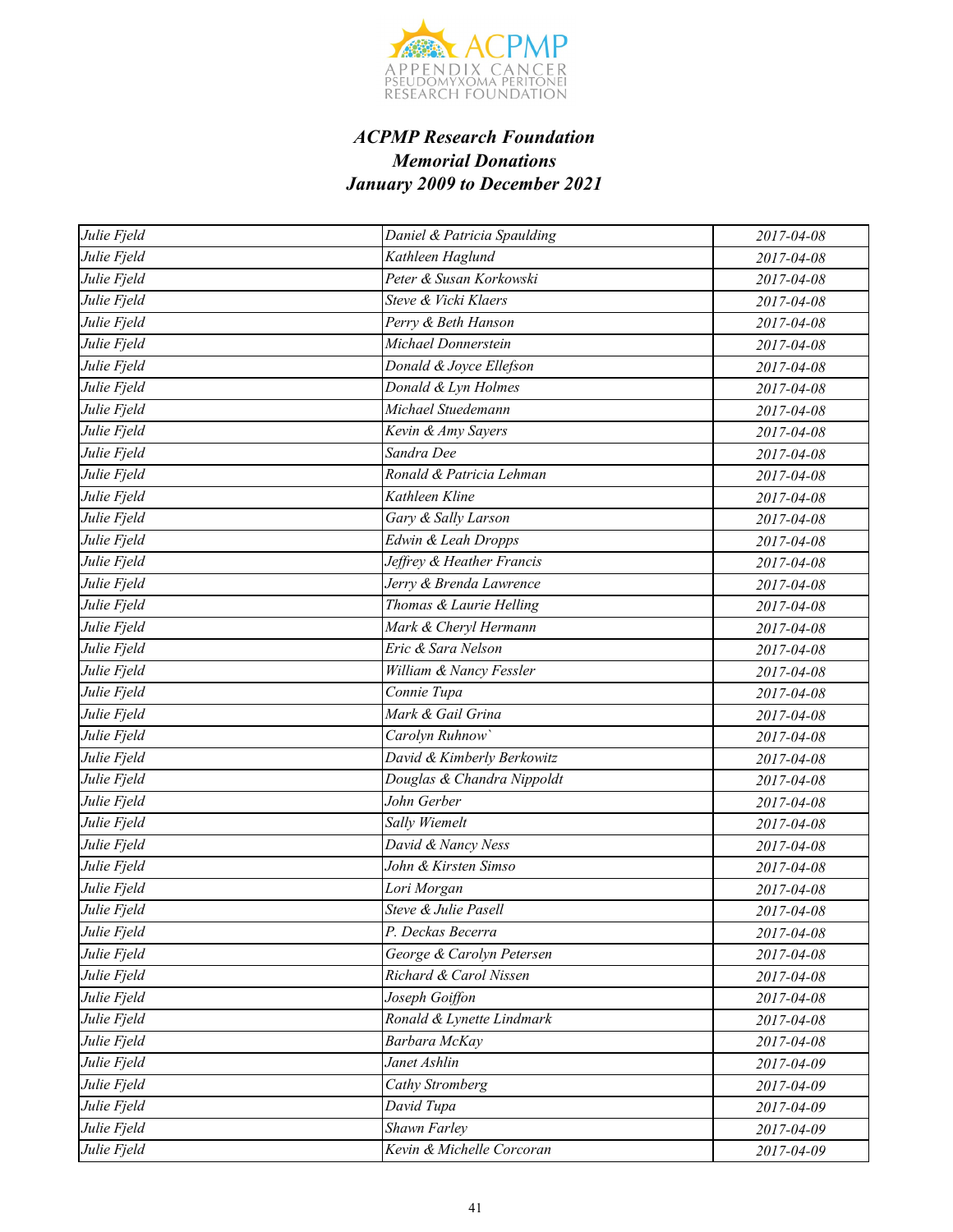

| Julie Fjeld  | Loren & Wanda Haugland              | 2017-04-09       |
|--------------|-------------------------------------|------------------|
| Julie Fjeld  | James & Sandra Strauss              | 2017-04-09       |
| Julie Fjeld  | Sara Meslow                         | 2017-04-09       |
| Julie Fjeld  | Dr. & Mrs. Scott Hareland           | 2017-04-10       |
| Julie Fjeld  | Karen Schultz                       | 2017-04-10       |
| Julie Fjeld  | Lorie Jenson                        | 2017-04-10       |
| Julie Fjeld  | Richard & Lucy Wilhoit              | 2017-04-10       |
| Julie Fjeld  | Patrick & Penny Corcoran            | 2017-04-10       |
| Julie Fjeld  | Susan Petryk                        | 2017-04-10       |
| Julie Fjeld  | Cynthia Jorgenson                   | 2017-04-11       |
| Julie Fjeld  | Jack & Linda Pedersen               | 2017-04-11       |
| Julie Fjeld  | Amy Holicky                         | 2017-04-11       |
| Julie Fjeld  | Vicki Hodapp                        | 2017-04-11       |
| Julie Fjeld  | Jon Alexander                       | 2017-04-12       |
| Julie Fjeld  | Mark Welshinger                     | 2017-04-12       |
| Julie Fjeld  | <b>Sharon Hicks</b>                 | 2017-04-12       |
| Julie Fjeld  | David & Joyce Tupa                  | $2017 - 04 - 13$ |
| Julie Fjeld  | Karen Soliah                        | $2017 - 04 - 13$ |
| Julie Fjeld  | Lynn Drewes                         | 2017-04-14       |
| Julie Fjeld  | Patricia Brekke                     | 2017-04-14       |
| Julie Fjeld  | Michael & Karen Jablon              | 2017-04-14       |
| Julie Fjeld  | <b>Bryan Carlson</b>                | 2017-04-14       |
| Julie Fjeld  | <b>Earl Nolting</b>                 | $2017 - 04 - 15$ |
| Julie Fjeld  | Charlie & Sharon Sparks             | 2017-04-17       |
| Julie Fjeld  | James Noyes                         | 2017-04-17       |
| Julie Fjeld  | Thomas & Linda Ritchie              | 2017-04-18       |
| Julie Fjeld  | Michael & Cora Ligday               | 2017-04-18       |
| Julie Fjeld  | Heraeus Noblelight America, LLC     | 2017-04-21       |
| Julie Fjeld  | David & Victoria Peck               | 2017-04-22       |
| Julie Fjeld  | Jane Fitzgerald                     | 2017-04-24       |
| Julie Fjeld  | Marie Bezdicek                      | 2017-04-28       |
| Julie Fjeld  | Diane Leland                        | 2017-05-09       |
| Julie Fjeld  | <b>AgriBank</b> (Matching Donation) | 2017-05-09       |
| Julie Fjeld  | Ronald Stuedemann                   | 2017-06-02       |
| Julie Fjeld  | Dan & Joyce Kuechenmeister          | 2017-08-06       |
| Julie Wright | Margaret Dospiljulian65             | 2020-03-06       |
| Julie Wright | Nancy S. Carreon                    | 2020-03-07       |
| Julie Wright | Christianne Selig                   | 2020-03-07       |
| Julie Wright | <b>Scott Shirey</b>                 | 2020-03-07       |
| Julie Wright | Marcello Camoletto                  | 2020-03-08       |
| Julie Wright | Robert Klimas                       | 2020-03-08       |
| Julie Wright | Shawn Hardnett                      | 2020-03-09       |
| Julie Wright | DeRonda Williams                    | 2020-03-09       |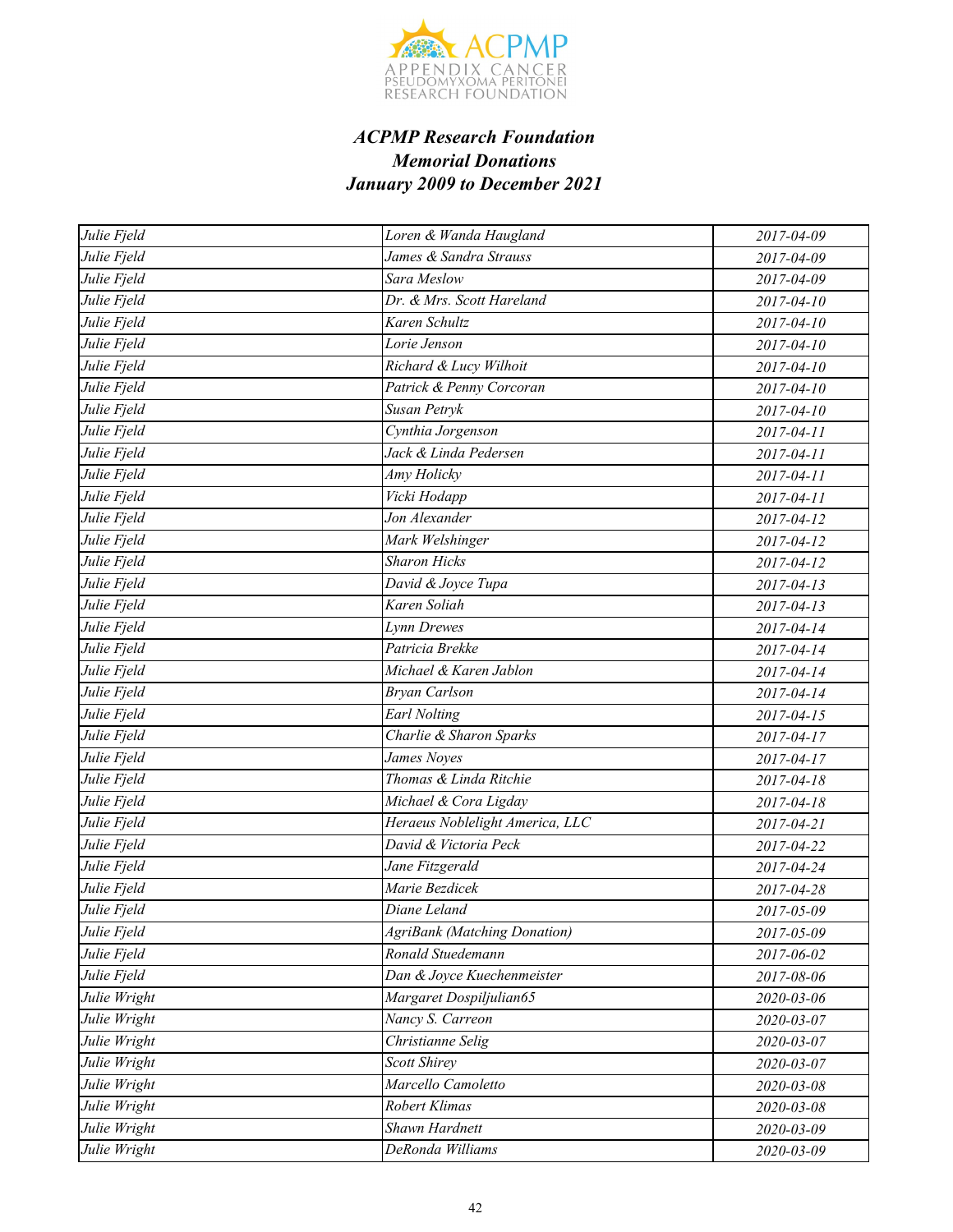

| Julie Wright              | <b>Lauren Dutton</b>                | 2020-03-10       |
|---------------------------|-------------------------------------|------------------|
| Julie Wright              | Terry Owen                          | 2020-03-12       |
| Julie Wright              | MATTHEW LEHIGH                      | $2020 - 03 - 15$ |
| Julie Wright              | Shannon Stockdale                   | 2020-03-18       |
| Julie Wright              | Carrie Hahnel                       | 2020-03-22       |
| Julie Wright              | Carissa Holsted                     | 2020-05-08       |
| Julie Wright              | Lisa Margosian                      | 2020-12-27       |
| Julie Zarate              | Michael Marsters                    | 2019-12-17       |
| Karen Davis Redner        | Steve & Rebecca Hovland             | 5/20/2019        |
| Karen Davis Redner        | Jose' & Paula Silva                 | 5/22/2019        |
| Karen Davis Redner        | Mitch Martin                        | 5/22/2019        |
| Karen Davis Redner        | <b>Beth Kodish</b>                  | 5/29/2019        |
| Karen Davis Redner        | Kathy Truitt                        | 5/30/2019        |
| Karen Harger Davis Redmon | Jennifer Gomes                      | 5/26/2019        |
| Karen Teasdale            | Lauren Teasdale                     | 2017-08-15       |
| Kathleen DeFelice         | <b>Wilmington Police Department</b> | 2014-01-08       |
| Kathleen DeFelice         | John Forelli                        | 2014-01-08       |
| Kathleen DeFelice         | Frank Bonini, Jr.                   | 2014-01-08       |
| Kathleen DeFelice         | Ralph Brownlee                      | 2014-01-08       |
| Kathleen DeFelice         | Robert Germano                      | 2014-01-08       |
| Kathleen DeFelice         | Carmelita Chini                     | 2014-01-08       |
| Kathleen DeFelice         | Francesca Zorzi                     | 2014-01-09       |
| Kathleen DeFelice         | Patricia Juckett                    | 2014-01-10       |
| Kathleen DeFelice         | Donna Schneider                     | 2014-01-10       |
| Kathleen DeFelice         | Kathleen Gallagher                  | 2014-01-10       |
| Kathleen DeFelice         | <b>Barbara Calzone</b>              | 2014-01-10       |
| Kathleen DeFelice         | William McGillan                    | 2014-01-10       |
| Kathleen DeFelice         | Anne Stevens                        | 2014-01-10       |
| Kathleen DeFelice         | Daniel & Dana Petruzzi              | 2014-01-11       |
| Kathleen DeFelice         | Victor & Catherine Malench          | 2014-01-11       |
| Kathleen DeFelice         | Ronald & Marie Franceschini         | 2014-01-11       |
| Kathleen DeFelice         | Roseanne ONeill                     | 2014-01-11       |
| Kathleen DeFelice         | Elisa Muzzarelli                    | $2014 - 01 - 13$ |
| Kathleen DeFelice         | Kathleen Shaw                       | 2014-01-18       |
| Kathleen DeFelice         | Kevin Neat                          | 2014-01-18       |
| Kathleen DeFelice         | John Platt                          | 2014-01-21       |
| Kathleen DeFelice         | Kathleen Vavala                     | 2014-01-23       |
| Kathleen DeFelice         | <b>Bob Conover</b>                  | 2014-01-27       |
| Kathleen DeFelice         | Susan Measel                        | 2014-02-04       |
| Kathleen DeFelice         | Victoria Marr                       | 2014-12-31       |
| Kathleen Dolores Kanouse  | Ronald & Rita Garlikov              | 44553            |
| Kathleen Dolores Kanouse  | Craig Dean                          | $2021 - 10 - 15$ |
| Kathleen Dolores Kanouse  | Elizatbeth Clarke                   | $2021 - 10 - 15$ |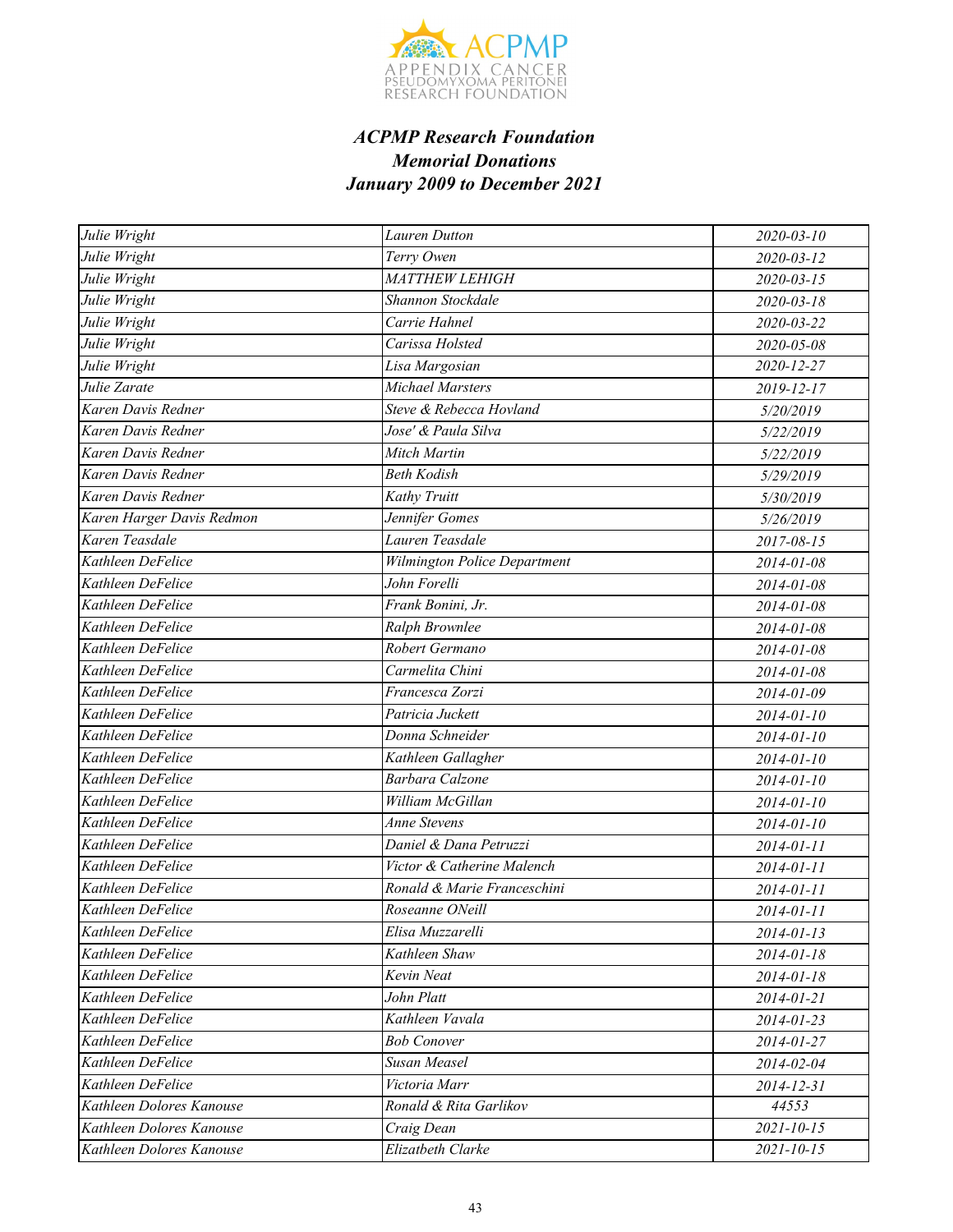

| Kathleen Dolores Kanouse     | Joan Vogel               | $2021 - 10 - 15$ |
|------------------------------|--------------------------|------------------|
| Kathleen Dolores Kanouse     | John & Sheila Mehlem     | $2021 - 10 - 15$ |
| Kathleen Dolores Kanouse     | Melissa Hough            | $2021 - 10 - 15$ |
| Kathleen Dolores Kanouse     | Michael Jones            | $2021 - 10 - 15$ |
| Kathleen Dolores Kanouse     | Robert Beckis            | $2021 - 10 - 15$ |
| Kathleen Dolores Kanouse     | Robert Kritsberg         | $2021 - 10 - 15$ |
| Kathleen Dolores Kanouse     | Stu & Nancy Smith        | $2021 - 10 - 15$ |
| Kathleen Dolores Kanouse     | Michael Haggerty         | $2021 - 10 - 16$ |
| Kathleen Dolores Kanouse     | Cecilia Wathen           | 2021-10-18       |
| Kathleen Dolores Kanouse     | Steven Seiler            | $2021 - 10 - 18$ |
| Kathleen Dolores Kanouse     | Anne Lackey              | $2021 - 10 - 19$ |
| Kathleen Dolores Kanouse     | Allen & Jo Van Loo       | $2021 - 10 - 20$ |
| Kathleen Dolores Kanouse     | Susan & Nolie Scott      | $2021 - 10 - 31$ |
| Kathleen Dolores Kanouse     | Tom & Barbara Hoffnagle  | $2021 - 10 - 31$ |
| Kathleen Dolores Kanouse     | Barbara Meek             | $2021 - 11 - 18$ |
| Kathleen Dolores Kanouse     | Richard &Terie Snyder    | $2021 - 11 - 18$ |
| Kathleen Dolores Kanouse     | Sandy & Jim Frazier      | $2021 - 11 - 20$ |
| Kathleen Dolores Kanouse     | Cynthia J Crandall       | 2021-12-06       |
| Kathleen Rose "Katie" Murphy | Erin Murphy              | 2021-02-23       |
| Kathleen Rose "Katie" Murphy | Patricia Roloff          | $2021 - 02 - 24$ |
| Kathleen Rose "Katie" Murphy | Janice & James Link      | $2021 - 03 - 11$ |
| Kathleen Rose "Katie" Murphy | Judith Boston            | $2021 - 03 - 14$ |
| Kathleen Rose "Katie" Murphy | Emily Kight              | 2021-04-14       |
| Kathy Buskirk                | David Buskirk            | $2021 - 06 - 10$ |
| Kathy Buskirk                | David Buskirk            | $2021 - 07 - 10$ |
| Kathy Buskirk                | David Buskirk            | $2021 - 08 - 10$ |
| Kathy Buskirk                | David Buskirk            | $2021 - 09 - 10$ |
| Kathy Buskirk                | David Buskirk            | $2021 - 10 - 10$ |
| Kathy Buskirk                | David Buskirk            | $2021 - 11 - 10$ |
| Kathy Buskirk                | David Buskirk            | $2021 - 12 - 10$ |
| Kathy Wright                 | Steffanee Saitta         | 2015-09-04       |
| Kay Kopp                     | Jennifer Kopp            | 2018-09-19       |
| Keith Creasy                 | Cassandra Creasy         | 2018-02-14       |
| Keith McNeil                 | Marjorie Ripke           | 2021-08-10       |
| Keith McNeil                 | <b>Kitty Larkins</b>     | 2021-08-12       |
| Keith McNeil                 | Dale Guffey              | 2021-10-04       |
| Keith Surges                 | Joanne Jones-Meehan, PhD | 2014-12-09       |
| Keith Surges                 | Diane Jantelezio         | 2014-12-09       |
| Keith Surges                 | Jeff & Kathy Czach       | 2014-12-09       |
| Keith Surges                 | Hope Potter              | 2014-12-09       |
| Keith Surges                 | John & Mary Ellen Bell   | 2014-12-10       |
| <b>Keith Surges</b>          | Joanne Gregg             | 2014-12-10       |
| Keith Surges                 | Alan Jones               | 2014-12-10       |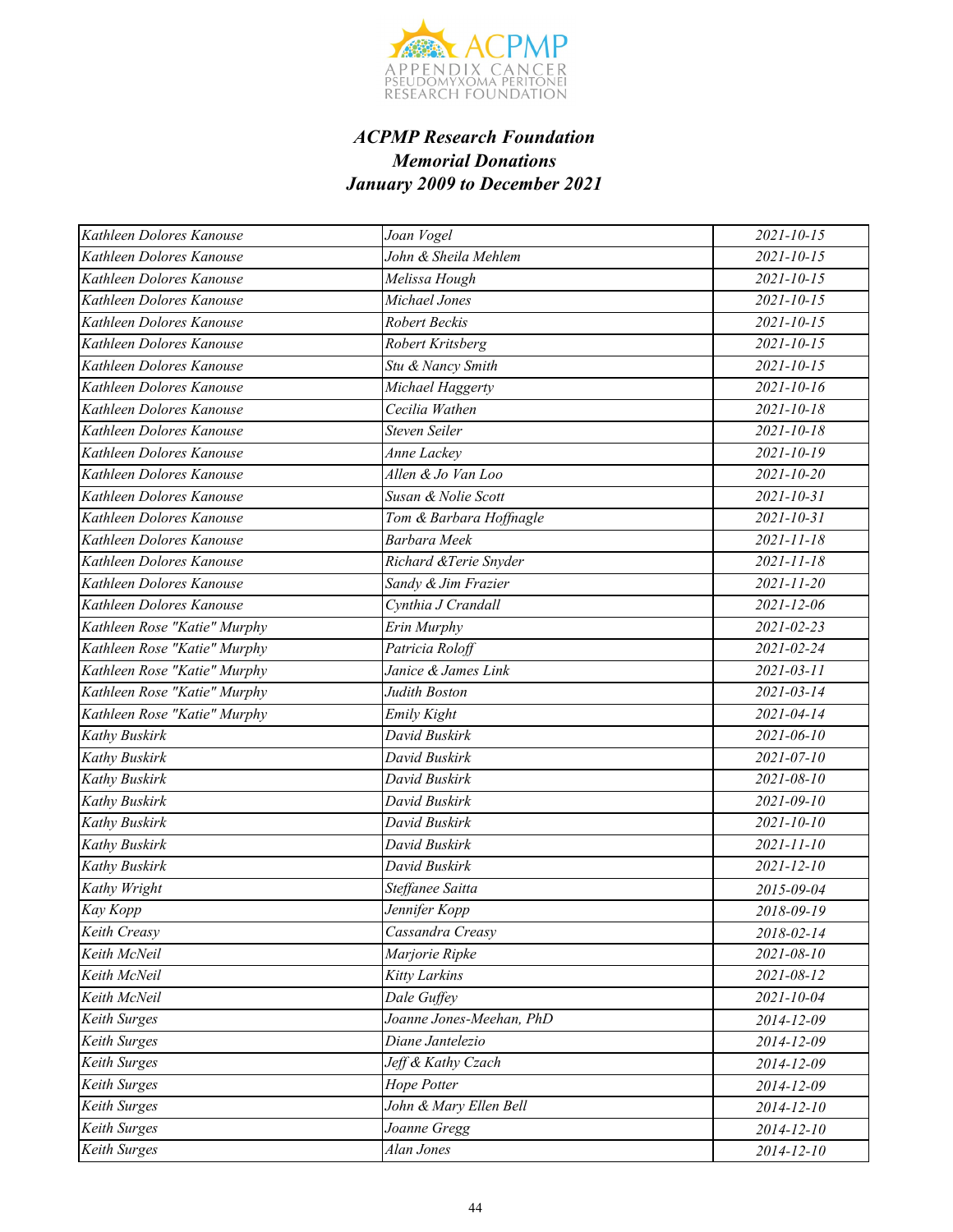

| Keith Surges        | Phyllis Campos              | 2014-12-10       |
|---------------------|-----------------------------|------------------|
| Keith Surges        | Fred & Blanche Schmidt      | 2014-12-11       |
| Keith Surges        | Kristin Perconti            | 2014-12-11       |
| <b>Keith Surges</b> | Natalie McCoy               | 2014-12-11       |
| Keith Surges        | Stacey O'Connell            | 2014-12-11       |
| Keith Surges        | John & Barbara Johnson      | 2014-12-11       |
| Keith Surges        | Gregory & Lisa Cross        | 2014-12-11       |
| Keith Surges        | Richard & Barbara Tessarolo | 2014-12-11       |
| <b>Keith Surges</b> | Ronald Key                  | $2014 - 12 - 15$ |
| Keith Surges        | <b>Barbara Cooksey</b>      | 2014-12-15       |
| Keith Surges        | Warren & Donna              | 2014-12-18       |
| Keith Surges        | Lynda Meador                | 2014-12-18       |
| Keith Surges        | Scott & Susan Watkins       | 2014-12-19       |
| Keith Surges        | William & Debra Anello      | 2014-12-19       |
| <b>Keith Surges</b> | Eileen Mueller              | 2014-12-21       |
| Keith Surges        | Donald & Diana Hrubecky     | 2014-12-23       |
| Keith Surges        | George Seagraves            | 2015-01-05       |
| Keith Surges        | <b>Therese Surges</b>       | 2015-01-05       |
| Keith Surges        | Jeannie Jackson             | 2015-01-15       |
| Keith Surges        | Kevin Surges                | $2015 - 03 - 10$ |
| <b>Keith Surges</b> | Denise Menagh               | 2015-04-04       |
| Keith Surges        | <b>Therese Surges</b>       | 2016-04-08       |
| Keith Surges        | <b>Therese Surges</b>       | 2016-05-17       |
| Keith Surges        | Marilyn Lueth-Gagnon        | 2016-12-31       |
| Keith Surges        | Jeffrey Drenth              | 2017-11-06       |
| Keith Surges        | Phyllis Wren                | 2018-10-25       |
| Keith Surges        | Renee Dalman                | 2018-10-27       |
| Keith Surges        | <b>Therese Surges</b>       | 2018-12-28       |
| Keith Surges        | Susan Ortega                | 2019-01-24       |
| Keith Surges        | Jeannie Jackson             | 2019-11-26       |
| Keith Surges        | Mark Chellberg              | 2019-12-31       |
| <b>Keith Surges</b> | <b>Therese Surges</b>       | 2020-05-04       |
| Keith Surges        | <b>Therese Surges</b>       | 2020-12-28       |
| Keith Surges        | William Lundy               | 2021-06-22       |
| Keith Surges        | Jeannie Jackson             | 8/21/2019        |
| Kenneth Whitkanack  | Benjamin & Carol Hutchinson | 2017-06-01       |
| Kenneth Whitkanack  | Jack & Patricia Knoerr      | 2017-06-02       |
| Kenneth Whitkanack  | Emma Henry                  | 2017-06-02       |
| Kenneth Whitkanack  | Elaina Whitkanack           | 2017-06-03       |
| Kenneth Whitkanack  | Jerry & Barbara Loudermilk  | 2017-06-03       |
| Kenneth Whitkanack  | Fred & Opal Whitkanack      | 2017-06-13       |
| Kevin Corrigan      | Julie Mannell               | 2021-04-02       |
| Kevin Corrigan      | <b>Lindsey Travers</b>      | 2021-04-04       |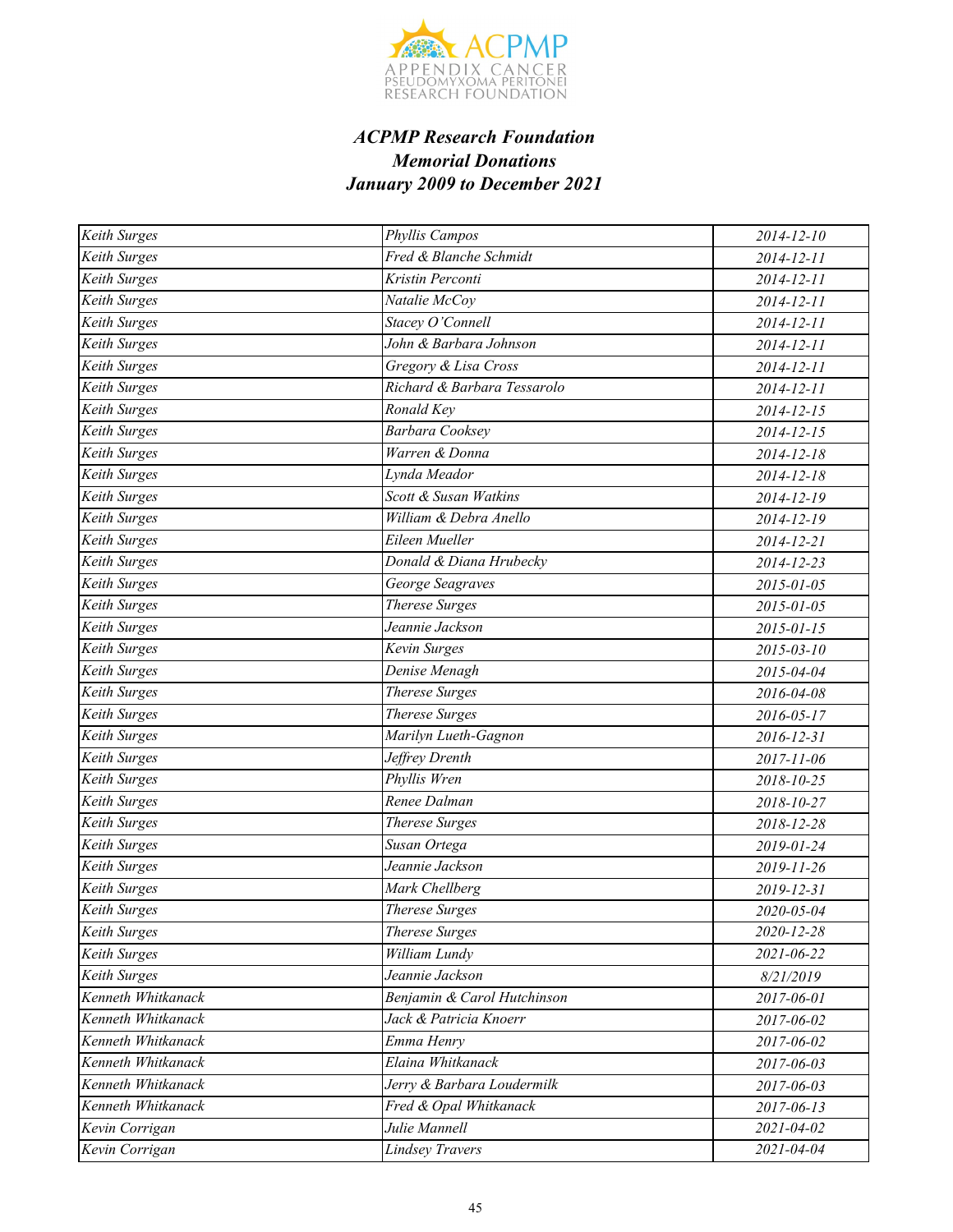

| Kevin Kersey                          | Ronita Kersey                 | 2019-02-28       |
|---------------------------------------|-------------------------------|------------------|
| Kevin Wilczynski                      | Lisa Slomski                  | $2021 - 10 - 17$ |
| Kevin Wilczynski                      | Jim Fisher                    | $2021 - 10 - 18$ |
| Kevin Wilczynski                      | Mark Ragen                    | $2021 - 10 - 18$ |
| Kevin Wilczynski                      | Maureen Amar                  | $2021 - 10 - 18$ |
| Kevin Wilczynski                      | Shefali Kendal                | $2021 - 10 - 18$ |
| Kevin Wilczynski                      | Julie O'Brien                 | $2021 - 10 - 19$ |
| Kevin Wilczynski                      | Randie Lugenbeal              | $2021 - 10 - 19$ |
| Kevin Wilczynski                      | Susan Murawski                | $2021 - 10 - 31$ |
| Kevin Wilczynski                      | Elizabeth Reed                | $2021 - 12 - 30$ |
| Kim Amato                             | Joseph, Patricia & Terry Toto | 2011-10-21       |
| Kim Amato                             | Terry Toto                    | 2012-09-24       |
| Kim Amato                             | Joseph Toto                   | 2013-08-08       |
| Kim Amato                             | Terry Toto                    | 2013-09-24       |
| Kim Amato                             | Joseph Toto                   | 2014-09-04       |
| Kim Amato                             | Terri Toto                    | 2014-09-24       |
| Kim Amato                             | Terry Toto                    | 2015-12-03       |
| Kim Amato                             | Terry Toto                    | 2016-09-14       |
| Kim Amato                             | Terry Toto                    | 2017-09-24       |
| Kim Amato                             | Terry Toto                    | 2018-09-24       |
| Kim Amato                             | Terry Toto                    | 2019-09-17       |
| Kim Amato                             | Terry Toto                    | 2020-09-01       |
| Kim Dziabis (Madisonbelle Fundraiser  | James & Joan Brady            | 2017-10-21       |
| Kim Dziabis (Madisonbelle Fundraiser) | Thomas & Anne Gurney          | 2017-09-17       |
| Kim Dziabis (Madisonbelle Fundraiser) | Joan Woodis                   | 2017-09-18       |
| Kim Dziabis (Madisonbelle Fundraiser) | James & Joan Brady            | 2017-10-12       |
| Kim Dziabis (Madisonbelle Fundraiser) | Madisonbelle                  | 2017-10-27       |
| <b>Kim Formales</b>                   | Christina Ventura             | 2017-12-19       |
| <b>Kim Formales</b>                   | Christina Ventura             | 2018-05-19       |
| Kim Skeen                             | Chip, Peg & John Cummings     | 2017-11-27       |
| Kim Skeen                             | Bill & Linda Hartmann         | 2017-11-27       |
| Kim Skeen                             | Harry & Linda Panaro          | 2017-11-28       |
| Kim Skeen                             | Mona Schwer                   | 2017-11-28       |
| Kim Skeen                             | Ralph Hannard                 | 2017-11-29       |
| Kim Skeen                             | Jerry & Linda Kremer          | 2017-11-29       |
| Kim Skeen                             | Frank & Carol Hebeler         | 2017-11-30       |
| Kim Skeen                             | Richard & Rose Foertsch       | 2017-11-30       |
| Kim Skeen                             | Richard & Kathleen Overbeck   | 2017-11-30       |
| Kim Skeen                             | <b>Emily Reed</b>             | 2017-11-30       |
| Kim Skeen                             | Jason & Molly Shuluga         | 2017-11-30       |
| Kim Skeen                             | <b>Grace Wright</b>           | 2017-11-30       |
| Kim Skeen                             | Reid Geiler                   | 2017-11-30       |
| Kim Skeen                             | Anonymous                     | 2017-11-30       |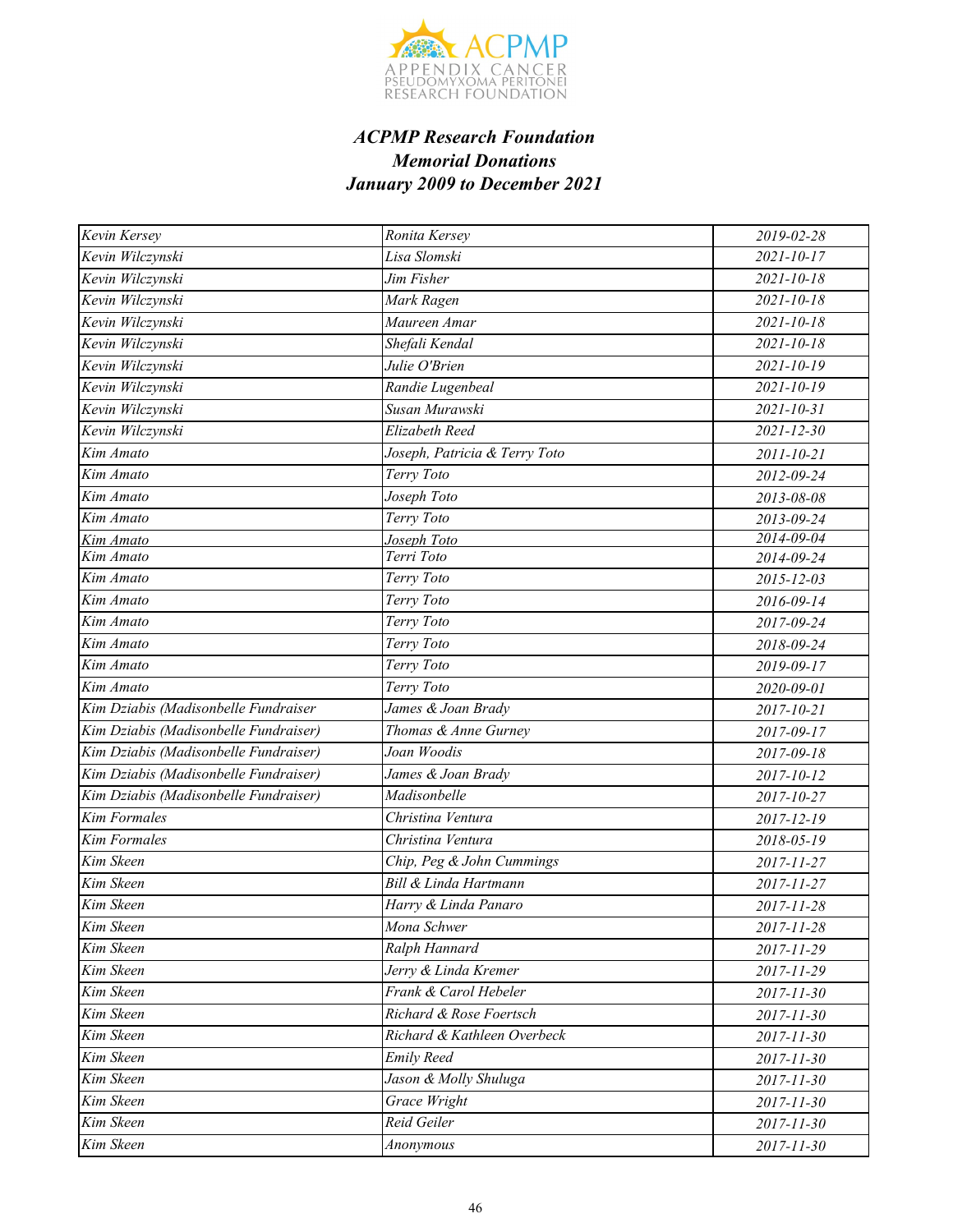

| Kim Skeen              | <b>Ethan Barnett</b>                   | 2017-11-30       |
|------------------------|----------------------------------------|------------------|
| Kim Skeen              | David & Marilyn Wempe                  | 2017-11-30       |
| Kim Skeen              | Jeff & Jackie Halusek                  | 2017-11-30       |
| Kim Skeen              | Cathy Atkinson                         | 2017-11-30       |
| Kim Skeen              | Len & Terri Issler                     | 2017-11-30       |
| Kim Skeen              | Mary Beth Murphy                       | $2017 - 11 - 30$ |
| Kim Skeen              | Paul Sallada                           | 2017-11-30       |
| Kim Skeen              | Paul Glandorf                          | 2017-12-01       |
| Kim Skeen              | Donald & Jennifer Wilkymacky           | 2017-12-01       |
| $\overline{Kim}$ Skeen | Jerry & Joyce Ivins                    | 2017-12-01       |
| Kim Skeen              | Ronald & Debra Weitz                   | 2017-12-01       |
| Kim Skeen              | Dan Dwyer                              | 2017-12-01       |
| Kim Skeen              | Ken & Karen Meiners                    | 2017-12-01       |
| Kim Skeen              | Mark & Sharon Folzenlogen              | 2017-12-01       |
| Kim Skeen              | Don & Carolyn Huber                    | 2017-12-01       |
| Kim Skeen              | Cheryl White                           | 2017-12-02       |
| Kim Skeen              | William & Carolyn Dalton               | 2017-12-02       |
| Kim Skeen              | Thomas & Julie Clyde                   | 2017-12-02       |
| Kim Skeen              | Richard & Linda Specker                | 2017-12-02       |
| Kim Skeen              | Charles & Janet Cummings               | 2017-12-02       |
| Kim Skeen              | Lynn Smith                             | 2017-12-03       |
| Kim Skeen              | Gary & Kelly Kremer                    | 2017-12-03       |
| Kim Skeen              | James & Frances Koch                   | 2017-12-04       |
| Kim Skeen              | Larry & Janet Morgan                   | 2017-12-05       |
| Kim Skeen              | Timothy Nolan                          | 2017-12-05       |
| Kim Skeen              | The Colerain High School Class of 1990 | 2017-12-06       |
| Kim Skeen              | Roger & Peggy Haberthier               | 2017-12-06       |
| $\overline{Kim}$ Skeen | Donald & Karen Cummins                 | 2017-12-06       |
| Kim Skeen              | Jeff & Melissa Wittich                 | 2017-12-06       |
| Kim Skeen              | John & Marlene Davis                   | 2017-12-08       |
| Kim Skeen              | Peggy Paff                             | 2017-12-10       |
| Kim Skeen              | Ann Ferguson                           | 2017-12-12       |
| Kim Skeen              | Lawrence Willey                        | 2017-12-14       |
| Kim Skeen              | Jennifer Floyd                         | 2017-12-25       |
| Kim Skeen              | <b>Frances Meyers</b>                  | 2018-01-14       |
| Kim Skeen              | Jennifer Floyd                         | 2018-11-25       |
| Kristen Frehner        | Frank Halbardier                       | 2017-05-02       |
| Kristen Frehner        | Stephen Leen                           | 2017-05-05       |
| Kristen Frehner        | James Forgeron                         | $2017 - 05 - 10$ |
| Kristen Frehner        | Andrea Prell                           | $2017 - 05 - 15$ |
| Kristen Frehner        | Yolanda Hendricks                      | 2017-06-02       |
| Kristen Frehner        | Keisa Gray                             | 2017-06-12       |
| Kristen Frehner        | Kim Kazeck                             | 2017-06-29       |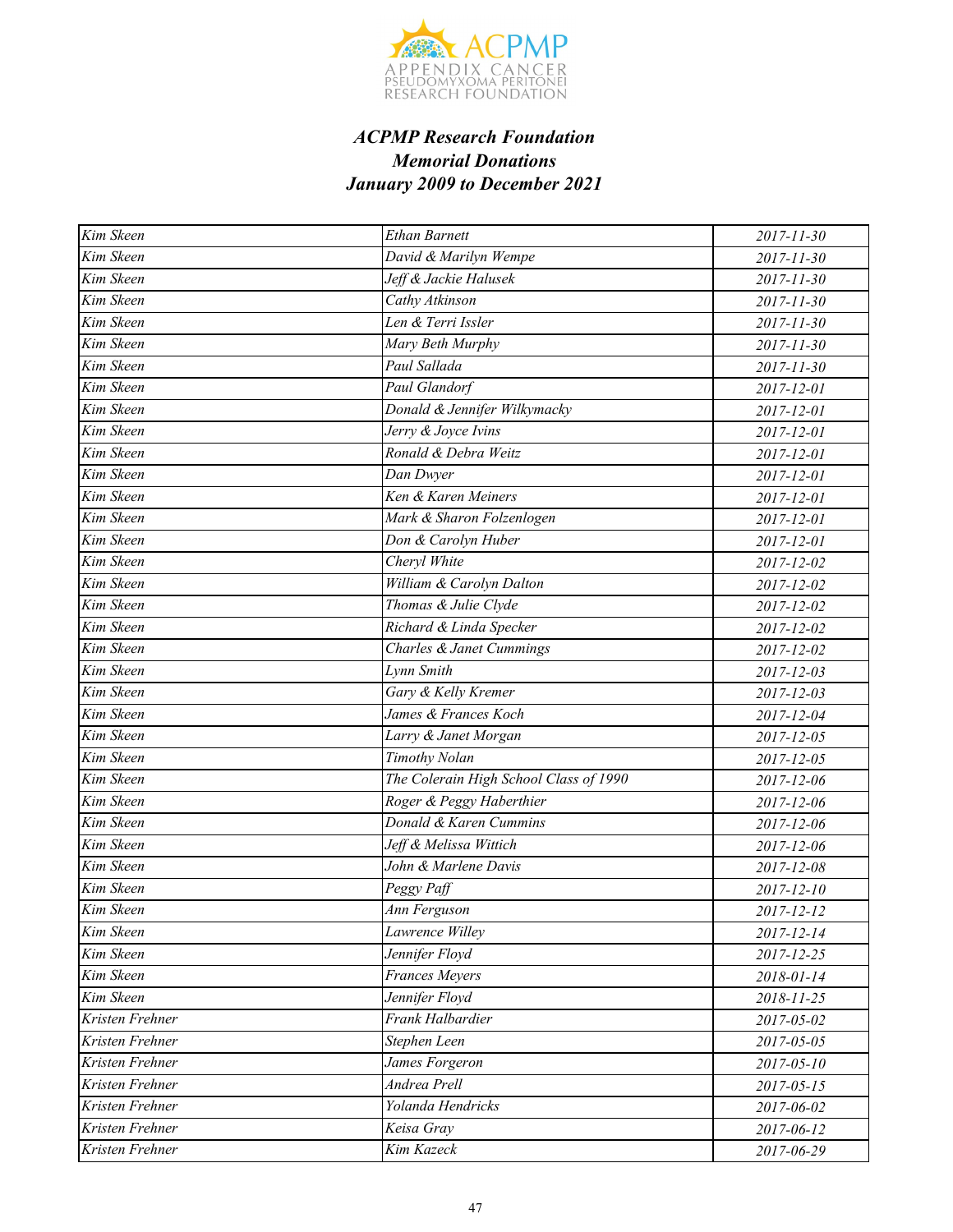

| Kristen Frehner          | <b>Brendan Collins</b>      | 2017-06-29       |
|--------------------------|-----------------------------|------------------|
| Kristy Brake             | Rod & Renee Covert          | 2017-01-20       |
| Kyle Russell King        | Kathleen Voss               | $2020 - 01 - 15$ |
| Landon Wayne Holley Jr.  | Katie Yates                 | $2021 - 03 - 11$ |
| Landon Wayne Holley Jr.  | Michael & Sandra Owen       | $2021 - 03 - 11$ |
| Landon Wayne Holley Jr.  | Nancy Berndt                | $2021 - 03 - 11$ |
| Landon Wayne Holley Jr.  | Vernie Grogan               | $2021 - 03 - 11$ |
| Landon Wayne Holley Jr.  | Benny & Joy Biggs           | 2021-03-24       |
| Landon Wayne Holley Jr.  | George Carter               | $2021 - 03 - 24$ |
| Landon Wayne Holley Jr.  | Judy Keesee                 | $2021 - 03 - 24$ |
| Landon Wayne Holley, Jr. | Rachel Groce                | 2021-02-24       |
| Landon Wayne Holley, Jr. | Teresa Thomson              | 2021-02-24       |
| Landon Wayne Holley, Jr. | Angela Boyte                | 2021-02-25       |
| Landon Wayne Holley, Jr. | Lori & Pete Heath           | $2021 - 02 - 25$ |
| Landon Wayne Holley, Jr. | Jason Owen                  | 2021-02-27       |
| Landon Wayne Holley, Jr. | Kevin Stone                 | 2021-02-27       |
| Landon Wayne Holley, Jr. | Paula Linens                | 2021-02-27       |
| Landon Wayne Holley, Jr. | Virginia Laubinger          | 2021-03-01       |
| Landon Wayne Holley, Jr. | Pual Grekos                 | 2021-03-07       |
| Landon Wayne Holley, Jr. | Jennifer Holley             | $2021 - 03 - 08$ |
| Landon Wayne Holley, Jr. | Patty Baker                 | $2021 - 03 - 09$ |
| Landon Wayne Holley, Jr. | Randy Blair                 | $2021 - 03 - 16$ |
| Landon Wayne Holley, Jr. | Ramsey & Becky Yeatts       | 2021-03-22       |
| Landon Wayne Holley, Jr. | Joslyn Dobson               | 2021-04-02       |
| Landon Wayne Holley, Jr. | Joe Doss                    | $2021 - 05 - 10$ |
| Larry Routhenstein       | Jerry & Karolyn Lewandowski | 2010-03-04       |
| Larry Routhenstein       | Ian & Kelly McDonnell       | 2010-03-04       |
| Larry Routhenstein       | Steven & Amy Schreiber      | 2010-04-07       |
| Larry Routhenstein       | Karin Wendzel               | 2010-06-09       |
| Laura Rinier             | Joel Hammond, Sr.           | 2018-07-13       |
| Laura Rinier             | <b>Robert Harris</b>        | 2018-07-13       |
| Laura Rinier             | Jane Johnston               | 2018-07-16       |
| Laura Rinier             | <b>William Thomas</b>       | 2018-07-16       |
| Laura Rinier             | David Hufnafel              | 2018-07-17       |
| Laura Rinier             | <b>Heather Robert</b>       | 2018-07-18       |
| Laura Rinier             | Marjorie Lee                | 2018-07-18       |
| Laura Rinier             | Susan Wooster               | 2018-07-19       |
| Laura Rinier             | Kelley McManama             | 2018-07-22       |
| Laura Rinier             | Nicole Fisher               | 2018-07-26       |
| Laura Rinier             | Gary Tannenbaum             | 2018-08-13       |
| Laura Rinier             | Gary Tannenbaum             | 2020-07-13       |
| Laura Rinier             | Gary Tannenbaum             | 2021-07-12       |
| Laura Rinier             | Gary Tannenbaum             | 8/13/2019        |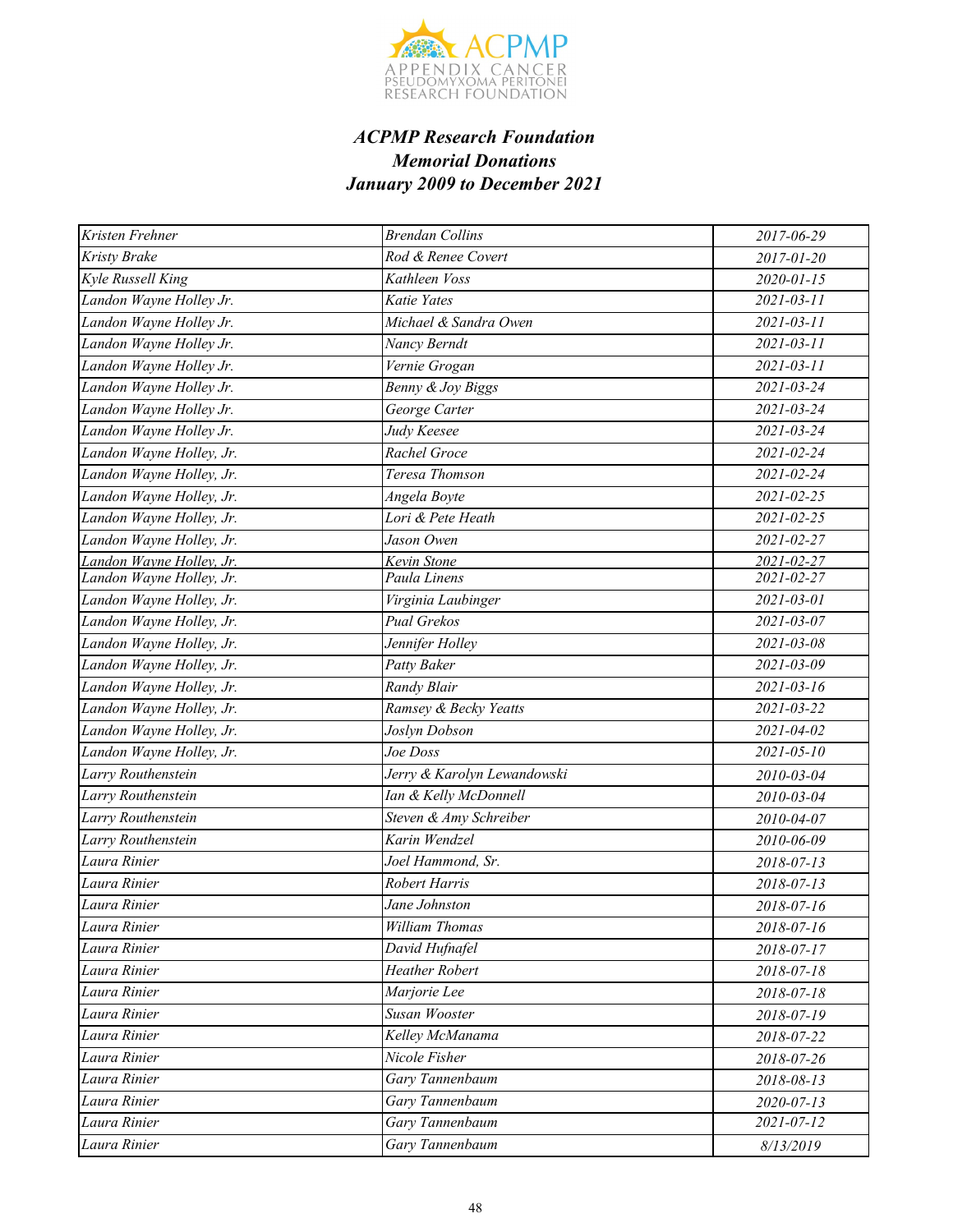

| Laurie Batchelor  | Roy Batchelor                             | 2011-01-28       |
|-------------------|-------------------------------------------|------------------|
| Laurie Batchelor  | Roy Batchelor                             | 2020-07-27       |
| Leon Schenker     | Lee Fortier                               | $2017 - 05 - 16$ |
| Leon Schenker     | Robert Cook                               | 2017-05-16       |
| Leon Schenker     | James Fortier                             | 2017-05-18       |
| Leon Schenker     | Carol Cole                                | 2017-05-19       |
| Leonard Manahan   | Christopher Avery                         | 2020-08-20       |
| Libby Swafford    | LeAnne Cade                               | 2020-06-08       |
| Linda Chapman     | Janet & Jim Matthews                      | $2021 - 10 - 07$ |
| Linda Granbois    | Mona Botezatu                             | 2014-11-03       |
| Linda Granbois    | Jordan Schlansky                          | $2014 - 11 - 03$ |
| Linda Granbois    | <b>Dixon Gaines</b>                       | 2014-11-03       |
| Linda Granbois    | Jeff Ross                                 | 2014-11-03       |
| Linda Granbois    | Cameron Thacher                           | 2014-11-03       |
| Linda Granbois    | John Crotteau                             | 2014-11-03       |
| Linda Granbois    | Theresa Warner                            | 2014-11-04       |
| Linda Granbois    | Sarah Fine                                | 2014-11-04       |
| Linda Granbois    | Denise Beike                              | 2014-11-05       |
| Linda Granbois    | SSOE, Inc.                                | 2014-11-06       |
| Linda Granbois    | Carla Curtis                              | 2014-11-06       |
| Linda Granbois    | Robert & April Maranto                    | 2014-11-06       |
| Linda Granbois    | Ann Fulton                                | 2014-11-07       |
| Linda Granbois    | Roger Granbois                            | 2014-11-08       |
| Linda Granbois    | Cynthia Jenkins                           | 2014-11-10       |
| Linda Granbois    | Priscilla Giezentanner                    | 2014-11-11       |
| Linda Granbois    | Campbell Soup Company                     | 2014-11-11       |
| Linda Granbois    | Rachel Callan                             | $2014 - 11 - 13$ |
| Linda Granbois    | William & Helen Murphy                    | $2014 - 11 - 15$ |
| Linda Granbois    | Ryan Williams                             | $2014 - 11 - 15$ |
| Linda Granbois    | Karla Bradley                             | 2014-11-17       |
| Linda Granbois    | James Buck                                | 2014-11-18       |
| Linda Granbois    | Kathy Spigarelli                          | 2014-11-21       |
| Linda Granbois    | Richard & Elizabeth Johnson               | 2014-11-22       |
| Linda Granbois    | Crandell Ringers and the Chancel Choir of | 2014-12-09       |
| Linda Housley     | <b>Tiffany Smith</b>                      | 2013-05-19       |
| Linda Marie Medel | Margaret Hultgren                         | 2021-08-26       |
| Linda Marie Medel | Mark Kreutzman                            | 2021-08-26       |
| Linda Marie Medel | Ronnita Norval                            | 2021-08-26       |
| Linda Marie Medel | Andrea Hartfelder                         | 2021-08-27       |
| Linda Marie Medel | Rodolfo Cantu                             | 2021-08-27       |
| Linda Marie Medel | Gayle Agar                                | 2021-09-21       |
| Linda Quarles     | Theresa Lyon                              | $2013 - 05 - 14$ |
| Lisa Cosenza      | Michael O'Leary                           | $2011 - 07 - 13$ |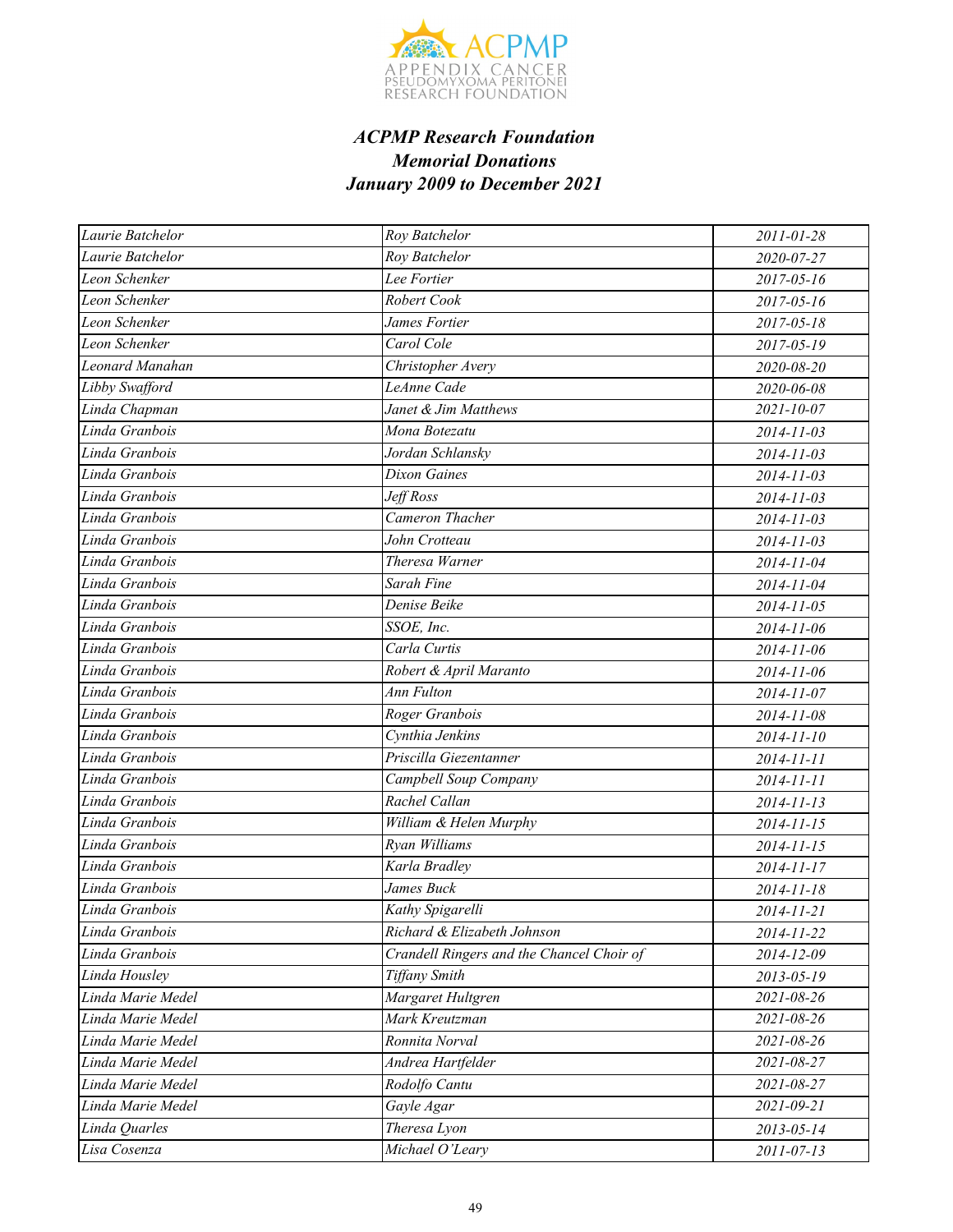

| Lisa Cosenza       | Hope Fisher                        | 2011-07-15       |
|--------------------|------------------------------------|------------------|
| Lisa Cosenza       | Mark Yaros                         | 2011-07-18       |
| Lisa Cosenza       | Alon Schwartz/PSI Services Inc.    | 2011-07-18       |
| Lisa Cosenza       | Ron & Sherry Frier                 | 2011-08-10       |
| Lisa Kurtz Luciano | Thomas Andel                       | $2012 - 10 - 13$ |
| Lisa Kurtz Luciano | <b>Susan Betts</b>                 | $2012 - 10 - 15$ |
| Lisa Kurtz Luciano | Michael & Christina Chase          | 2012-10-20       |
| Lisa Kurtz Luciano | Debbi Casini Klein                 | 2012-10-22       |
| Lisa Kurtz Luciano | Greg & Carol Godec                 | 2012-12-24       |
| Lisa Kurtz Luciano | Gerald Lewandowski                 | 2012-12-27       |
| Lisa Kurtz Luciano | Carrie Sears                       | $2013 - 01 - 23$ |
| Lisa Kurtz Luciano | <b>Stacey Kirth</b>                | 2013-08-08       |
| Lisa Kurtz Luciano | Judith Ann Kelly                   | 2013-08-10       |
| Lisa Kurtz Luciano | Terry Toto                         | 2013-10-14       |
| Lisa Kurtz Luciano | Thomas & Caroline Kurtz Foundation | 2013-12-09       |
| Lisa Kurtz Luciano | Thomas R. Kurtz                    | 2013-12-20       |
| Lisa Kurtz Luciano | Gregory P. Kurtz                   | 2013-12-20       |
| Lisa Kurtz Luciano | Kellie Zaccardelli                 | 2013-12-21       |
| Lisa Kurtz Luciano | Robert & Jennifer DiGeronimo       | 2013-12-22       |
| Lisa Kurtz Luciano | Mel Kurtz                          | 2013-12-24       |
| Lisa Kurtz Luciano | Robert & Cynthia DiGeronimo        | 2013-12-25       |
| Lisa Kurtz Luciano | Luciano Family Foundation          | 2013-12-28       |
| Lisa Kurtz Luciano | Cheryl Majewski                    | 2013-12-29       |
| Lisa Kurtz Luciano | Gregory & Jennifer DiGeronimo      | 2013-12-30       |
| Lisa Kurtz Luciano | Robert & Jennifer Misso            | 2013-12-30       |
| Lisa Kurtz Luciano | Nichole Lee                        | 2013-12-30       |
| Lisa Kurtz Luciano | John Kurtz                         | 2013-12-30       |
| Lisa Kurtz Luciano | Kevin DiGeronimo                   | 2013-12-31       |
| Lisa Kurtz Luciano | Denise Rischel                     | 2014-08-15       |
| Lisa Kurtz Luciano | Terry Toto                         | 2014-10-14       |
| Lisa Kurtz Luciano | Erica Bokisa                       | 2014-11-08       |
| Lisa Kurtz Luciano | Joseph Majewski                    | 2014-12-29       |
| Lisa Kurtz Luciano | Debbi Casini Klein                 | 2015-01-31       |
| Lisa Kurtz Luciano | Terry Toto                         | 2015-12-03       |
| Lisa Kurtz Luciano | Cheryl Majewski                    | 2015-12-30       |
| Lisa Kurtz Luciano | Laura Mather                       | 2016-08-21       |
| Lisa Kurtz Luciano | Terry Toto                         | 2016-09-14       |
| Lisa Kurtz Luciano | Gregory & Carol Godec              | 2017-01-02       |
| Lisa Kurtz Luciano | Walthall, LLP                      | 2017-08-20       |
| Lisa Kurtz Luciano | Terry Toto                         | 2017-09-24       |
| Lisa Kurtz Luciano | Jerry Lewandowski                  | 2017-12-30       |
| Lisa Kurtz Luciano | Terry Toto                         | 2018-10-14       |
| Lisa Kurtz Luciano | Susan Ortega                       | 2018-10-16       |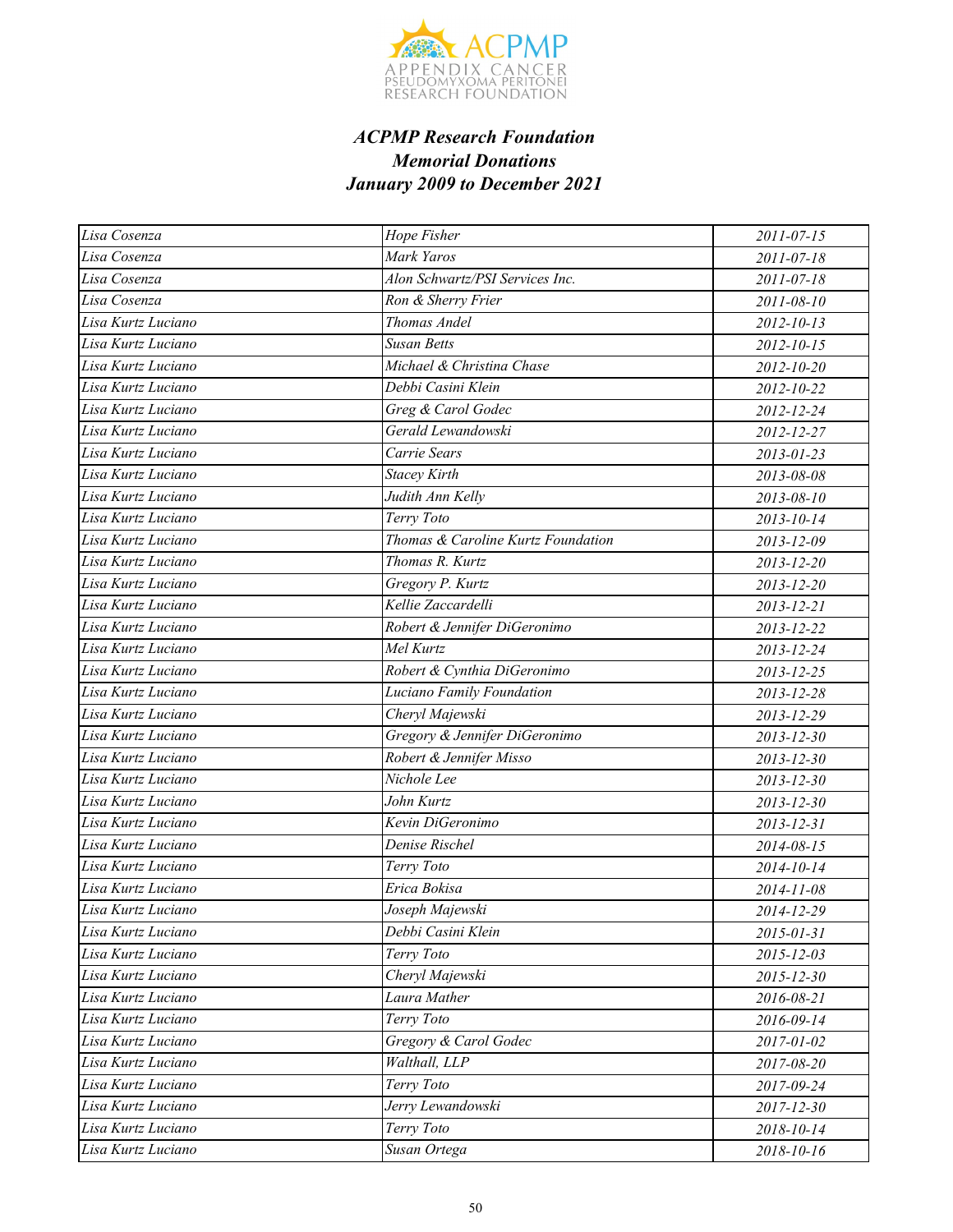

| Lisa Kurtz Luciano       | Susan Ortega            | 2018-11-14       |
|--------------------------|-------------------------|------------------|
| Lisa Kurtz Luciano       | Susan Ortega            | 2019-02-12       |
| Lisa Kurtz Luciano       | Susan Ortega            | 2019-03-05       |
| Lisa Kurtz Luciano       | Terry Toto              | 2019-10-14       |
| Lisa Kurtz Luciano       | Terry Toto              | 2020-09-01       |
| Lisa Kurtz Luciano       | Luciano                 | 2020-12-04       |
| Lisa Luciano             | Susan Ortega            | 2021-01-01       |
| Lisa Maffia              | Sarah Cooley            | 2020-08-30       |
| Lisa Maffia              | Marilyn Latorraca       | 2020-08-31       |
| Lisa Maffia              | marilyn Hymes           | 2020-09-03       |
| Lisa Maffia              | Andrew Howard           | $2020 - 09 - 10$ |
| Lisa Maffia              | <b>Annette Taylor</b>   | $2020 - 09 - 10$ |
| Lisa Maffia              | <b>Brooke Wang</b>      | 2020-09-10       |
| Lisa Maffia              | Cheryl Rizzi            | 2020-09-14       |
| Lisa Maffia              | Cheryl Rizzi            | 2020-09-14       |
| Lisa Maffia              | Justin Maffia           | 2021-02-28       |
| Lisa Marie Maffia        | marilyn Hymes           | 2020-09-03       |
| Lisa Marie Maffia        | Annette Taylor          | $2020 - 09 - 10$ |
| Lisa Marie Maffia        | <b>Andrew Howard</b>    | 2020-09-10       |
| Lisa Marie Maffia        | <b>Brooke Wang</b>      | $2020 - 09 - 10$ |
| Lisa Marie Maffia        | Cheryl Rizzi            | 2020-09-14       |
| Lisa Marie Maffia        | Cheryl Rizzi            | 2020-09-14       |
| Lisa Marie Maffia        | Lisa Kofman             | 2020-09-18       |
| Lisa Marie Maffia        | kristen summerrill      | 2020-09-22       |
| Lisa Marie Maffia        | Pamela Broesamle        | 2020-12-09       |
| Lisa Nieradka            | Helle Sorensen          | 2017-06-07       |
| Lisa Nieradka            | Deborah Kovacs          | 2017-06-07       |
| Lisa Nieradka            | Keith & Andrea Kauffman | 2017-06-16       |
| Lisa Nieradka            | John & Catherine Ortman | 2017-06-30       |
| Lisa Nieradka            | Petra Schwarz           | 2017-06-30       |
| Lloyd Thompson           | Thomas & Helen Berry    | 2016-07-08       |
| Lois Walsh               | Patricia Berger         | 2017-02-21       |
| Lois Walsh               | Kathryn Schreck         | 2017-02-26       |
| Lois Walsh               | Carmen Nitsche          | 2017-02-28       |
| Lois Walsh               | Tom & Kathryn McMury    | $2017 - 03 - 06$ |
| Lynda Moore              | Michael & Pat Styles    | 2014-12-20       |
| Lynette Marie Stachowski | Shannon Rasmussen       | 2019-12-11       |
| Madhu Vyas               | Sudha Cherukuri         | 2017-06-06       |
| Madhu Vyas               | Darcey Dimicele         | 2017-06-06       |
| Madhu Vyas               | Dhara Kadakia           | 2017-06-07       |
| Madhu Vyas               | Nitin Khade             | 2017-06-07       |
| Madhu Vyas               | Linda Thompson          | 2017-06-07       |
| Madhu Vyas               | <b>Anthony Undorf</b>   | 2017-06-07       |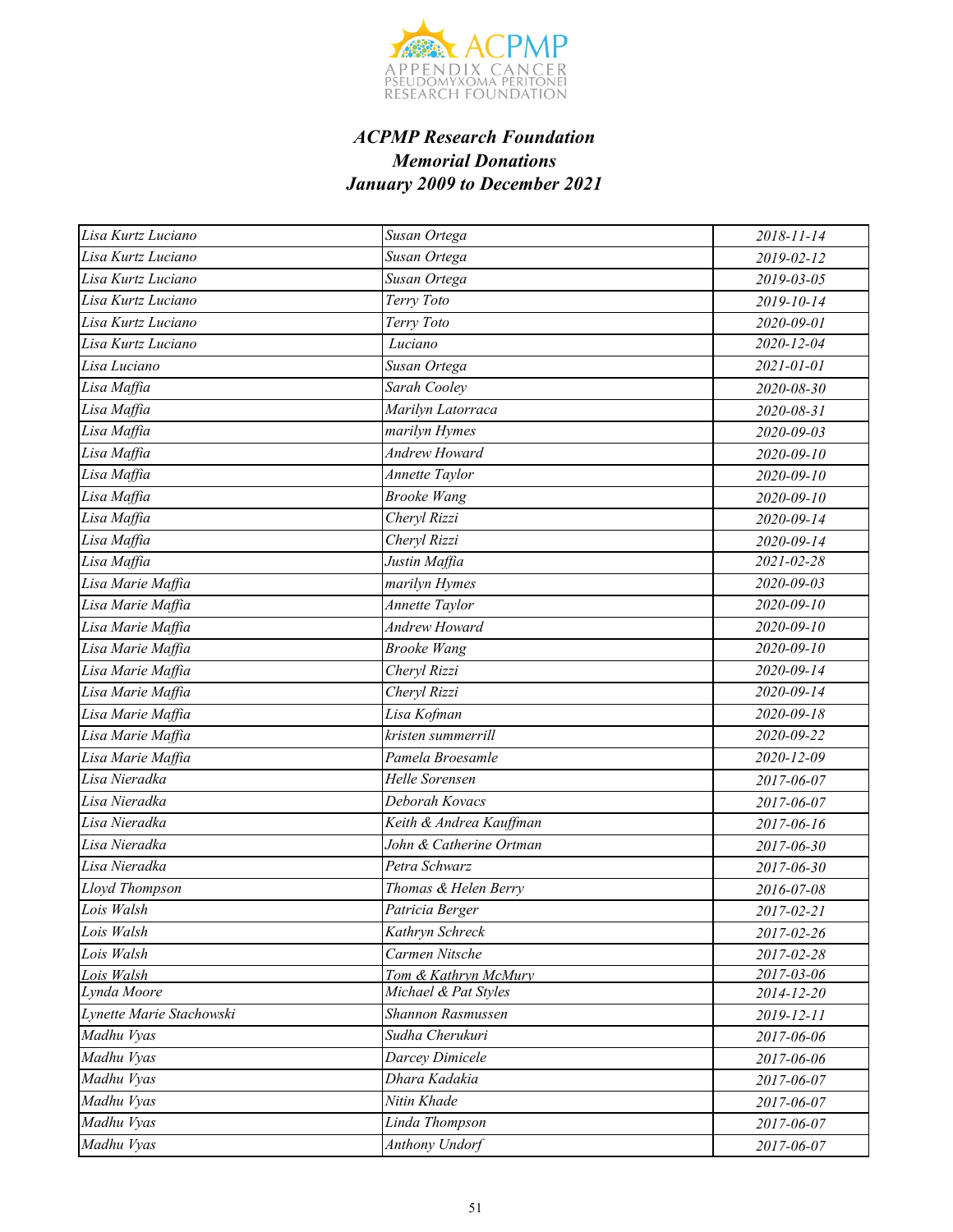

| Madhu Vyas               | Ganesh Oak                  | 2017-06-08       |
|--------------------------|-----------------------------|------------------|
| Madhu Vyas               | George Smith                | 2017-06-14       |
| Maila Markkanen          | Sharon Roach                | 2020-07-19       |
| Malinda ("Mindy") Hoover | <b>Heather Schneider</b>    | $2021 - 11 - 01$ |
| Malinda ("Mindy") Hoover | Devin Dwyer                 | $2021 - 11 - 02$ |
| Malinda ("Mindy") Hoover | J Michael Joyce Jr          | $2021 - 11 - 02$ |
| Malinda ("Mindy") Hoover | Jim and Jeanne Henaghan     | 2021-11-02       |
| Malinda ("Mindy") Hoover | John Larounis               | 2021-11-02       |
| Malinda ("Mindy") Hoover | Christine & Ken Katuzny     | $2021 - 11 - 03$ |
| Malinda ("Mindy") Hoover | Shel & Faye Pais            | 2021-11-04       |
| Malinda ("Mindy") Hoover | <b>Eugene Rowley</b>        | 2021-11-09       |
| Malinda ("Mindy") Hoover | <b>Scott Nehs</b>           | $2021 - 11 - 09$ |
| Malinda ("Mindy") Hoover | Danielle LaVine             | $2021 - 11 - 20$ |
| Malinda ("Mindy") Hoover | Noah Schroeder              | $2021 - 12 - 15$ |
| Marc Allen Rawlinson     | Christine Rawlinson         | $2021 - 06 - 25$ |
| Marc Allen Rawlinson     | Paula Bruening              | 2021-07-14       |
| Marc Allen Rawlinson     | Donna Berizzi               | $2021 - 12 - 16$ |
| Marc Allen Rawlinson     | Kellie and Rik Renich       | $2021 - 12 - 16$ |
| Marc Allen Rawlinson     | Steven Kravet               | $2021 - 12 - 16$ |
| Marc Allen Rawlinson     | <b>Bryan Barshick</b>       | $2021 - 12 - 17$ |
| Marc Allen Rawlinson     | Melissa Helicke             | $2021 - 12 - 17$ |
| Marc Allen Rawlinson     | Michelle Kovacs             | $2021 - 12 - 19$ |
| Marc Allen Rawlinson     | Dennis Palazza              | $2021 - 12 - 21$ |
| Marc Allen Rawlinson     | Monica Nilsen               | $2021 - 12 - 21$ |
| Marc Allen Rawlinson     | Mark Calambro               | 2021-12-22       |
| Marc Allen Rawlinson     | <b>Barry Johns</b>          | 2021-12-24       |
| Marc Allen Rawlinson     | Alma Pierce                 | $2021 - 12 - 27$ |
| Marc Allen Rawlinson     | Christine Rawlinson         | 2021-12-27       |
| Marc Allen Rawlinson     | Ena Pajardo                 | 2021-12-27       |
| Marc Allen Rawlinson     | Karen Skochinski            | 2021-12-28       |
| Marc Allen Rawlinson     | Jill Frankenfield           | 2021-12-29       |
| Marci Yoder              | Constance Kolasinski        | 2017-06-02       |
| Marcia Fosburg           | Josh Wallace                | 2018-04-09       |
| Marcia Fosburg           | Rich Davidson               | 2018-04-09       |
| Marcia Fosburg           | Carolyn Berlacher           | 2018-04-09       |
| Marcia Fosburg           | Melissa Kutsche             | 2018-04-09       |
| Marcia Fosburg           | Paul & Lori Flower          | 2018-04-09       |
| Marcia Fosburg           | Jill Arlinghaus             | 2018-04-09       |
| Marcia Fosburg           | Southwestern Medical Clinic | 2018-04-10       |
| Marcia Fosburg           | Donald & Jane Oudbier       | 2018-04-10       |
| Marcia Fosburg           | <b>Beth Crider</b>          | 2018-04-10       |
| Marcia Fosburg           | Craig Root                  | 2018-04-10       |
| Marcia Fosburg           | Patrick & Michelle Flynn    | 2018-04-10       |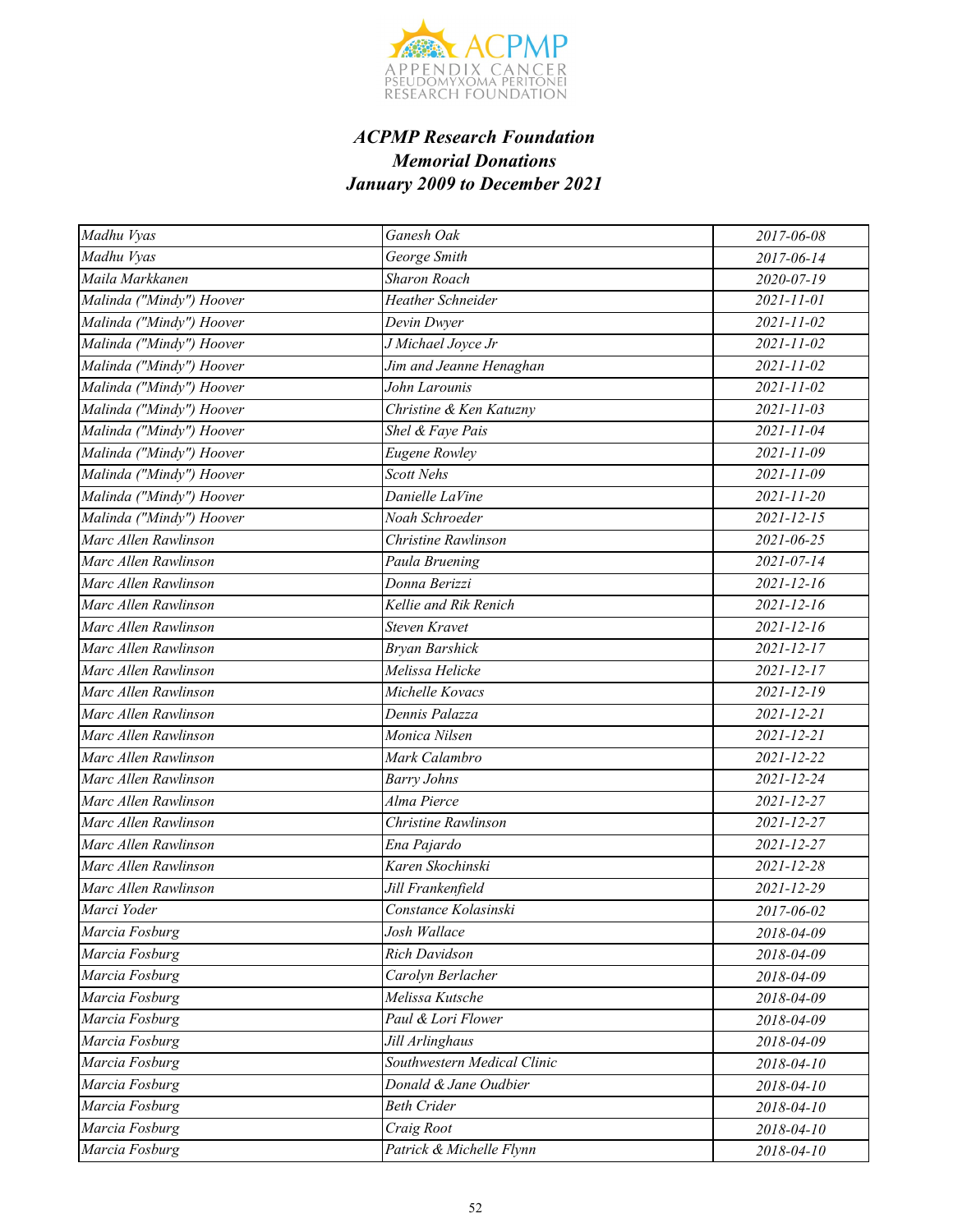

| Marcia Fosburg          | Michelle Deboer               | 2018-04-10       |
|-------------------------|-------------------------------|------------------|
| Marcia Fosburg          | <b>Allison Koster</b>         | 2018-04-10       |
| Marcia Fosburg          | James Kubicek                 | 2018-04-11       |
| Marcia Fosburg          | <b>Betty Frieling</b>         | 2018-04-11       |
| Marcia Fosburg          | Conrad & Genevieve Timmermans | 2018-04-11       |
| Marcia Fosburg          | <b>Audrey Gezon</b>           | 2018-04-11       |
| Marcia Fosburg          | Mark & Jean Kastenholz        | 2018-04-11       |
| Marcia Fosburg          | Christine Spykman             | 2018-04-11       |
| Marcia Fosburg          | Kristin Johnson               | 2018-04-11       |
| Marcia Fosburg          | Karen Vanderkooy              | 2018-04-11       |
| Marcia Fosburg          | Dale & Connie Mead            | 2018-04-12       |
| Marcia Fosburg          | Harry & Jacqueline Terpstra   | 2018-04-12       |
| Marcia Fosburg          | Kenneth & Kathy Myers         | 2018-04-12       |
| Marcia Fosburg          | Connie Vanmanen               | 2018-04-12       |
| Marcia Fosburg          | Karen Williamson              | 2018-04-12       |
| Marcia Fosburg          | Marion Johnson                | 2018-04-12       |
| Marcia Fosburg          | Keith & Dianne Oosterbaan     | 2018-04-13       |
| Marcia Fosburg          | Stephen Moreau                | 2018-04-13       |
| Marcia Fosburg          | Lisa Geren                    | 2018-04-13       |
| Marcia Fosburg          | Lake Michigan Dental, P.C.    | 2018-04-13       |
| Marcia Fosburg          | Amy Penna                     | 2018-04-14       |
| Marcia Fosburg          | Chuck Jagoe                   | 2018-04-14       |
| Marcia Fosburg          | <b>Charles</b> Sinke          | 2018-04-16       |
| Marcia Fosburg          | Michael & Amy Reavis          | 2018-04-20       |
| Marcia Fosburg          | Kurt Richter                  | 2018-04-22       |
| Marcia Fosburg          | Dave & LuAnn Horstman         | 2018-04-23       |
| Marcia Fosburg          | Tracy Leman                   | 2018-04-24       |
| Marcia Fosburg          | Robert Fosburg                | 2018-04-25       |
| Marcia Fosburg          | Laura Leman                   | 2018-05-01       |
| Marcia Fosburg          | Larry & Kathy Moes            | 2018-05-15       |
| Marcia Fosburg          | <b>Shelly Petersen</b>        | 2018-06-04       |
| <b>Margaret Pickett</b> | Marie Pickett-Arellano        | 2020-05-05       |
| Mark Berninger          | Jay & Kay Yanick              | 2021-06-11       |
| Mark Berninger          | Adam Matos                    | $2021 - 06 - 15$ |
| Mark Berninger          | Claire Ziegeler               | 2021-06-18       |
| Mark Brownrigg          | Jessica Simon                 | 2017-08-12       |
| Mark Connolly           | John Joseph Connolly          | 2017-02-02       |
| Mark Fassio             | Kimberly Nine-Daman           | 2016-08-09       |
| Mark Fassio             | Kris Russell                  | 2016-08-09       |
| Mark Fassio             | <b>Stacey Williams</b>        | 2016-08-09       |
| Mark Fassio             | Nancy Hahn                    | 2016-08-10       |
| Mark Fassio             | Frederick Driesbach           | 2016-08-10       |
| Mark Fassio             | Barry Wardlaw                 | 2016-08-10       |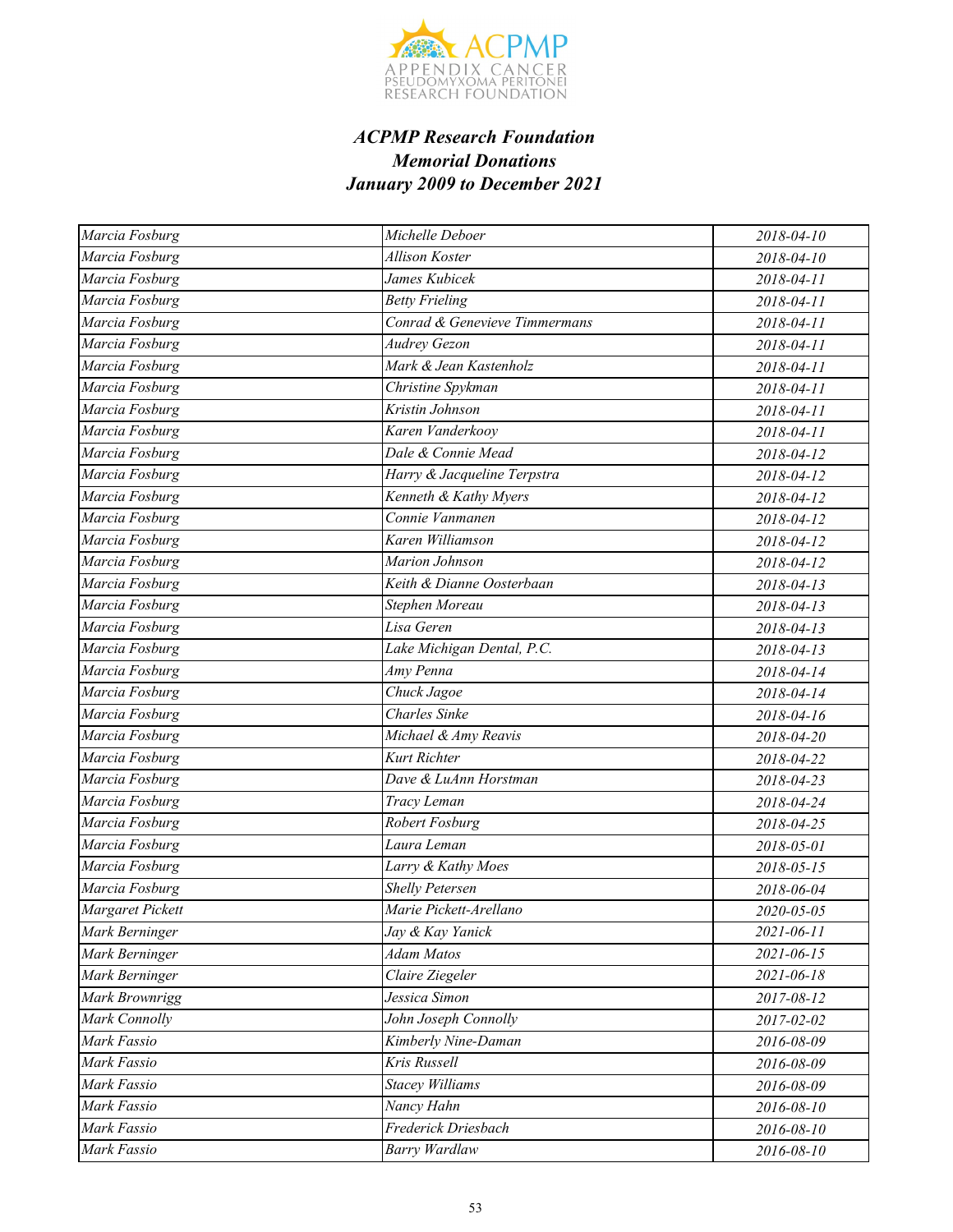

| Mark Fassio   | Mary Herdelin                   | 2016-08-12 |
|---------------|---------------------------------|------------|
| Mark Fassio   | David Eicholtz                  | 2016-08-12 |
| Mark Fassio   | Kimberly Sherden                | 2016-08-14 |
| Mark Fassio   | Debra Smith                     | 2016-08-14 |
| Mark Fassio   | <b>Therese Surges</b>           | 2016-08-15 |
| Mark Fassio   | Jean Foree                      | 2016-08-16 |
| Mark Fassio   | Marcille Dickinson              | 2016-08-16 |
| Mark Fassio   | Robert & Patricia Bullock       | 2016-08-17 |
| Mark Fassio   | Theresa Smith                   | 2016-08-20 |
| Mark Fassio   | Nathan & Charlene Hood          | 2016-08-22 |
| Mark Fassio   | Lloyd & Carolyn Hickman         | 2016-09-04 |
| Mark Fassio   | Ken Smith                       | 2016-09-04 |
| Mark Fassio   | Clinton & Ruth Bleil            | 2016-09-15 |
| Mark Truelsen | Kristin Stolz                   | 2016-02-19 |
| Mark Truelsen | Frances Magdefrau               | 2016-02-20 |
| Mark Truelsen | John & Linda Klemme             | 2016-02-23 |
| Mark Truelsen | Vonda Cheesman                  | 2016-02-23 |
| Mark Truelsen | Sarah Sayger                    | 2016-02-23 |
| Mark Truelsen | Rev. Christopher Truelsen       | 2016-02-25 |
| Mark Truelsen | Donna Kenny                     | 2016-02-25 |
| Mark Truelsen | <b>Burk &amp; Gail Thompson</b> | 2016-02-26 |
| Mark Truelsen | Joshua & Michelle Armiger       | 2016-02-26 |
| Mark Truelsen | Tom & Polly Thompson            | 2016-02-26 |
| Mark Truelsen | Jeanie Truelsen                 | 2016-03-01 |
| Mark Truelsen | Dean & Mardell Johnson          | 2016-03-02 |
| Mark Truelsen | Jeanie Truelsen                 | 2016-03-18 |
| Mark Truelsen | Don & Ann Bartachek             | 2016-12-30 |
| Mark Velardi  | Jennifer Collingwood            | 2018-11-27 |
| Martin Heff   | Teresa Crawford                 | 2018-04-11 |
| Martin Huff   | Patty Huff                      | 2018-04-05 |
| Mary C. Meier | Curtis Meier                    | 2021-02-08 |
| Mary C. Meier | Curtis Meier                    | 2021-12-31 |
| Mary Dale     | Joan Nygaard                    | 2016-10-17 |
| Mary Dale     | James & Eileen Gavin            | 2016-10-20 |
| Mary Dale     | Michael & Cynthia Noble         | 2016-10-22 |
| Mary Dale     | Donald & Deanne Shute           | 2016-10-22 |
| Mary Kraley   | Clare Rimnac                    | 2010-08-04 |
| Mary Kraley   | Lynn Edwards                    | 2010-08-06 |
| Mary Kraley   | Kyle Johnson                    | 2010-08-07 |
| Mary Kraley   | Joan Overfield                  | 2010-08-13 |
| Mary Kraley   | Robert & Carolyn Zonar          | 2010-08-18 |
| Mary Kraley   | Gregory & Lyn Kurtz             | 2010-08-27 |
| Mary Razzano  | John Razzano                    | 2018-12-03 |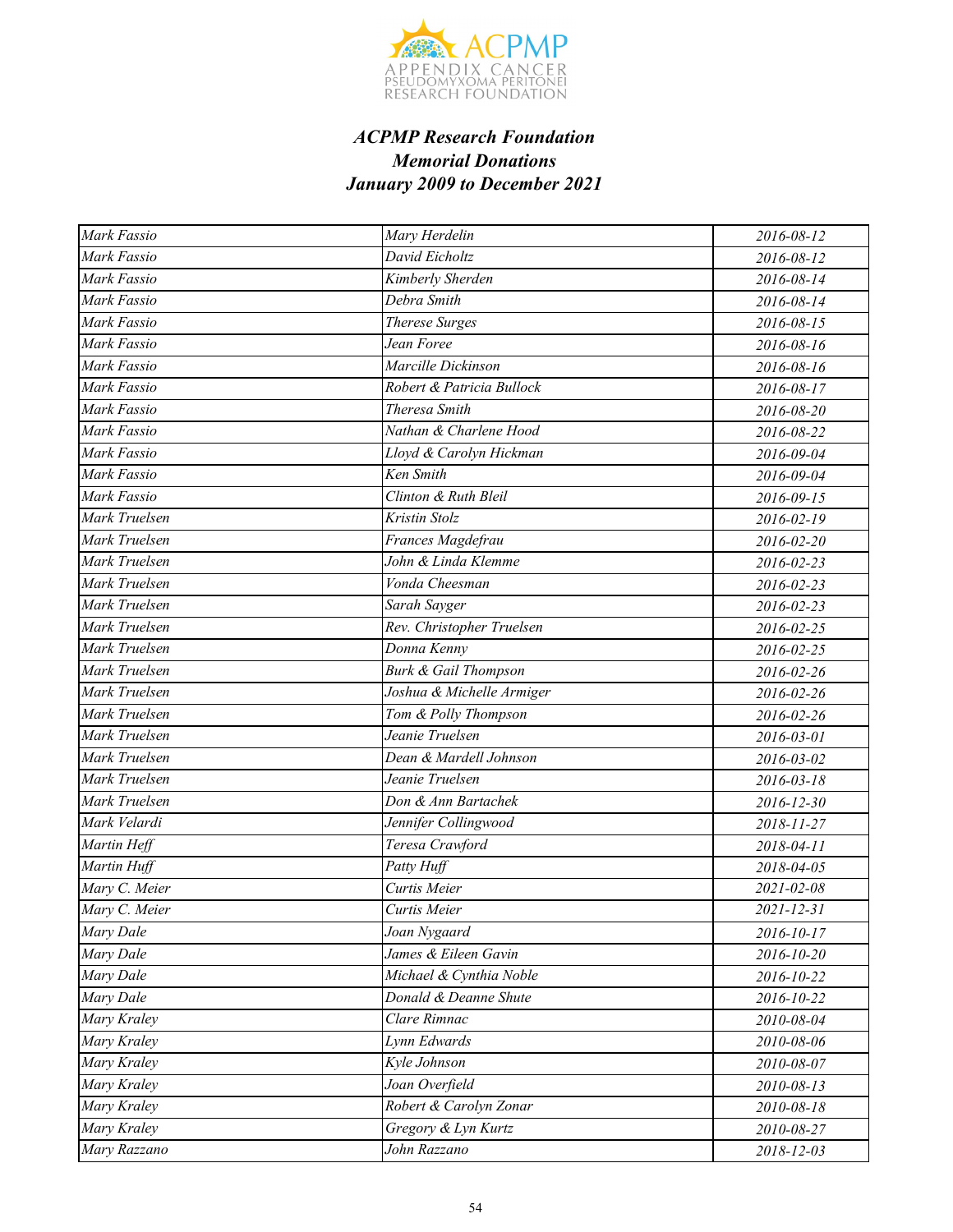

| Mary Wood                 | Marie Bruce               | 2020-07-02       |
|---------------------------|---------------------------|------------------|
| Mary Wood                 | Caitlin Evans             | 2020-07-02       |
| Mary Wood                 | Paul Belisle              | 2020-07-09       |
| Mary Wood                 | Mary Ann Scotto-Kirk      | 2020-07-12       |
| Mary Wood                 | Ellen O'Connor            | 2020-07-20       |
| Mary Wood                 | Christopher Belisle       | 2020-08-03       |
| Mary Wood                 | Patricia sterner          | 2020-08-07       |
| Mary Wood                 | Leslie Maple              | 2020-08-24       |
| Mary Wood                 | <b>Bonnie Murphy</b>      | $2020 - 09 - 10$ |
| Mary Wood                 | <b>Bonnie Murphy</b>      | 2020-09-10       |
| Maryann Wheat             | Edie Weaver               | 2018-12-28       |
| <b>Matthew Howard</b>     | Patricia Silver           | 2018-12-19       |
| Maureen Carroll           | Emma Diamond              | 2021-03-24       |
| Maureen Carroll           | Karen Krueger             | 2021-03-24       |
| Maureen Carroll           | Lee-Ann Harris            | $2021 - 03 - 24$ |
| Maureen Carroll           | Todd Andrews              | 2021-03-24       |
| Maureen Carroll           | Maureen Faenza            | 2021-03-25       |
| Maureen Carroll           | Nancy Olson               | $2021 - 03 - 25$ |
| Maureen Carroll           | Patricia Leary Guillebeau | $2021 - 03 - 25$ |
| Maureen Carroll           | Maura Cook                | 2021-03-26       |
| Maureen Carroll           | <b>Sharon Ware</b>        | $2021 - 03 - 26$ |
| Maureen Carroll           | Elizabeth Grieco          | 2021-03-27       |
| Maureen Carroll           | Michael Dvorak            | 2021-03-27       |
| Maureen Carroll           | Nicole Bouvier            | $2021 - 03 - 27$ |
| Maureen Carroll           | Alice Sherman             | 2021-03-29       |
| Maureen Carroll           | Daniel Friedman           | 2021-03-29       |
| Maureen Carroll           | Deanna Leikin             | $2021 - 03 - 29$ |
| Maureen Carroll           | Hope & Jamie Scannell     | 2021-03-29       |
| Maureen Carroll           | Rebecca Rostowsky         | 2021-03-29       |
| Maureen Carroll           | Mary Smullen              | $2021 - 03 - 31$ |
| Maureen Carroll           | Jan & Syd Elkin           | 2021-04-06       |
| Maureen Carroll           | Gerard Kaiser             | 2021-04-08       |
| Maureen Carroll           | <b>Kimberly Downes</b>    | 2021-04-21       |
| Maureen Carroll           | Sebastian Briganti        | 2021-05-01       |
| Melissa Blackford McBride | Eric Miller               | 2009-10-08       |
| Melody Wheaton            | Perry & Anita Parkhurst   | 2016-05-01       |
| Melody Wheaton            | Howard Chang              | 2016-05-03       |
| Michael Biglay, Jr.       | Tracy Biglay              | 2013-06-15       |
| Michael Dotta             | Anna Berdel               | 2016-05-17       |
| Michael Dotta             | Kimberly Schoyck          | 2016-05-18       |
| Michael Dotta             | Priscilla Feir            | 2016-05-18       |
| Michael Dotta             | Lisa Kahn                 | 2016-05-19       |
| Michael Dotta             | Chris Dotta               | 2016-05-19       |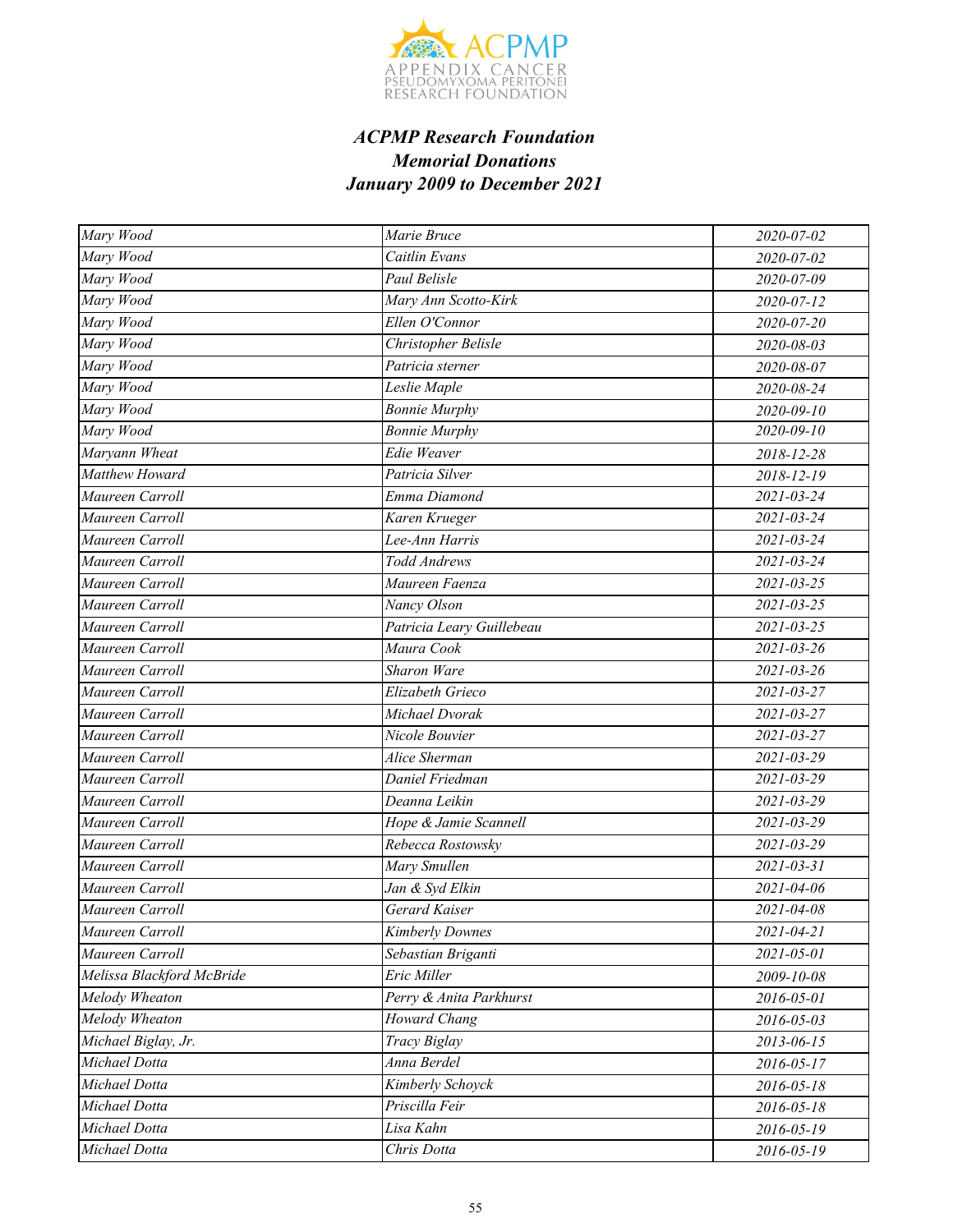

| Michael Dotta | Sarita Krupa                   | 2016-05-19 |
|---------------|--------------------------------|------------|
| Michael Dotta | Daniel Cichy                   | 2016-05-19 |
| Michael Dotta | <b>Ruth Robinson</b>           | 2016-05-19 |
| Michael Dotta | Rachel Kozy                    | 2016-05-19 |
| Michael Dotta | Cranbury Education Association | 2016-05-19 |
| Michael Dotta | John & Mary Ann Deamer         | 2016-05-20 |
| Michael Dotta | Marie Franzen                  | 2016-05-20 |
| Michael Dotta | Lori Jaffe-Brous               | 2016-05-20 |
| Michael Dotta | Jennifer Lefebvre              | 2016-05-20 |
| Michael Dotta | Diana Pell                     | 2016-05-20 |
| Michael Dotta | Jennifer Ravelli               | 2016-05-21 |
| Michael Dotta | Jamie Senger                   | 2016-05-21 |
| Michael Dotta | Sal & Donna Esposito           | 2016-05-21 |
| Michael Dotta | Igor Sandler & Yana Genkil     | 2016-05-22 |
| Michael Dotta | Zara Clear                     | 2016-05-22 |
| Michael Dotta | Sherri Mezzasalma              | 2016-05-22 |
| Michael Dotta | Jessica Ivins                  | 2016-05-22 |
| Michael Dotta | Laura Balogh                   | 2016-05-22 |
| Michael Dotta | Dennis McMichael               | 2016-05-22 |
| Michael Dotta | Kimberly Gicking               | 2016-05-22 |
| Michael Dotta | Morgan Zaharchuk               | 2016-05-23 |
| Michael Dotta | <b>Anne Baker Clark</b>        | 2016-05-23 |
| Michael Dotta | Shannon Zellmer                | 2016-05-23 |
| Michael Dotta | Oisin O'Connor                 | 2016-05-23 |
| Michael Dotta | Kristine Antolino              | 2016-05-23 |
| Michael Dotta | John & Rosemarie Joseph        | 2016-05-23 |
| Michael Dotta | Dianne Ponist                  | 2016-05-23 |
| Michael Dotta | Matthew Seigenfuse             | 2016-05-24 |
| Michael Dotta | William Gicking                | 2016-05-24 |
| Michael Dotta | Jessica Brophy                 | 2016-05-26 |
| Michael Dotta | They Lam                       | 2016-05-26 |
| Michael Dotta | John Gabriello                 | 2016-05-26 |
| Michael Dotta | Stephen & Jessica Aspden       | 2016-05-27 |
| Michael Dotta | <b>Brian Gaul</b>              | 2016-05-28 |
| Michael Dotta | Linda Burke                    | 2016-05-28 |
| Michael Dotta | Robert & Linda Gaul            | 2016-05-29 |
| Michael Dotta | Michael & Camilla Camilli      | 2016-05-30 |
| Michael Dotta | Harry & Catherine Paskewicz    | 2016-05-30 |
| Michael Dotta | Charles & Martha               | 2016-05-30 |
| Michael Dotta | <b>Beverly Robnett</b>         | 2016-05-31 |
| Michael Dotta | Matthew Cox                    | 2016-05-31 |
| Michael Dotta | Richard & Sue Dotta            | 2016-06-01 |
| Michael Dotta | Morgan Kastner                 | 2016-06-01 |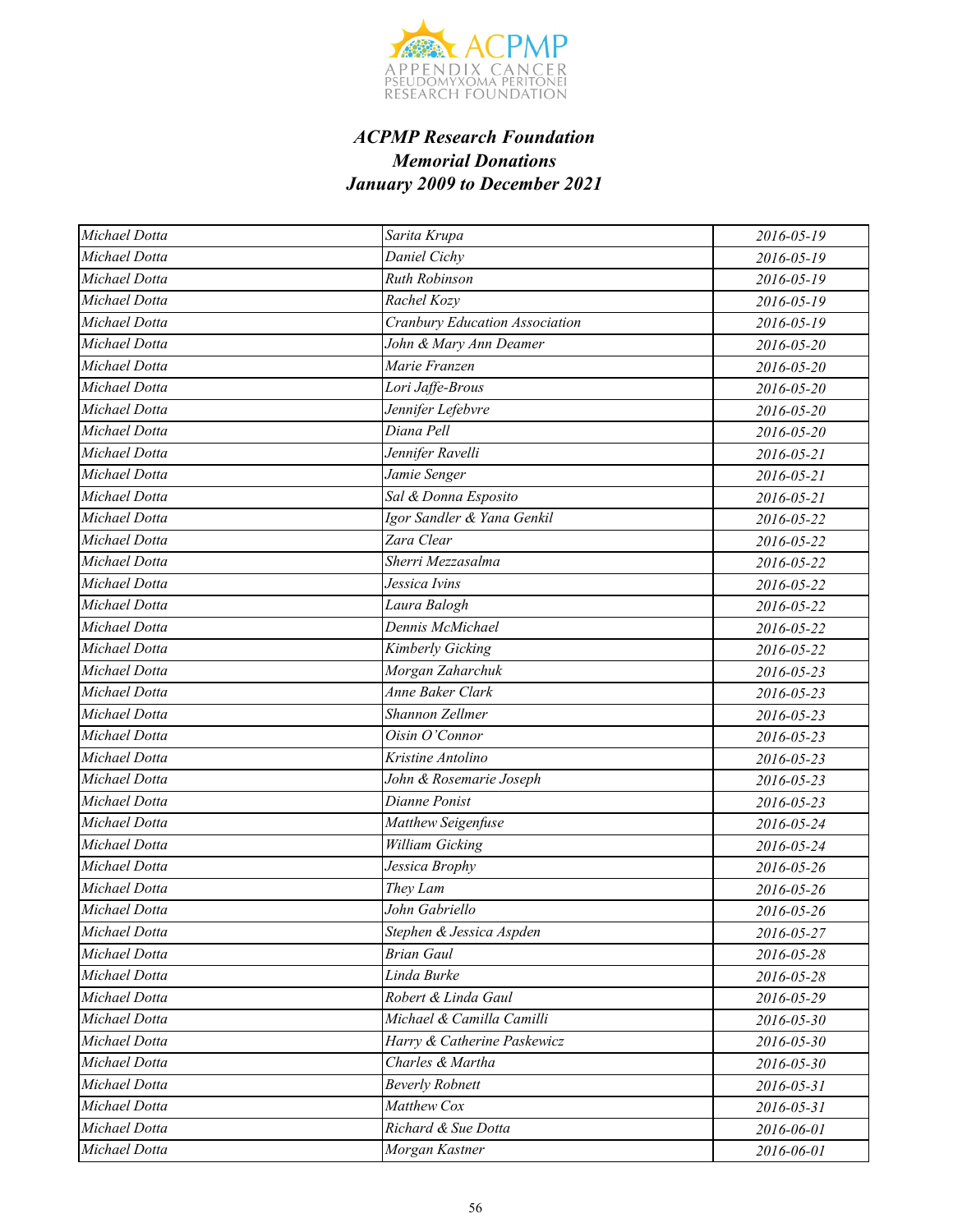

| Michael Dotta                      | John Tranotti                              | 2016-06-01                           |
|------------------------------------|--------------------------------------------|--------------------------------------|
| Michael Dotta                      | James & Mary Henry                         | 2016-06-02                           |
| Michael Dotta                      | Kapil Lohia                                | 2016-06-05                           |
| Michael Dotta                      | Angela Vendetti                            | 2016-06-09                           |
| Michael Dotta                      | Timothy & Lindsay O'Connor                 | 2016-06-18                           |
| Michael Dotta                      | Preceptor Alpha Iota                       | 2016-06-19                           |
| Michael Dotta                      | Helen Becker                               | 2016-06-20                           |
| Michael Dotta                      | Robert Russo                               |                                      |
|                                    |                                            | 2016-07-01                           |
| Michael Dotta                      | Matthew Wizeman                            | 2016-07-06                           |
| Michael Dotta                      | Harry & Kathleen Diamond                   | 2016-07-09                           |
| Michael Dotta                      | Wayne Dotta                                | 2016-08-07                           |
| Michael Dotta                      | Richard & Celeste Wizeman                  | 2016-12-12                           |
| Michael Dotta                      | Wayne Dotta                                | 2017-11-28                           |
| Michael Dotta                      | Johnson & Johnson Matching Gifts           | 2018-01-18                           |
| Michael Dotta                      | Wayne Dotta                                | 2018-05-10                           |
| Michael Dotta                      | Wayne Dotta                                | 2018-11-27                           |
| Michael Dotta                      | Johnson and Johnson Matching Gifts         | 2019-01-16                           |
| Michael Dvorsky                    | <b>Sharon Blender</b>                      | 2012-12-17                           |
| Michael Dvorsky                    | Donald & Evelyn Karanovich                 | 2012-12-18                           |
| Michael Dvorsky                    | Norman & Amy Kerr                          | 2012-12-18                           |
| Michael Dvorsky                    | Stewart, McArdle, Sorice, Whalen, Farrell, | 2012-12-18                           |
| Michael Dvorsky                    | Gloria Brown                               |                                      |
|                                    | <b>Bernita Robinson</b>                    | 2012-12-18                           |
| Michael Dvorsky                    |                                            | 2012-12-18                           |
| Michael Dvorsky                    | Aimee McIntosh                             | 2012-12-18                           |
| Michael Dvorsky                    | Mary Beth Atwood                           | $2012 - 12 - 18$<br>$2012 - 12 - 18$ |
| Michael Dvorsky<br>Michael Dvorsky | Roy Onofrey<br>Dave Siddle                 | $2012 - 12 - 18$                     |
| Michael Dvorsky                    | <b>Richard Glover</b>                      | 2012-12-18                           |
| Michael Dvorsky                    | Launa Karanovich                           | 2012-12-18                           |
| Michael Dvorsky                    | Jill Linsz                                 | $2012 - 12 - 18$                     |
| Michael Dvorsky                    | Leland & Susan Norman                      | $2012 - 12 - 18$                     |
| Michael Dvorsky                    | Kathleen Sheehan                           | 2012-12-18                           |
| Michael Dvorsky                    | Renee Schwartz                             | $2012 - 12 - 18$                     |
| Michael Dvorsky                    | Ernest & Carol Vallozzi                    | $2012 - 12 - 18$                     |
| Michael Dvorsky                    | J. Corks                                   | 2012-12-19                           |
| Michael Dvorsky                    | Carol & Louise Masciantonio                | 2012-12-19                           |
| Michael Dvorskv                    | Terri Miller                               | $2012 - 12 - 19$                     |
| Michael Dvorsky                    | Samantha Quinn                             | 2012-12-19                           |
| Michael Dvorsky                    | Richard & Eileen Baloh                     | $2012 - 12 - 19$                     |
| Michael Dvorsky                    | Aaron Rigamonti                            | 2012-12-19                           |
| Michael Dvorsky                    | Danielle Sefchok                           | $2012 - 12 - 19$                     |
| Michael Dvorsky                    | Duffy & Summer Friedlander                 | $2012 - 12 - 19$                     |
| Michael Dvorsky                    | Francis Dvorsky                            | $2012 - 12 - 19$                     |
| Michael Dvorsky                    | David & Sue Teems                          | $2012 - 12 - 19$                     |
| Michael Dvorsky                    | <b>Susan Guarascio</b>                     | 2012-12-19                           |
| Michael Dvorsky                    | Sarah Young                                | 2012-12-20<br>2012-12-20             |
| Michael Dvorsky<br>Michael Dvorsky | <b>Singer Family</b><br>Joseph Scarpo      | 2012-12-20                           |
| Michael Dvorsky                    | JM Ruscetti                                | 2012-12-20                           |
|                                    |                                            |                                      |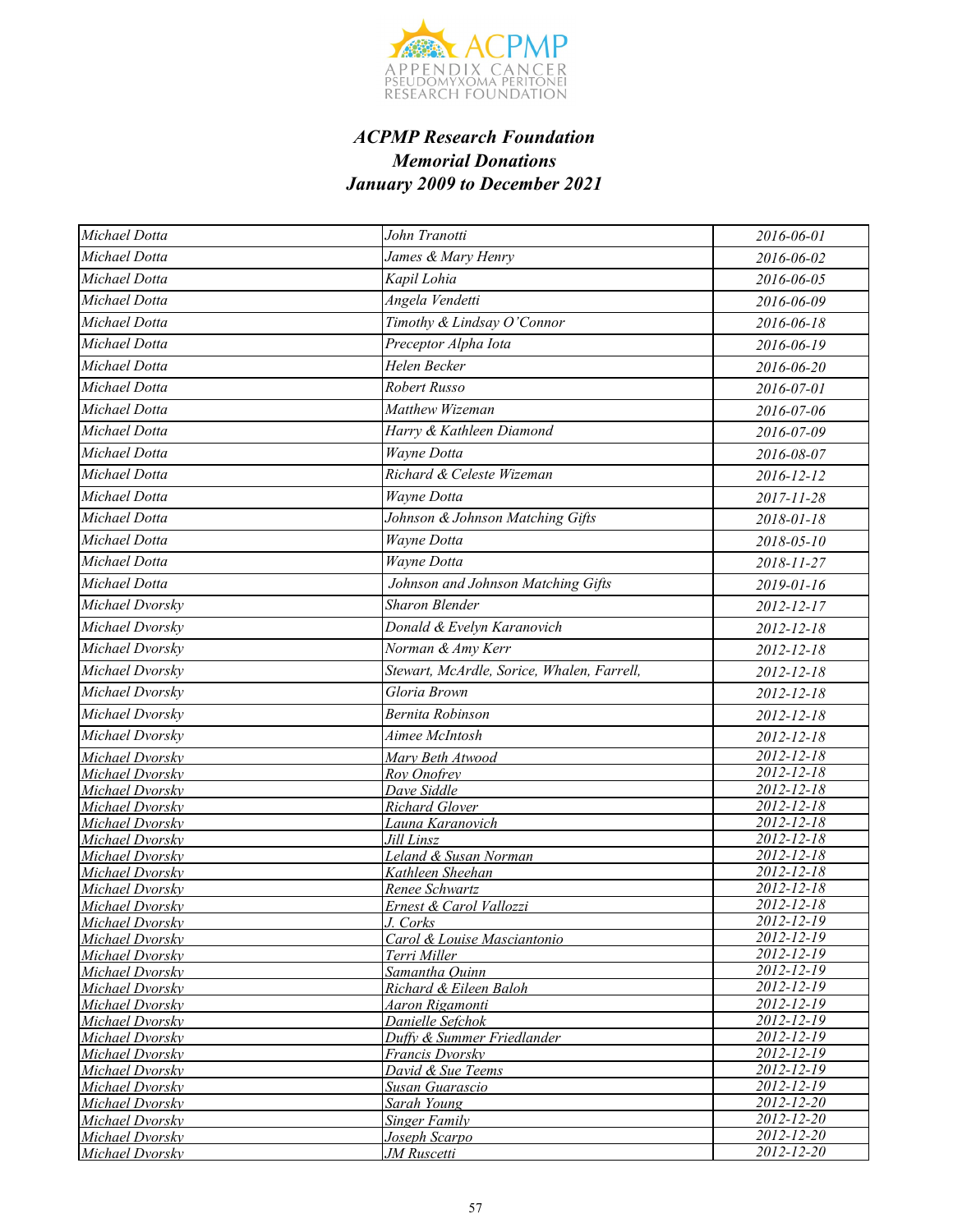

| Michael Dvorsky | Ruthann Karoleski                            | $2012 - 12 - 20$               |
|-----------------|----------------------------------------------|--------------------------------|
| Michael Dvorsky | <b>Wendy Bigelow</b>                         | 2012-12-21                     |
| Michael Dvorsky | Marlana Dunn Bates                           | 2012-12-21                     |
| Michael Dvorskv | Susan Kellinger                              | 2012-12-21                     |
| Michael Dvorsky | Joan Rombach                                 | 2012-12-21                     |
| Michael Dvorsky | <b>Thomas McGuire</b>                        | 2012-12-22                     |
| Michael Dvorsky | Ken Mechtenberg                              | 2012-12-22                     |
| Michael Dvorsky | Richard & Betty Sunder                       | $2012 - 12 - 24$               |
| Michael Dvorskv | Jeanne Grabowski                             | $2012 - 12 - 24$               |
| Michael Dvorsky | Kathleen Knechtel                            | $2012 - 12 - 25$               |
| Michael Dvorskv | Peter & Joan Albert                          | $2012 - 12 - 26$               |
| Michael Dvorskv | Robert Onofrev                               | $2012 - 12 - 26$               |
| Michael Dvorskv | Deborah Allwine                              | 2012-12-26                     |
| Michael Dvorsky | Thomas Joos                                  | 2012-12-27                     |
| Michael Dvorsky | Debbie Simpson                               | $2012 - 12 - 27$               |
| Michael Dvorsky | Karen Stewart                                | 2012-12-29                     |
| Michael Dvorsky | Clare Sekowski                               | 2012-12-29                     |
| Michael Dvorsky | Nicole Grados                                | $2012 - 12 - 29$               |
| Michael Dvorsky | Gerald Lewandowski                           | $2012 - 12 - 30$               |
| Michael Dvorsky | Judith Nedlev                                | 2012-12-30                     |
| Michael Dvorsky | Michael Sherwin                              | 2012-12-30                     |
| Michael Dvorsky | Michael Blehar                               | $2012 - 12 - 31$               |
| Michael Dvorskv | Alvssa Holden                                | $2012 - 12 - 31$               |
| Michael Dvorsky | James Lynch                                  | 2012-12-31                     |
| Michael Dvorsky | Kathleen Stewart                             | $2013 - 01 - 01$               |
| Michael Dvorsky | Jake & Janet Grabowski Shaffer Family        | $2013 - 01 - 02$               |
| Michael Dvorskv | Charlene Grabowski                           | 2013-01-02                     |
| Michael Dvorsky | Richard & Patti Sunder                       | $2013 - 01 - 02$               |
| Michael Dvorsky | Tom & LuAnn Judice                           | $2013 - 01 - 02$               |
| Michael Dvorsky | <b>Edward DeBone</b>                         | $2013 - 01 - 02$               |
| Michael Dvorsky | Margaret Mongelluzzo                         | 2013-01-02                     |
| Michael Dvorsky | Barbara Dvorsky-Mantini                      | 2013-01-02                     |
| Michael Dvorsky | Jovce Shoff Palmquist                        | 2013-01-03                     |
| Michael Dvorsky | Cynthia Smith                                | 2013-01-03                     |
| Michael Dvorsky | Larry & Ellen Rupert                         | 2013-01-03                     |
| Michael Dvorsky | Sharon Welty                                 | $2013 - 01 - 04$               |
| Michael Dvorsky | Cesare Muccari                               | 2013-01-04                     |
| Michael Dvorsky | Dawn Noca                                    | $\frac{2013 - 01 - 04}{h}$     |
| Michael Dvorskv | Maureen Brennan                              | 2013-01-05                     |
| Michael Dvorsky | Alan & Jeanne Grabowski                      | $2013 - 01 - 05$               |
| Michael Dvorsky | Richard Henninger                            | $2013 - 01 - 08$               |
| Michael Dvorsky | Margaret Mongelluzzo                         | $\overline{2013} - 01 - 09$    |
| Michael Dvorsky | Elliot & Beth Davis                          | 2013-01-09                     |
| Michael Dvorsky | Ricard & Annette Hitchman                    | 2013-01-11                     |
| Michael Dvorsky | Joseph Canada                                | 2013-01-11                     |
| Michael Dvorsky | Peter Holway                                 | 2013-01-11                     |
| Michael Dvorsky | Craig Watanabe                               | 2013-01-11                     |
| Michael Dvorsky | Patrick & Valerie Lally                      | 2013-01-11                     |
| Michael Dvorsky | Jean Becker                                  | 2013-01-12                     |
| Michael Dvorsky | Thomas & Eileen Courtien                     | 2013-01-20                     |
| Michael Dvorsky | Hillcrest Intermediate Student Activity Fund | 2013-01-21                     |
| Michael Dvorskv | Joseph & Serena Onofrey                      | 2013-01-22                     |
| Michael Dvorsky | Loretta Botel                                | 2013-01-22                     |
| Michael Dvorsky | Kathleen Moran & Frances Goad                | 2013-01-25<br>$2013 - 01 - 25$ |
| Michael Dvorskv | Bernard & Debra Eggleston                    | 2013-02-01                     |
| Michael Dvorsky | Richard & Cheryl Baker                       | 2013-12-17                     |
| Michael Dvorsky | Karen Dvorsky                                |                                |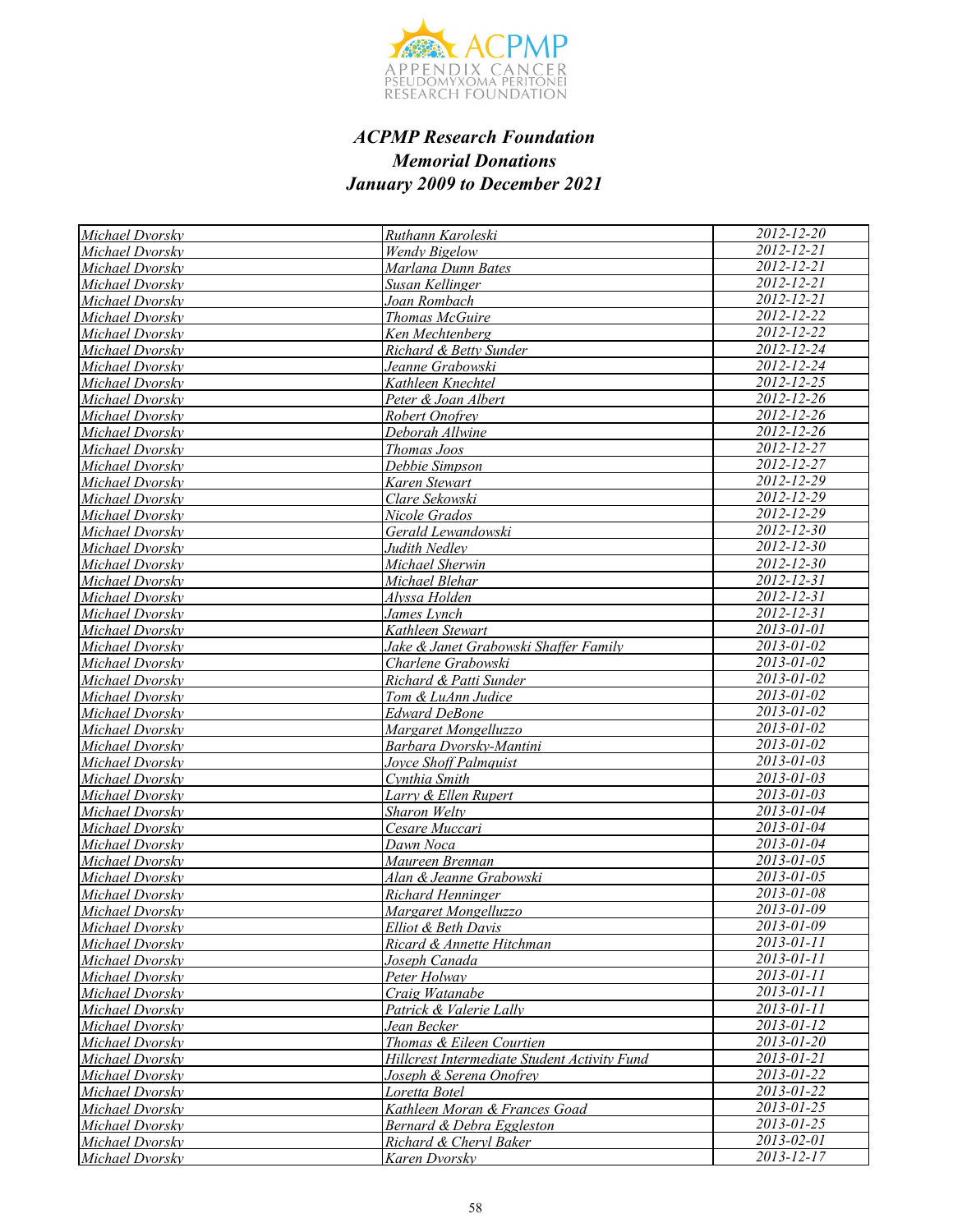

| Michael Dvorsky                                  | <b>Brad Dvorsky</b>                         | $2013 - 12 - 18$         |
|--------------------------------------------------|---------------------------------------------|--------------------------|
| Michael Dvorsky                                  | Laura Karanovich                            | 2013-12-31               |
| Michael Dvorsky                                  | George Dvorskv                              | 2013-12-31               |
| Michael Dvorsky                                  | Kenneth Mechtenberg                         | $2013 - 12 - 31$         |
| Michael Dvorsky                                  | Robert Onofrey                              | $2014 - 04 - 03$         |
| Michael Dvorsky                                  | Karen Dvorskv                               | $2014 - 12 - 17$         |
| Michael Dvorsky                                  | Robert Onofrev                              | 2015-03-31               |
| Michael Dvorsky                                  | Karen Dvorskv                               | $2015 - 04 - 19$         |
| Michael Dvorsky                                  | William Swauger                             | $2015 - 06 - 10$         |
| Michael Dvorsky                                  | Karen Dvorskv                               | $2015 - 12 - 17$         |
| Michael Dvorsky                                  | Karen Dvorskv                               | 2016-03-22               |
| Michael Dvorsky                                  | Karen Dvorskv                               | $2016 - 12 - 17$         |
| Michael Dvorskv                                  | Ken Mechtenberg                             | $2016 - 12 - 31$         |
| Michael Dvorskv                                  | Beth David                                  | $2017 - 02 - 13$         |
| Michael Dvorsky                                  | Robert Onofrey                              | 2017-11-28               |
| Michael Dvorsky                                  | Karen Dvorskv                               | 2017-12-17               |
| Michael Dvorsky                                  | Karen Stewart                               | 2018-01-02               |
| Michael Dvorskv                                  | <b>Elliot Davis</b>                         | 2018-01-02               |
| Michael Dvorsky                                  | Jason Yarosik                               | 2018-04-05               |
| Michael Dvorskv                                  | Lynne Jack                                  | 2018-12-01               |
| Michael Dvorsky                                  | Robert Onofrev                              | 2018-12-06               |
| Michael Dvorsky                                  | Karen Dvorsky                               | $2018 - 12 - 18$         |
| Michael Dvorsky                                  | Diane Buck                                  | 2018-12-28               |
| Michael Dvorsky                                  | <b>Brenda Matthews</b>                      | 2018-12-31               |
| Michael Dvorsky                                  | Jeanne Grabowski                            | $\frac{2018-12-31}{20}$  |
| Michael Dvorskv                                  | Ann Yarosik                                 | 2018-12-31               |
| Michael Dvorsky                                  | Joan Albert                                 | 2018-12-31               |
| Michael Dvorsky                                  | Marilee Fetkovich                           | 2018-12-31               |
| Michael Dvorsky                                  | <b>KAREN DVORSKY</b>                        | 2019-03-22               |
| Michael Dvorsky                                  | Frank & Kim Dvorsky                         | 2020-04-09               |
| Michael Dvorsky                                  | Elliot & Beth Davis                         | 2020-06-08               |
| Michael Dvorsky                                  | Jill Linsz                                  | 2020-08-20               |
| Michael Dvorskv                                  | Robert Onofrey                              | 2020-12-01               |
| Michael Dvorsky                                  | Ken Mechtenberg                             | <u>2020-12-03</u>        |
| Michael Dvorsky                                  | <b>KAREN DVORSKY</b>                        | 2020-12-17               |
| Michael Edward Stewart                           | Jeff Wiggins                                | 2021-02-17<br>2021-02-20 |
| Michael Edward Stewart<br>Michael Edward Stewart | David Tarpley<br>Tim & Jill Jones           | 2021-02-26               |
| Michael Edward Stewart                           | Brunson & Zola Nichols                      | 2021-03-03               |
| Michael Edward Stewart                           | Gloria Shiver - Covenant Baptist Church     | $2021 - 03 - 03$         |
| Michael Edward Stewart                           | Gary Smith & Employees of PowerSouth Energy | $2021 - 03 - 11$         |
| Michael Edward Stewart                           | Oakley Ridge Baptist Church                 | 2021-03-11               |
| Michael Hitchiner                                | <u>John &amp; Mary Vardigan</u>             | $\frac{2016-12}{20}$     |
| Michael Hitchiner                                | Carl & Martha Williams                      | 2016-12-22               |
| Michael James Weber                              | Michael Weber                               | $2021 - 01 - 25$         |
| Michael Liguori                                  | Edgar Peyronnin                             | 2019-09-17               |
| Michael Liguori                                  | Kelly Sahl                                  | 2019-09-17               |
| Michael Liguori                                  | Paul Becker                                 | 2019-09-19               |
| Michael Liguori                                  | <b>Bethany Verrills</b>                     | $2019 - 09 - 19$         |
| Michael Liguori                                  | Richard Sanford                             | $2019 - 09 - 19$         |
| Michael Liguori                                  | Bob and Judi Neukirchner                    | 2019-09-20               |
| Michael Liguori                                  | Allison Souza                               | 2019-09-20               |
| Michael Liguori                                  | The Metcalf Lab                             | 2019-09-20               |
| Michael Liguori                                  | Barry & Judy Blair                          | 2019-09-24               |
| Michael Liguori                                  | Mary brenneman                              | 2019-09-24               |
| Michael Liguori                                  | Bob & Jan Lewis                             | 2019-09-26               |
| Michael Liguori                                  | Dianne and Cliff Bridges                    | 2019-10-19               |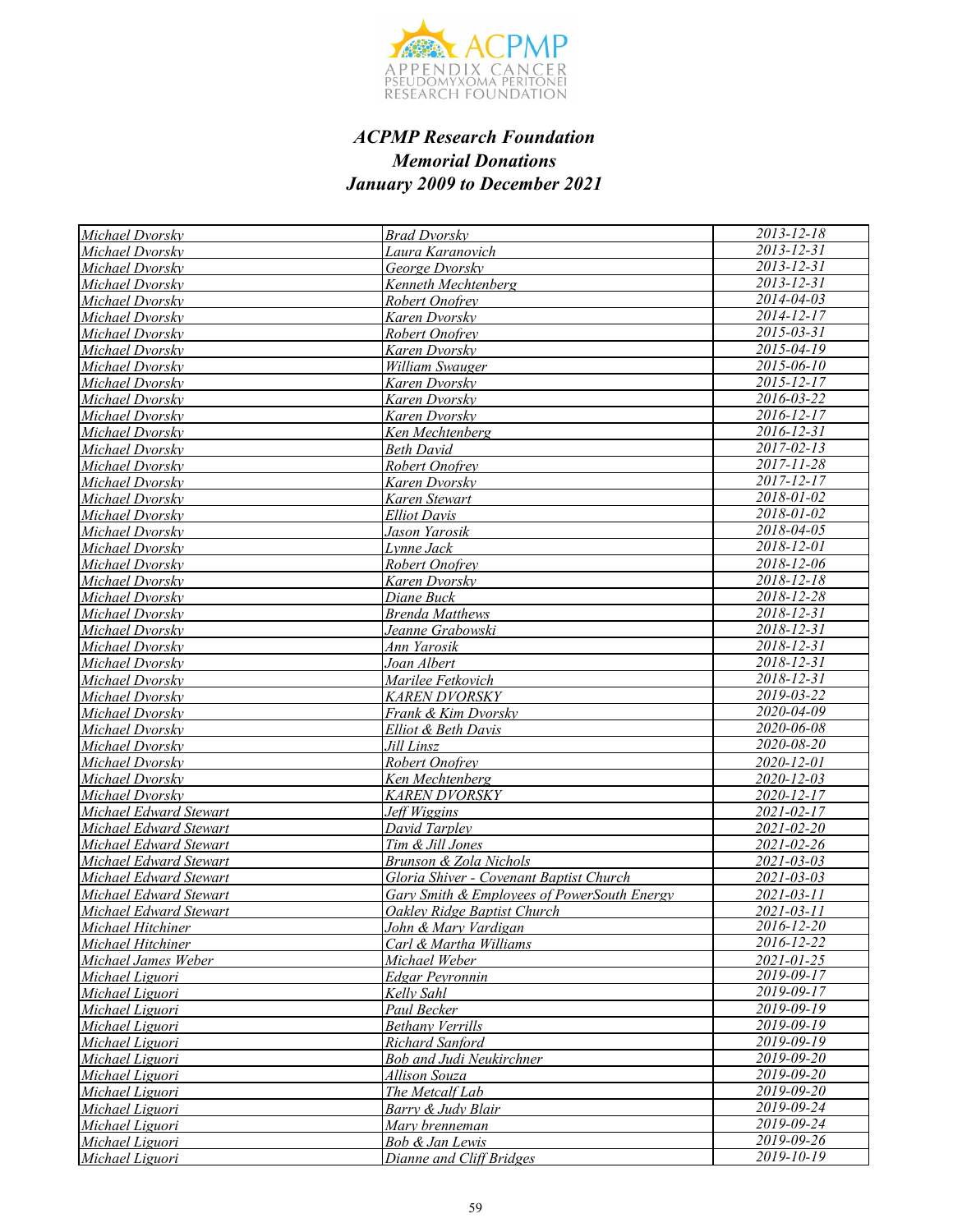

| Michael Liguori        | <b>Antonio Gonzalez / Lucia Cazares</b> | 2019-10-21               |
|------------------------|-----------------------------------------|--------------------------|
| Michael Liguori        | Roberta Montemurno                      | 2019-10-22               |
| Michael Liguori        | Patricia Reis                           | 2019-10-23               |
| Michael Liguori        | Tracey Greenwood                        | $2019 - 11 - 04$         |
| Michael Liguori        | David and Frances Eberhart Foundation   | $2019 - 12 - 31$         |
| Michael Liguori        | Tiffany Weir                            | 2020-02-26               |
| Michael Liguori        | Denise Barnes                           | $2020 - 03 - 15$         |
| Michael Liguori        | Al Liguori                              | 2020-12-02               |
| Michael Liguori        | <b>Bob and Judi Neukirchner</b>         | $2020 - 12 - 30$         |
| Michael Liguori        | Albert Liguori                          | $2021 - 02 - 15$         |
| Michael Liquori        | Debbie Wolschina                        | 2019-09-20               |
| Michael M. Dvorsky     | Karen Dvorsky                           | 2021-03-22               |
| Michael M. Dvorsky     | Jason Yarosik                           | 2021-04-09               |
| Michael M. Dvorsky     | Karen Dvorsky                           | 2021-12-17               |
| Michael M. Dvorsky     | Drew Dvorsky                            | 2021-12-22               |
| Michael McKee          | Cole Unger                              | 2020-10-26               |
| Michael McKee          | Renju Kuruvilla                         | 2020-10-27               |
| Michael McKee          | Kevin Grooms                            | 2020-10-27               |
| Michael McKee          | Jo Muniz                                | 2020-10-27               |
| Michael McKee          | Caroline Watts                          | 2020-10-27               |
| Michael McKee          | Thomas J Montvydas                      | 2020-10-27               |
| Michael McKee          | Robin Cohen                             | 2020-10-28               |
| Michael McKee          | Stephen Schummer                        | 2020-10-29               |
| Michael Mckee          | Amy Szor                                | 2020-10-29               |
| Michael McKee          | Patricia Kropf                          | 2020-10-29               |
| Michael McKee          | Ramon Picado                            | 2020-10-30               |
| Michael McKee          | Ruthanne Nash                           | $2020 - 10 - 31$         |
| Michael McKee          | Maryellen Nelson                        | 2020-11-04               |
| Michael McKee          | Jeffrey Snellenburg                     | 2020-11-07               |
| Michael McKee          | Tara Migatz                             | 2020-11-12               |
| Michael McKee          | Corry McKee                             | $2020 - 11 - 28$         |
| Michael McKee          | Susan Migatz                            | 2020-12-01               |
| Michael McKee          | Eileen Mcauley                          | 2020-12-01               |
| Michael McKee          | Maureen McKee                           | 2020-12-01               |
| Michael McKee          | Kimberly McKee                          | 2020-12-01               |
| Michael McKee          | Courtney Kelly                          | 2020-12-11               |
| Michael McKee          | Courtney Kelly                          | 2021-03-08               |
| Michael McKee          | Kimberly Butler                         | 2021-04-02               |
| Michael McKee          | Courtney Kelly                          | $2021 - 10 - 22$         |
| Michael McKee          | Tara Migatz                             | $2021 - 12 - 19$         |
| Michael Weber          | Michael Weber                           | 2020-01-17               |
| Michael Weber, Sr.     | Michael Weber                           | 2017-10-26               |
| <i>Michelle Burton</i> | <u>Therese Surges</u>                   | 7/21/2019                |
| Michelle Burton        | <b>Barnegat Sports Boosters</b>         | 7/23/2019                |
| Michelle Burton        | Justin Victoria                         | 7/23/2019                |
| Michelle Burton        | Karen Davino                            | 7/24/2019                |
| Michelle Burton        | Meghan VanderPyl                        | 7/24/2019                |
| Mike Ray               | Skip Haugen                             | $2017 - 05 - 11$         |
| Mike Ray               | Gail Miller                             | 2017-05-12               |
| Mike Ray               | Margaret Gritt                          | 2017-05-13               |
| Mike Ray               | Nancy Speer                             | $2017 - 05 - 13$         |
| Mike Ray               | Tammy Underwood                         | $2017 - 05 - 13$         |
| Mike Ray               | Denise Kennedy                          | $2017 - 05 - 15$         |
| Mike Ray               | Margaret Paoni                          | $2017 - 05 - 15$         |
| Mike Ray               | Peggy Paris                             | 2017-05-16<br>2017-07-03 |
| Mike Weber             | <b>Ryan Diviney</b>                     | 2018-11-06               |
| Mike Weber, Sr.        | Michael Weber                           |                          |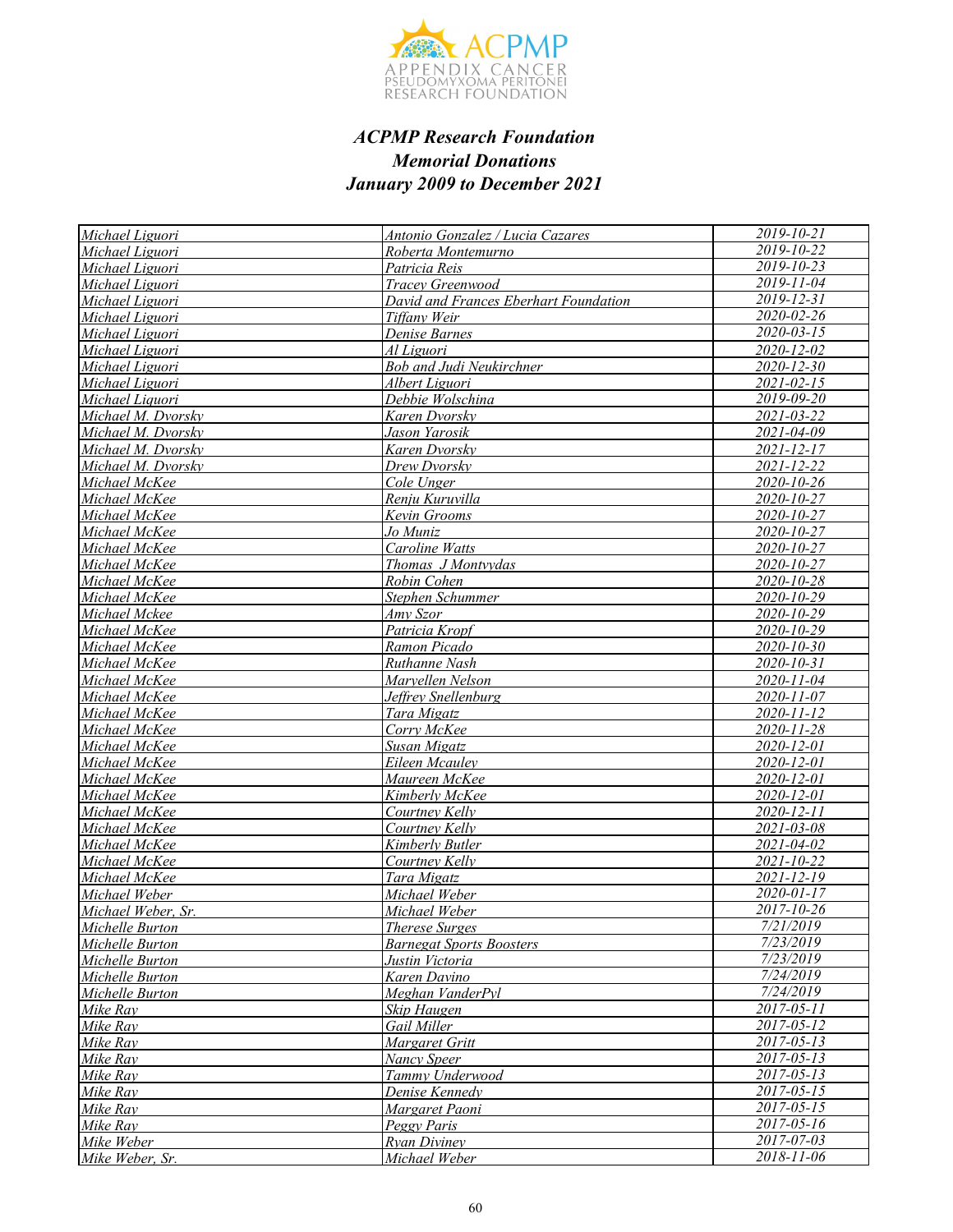

| Mike's adoring grandmother Virginia F. Sanford Nancy Sanford |                                    | 2019-09-25       |
|--------------------------------------------------------------|------------------------------------|------------------|
| Molly Dolan                                                  | Aia Romano                         | $2017 - 01 - 18$ |
| Molly Dolan                                                  | Sanna-Mari Samu                    | 2017-02-23       |
| Molly Dolan                                                  | Donna Gonzales                     | $2017 - 07 - 23$ |
| Molly Dolan                                                  | Sanna-Mari Samu                    | $2017 - 07 - 23$ |
| Molly Dolan                                                  | Jessica Mazurek                    | 2017-07-23       |
| Molly Dolan                                                  | Amber Dawn Tonsi Poirier           | 2017-07-24       |
| Mom                                                          | David Deichsel                     | 2018-01-09       |
| Mom                                                          | David Deichsel                     | 2018-04-09       |
| Murray Fudim                                                 | Marty & Dianne Fohrman             | $2014 - 03 - 17$ |
| Nan Kahl                                                     | Richard & Bette Neitzke            | $2013 - 12 - 29$ |
| Nan Kahl                                                     | Gary Jacobson                      | $2013 - 12 - 31$ |
| Nancy Orr                                                    | Victoria Liscinsky                 | $2016 - 12 - 17$ |
| Nancy Paul                                                   | James Golej                        | 2011-12-29       |
| Nancy Reed                                                   | Therese Surges                     | 2016-06-26       |
| Nancy Reed                                                   | <b>B.</b> Andrew Plant             | 2016-06-27       |
| Nancy Reed                                                   | Alan Brown                         | 2016-06-28       |
| Nancy Reed                                                   | John & Marion McGaugh              | 2016-06-28       |
| Nancy Reed                                                   | Trygve & Elizabeth Myhire          | 2016-06-28       |
| Nancy Reed                                                   | W. Richard Hooper                  | 2016-06-28       |
| Nancy Reed                                                   | Stephanie Reed                     | 2016-06-28       |
| Nancy Reed                                                   | Connie Winkler, DPT Inc.           | 2016-06-28       |
| Nancy Reed                                                   | Kristi Moresi                      | 2016-06-28       |
| Nancy Reed                                                   | Thomas Evans                       | 2016-06-28       |
| Nancy Reed                                                   | Laura Lackey                       | 2016-06-28       |
| Nancy Reed                                                   | Sally Byrnes                       | $2016 - 06 - 28$ |
| Nancy Reed                                                   | <b>Brad &amp; Holly Foskey</b>     | $2016 - 06 - 29$ |
| Nancy Reed                                                   | Constance Battle                   | 2016-06-29       |
| Nancy Reed                                                   | June Kahn                          | 2016-06-30       |
| Nancy Reed                                                   | DZ Soccer Unknowns                 | 2016-06-30       |
| Nancy Reed                                                   | Frances Into                       | 2016-07-01       |
| Nancy Reed                                                   | Phyllis Phillips                   | 2016-07-01       |
| Nancy Reed                                                   | Richard & Susan Decima             | 2016-07-01       |
| Nancy Reed                                                   | Ellen Reed                         | 2016-07-02       |
| Nancy Reed                                                   | Amy Richter                        | $2016 - 07 - 03$ |
| Nancy Reed                                                   | Thomas Dixon                       | 2016-07-05       |
| Nancy Reed                                                   | Richard & Patricia Spore           | $2016 - 07 - 05$ |
| Nancy Reed                                                   | William & Barbara Vogan            | 2016-07-05       |
| Nancy Reed                                                   | Drew & Laura Engles                | 2016-07-07       |
| Nancy Reed                                                   | <b>Suzanne Darling</b>             | 2016-07-07       |
| Nancy Reed                                                   | Sung Ja Yoo                        | 2016-07-07       |
| Nancy Reed                                                   | Deborah Winters                    | 2016-07-07       |
| Nancy Reed                                                   | <u>Scott &amp; Charlotte Ceier</u> | 2016-07-09       |
| Nancy Reed                                                   | Jeremy & Christen Tucker           | 2016-07-12       |
| Nancy Reed                                                   | Paul & Sandra Rohwer               | $2016 - 07 - 13$ |
| Nancy Reed                                                   | Michael & Susan Ciccolini          | $2016 - 07 - 13$ |
| Nancy Reed                                                   | Lawrence Mayer                     | 2016-07-17       |
| Nancy Reed                                                   | Trudy & Floyd Petitt               | 2016-07-17       |
| Nancy Reed                                                   | Sharon Coghlan                     | $2016 - 07 - 17$ |
| Nancy Reed                                                   | Joyce Cover                        | 2016-07-18       |
| Nancy Reed                                                   | R.H. & Cindy Stelzman              | 2016-07-19       |
| Nancy Reed                                                   | Linda Sedlacek                     | 2016-07-22       |
| Nancy Reed                                                   | Joe & Barbara Hambright            | 2016-08-04       |
| Nancy Reed                                                   | Alan Vicory                        | 2016-08-06       |
| Nancy Reed                                                   | Melinda Cook                       | 2016-08-13       |
| Nancy Reed                                                   | <b>Therese Surges</b>              | 2016-08-15       |
| Nancy Reed                                                   | Sarah Nowlin                       | 2016-08-26       |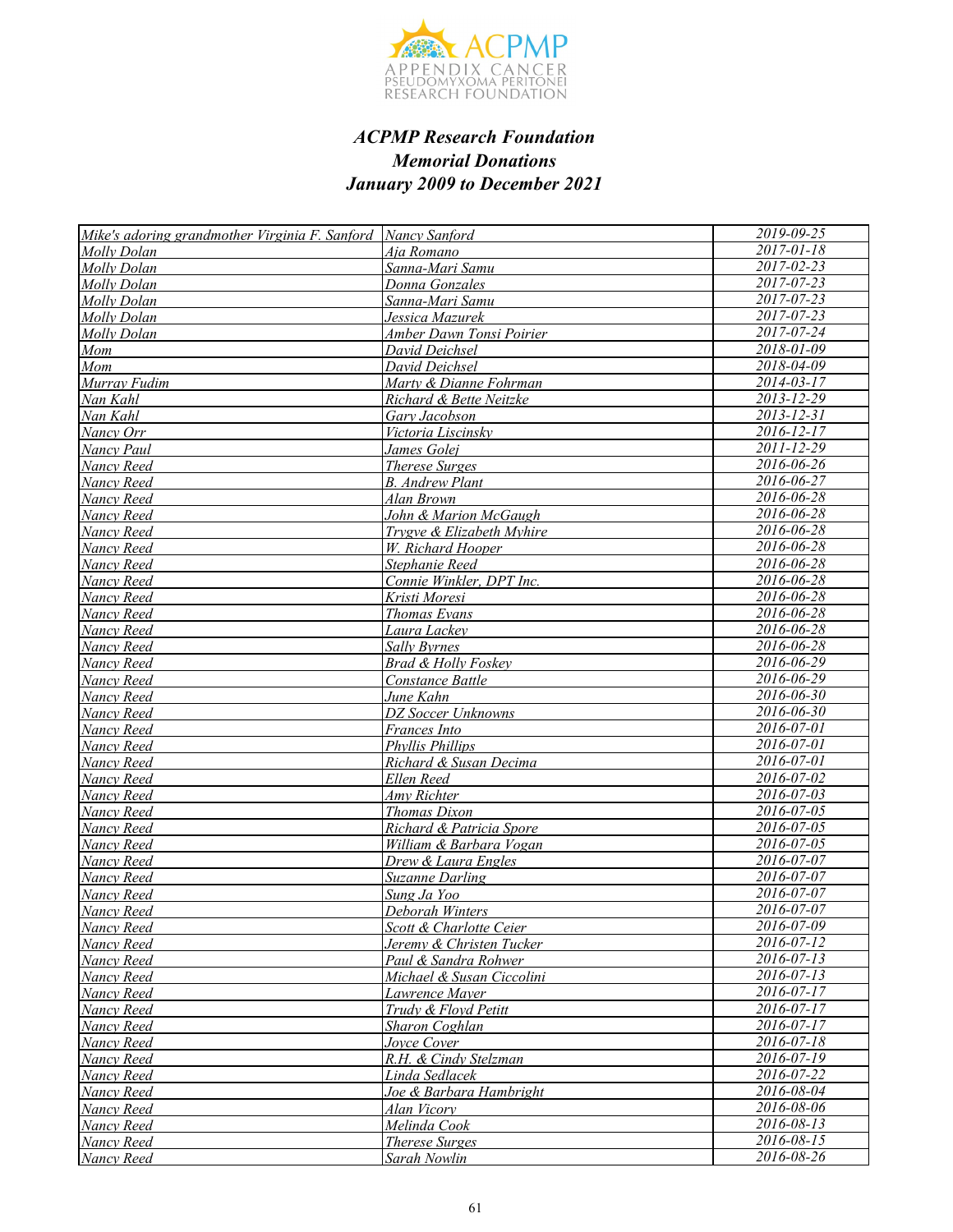

| Nancy Reed           | Stephen & Marilyn Gould     | $2016 - 09 - 15$ |
|----------------------|-----------------------------|------------------|
| Nancy Reed           | Nancy Reed                  | 2016-10-28       |
| Nancy Reed           | <b>Robert Ricks</b>         | 2016-12-18       |
| Nancy Reed           | Susan McGroom               | $2016 - 12 - 18$ |
| Nancy Reed           | <b>Estate of Nancy Reed</b> | $2017 - 06 - 10$ |
| Nancy Reed           | <b>Phyllis Phillips</b>     | $2017 - 06 - 27$ |
| Nancy Reed           | Eddie & Peggy Ricks         | 2017-12-10       |
| Nancy Reed           | <b>Phyllis Phillips</b>     | 2018-06-23       |
| Nancy Reed           | Connie Winkler              | 2018-11-27       |
| Nancy Reed           | Barbara Cooksey             | 2018-11-27       |
| Nancy Reed           | Richard Reed                | 2018-12-12       |
| Nancy Reed           | Robert Ricks                | 2018-12-22       |
| Nancy Reed           | Richard Reed                | 2019-03-01       |
| Nancy Reed           | Stephanie Reed              | 2020-10-21       |
| Nancy Reed           | Shannon Tiezzi              | 2020-10-28       |
| Nancy Reed           | <b>Richard Bauer</b>        | $2021 - 11 - 20$ |
| Nathaniel Bryan Moss | Conni Eckstein              | 2021-09-14       |
| Nathaniel Bryan Moss | DaOnne Olson                | 2021-09-14       |
| Nathaniel Bryan Moss | Debbie Blanke               | 2021-09-14       |
| Nathaniel Bryan Moss | Jessica Eschbach            | 2021-09-14       |
| Nathaniel Bryan Moss | Karen Galloway              | 2021-09-14       |
| Nathaniel Bryan Moss | Mei Anamosa                 | 2021-09-14       |
| Nathaniel Brvan Moss | Chuck Adams                 | $2021 - 09 - 15$ |
| Nathaniel Bryan Moss | Daniel Postell              | 2021-09-15       |
| Nathaniel Bryan Moss | Lori Cornelsen              | 2021-09-15       |
| Nathaniel Bryan Moss | Noelle Colgrove             | 2021-09-15       |
| Nathaniel Bryan Moss | Jim & Pam Mingle            | 2021-09-16       |
| Nathaniel Bryan Moss | Mary Sherman                | 2021-09-16       |
| Nathaniel Bryan Moss | Joseph A Gil                | 2021-09-19       |
| Nathaniel Bryan Moss | Lisa Portwood               | 2021-09-19       |
| Nathaniel Bryan Moss | Marilyn & Steve Kaplan      | 2021-09-19       |
| Nathaniel Bryan Moss | John Haworth                | 2021-09-20       |
| Nathaniel Bryan Moss | Kevin Hanley                | 2021-09-21       |
| Nathaniel Brvan Moss | Robert Young                | 2021-09-22       |
| Nathaniel Bryan Moss | Jim Fulcher                 | 2021-09-23       |
| Nathaniel Bryan Moss | <b>Richard Pesce</b>        | 2021-09-24       |
| Nathaniel Bryan Moss | Melody Kellogg              | 2021-09-25       |
| Nathaniel Bryan Moss | Joe Shockelv                | 2021-09-29       |
| Nathaniel Bryan Moss | Mr. & Mrs. Jay Frank        | 2021-10-02       |
| Nathaniel Bryan Moss | Jaci Williams               | 2021-10-07       |
| Nathaniel Bryan Moss | <b>Gregory Moss</b>         | 2021-10-11       |
| Nathaniel Bryan Moss | Carrie Free                 | 2021-10-24       |
| Nathaniel Bryan Moss | David & Sarah Turnbo        | 2021-10-24       |
| Nathaniel Bryan Moss | James & Janet Brosnahan     | 2021-10-24       |
| Nathaniel Bryan Moss | Joe Don & Libby Royal       | $2021 - 10 - 24$ |
| Nathaniel Bryan Moss | Russ & Donna Davoren        | 2021-10-31       |
| Nathaniel Bryan Moss | Ron Burton                  | 2021-11-18       |
| Nathaniel Bryan Moss | Aida Cook                   | 2021-11-19       |
| Neil Elkins          | Shawn Edwards               | 2018-03-20       |
| Neil Elkins          | Corey Vitello               | $2018 - 03 - 21$ |
| Neil Elkins          | Theodore Heublein           | 2018-03-23       |
| Neil Elkins          | Arlene Wong Lum             | 2018-03-24       |
| Neil Elkins          | Amanda Hatfield             | 2018-03-24       |
| Neil Elkins          | Karen Anderson              | 2018-03-24       |
| Neil Elkins          | Pamela Nguyen               | 2018-03-24       |
| Neil Elkins          | Michino Oishi Gustafson     | $2018 - 03 - 25$ |
| Neil Elkins          | Thomas & Theresa Parker     | 2018-03-25       |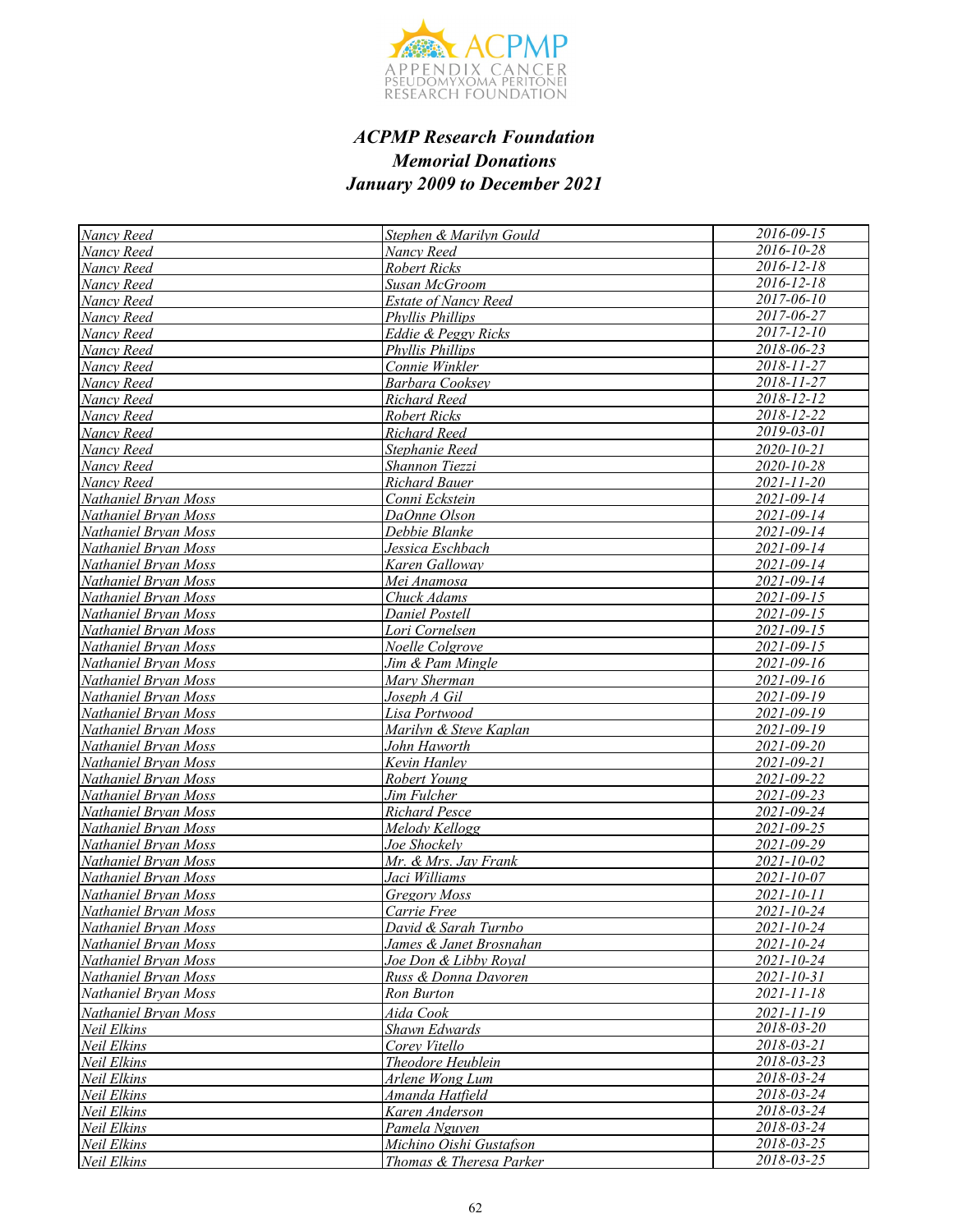

| Neil Elkins                            | Kevin Jones                        | 2018-03-27       |
|----------------------------------------|------------------------------------|------------------|
| Neil Elkins                            | <b>Bernice Higgins</b>             | 2018-03-31       |
| Neil Elkins                            | H. Lawrence                        | 2018-04-15       |
| Nioud Al-Oubaisi                       | Lamia Al-Qubaisi                   | 2016-01-08       |
| Normand Lapointe, Jr.                  | <b>William Nutting</b>             | $2017 - 12 - 26$ |
| Normand Lapointe, Jr.                  | The Maine Wood Treaters            | $2017 - 12 - 27$ |
| Normand Lapointe, Jr.                  | Kathleen Bocchino                  | 2017-12-27       |
| Normand Lapointe, Jr.                  | <b>Gagne Concrete Products</b>     | 2017-12-28       |
| Normand Lapointe, Jr.                  | Carol Tondreau                     | 2017-12-29       |
| Normand Lapointe, Jr.                  | Daniel & Corey Cookson             | 2018-01-01       |
| Normand Lapointe, Jr.                  | Frederick Dube                     | $2018 - 02 - 13$ |
| Paige Joyce                            | Kathie Reeves                      | 2021-04-22       |
| Patricia Anne Biagini                  | Anne Biagini                       | 2019-12-31       |
| Patricia Anne Biagini, My Beloved Wife | Anne Biagini                       | 2019-12-31       |
| Patricia Dolan                         | Mary Jane Myers                    | 2012-12-27       |
| Patricia Young                         | Perception Research Services, Inc. | 2013-02-21       |
| Patsy W. McPherson                     | Andrea Gooding                     | 2020-12-04       |
| Patti Tonielli                         | Claudia Schumacher                 | 2019-03-22       |
| Paul Adam                              | Lauren Adam                        | $2020 - 11 - 03$ |
| Paul Murphy                            | <b>Thomas Evans</b>                | 2018-03-01       |
| <b>Paul Shore</b>                      | Gerard & Nancy Flood               | 2010-05-01       |
| <b>Paul Shore</b>                      | Davis, Kuelthau – Attorneys        | $2010 - 05 - 04$ |
| Paul Shore                             | <b>Anonymous</b>                   | $2010 - 05 - 17$ |
| Paul Shore                             | Wendy Chan Bautch                  | 2010-06-10       |
| <b>Paul Shore</b>                      | Wayne Hader                        | 2010-06-10       |
| Paul Shore                             | Steven & Vicki Gall                | $2010 - 06 - 10$ |
| Paul Shore                             | Scott & Rebecca Harms              | $2010 - 06 - 10$ |
| Paul Shore                             | Marilyn Faust                      | 2010-06-10       |
| <b>Paul Shore</b>                      | John & Suzanne Schwartz            | $2010 - 06 - 10$ |
| Paul Shore                             | Herbert & Carol Jensen             | 2010-06-10       |
| Paul Shore                             | Greg & Margaret Desch              | 2010-06-10       |
| Paula Druse                            | Ruth Edwards                       | 2018-01-25       |
| Paula Druse                            | Steven, Monica & Heather Mason     | 2018-01-25       |
| Paula Druse                            | Stephanie Tate                     | 2018-01-25       |
| Paula Druse                            | Heather Williams                   | $2018 - 01 - 27$ |
| Paula Druse                            | Gabrielle Testa                    | 2018-01-27       |
| Paula Druse                            | John Mason                         | 2018-01-27       |
| Paula Druse                            | Ellen Vermette                     | 2018-02-21       |
| Paula Druse                            | Elizabeth Shaw                     | $2018 - 04 - 03$ |
| Paula Druse                            | Katie McFerrin                     | 2018-04-04       |
| Paula M. Waggoner                      | Joy Brown                          | 2021-01-08       |
| Paula M. Waggoner                      | Audrey O'Neil                      | 2021-01-27       |
| Paula M. Waggoner                      | Nancy Trainor                      | 2021-01-27       |
| Paula M. Waggoner                      | Sandra Krotchie                    | 2021-01-27       |
| Paula Warrick                          | Katie Brown                        | 6/13/2019        |
| Peter LeBlanc                          | <b>Barb LeBlanc</b>                | 2016-12-05       |
| Peter V LeBlanc                        | Barbara LeBlanc                    | 2020-12-04       |
| <b>Phil Morris</b>                     | Deborah Giunta                     | 2014-12-11       |
| <b>Phil Morris</b>                     | Teresa Morris                      | 2015-05-01       |
| <b>Phil Morris</b>                     | Vincent Primo, Jr.                 | 2015-05-01       |
| Randall Busch                          | Robert & Sharon Flamion            | 2016-09-09       |
| Randall Busch                          | Kevin & Marcia Lambert             | 2016-09-10       |
| Randall Busch                          | Robert & Bette Goette              | 2016-09-14       |
| Randall Busch                          | Kathryn Felts                      | $2016 - 09 - 19$ |
| Randall Busch                          | James & Brenda LaTorre             | 2016-09-20       |
| Randy Merrill                          | <b>Anthony Cooper</b>              | 2017-12-16       |
| Raphael de Farlough                    | Tara McGrath                       | 2020-08-21       |
|                                        |                                    |                  |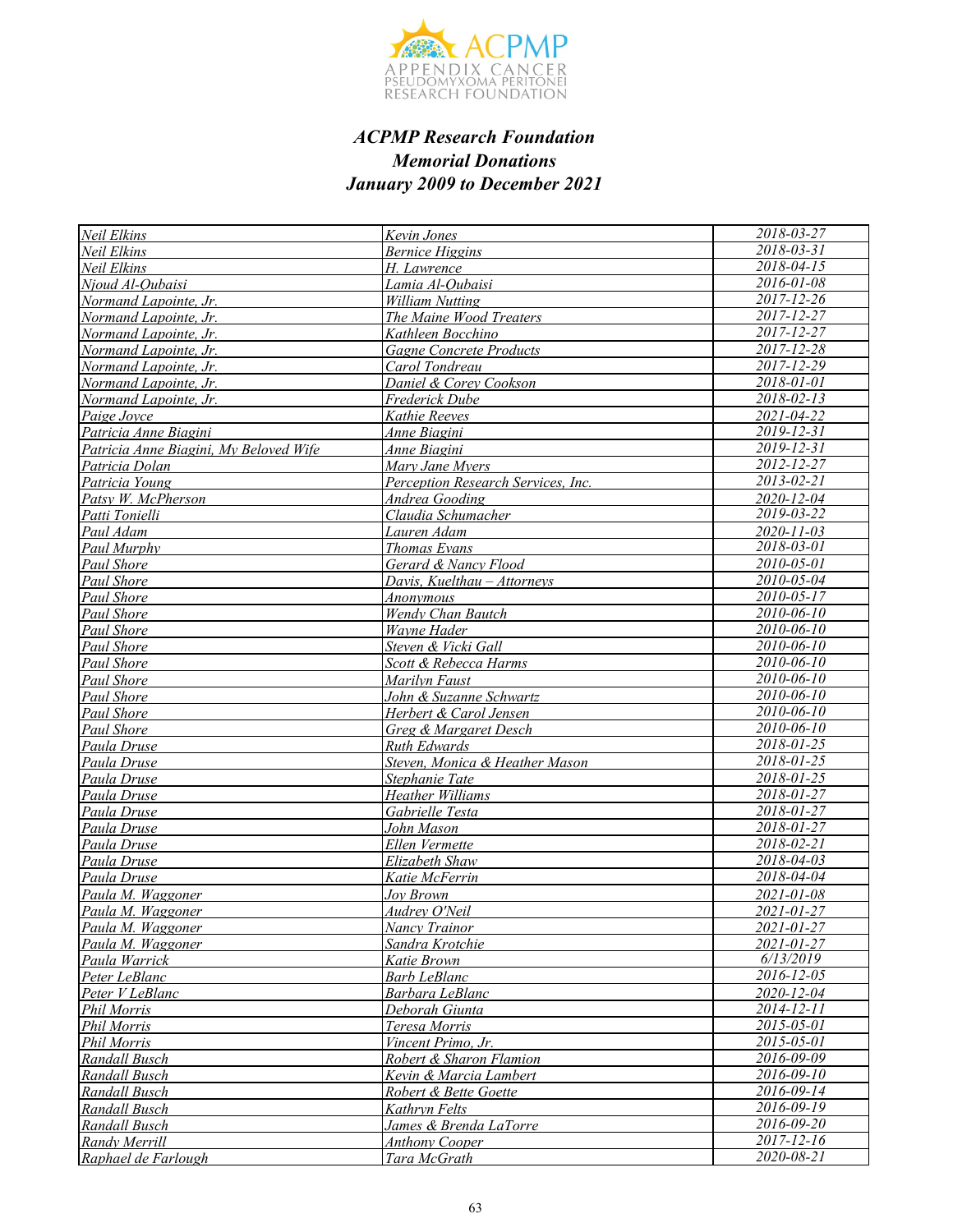

| Ray Ruliffson          | Greg Terhaar                                       | 7/10/2019                   |
|------------------------|----------------------------------------------------|-----------------------------|
| Rav Ruliffson          | Jim Grav                                           | 7/12/2019                   |
| Rav Viele              | Linda Szaflarski                                   | 2013-01-11                  |
| Ray Viele              | Melissa Brown                                      | $2013 - 01 - 12$            |
| Ray Viele              | <b>Sherrie Start</b>                               | $2013 - 01 - 18$            |
| Rav Viele              | Family Friends Veterinary Hospital & Pet           | $2013 - 01 - 30$            |
| Raymond Thompson       | PPG Industries, Inc.                               | $2013 - 04 - 10$            |
| Raymond Thompson       | Truman & Beverley Eddy                             | $2013 - 04 - 11$            |
| Raymond Thompson       | Miriam Stambaugh                                   | $2013 - 04 - 12$            |
| Raymond Thompson       | Stephanie Yannacci                                 | $2013 - 04 - 15$            |
| Raymond Thompson       | Clifford Thompson                                  | $2013 - 04 - 24$            |
| Rebecca Provence       | Catherine Tippett                                  | 2017-06-15                  |
| Rebecca Provence       | Josef Chiapelli                                    | $2017 - 06 - 15$            |
| Rebecca Provence       | Susan Peterson                                     | $2017 - 06 - 16$            |
| Rebecca Provence       | Illinois Association of School Boards              | 2017-06-23                  |
| Rebecca Provence       | Susan Cranford                                     | $2017 - 07 - 01$            |
| <b>Reed Captain</b>    | Megan Captain                                      | 2021-02-26                  |
| Rich DiGeronimo        | John & Laura Kurtz                                 | 2009-11-08                  |
| Richard L Adkins       | Tim Shinefield                                     | 2019-09-26                  |
| <b>Richard Matthew</b> | Regina Yeakel                                      | $2011 - 08 - 03$            |
| <b>Rick Dodson</b>     | Sherri Shepard                                     | 2019-02-28                  |
| <b>Rick Dodson</b>     | Leslie Lee                                         | $2019 - 03 - 01$            |
| <b>Rick Dodson</b>     | Kristen Potter                                     | $2019 - 03 - 01$            |
| Rick Dodson            | Stephen Folckemmer                                 | 2019-03-01                  |
| <b>Rick Dodson</b>     | Mary Ellen and Frank Fulling (Fidelity Charitable) | 2019-03-04                  |
| Rick Dodson            | <u>Leah Szarek</u>                                 | $2019 - 03 - 06$            |
| <b>Rick Dodson</b>     | William Griffin                                    | 2019-03-06                  |
| Rick Dodson            | Joan Riddle                                        | $2019 - 03 - 12$            |
| <b>Rick Dodson</b>     | Rachel Beauchamp                                   | $2019 - 03 - 12$            |
| <b>Rick Dodson</b>     | Daniel Lavelle                                     | $2019 - 03 - 12$            |
| <b>Rick Dodson</b>     | Lauren Henry                                       | $2019 - 03 - 12$            |
| Rick Dodson            | Marv Hobbs                                         | $2019 - 03 - 12$            |
| <b>Rick Dodson</b>     | Joshua Hall                                        | $2019 - 03 - 12$            |
| <b>Rick Dodson</b>     | Carrie Ritchie                                     | $2019 - 03 - 18$            |
| <b>Rick Dodson</b>     | Kate Garrison                                      | 2019-03-20                  |
| Rick Dodson            | Tammy Yates                                        | $2019 - 03 - 22$            |
| <b>Rick Dodson</b>     | Tony Evans                                         | $2019 - 03 - 23$            |
| <b>Rick Dodson</b>     | Cindy Briggs                                       | $\overline{2019} - 03 - 25$ |
| Rick Dodson            | Julie Dillon                                       | $\overline{2019}$ -03-28    |
| Rick Hack              | <b>Betty Patterson</b>                             | $2020 - 06 - 19$            |
| <b>Ricky Thomas</b>    | Irene Bocella                                      | 2012-11-07                  |
| <b>Ricky Thomas</b>    | Wendi Ellis                                        | $2012 - 11 - 08$            |
| <b>Ricky Thomas</b>    | Robert Lindecamp                                   | 2012-11-13                  |
| <b>Ricky Thomas</b>    | Jane Morgan                                        | 2012-11-15                  |
| <b>Ricky Thomas</b>    | Thomas & Annie Armstrong                           | $2012 - 11 - 26$            |
| Ricky Thomas           | Gloria Lindsey & Gwendolyn Fields                  | 2012-11-26                  |
| <b>Ricky Thomas</b>    | Willie & Gloria Lindsey                            | 2012-11-26                  |
| <b>Ricky Thomas</b>    | Mary Sullivan                                      | 2012-12-11                  |
| <b>Ricky Thomas</b>    | Victor Penico                                      | $2012 - 12 - 26$            |
| Rifai Apin             | David Robinson                                     | $2015 - 08 - 19$            |
| Rita Luciano           | Loretta Romeo                                      | 2011-09-19                  |
| Rita Luciano           | Laurel Doleis                                      | 2011-09-19                  |
| Rita Luciano           | Laura Janosek                                      | $2011 - 09 - 19$            |
| Rita Luciano           | Jeremy & Elizabeth Shorr                           | $2011 - 09 - 19$            |
| Rita Luciano           | <b>Anthony Dolejs</b>                              | 2011-09-19                  |
| Rita Luciano           | Melissa Nemeth                                     | 2011-09-20                  |
| Rita Luciano           | Francis & Margaret Cachat                          | $2011 - 09 - 20$            |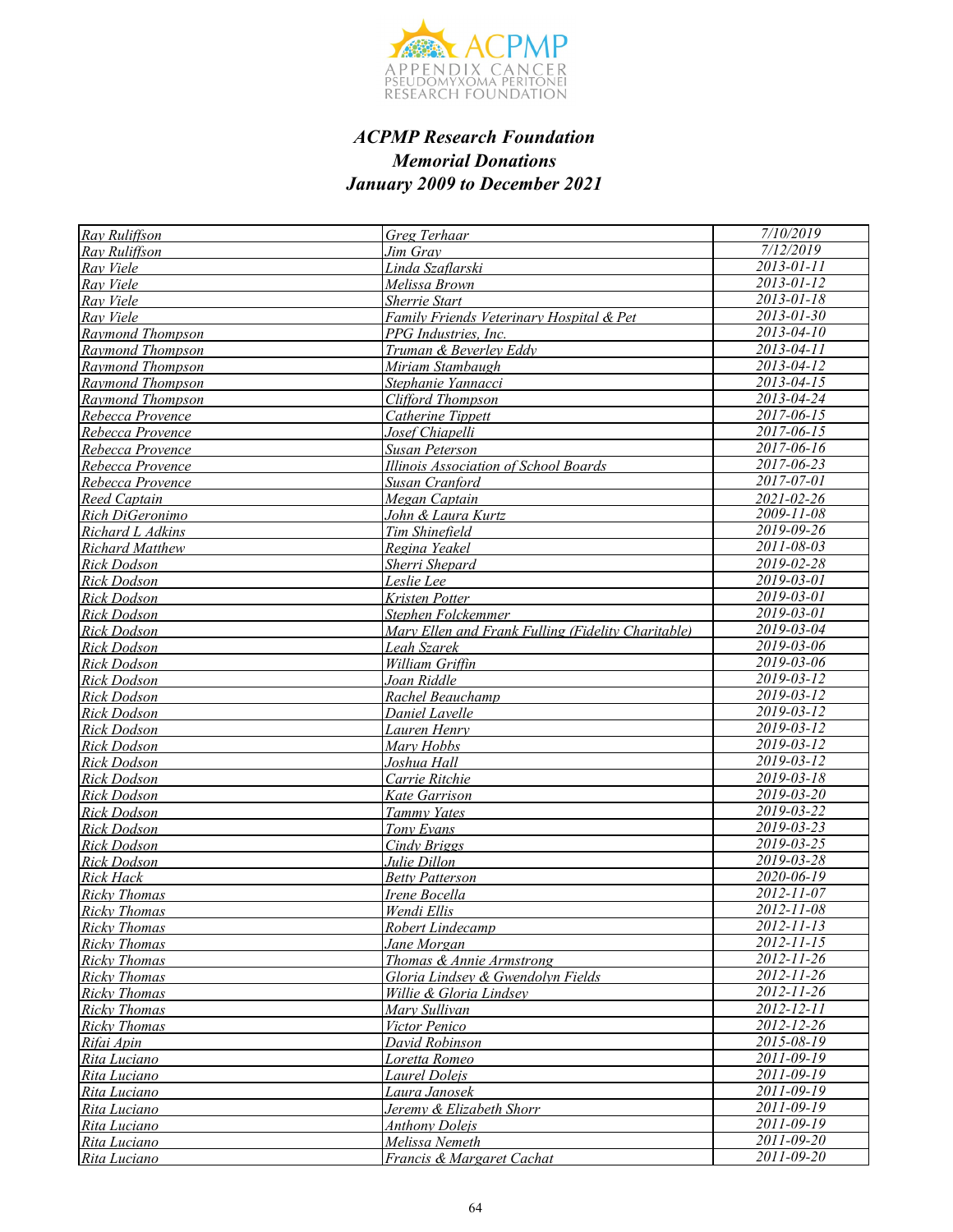

| Rita Luciano | Douglas Derbin                        | 2011-09-20              |
|--------------|---------------------------------------|-------------------------|
| Rita Luciano | Nicholas & Victoria Bellino           | 2011-09-21              |
| Rita Luciano | Fred & Theresa Nero                   | 2011-09-21              |
| Rita Luciano | Stephen & Debra Marlow                | 2011-09-22              |
| Rita Luciano | Robert & Heidi Quinn                  | 2011-09-22              |
| Rita Luciano | Marianne Zmija                        | 2011-09-22              |
| Rita Luciano | Alberta Metzger                       | 2011-09-22              |
| Rita Luciano | The Kurtz Foundation                  | $2011 - 09 - 23$        |
| Rita Luciano | <b>Russ Doleis</b>                    | $2011 - 09 - 23$        |
| Rita Luciano | Lynn Edwards                          | 2011-09-23              |
| Rita Luciano | Lenore Fritz                          | 2011-09-23              |
| Rita Luciano | Daniel Polk                           | $2011 - 09 - 23$        |
| Rita Luciano | <b>Bruce &amp; Ellen Noggle</b>       | $2011 - 09 - 23$        |
| Rita Luciano | Vernon & Rosemary Collingwood         | 2011-09-26              |
| Rita Luciano | Paula Ogrocki                         | $2011 - 09 - 26$        |
| Rita Luciano | Mildred Novak                         | 2011-09-26              |
| Rita Luciano | Marlo Michael & Rose Termini          | 2011-09-26              |
| Rita Luciano | John & Leticia O'Dell                 | $2011 - 09 - 26$        |
| Rita Luciano | Independence Excavating Inc.          | 2011-09-26              |
| Rita Luciano | Christina & Shannon Redford           | 2011-09-26              |
| Rita Luciano | Stanley & Sharon Otcovsky             | 2011-09-27              |
| Rita Luciano | <u>Jo Giroux</u>                      | 2011-09-27              |
| Rita Luciano | James & Susan Harris                  | 2011-09-27              |
| Rita Luciano | James & Catherine Schreiber           | 2011-09-27              |
| Rita Luciano | Agnes Bisler                          | 2011-09-27              |
| Rita Luciano | Thomas & Dolores Polk                 | 2011-09-29              |
| Rita Luciano | Richard & Mary Ann Torgerson          | 2011-09-29              |
| Rita Luciano | Richard & Barbara Gordon              | $2011 - 09 - 29$        |
| Rita Luciano | Nick & Karen Scorzino                 | 2011-09-29              |
| Rita Luciano | Nancy Gallagher                       | 2011-09-29              |
| Rita Luciano | Linda Tupa                            | 2011-09-29              |
| Rita Luciano | Larry & Christine Dennis              | 2011-09-29              |
| Rita Luciano | Kathryn Novotney                      | 2011-09-29              |
| Rita Luciano | Kathleen Rinella                      | 2011-09-29              |
| Rita Luciano | Joel & Carol Novak                    | 2011-09-29              |
| Rita Luciano | Jerome & Dawn Kotlarsic               | 2011-09-29              |
| Rita Luciano | James & Susan Harris                  | 2011-09-29              |
| Rita Luciano | Independence High School Office Staff | 2011-09-29              |
| Rita Luciano | Gregory & Charlene Paparizos          | 2011-09-29              |
| Rita Luciano | G.M. Kaftan                           | 2011-09-29              |
| Rita Luciano | Donna Kelly                           | 2011-09-29              |
| Rita Luciano | Don & Tina Paulson                    | 2011-09-29              |
| Rita Luciano | Daniel & Dorene Pumper                | $2011 - 09 - 29$        |
| Rita Luciano | Bernard & Felicia Stadelman           | 2011-09-29              |
| Rita Luciano | Anthony P. & Dennise Appenzeller      | 2011-09-29              |
| Rita Luciano | Anthony M. Appenzeller                | 2011-09-29              |
| Rita Luciano | Terry & Maureen Donovan               | 2011-10-03              |
| Rita Luciano | John & Karen Shallcross               | 2011-10-03              |
| Rita Luciano | James & Jacqueline Hoynes             | $2011 - 10 - 03$        |
| Rita Luciano | Michael & Suzanne Spohn               | 2011-10-05              |
| Rita Luciano | Mae Friedl & Tina Forster             | 2011-10-06              |
| Rita Luciano | Johane DiGeronimo                     | $\frac{2011-10-06}{20}$ |
| Rita Luciano | Jack & Nancy Kuthan                   | 2011-10-06              |
| Rita Luciano | George & Karen Schreiber              | $2011 - 10 - 06$        |
| Rita Luciano | Charles & Cynthia Ipsaro              | 2011-10-06              |
| Rita Luciano | Laura Janosek                         | 2011-10-09              |
| Rita Luciano | Joann Zak Bernhofer                   | 2011-10-12              |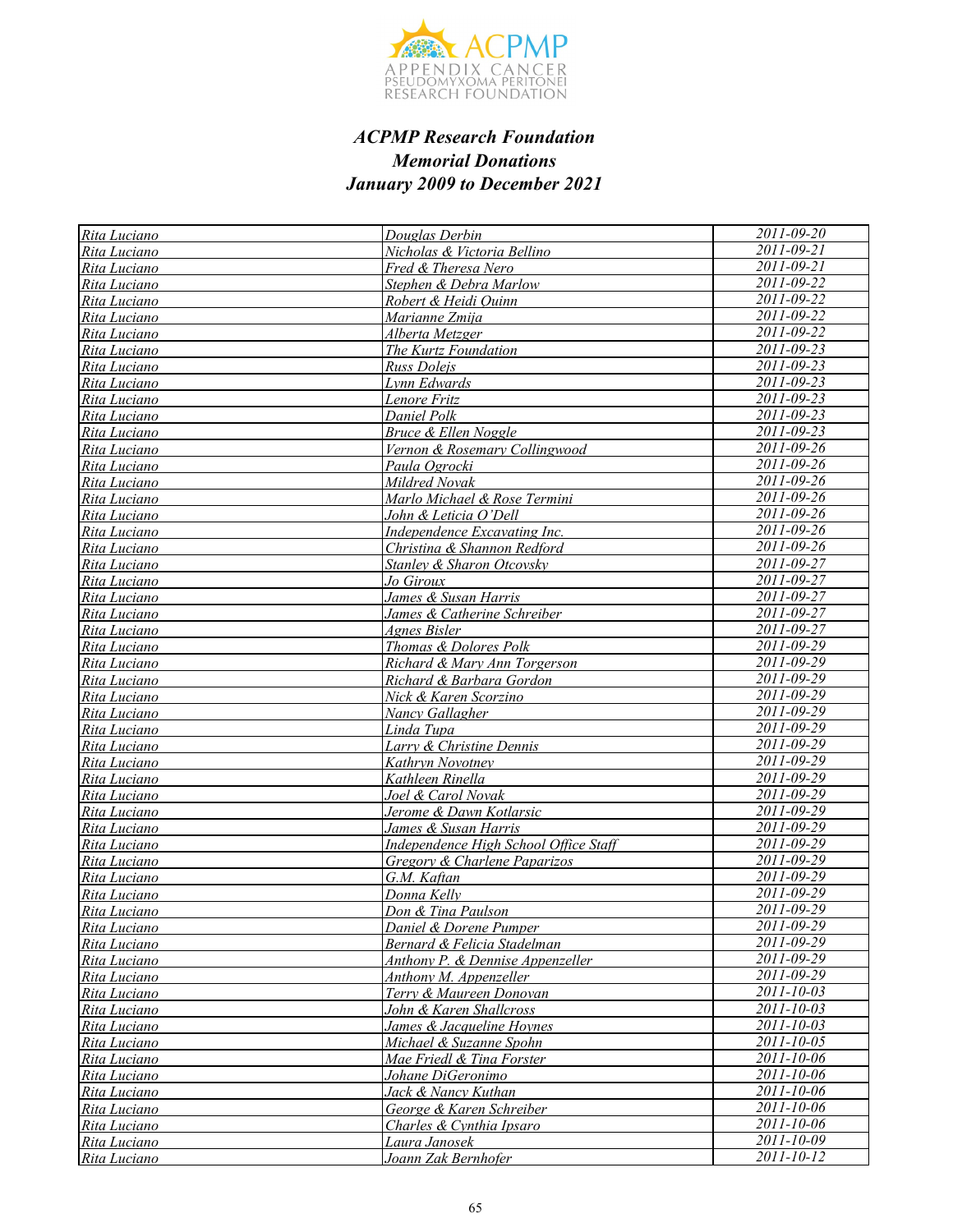

| Rita Luciano      | Cleveland Clinic Transplant Center  | $2011 - 10 - 13$         |
|-------------------|-------------------------------------|--------------------------|
| Rita Luciano      | Karen Green                         | $2011 - 10 - 17$         |
| Rita Luciano      | Evelyn Skoczen                      | 2011-10-17               |
| Rita Luciano      | John & Laura Kurtz                  | $2011 - 10 - 18$         |
| Rita Luciano      | Michael & Anita McCann              | $2011 - 10 - 26$         |
| Rita Luciano      | J.A. Kelly & K.M. Bevague           | $2011 - 10 - 26$         |
| Rita Luciano      | Dolores Kurtz                       | 2011-10-27               |
| Rita Luciano      | Malcolm Cooke & Barbara Youel       | 2011-10-31               |
| Rita Luciano      | Mike & Peggy Polk                   | 2011-11-01               |
| Robbie Hatfield   | Rudy Reclamation & Sportsman's Club | $2017 - 09 - 19$         |
| Robert Falwell    | <b>Ideal Homemakers FCE</b>         | 2018-11-07               |
| Robert Falwell    | Norma Falwell                       | 2018-11-12               |
| Robert FitzGerald | David De Graaf                      | 2018-01-01               |
| Robert FitzGerald | Ann MacDonald                       | 2018-01-01               |
| Robert FitzGerald | Traverse Real Estate                | 2018-01-02               |
| Robert FitzGerald | Stacie Knight                       | 2018-01-02               |
| Robert FitzGerald | Joseph Pacella                      | 2018-01-02               |
| Robert FitzGerald | Laurence Pitzmaurice                | 2018-01-02               |
| Robert FitzGerald | Ed & Barbara Dragon                 | 2018-01-02               |
| Robert FitzGerald | Stephen & Andrea MacDonald          | 2018-01-02               |
| Robert FitzGerald | Cheryl Pacella                      | $\overline{2018}$ -01-02 |
| Robert FitzGerald | Ferdinand Smith III                 | 2018-01-02               |
| Robert FitzGerald | Caitlin Pacella                     | 2018-01-02               |
| Robert FitzGerald | Phyllis Payne                       | 2018-01-02               |
| Robert FitzGerald | Traverse Family                     | 2018-01-02               |
| Robert FitzGerald | John & Theresa Jav                  | $2018 - 01 - 03$         |
| Robert FitzGerald | Ellen Bradley                       | $2018 - 01 - 03$         |
| Robert FitzGerald | <b>Bruce &amp; Louise Claflin</b>   | $2018 - 01 - 03$         |
| Robert FitzGerald | Janet Green                         | 2018-01-04               |
| Robert FitzGerald | Graham & Susan Prindeville          | 2018-01-04               |
| Robert FitzGerald | Helene Haddad                       | 2018-01-04               |
| Robert FitzGerald | O'Connor & Drew P.C.                | 2018-01-05               |
| Robert FitzGerald | Donna Rando                         | $2018 - 01 - 05$         |
| Robert FitzGerald | Nancy Ruhl                          | 2018-01-06               |
| Robert FitzGerald | Scott & Susan Love                  | $2018 - 01 - 06$         |
| Robert FitzGerald | Peter, Karen & Devon Reilly         | 2018-01-07               |
| Robert FitzGerald | Michelle Stenberg                   | 2018-01-08               |
| Robert FitzGerald | Tina Chhabra                        | 2018-01-08               |
| Robert FitzGerald | Joan Murphy                         | $2018 - 01 - 09$         |
| Robert FitzGerald | Deborah Smith                       | $2018 - 01 - 11$         |
| Robert FitzGerald | <b>Ellen Sheetz</b>                 | 2018-01-12               |
| Robert FitzGerald | Ericka Garufi                       | 2018-01-12               |
| Robert FitzGerald | Elizabeth DiPesa                    | 2018-01-12               |
| Robert FitzGerald | <u>Anne Costello</u>                | 2018-01-15               |
| Robert FitzGerald | <b>Richard McCarthy</b>             | 2018-01-15               |
| Robert FitzGerald | Lee Costello                        | 2018-01-16               |
| Robert FitzGerald | Maureen Pacella                     | 2018-01-21               |
| Robert Fitzgerald | Paul & Ellen Nylen                  | 2018-01-21               |
| Robert Fitzgerald | Runda Badwan                        | 2018-01-23               |
| Robert Fitzgerald | John Gallagher                      | $2018 - 01 - 30$         |
| Robert Fitzgerald | Don Sudbay                          | 2018-02-07               |
| Robert Fitzgerald | Nancy Kealey & Michael Powers       | 2018-02-28               |
| Robert FitzGerald | <b>Brianne FitzGerald</b>           | 2018-06-17               |
| Robert FitzGerald | David Allen                         | 2018-08-01               |
| Robert FitzGerald | Natalie Pacella                     | 2018-09-05               |
| Robert FitzGerald | Caitlin Pacella                     | 2019-12-23               |
| Robert McGee      | Mr. & Mrs. Tony Hamby               | 2014-09-02               |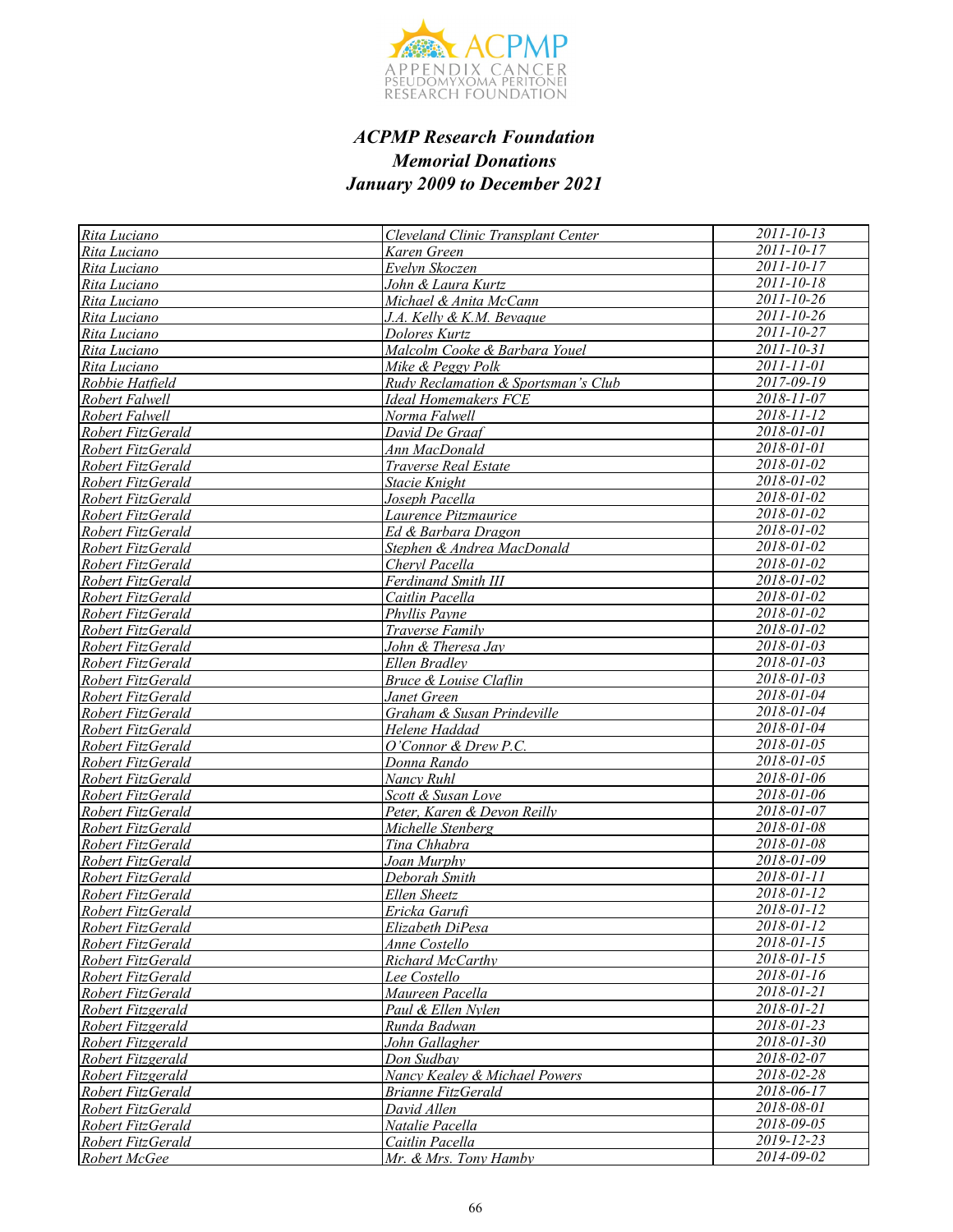

| Robert McGee                            | Karen Moore                     | 2014-09-02                     |
|-----------------------------------------|---------------------------------|--------------------------------|
| Robert McGee                            | Douglas Sanecki                 | 2014-09-02                     |
| Robert McGee                            | Heidi Freeman                   | 2014-09-02                     |
| Robert McGee                            | Thomas & Sandee Love            | $2014 - 09 - 03$               |
| Robert McGee                            | Nancy Dunn                      | 2014-09-04                     |
| Robert McGee                            | Dee Kopesky                     | 2014-09-04                     |
| Robert McGee                            | Peter & Betsy Clarke            | 2014-09-05                     |
| Robert McGee                            | Madeline Thomas Harold          | 2014-09-06                     |
| Robert McGee                            | Gardner Gidley                  | 2014-09-07                     |
| Robert McGee                            | Jan Wilson                      | 2014-09-07                     |
| Robert McGee                            | Rebecca King                    | 2014-09-07                     |
| Robert McGee                            | Lois Roewade                    | 2014-09-07                     |
| Robert McGee                            | Terri Erickson                  | 2014-09-08                     |
| Robert McGee                            | Ware & Isabella Smith           | $2014 - 09 - 09$               |
| Robert McGee                            | Daniel Professional Group, Inc. | $2014 - 09 - 10$               |
| Robert McGee                            | Robert Sawyer                   | $2014 - 09 - 10$               |
| Robert McGee                            | Dianne Mitchell                 | 2014-09-11                     |
| Robert McGee                            | Elizabeth Grozis                | 2014-09-11                     |
| Robert McGee                            | Sandra Hegstrom                 | $2014 - 09 - 12$               |
| Robert McGee                            | Thomas & Judith McAllister      | 2014-09-12                     |
| Robert McGee                            | Mike Key                        | 2014-09-13                     |
| Robert McGee                            | Daniel M. Barksdale             | $2014 - 09 - 14$               |
| Robert McGee                            | Allen Wilson                    | $2014 - 09 - 15$               |
| Robert McGee                            | Rita Freimanis                  | 2014-09-19                     |
| Robert McGee                            | James & Jane Kirkpatrick        | $2014 - 09 - 21$               |
| Robert McGee                            | Marcus & Anne Hester            | 2014-09-23                     |
| Robert McGee                            | James Laughrun                  | $2014 - 09 - 24$               |
| Robert McGee                            | Dan & Paula Locklair            | 2014-10-12                     |
| Robert McGee                            | Paul Meyer                      | $2014 - 10 - 19$               |
| Robert McGee                            | <b>Basil Manly</b>              | $2014 - 11 - 08$               |
| Robert McGee                            | Mary Jane Tucker                | 2014-11-25                     |
| Robert McGee                            | Mark Thornton                   | 2014-12-15                     |
| Robert McGee                            | Christine Richards              | 2014-12-29                     |
| Robert McGee                            | Mary Harmelink                  | $2014 - 12 - 31$               |
| Robert McGee                            | Frederick Moser & Kim Hardy     | 2015-08-12                     |
| Robert Meador                           | Karolyn Blumer                  | 2010-03-04                     |
| Robert Meador                           | Jerry & Karolyn Lewandowski     | 2010-03-04                     |
| Robert Perry                            | Dan & Linda Bricker             | 2018-03-27                     |
| Robert S. Wolfersberger<br>Robert Weber | Phyllis Wesolik                 | 2020-12-20<br>$2020 - 03 - 05$ |
| Robert Weber                            | Jonathan Meer<br>James Montano  | $2020 - 03 - 05$               |
| Robert Weber                            | Carol Stern                     | 2020-03-06                     |
| Robert Weber                            | <b>Ed Semlies</b>               | 2020-03-07                     |
| Robert Weber                            | David Sheiffer                  | 2020-03-08                     |
| Robert Weber                            | Susan Latimer                   | 2020-03-09                     |
| Robert Weber                            | Nicholas Freeman                | 2020-03-30                     |
| Robert Weber                            | <b>Barbara Derubertis</b>       | 2020-04-02                     |
| Robert Weber                            | Thomas & Sharene Wassell        | 2020-04-02                     |
| Robert Wolfersberger                    | Barbara E. Knox                 | 2021-03-19                     |
| Robert Wolfersberger                    | Patricia Chiles                 | 2021-05-19                     |
| Robert Wolfersberger                    | Nancie Breunig                  | 2021-05-20                     |
| Robert Wolfersberger                    | Tina Vass                       | $2021 - 05 - 21$               |
| Robert Wolfersberger                    | Karen Montgomery                | 2021-05-24                     |
| Roberta Hart                            | Gregory & Marilyn Boczar        | 2012-02-20                     |
| Roberta Hart                            | Paige Book                      | $\overline{2012 - 02 -} 20$    |
| Roberta Hart                            | John Bowen, Jr.                 | $\overline{2012 - 02 - 23}$    |
| Roberta Hart                            | <b>Thomas Longmore</b>          | 2012-02-23                     |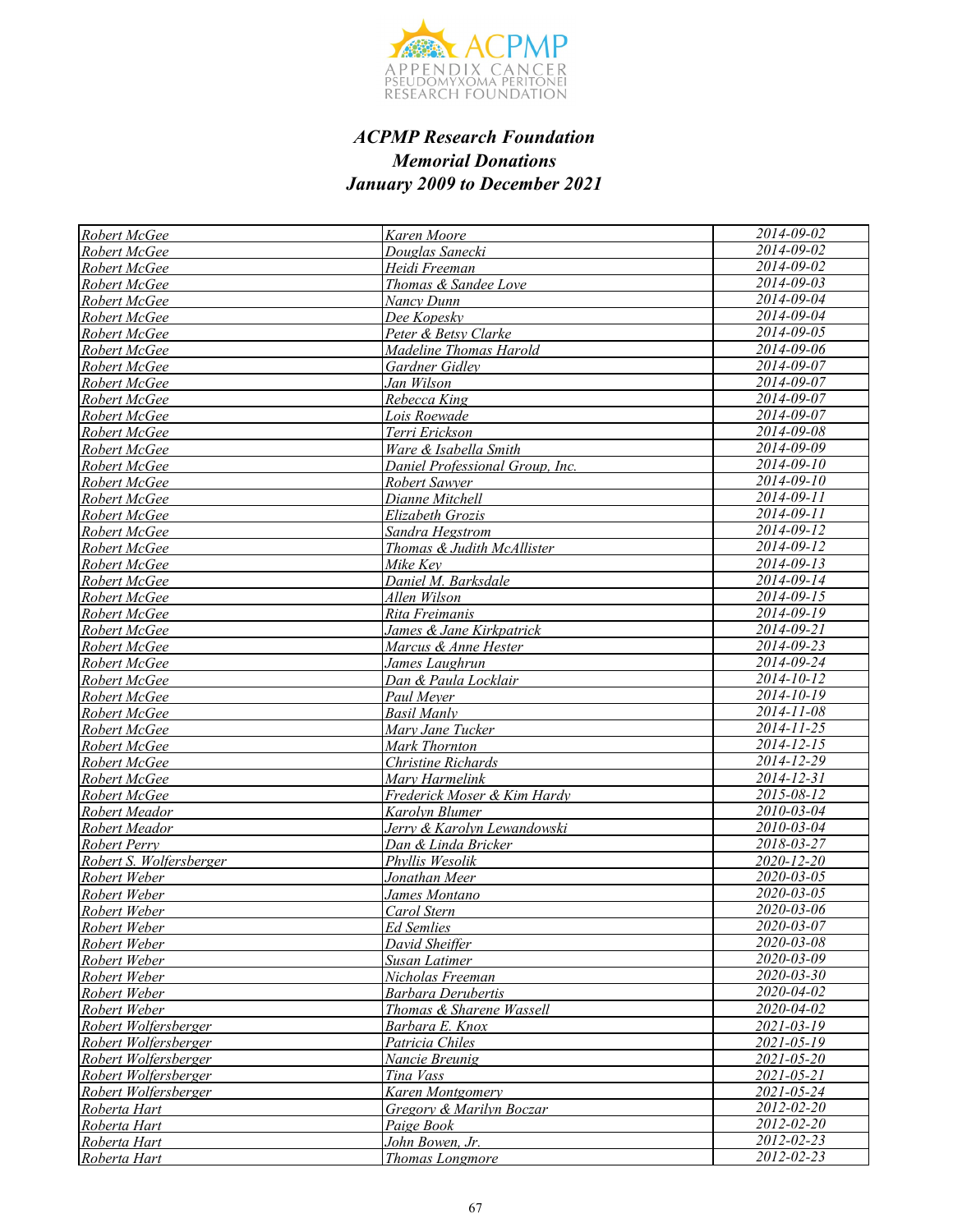

| Roberta Hart                 | Robert & Nadine Britton                     | 2012-02-24                     |
|------------------------------|---------------------------------------------|--------------------------------|
| Roberta Hart                 | Jennifer Oaklev                             | $2012 - 02 - 25$               |
| Roberta Hart                 | David Pinyot                                | 2012-02-26                     |
| Roberta Hart                 | Neal Fleischood                             | $2012 - 02 - 26$               |
| Roberta Hart                 | Marie Gillan                                | 2012-02-28                     |
| Roberta Hart                 | Taft, Stettinius & Hollister LLP Charitable | $2012 - 03 - 12$               |
| Roberta Hart                 | Laurie Morrow                               | 2012-05-02                     |
| Roberta Rabb                 | Teri Gorsky                                 | $2017 - 06 - 19$               |
| Roberta Rabb                 | Susan Foss                                  | $2017 - 06 - 19$               |
| Roberta Rabb                 | Carmelo Spinella                            | $2017 - 06 - 23$               |
| Roberta Rabb                 | Ellen Poltorak                              | 2017-06-27                     |
| Roberta Rabb                 | Ira & Barbara Kaplan                        | 2017-06-28                     |
| Roberta Rabb                 | Willie Wong                                 | 2017-07-02                     |
| Roberta Rabb                 | Phyllis Zarkin                              | $2017 - 07 - 12$               |
| Roberta Rabb                 | Nathaniel Silverman                         | 2017-07-29                     |
| Roberta Rabb                 | Michael Casev                               | 2017-08-08                     |
| Robin Doherty                | <b>Booster LLC</b>                          | 2016-12-14                     |
| Roger Graham                 | Cynthia & Blossom Yim                       | 2018-01-12                     |
| Roger Graham                 | Donna Dibiaso                               | 2018-01-21                     |
| Roger Graham                 | Wayne Graham                                | 2018-02-01                     |
| Roger Graham                 | Ron Raumer                                  | 2018-02-11                     |
| Ron Bellamy                  | Margaret Helms                              | 2017-03-27                     |
| Ron Kievit                   | Amy Blackwell                               | 2013-12-04                     |
| Ronald Rabon                 | Samantha Joos                               | $2020 - 01 - 14$               |
| Ronnie Rabon                 | Rachel Bennett                              | 2018-01-16                     |
| Ronnie Rabon                 | Max Bass                                    | $2018 - 01 - 16$               |
| Ronnie Rabon                 | <b>Linda Barnes Engstrom</b>                | $2018 - 01 - 16$               |
| Ronnie Rabon                 | Kathleen Feustel                            | $2018 - 01 - 17$               |
| Ronnie Rabon                 | Ellie Coludro                               | 2018-01-17                     |
| Ronnie Rabon                 | Joseph Zwastetzky                           | $2018 - 01 - 17$               |
| Ronnie Rabon                 | Randall Groger                              | $2018 - 01 - 17$               |
| Ronnie Rabon                 | Connie Woods                                | 2018-01-17                     |
| Ronnie Rabon                 | Alejandra Alvarez Smith                     | $2018 - 01 - 17$               |
| Ronnie Rabon                 | Angela Rabon                                | $2018 - 01 - 18$               |
| Ronnie Rabon                 | Jennifer Criscuolo                          | 2018-01-18                     |
| Ronnie Rabon                 | Jason Sharp                                 | $2018 - 01 - 18$<br>2018-01-18 |
| Ronnie Rabon                 | Elizabeth Brock                             |                                |
| Ronnie Rabon                 | Selin Hensley                               | 2018-01-19<br>2018-01-19       |
| Ronnie Rabon                 | <b>Timothy Dailey</b>                       | $2018 - 01 - 19$               |
| Ronnie Rabon                 | Lindsay Robinson                            | 2018-01-20                     |
| Ronnie Rabon<br>Ronnie Rabon | Lisa Hardison<br>Joan Mayer                 | 2018-01-20                     |
| Ronnie Rabon                 | San Juan Del Rio Catholic School            | 2018-01-23                     |
| Ronnie Rabon                 | <b>Nancy Gehret</b>                         | 2018-01-23                     |
| Ronnie Rabon                 | Joan Marks                                  | 2018-01-23                     |
| Ronnie Rabon                 | Julie Hopkins                               | 2018-01-25                     |
| Ronnie Rabon                 | Davle Melvin                                | 2018-01-26                     |
| Ronnie Rabon                 | Michelle Cirilo                             | 2018-01-26                     |
| Ronnie Rabon                 | Jennifer Canon                              | 2018-01-29                     |
| Ronnie Rabon                 | Keith Coker                                 | $2018 - 01 - 30$               |
| Ronnie Rabon                 | San Juan Del Rio Catholic School            | 2018-01-31                     |
| Ronnie Rabon                 | <b>Brian Wheeler</b>                        | 2018-02-01                     |
| Ronnie Rabon                 | Barbara Darr                                | 2018-02-11                     |
| Ronnie Rabon                 | Jeanne Nicholson                            | 2018-07-23                     |
| Ronnie Rabon                 | Linda Engstrom                              | 2019-12-28                     |
| Rosalyn Steinhorn            | Frederick Minger                            | 2020-10-16                     |
| Rosalyn Steinhorn            | Janice McKenna                              | 2020-10-16                     |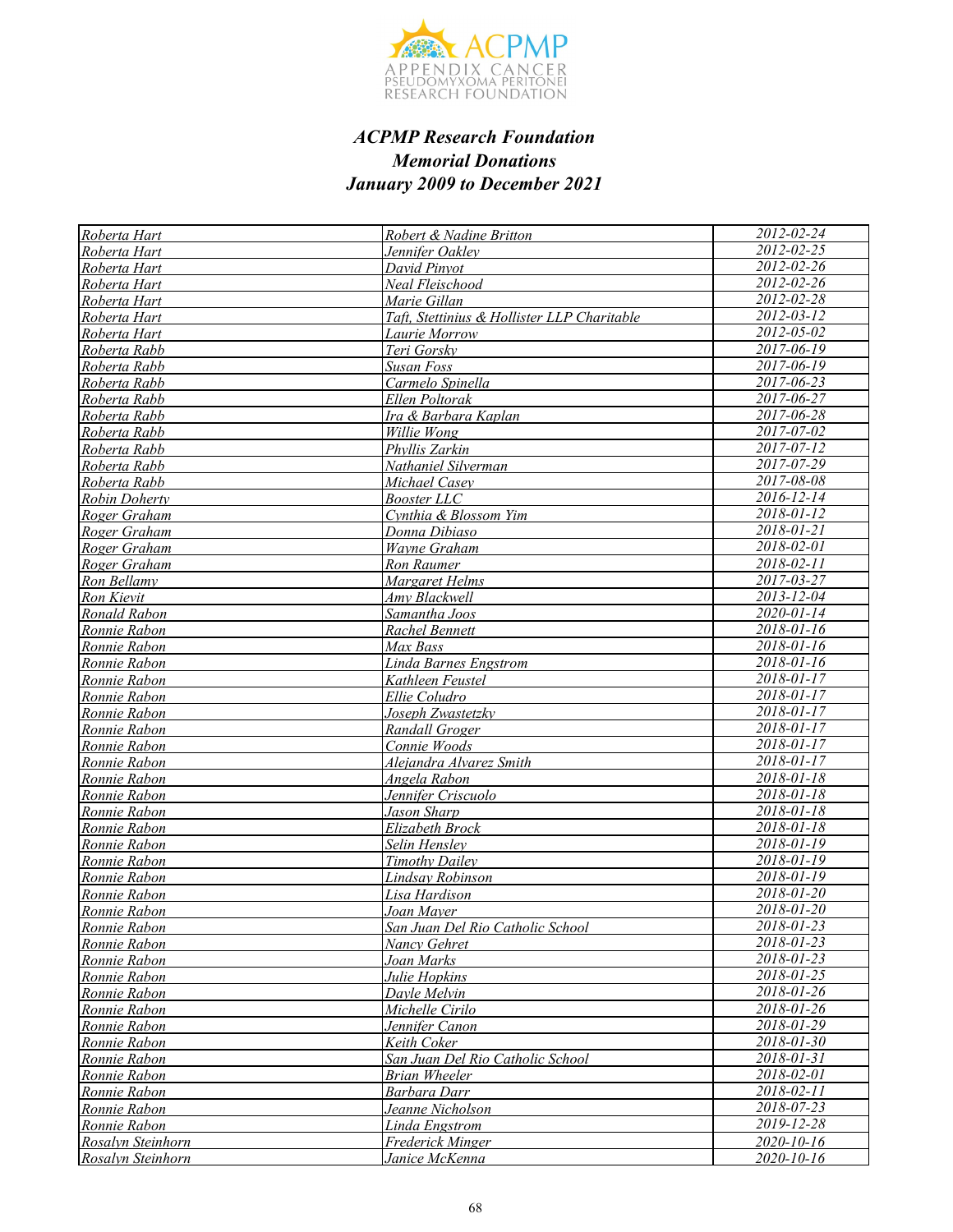

| Rosalvn Steinhorn     | Melinda Ruben               | 2020-10-17       |
|-----------------------|-----------------------------|------------------|
| Rosalvn Steinhorn     | Orly Korat                  | 2020-10-17       |
| Rosalyn Steinhorn     | David and joan Berman       | $2020 - 10 - 18$ |
| Rosalvn Steinhorn     | Diane Pogach                | 2020-10-20       |
| Rosalyn Steinhorn     | Diane Pogach                | 2020-10-20       |
| Rosalyn Steinhorn     | Michelle and Alan Pooner    | 2020-10-20       |
| Rosalyn Steinhorn     | Ahni Vanek                  | $2020 - 10 - 20$ |
| Rosalyn Steinhorn     | Maxine Williams             | 2020-10-22       |
| Rosalvn Steinhorn     | William London              | 2020-10-26       |
| Rosalyn Steinhorn     | murray cohen                | 2020-11-18       |
| Rosalyn Steinhorn     | Erica Cohen                 | 2021-01-22       |
| Ross Kent             | Young Hearts                | 2017-02-09       |
| <b>Roy Davies</b>     | Linda Gifford               | 2013-07-19       |
| <b>Roy Davies</b>     | Jamie Gearon                | $2013 - 07 - 19$ |
| <b>Roy Davies</b>     | David Mantey                | $2013 - 07 - 19$ |
| <b>Roy Davies</b>     | Robert D'Agostino           | $2013 - 07 - 23$ |
| <b>Roy Davies</b>     | Farm Family Insurance       | 2013-07-24       |
| <b>Roy Davies</b>     | Steven Krutz & Mary Mozingo | 2013-07-24       |
| <b>Roy Davies</b>     | Diane Piegare               | 2013-08-04       |
| <b>Roy Davies</b>     | Kathryn Pilhofer            | 2013-08-26       |
| <b>Roy Davies</b>     | Sandra Orris                | 2013-11-03       |
| Rov McDonald          | ellen caulo                 | 2020-03-22       |
| Rov McDonald          | Curtis Tuden                | $2020 - 03 - 22$ |
| Rov McDonald          | Lvnn Schipelliti            | 2020-03-23       |
| Rov McDonald          | Patrick Brennan             | $2020 - 03 - 26$ |
| Roy McDonald          | Humphrey and Faye Maris     | 2020-03-27       |
| Rov McDonald          | Creighton Reed              | 2020-03-27       |
| Roy McDonald          | Robert and Janice Najuch    | 2020-03-30       |
| Roy McDonald          | <b>Holly Loring</b>         | $2020 - 03 - 31$ |
| Roy McDonald          | Marian Knight               | $2020 - 04 - 01$ |
| Rov McDonald          | Chervl Ordway               | 2020-04-01       |
| Roy McDonald          | Jessie Behm                 | 2020-06-23       |
| Roy McDonald          | Kate O'Donnell              | 2020-06-23       |
| Rov McDonald          | Julia Howland Curley        | 2020-06-24       |
| Ruby (Reuben) Richman | Ellie Sobel                 | 2021-11-04       |
| Ruby (Reuben) Richman | Albert Levy                 | 2021-11-05       |
| Ruby (Reuben) Richman | Allen Goodman               | 2021-11-08       |
| Ruby (Reuben) Richman | Rebecca Goldfarb            | $2021 - 11 - 08$ |
| Ruby (Reuben) Richman | Rochelle Goldberg           | 2021-11-08       |
| Ruby (Reuben) Richman | Doreen Mendelson            | $2021 - 11 - 16$ |
| Ruby (Reuben) Richman | Sandra Smith                | $2021 - 11 - 17$ |
| Russell K. Vincelette | Cynthia Lawton              | 2021-06-12       |
| Russell K. Vincelette | Suzanne Apellaniz           | $2021 - 06 - 12$ |
| Russell K. Vincelette | Sheryl Vincelette           | $2021 - 06 - 13$ |
| Russell K. Vincelette | Alicia Duffany              | $2021 - 06 - 14$ |
| Russell K. Vincelette | Maria Soto                  | 2021-06-14       |
| Russell K. Vincelette | Tammy Hickox                | 2021-06-29       |
| Russell K. Vincelette | Sandra Noel & Family        | $2021 - 10 - 20$ |
| S. Scott              | John & Angelique Harrington | 2015-01-04       |
| Sally Cline           | Jean Peterson               | 2018-04-12       |
| Sandra Capell         | David Ewing                 | 2013-08-03       |
| Sandra Capell         | Sheri Bragg                 | 2013-08-04       |
| Sandra Capell         | Frank Costa, Jr.            | 2013-08-04       |
| Sandra Capell         | Carla Harrington            | 2013-08-04       |
| Sandra Capell         | <b>Brooke Pry</b>           | 2013-08-04       |
| Sandra Capell         | Diane May                   | 2013-08-05       |
| Sandra Capell         | Sandra Fletcher             | 2013-08-05       |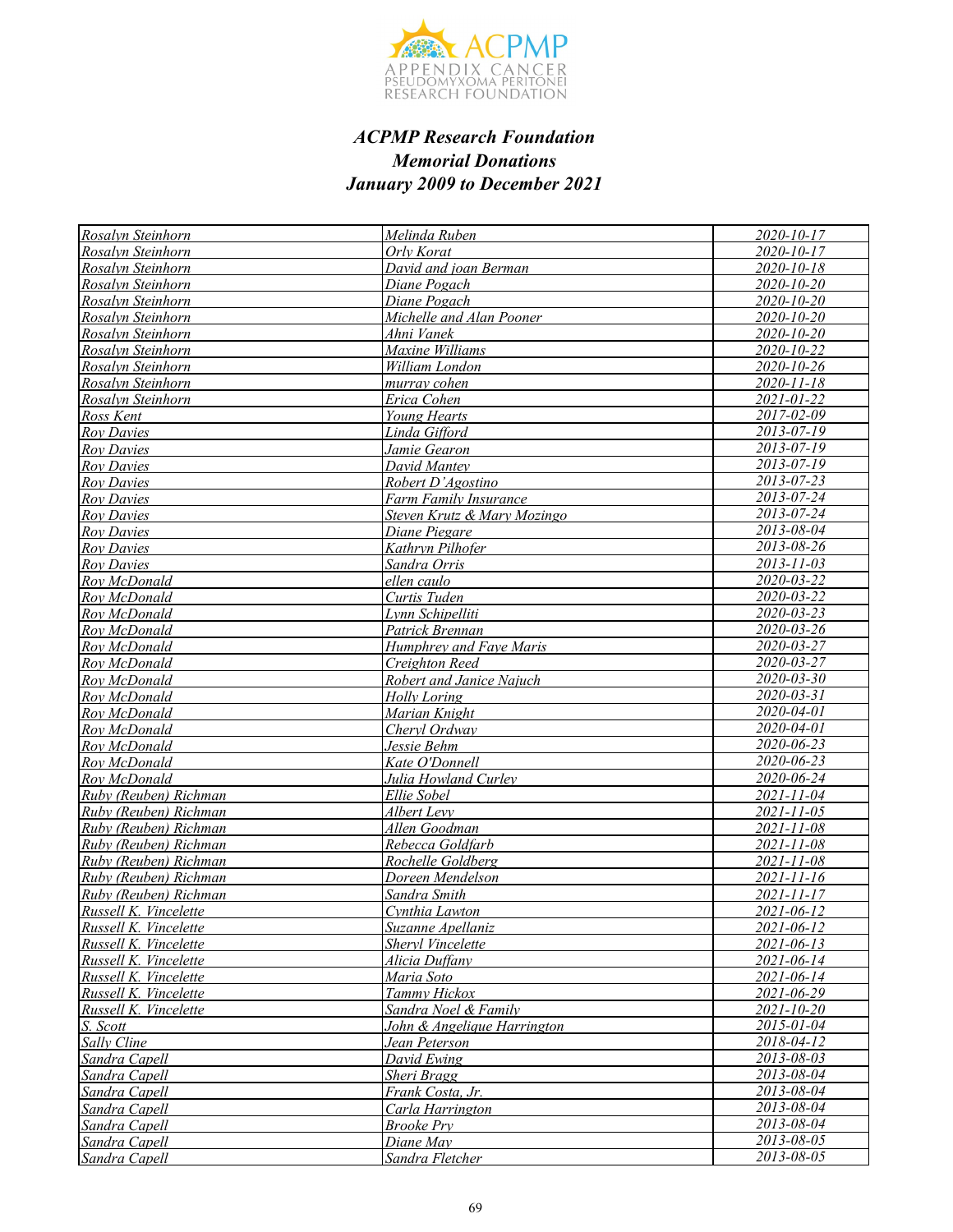

| Sandra Capell               | Kelly Connally                        | 2013-08-05                  |
|-----------------------------|---------------------------------------|-----------------------------|
| Sandra Capell               | Jerry & Carol Cole                    | 2013-08-06                  |
| Sandra Capell               | John Fryters                          | 2013-08-06                  |
| Sandra Capell               | Hayley Weycer                         | 2013-08-06                  |
| Sandra Capell               | Carolyn Shelton                       | 2013-08-07                  |
| Sandra Capell               | Paula Guidotti                        | 2013-08-07                  |
| Sandra Capell               | Maggie Wessel Takach                  | 2013-08-07                  |
| Sandra Capell               | <b>Clayton Guiles</b>                 | 2013-08-08                  |
| Sandra Capell               | Danny Phu                             | 2013-08-09                  |
| Sandra Capell               | Carol Capell                          | $2013 - 08 - 10$            |
| Sandra Capell               | Harold & Mary Lund                    | $2013 - 08 - 10$            |
| Sandra Capell               | Joie Douglas                          | 2013-08-12                  |
| Sandra Capell               | George Brady                          | 2013-08-12                  |
| Sandra Capell               | Jennifer Allen                        | 2013-08-13                  |
| Sandra Capell               | Greg Yelverton                        | $2013 - 08 - 14$            |
| Sandra Capell               | Sandra Hardee                         | 2013-08-18                  |
| Sandra Capell               | John Renfro                           | 2013-08-27                  |
| Sandra Capell               | Media Alliance of Houston             | 2013-09-04                  |
| Sandra Capell               | Sandra Max                            | 2013-09-27                  |
| Sandra Capell               | Pam Mustard                           | 2013-11-18                  |
| Sandra Capell               | Kelly Georgiou                        | 2014-01-01                  |
| Sandra Capell               | Sue Schenker                          | 2017-08-07                  |
| Sarah Halabert Johnson      | <b>Edward Kander</b>                  | 2020-02-20                  |
| Sarah Halabert Johnson      | Margaret Rubinas                      | 2020-02-21                  |
| Sarah Halabert Johnson      | <b>Bridge Development Partners</b>    | 2020-02-24                  |
| Sarah Halabert Johnson      | Megan Radavich                        | 2020-02-24                  |
| Sarah Halabert Johnson      | Robert Damrat                         | 2020-02-26                  |
| Sarah Halabert Johnson      | Julie Voyles                          | $2020 - 03 - 10$            |
| Sarah Halaburt Johnson      | Nancy Gifford                         | 2020-02-22                  |
| Sarah Halaburt Johnson      | Matthew Walter                        | 2020-02-22                  |
| Sarah Halaburt Johnson      | <b>Sara Hastings</b>                  | 2020-02-23                  |
| Sarah Halaburt Johnson      | Paul Klawitter                        | 2020-02-23                  |
| Sarah Halaburt Johnson      | <b>Philip Smith</b>                   | 2020-02-23                  |
| Sarah Halaburt Johnson      | <b>Bonnie and Dale Chapman</b>        | $2020 - 02 - 24$            |
| Sarah Halaburt Johnson      | Alicyn Blanchette                     | 2020-02-27                  |
| Sarah Halaburt Johnson      | Lori Menzner                          | 2020-02-27                  |
| Sarah Halaburt Johnson      | Jennifer Schroeder                    | 2020-02-27                  |
| Sarah Halaburt Johnson      | Evan O'Brien                          | $2020 - 03 - 02$            |
| Sarah Halaburt Johnson      | PJ Mitchell                           | 2020-03-05                  |
| Sarah Halaburt Johnson      | John & Patricia Clifford              | 2020-04-02                  |
| Sarah Halaburt Johnson      | Kathryn & Jeffrey Grund               | 2020-04-02                  |
| Sarah Halaburt Johnson      | Dean & Kathleen Mitchell              | 2020-04-02                  |
| Sarah Halaburt-Johnson      | Friends & Family                      | $2021 - 12 - 23$            |
| Sarah Johnson               | Virginia Martinez                     | 2020-04-08                  |
| Sarah Johnson               | Friends and Family Friends and Family | $2020 - 05 - 11$            |
| Sarah Johnson               | Mary Therese Barrett                  | 2020-05-16                  |
| Scott A. Gross              | <b>Bonnie Rabinowitz</b>              | $\frac{2021 - 05 - 24}{20}$ |
| Scott A. Gross              | <b>Brookside Sunshine Fund</b>        | 2021-06-09                  |
| Scott A. Gross              | David & Lori Agosta                   | 2021-06-09                  |
| Scott A. Gross              | Sylvia Lieberman                      | 2021-06-16                  |
| Scott A. Gross              | Erika Parys                           | 2021-07-12                  |
| Scott A. Gross              | Mary Allen                            | 2021-07-15                  |
| Shae Hagarty                | Jo-Anne Hagarty                       | 2014-08-28                  |
| Shane Buchanan              | <b>Heather Langley</b>                | 2021-04-28                  |
| Sharon Leinbach             | Pamela Olinick                        | $2017 - 12 - 17$            |
| Sharon Leinbach             | Steve & Judy Reyhle                   | $2017 - 12 - 17$            |
| <b>Sharon Perry Delaney</b> | Marina Elliott                        | 7/29/2019                   |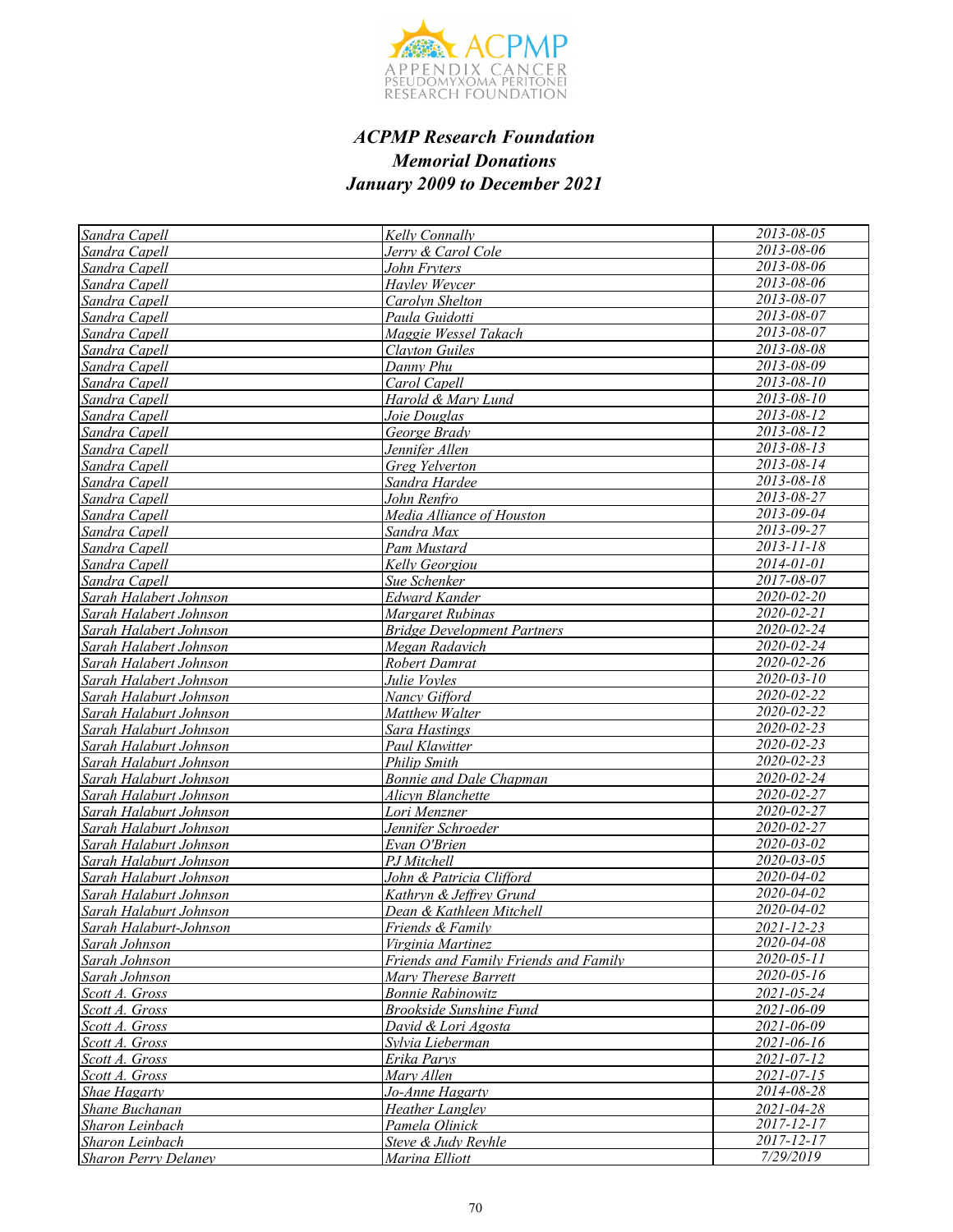

| <b>Sharon Perry Delaney</b>      | <b>Andretta Dennis</b>                     | 7/30/2019                |
|----------------------------------|--------------------------------------------|--------------------------|
| <b>Sharon Perry Delaney</b>      | Rose DiGeronimo                            | 8/2/2019                 |
| <b>Sharon Perry Delaney</b>      | Keith Lymore                               | 8/21/2019                |
| <b>Sharon Perry Delaney</b>      | The Product Support Team C/O Denise Little | 8/6/2019                 |
| <b>Sharon Perry Delaney</b>      | Diedra Raboteau                            | 8/7/2019                 |
| Sheila McCloskey                 | Patricia Gratzon Martschenko               | $2010 - 11 - 06$         |
| <b>Shelley Mulvaney</b>          | Christie Howard                            | 2016-11-06               |
| <b>Shelley Mulvaney</b>          | Caitlin Duane                              | 2016-11-11               |
| Shellev Mulvanev                 | Donna Orlando                              | 2016-11-22               |
| Shelley Mulvaney                 | Steven & Anita Liebhoff                    | $2016 - 11 - 24$         |
| Shelley Mulvaney                 | Linda Martin                               | $2016 - 12 - 03$         |
| <b>Shelley Mulvaney</b>          | Donna Orlando                              | $2017 - 11 - 09$         |
| Shelley Mulvaney                 | Donna Orlando                              | $2018 - 11 - 19$         |
| Shelley Mulvaney                 | Donna Orlando                              | 2020-12-01               |
| Sherry Catallo Day               | RACHEL KURTZ                               | 2020-09-15               |
| <b>Sherry Catallo Day</b>        | <b>Richard Best</b>                        | 2020-09-21               |
| Sherry Catallo Day               | james bonner                               | 2020-10-11               |
| <b>Sherry Catallo Day</b>        | Don Mason                                  | 2020-10-16               |
| Sherry Catallo Day               | <b>Heather Catallo</b>                     | 2020-10-20               |
| <b>Sherry Catallo Day</b>        | Heather Catallo                            | $2020 - 10 - 20$         |
| Sherry Dav                       | Alicia Karell                              | 2020-07-27               |
| Sherry Day                       | Kathryn and Richard Lenter                 | 2020-07-27               |
| <b>Sherry Day</b>                | Richard Gianino                            | 2020-08-07               |
| Sherry Day                       | Ursula Kaiser                              | 2020-08-07               |
| Sherry Day                       | Deborah Wagner                             | 2020-08-08               |
| <b>Sherry Day</b>                | Jill Johnson                               | 2020-08-09               |
| <b>Sherry Day</b>                | Jill Jordan                                | 2020-08-09               |
| Sherry Day                       | Charles Kitz                               | 2020-08-09               |
| Sherry Day                       | Lori Kontry                                | 2020-08-09               |
| Sherry Day                       | <b>MARLYS CORDES</b>                       | $2020 - 08 - 10$         |
| Sherry Day                       | Kathleen Petz                              | 2020-08-11               |
| Sherry Day                       | Joseph & Barbara Day                       | 2020-08-13               |
| Sherry Day                       | RACHEL KURTZ                               | 2020-09-15               |
| <b>Sherry Gallagher Day</b>      | Christy Torgler                            | 2021-06-29               |
| Sherry Gallagher Day             | Wanda O'Bovle                              | 2021-08-25               |
| Siegfried J Madler               | Hanna Madler                               | $2021 - 12 - 20$         |
| Siegfried J Madler               | Hanna Madler                               | 2021-12-29               |
| Soroosh Davani                   | Corv & Becky Larsen                        | 2010-12-31               |
| Soroosh Davani                   | MarySue Butner                             | 2011-01-07               |
| Soroosh Davani                   | Joanne Braunbeck                           | 2011-01-11               |
| Soroosh Davani                   | <b>Whitney Steen</b>                       | $2011 - 01 - 31$         |
| Soroosh Davani                   | Lee Roberson                               | 2011-01-31               |
| Soroosh Davani                   | Farzad Khalili                             | 2011-01-31               |
| Soroosh Davani                   | Caylee Lynne Prongua                       | 2011-01-31               |
| Soroosh Davani                   | Sogoal Davani                              | 2011-02-03               |
| Soroosh Davani                   | Patrick Kallin                             | 2011-02-03               |
| Soroosh Davani                   | Jacqueline Nguyen                          | 2011-02-07               |
| Soroosh Davani                   | Ray Marvin                                 | 2011-02-08               |
| Soroosh Davani                   | Naoma Gault                                | 2011-02-08<br>2011-02-08 |
| Soroosh Davani                   | Lisa Luciano                               | 2011-02-08               |
| Soroosh Davani                   | Kristin Brun Kelso                         | 2011-02-08               |
| Soroosh Davani<br>Soroosh Davani | Jodie Brown<br>James Todd                  | 2011-02-08               |
| Soroosh Davani                   | Dylan Nolle                                | $2011 - 02 - 08$         |
| Soroosh Davani                   | Summer Kasgnoc Shin                        | 2011-02-09               |
| Soroosh Davani                   | David Roscoe                               | 2011-02-09               |
| Soroosh Davani                   | <i>Anonymous</i>                           | 2011-02-09               |
|                                  |                                            |                          |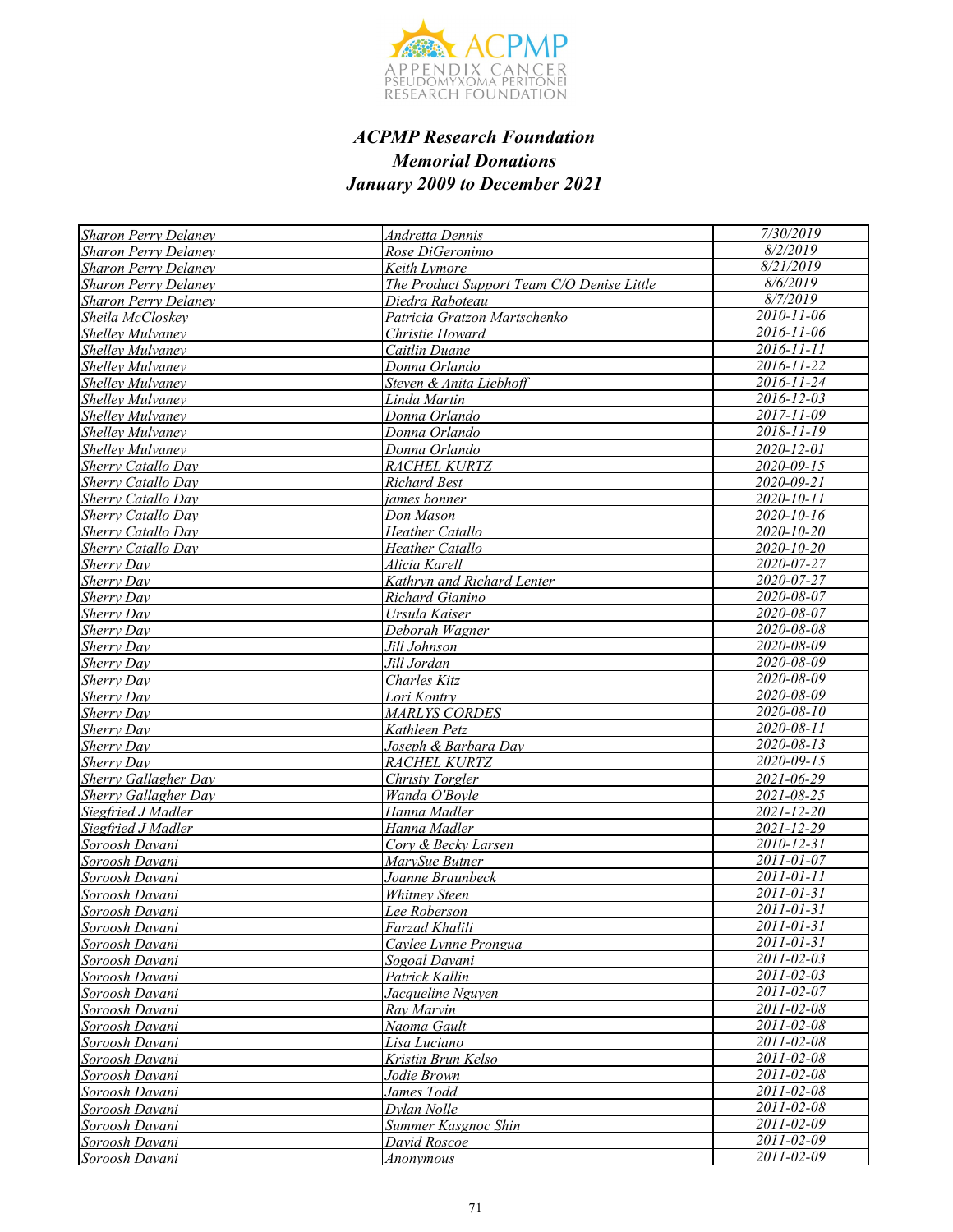

| Soroosh Davani         | Anonymous                                        | 2011-02-09                  |
|------------------------|--------------------------------------------------|-----------------------------|
| Soroosh Davani         | <b>Anonymous</b>                                 | 2011-02-09                  |
| Soroosh Davani         | Matt Williford                                   | 2011-02-10                  |
| Soroosh Davani         | Raha Nael                                        | $2011 - 02 - 18$            |
| <b>Stanley Pollack</b> | Rachel Forth                                     | $2018 - 07 - 18$            |
| <b>Stanley Pollack</b> | Joseph Ouillinan                                 | 2018-07-18                  |
| <b>Stanley Pollack</b> | Rocco Perate                                     | 2018-07-18                  |
| <b>Stanley Pollack</b> | Traci Hoegel                                     | $2018 - 07 - 18$            |
| <b>Stanley Pollack</b> | Jane Johnston                                    | $2018 - 07 - 19$            |
| <b>Stanley Pollack</b> | Tina Gangi                                       | $2018 - 07 - 19$            |
| <b>Stanley Pollack</b> | Juliann Genniro                                  | 2018-07-20                  |
| <b>Stanley Pollack</b> | Carol Sohmer & Family                            | 2018-07-20                  |
| <b>Stanley Pollack</b> | Daniel Blyweiss                                  | $2018 - 07 - 21$            |
| <b>Stanley Pollack</b> | Michael Devlin                                   | 2018-07-22                  |
| <b>Stanley Pollack</b> | <b>Raymond Price</b>                             | 2018-07-22                  |
| <b>Stanley Pollack</b> | Kimberly Guinta                                  | 2018-07-22                  |
| <b>Stanley Pollack</b> | Kevin Karns                                      | 2018-07-23                  |
| Stanley Pollack        | Maria Stenta                                     | 2018-07-25                  |
| <b>Stanley Pollack</b> | James & Pamela McGowan                           | 2018-07-30                  |
| <b>Stanley Pollack</b> | <i>Louise Caso</i>                               | 2018-07-31                  |
| <b>Stanley Pollack</b> | Rosemary Ouinn                                   | $2018 - 07 - 31$            |
| <b>Stanley Pollack</b> | <b>Bernice Corbi</b>                             | 2018-08-01                  |
| <b>Stanley Pollack</b> | Frederick Felter                                 | 2018-08-14                  |
| <b>Stanley Pollack</b> | <b>Sheryl Davidson</b>                           | 2018-08-22                  |
| Starla Taylor          | Judv Franklin                                    | $2017 - 08 - 20$            |
| Starla Taylor          | Robert Maynard                                   | 2017-08-27                  |
| Stephen Costello       | Kelly Cotter                                     | $2014 - 05 - 28$            |
| Stephen Costello       | Brenda Grassello                                 | 2014-05-29                  |
| Stephen Costello       | Monique Dubois                                   | 2014-05-29                  |
| Stephen Costello       | Robert Montgomery                                | $2014 - 05 - 29$            |
| Stephen Costello       | Carl & Jacqueline DuBois                         | 2014-05-30                  |
| Stephen Costello       | <b>Beverly Grappone</b>                          | 2014-05-30                  |
| Stephen Costello       | Donna Bratton                                    | 2014-05-31                  |
| Stephen Costello       | Karen Parker                                     | 2014-05-31                  |
| Stephen Costello       | Rita Mailhot                                     | $2014 - 06 - 04$            |
| Stephen Costello       | Leo & Marie Robitaille                           | 2014-06-06                  |
| Stephen Costello       | Marion Flanagan                                  | $2014 - 06 - 09$            |
| Stephen Costello       | <b>Beverly Barrett</b>                           | 2014-06-14                  |
| Stephen Costello       | Frances Ricker                                   | 2014-06-27                  |
| Stephen Costello       | Henry & Linda Masciocchi                         | $2014 - 07 - 01$            |
| Stephen Costello       | Stanley & Barbara Costello                       | 2014-07-28                  |
| <b>Stephen Faig</b>    | Cynthia Lowden                                   | 2019-01-14                  |
| Stephen Faig           | Grace Anne LaBarre and Jordan & Corinne Brewster | $2019 - 01 - 16$            |
| <b>Stephen Faig</b>    | John and Lorraine LaBarre                        | 2019-01-17                  |
| Stephen Faig           | Diana and Vincent Dezuzio                        | 2019-01-17                  |
| Stephen Faig           | Andrew and Becky Moody                           | 2019-01-18                  |
| Stephen Faig           | Daphne Hanrahan                                  | $2019 - 01 - 18$            |
| <b>Stephen Faig</b>    | <b>Bruce Kathryn Galton</b>                      | $2019 - 01 - 20$            |
| Stephen Faig           | Daniel and Marsha Gepford                        | $2019 - 01 - 20$            |
| Stephen Faig           | James and Janet Foster                           | 2019-01-21                  |
| Stephen Faig           | <b>Fidelity Matching Gifts Program</b>           | 2019-01-22                  |
| Stephen Faig           | Michelle Capitanio                               | $\frac{2019 - 01 - 23}{20}$ |
| Stephen Faig           | Louise Shepard                                   | 2019-01-25                  |
| Stephen Faig           | Thomas and Virginia Campion                      | $2019 - 01 - 26$            |
| Stephen Faig           | Kevin and Caroline Smith                         | $2019 - 01 - 31$            |
| Stephen Faig           | <b>Stanley and Leslie Mack</b>                   | 2019-02-01                  |
| Stephen Faig           | John and Karen Bodnar                            | 2019-02-07                  |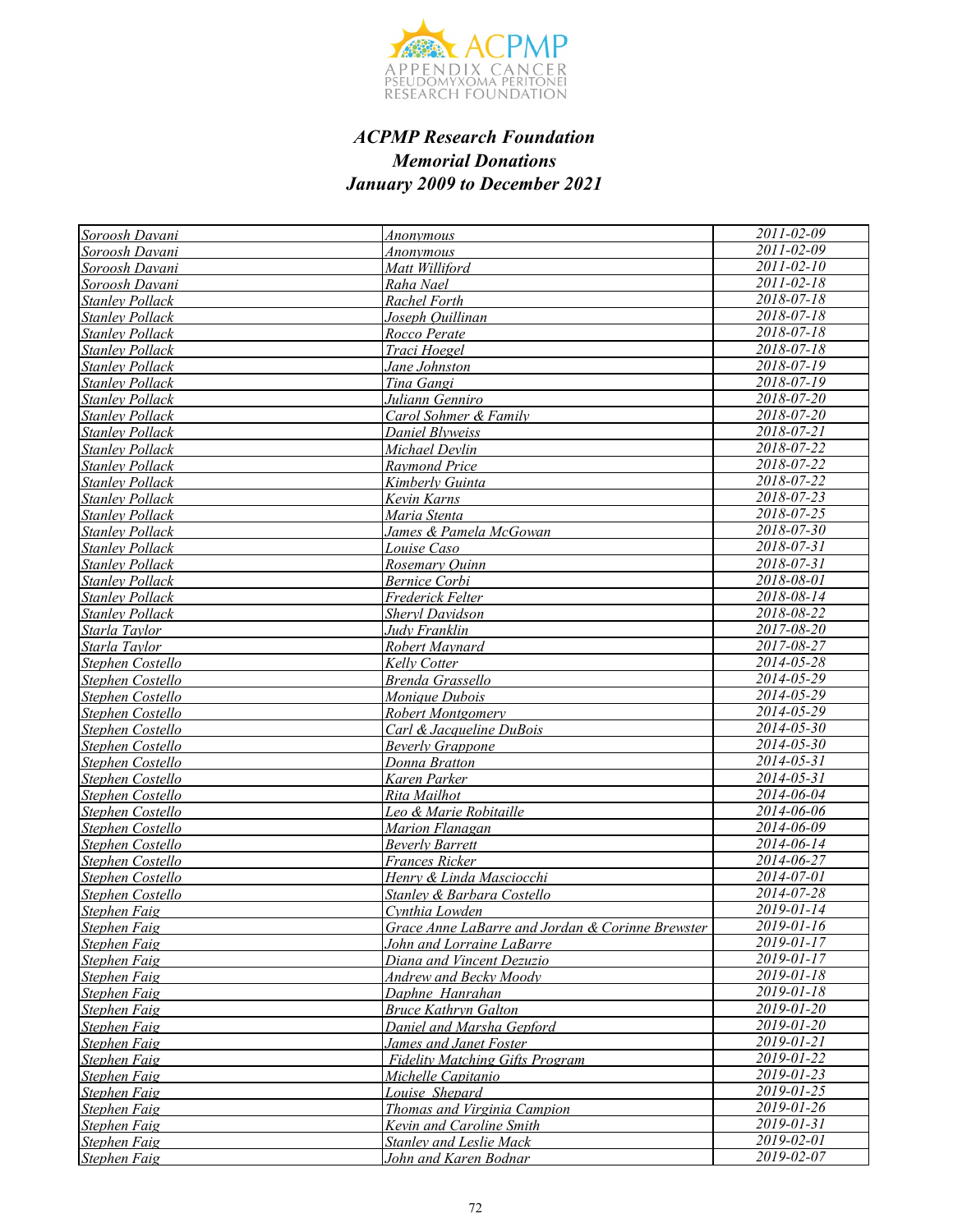

| Stephen Faig                 | Paul and Andrea Stephenson | 2019-02-07        |
|------------------------------|----------------------------|-------------------|
| Stephen Faig                 | Mary Levis                 | 2019-02-14        |
| Stephen Faig                 | Margaret Oakes             | 2019-02-23        |
| Stephen Faig                 | Barbara Richardson         | 6/27/2019         |
| Stephen Sears                | Rob & Helen Schroot        | $2017 - 09 - 11$  |
| <b>Stephen Sears</b>         | Denise Kraujalis-Meyers    | $2017 - 09 - 11$  |
| <b>Stephen Sears</b>         | Sandra Inouve              | 2017-09-12        |
| <b>Stephen Sears</b>         | <b>Therese Surges</b>      | $2017 - 09 - 14$  |
| <b>Steve Thiesfeld</b>       | <b>MICHELLE DELABARRE</b>  | 4/10/2019         |
| <b>Steve Thiesfeld</b>       | Jonathan D Frodge          | 4/19/2019         |
| <b>Steve Thiesfeld</b>       | David Nolte                | 4/9/2019          |
| Steven Anderson              | Hannah Anderson            | $2016 - 12 - 31$  |
| <b>Stuart Scott</b>          | Jillian Collito            | 5/25/2019         |
| Sue Batt                     | George Harrop              | 2017-09-06        |
| Sue Verhille                 | Jena Bixby                 | 5/15/2019         |
| Susan E. Bowersox-MacCormack | Joanie Prins               | 9/10/2019         |
| Susan Esther Bohnett         | Joan Ettlinger             | $2021 - 03 - 17$  |
| <b>Susan Esther Bohnett</b>  | David Wolfe                | 2021-03-24        |
| <b>Susan Esther Bohnett</b>  | Shawn Mckee                | 2021-03-24        |
| <b>Susan Esther Bohnett</b>  | Ralph & Lynn Cottrell      | $2021 - 03 - 26$  |
| <b>Susan Esther Bohnett</b>  | Joan Ettlinger             | 2021-03-29        |
| <b>Susan Esther Bohnett</b>  | Nanette Reny               | 2021-03-29        |
| <b>Susan Esther Bohnett</b>  | Jeanne Bush                | 2021-04-06        |
| <b>Susan Esther Bohnett</b>  | Cheryl Steele              | 2021-07-04        |
| Susan Novello                | Ed Mazzella                | 2015-09-02        |
| Suzanne Grimm                | Cecilee Schirmer           | $2021 - 10 - 05$  |
| Suzanne Nunn                 | Robert Calderoni           | $2021 - 03 - 18$  |
| Tammy Ann Joyce              | Scott & Cyndi Chalus       | 2021-02-02        |
| Tammy Ann Joyce              | Sandra Osucha              | 2021-04-14        |
| Tammy Ann Joyce              | <b>Barton Mines</b>        | $2021 - 04 - 15$  |
| Tammy Ann Joyce              | Francis Thompson           | $2021 - 04 - 15$  |
| Tammy Ann Joyce              | Joseph Mahoney             | 2021-04-16        |
| Tammy Ann Joyce              | Linda & Paul Hoffman       | 2021-04-16        |
| Tammy Ann Joyce              | Renee Holland              | 2021-04-17        |
| Tammy Ann Joyce              | Susan Starykowicz          | 2021-04-17        |
| Tammy Ann Joyce              | Lucy Weygandt              | 2021-04-18        |
| Tammy Ann Joyce              | Eileen Matyas              | 2021-04-19        |
| Tammy Ann Joyce              | Patricia Grapenthien       | $2021 - 04 - 19$  |
| Tammy Ann Joyce              | Catherine Joyce            | $2021 - 04 - 20$  |
| Tammy Ann Joyce              | Evelyn Jennings            | 2021-04-20        |
| Tammy Ann Joyce              | Helen Joyce                | 2021-04-20        |
| Tammy Ann Joyce              | Laura & Matt Naughton      | 2021-04-20        |
| Tammy Ann Joyce              | Laura Duber                | <u>2021-04-20</u> |
| Tammy Ann Joyce              | Michelle Mcclearn          | 2021-04-20        |
| Tammy Ann Joyce              | Sandra Halevy              | $2021 - 04 - 20$  |
| Tammy Ann Joyce              | Agnes Joyce                | 2021-04-22        |
| Tammy Ann Joyce              | Mary Griggs                | 2021-04-22        |
| Tammy Ann Joyce              | Danny & Kathy Pascente     | 2021-04-24        |
| Tammy Ann Joyce              | Kendra Foster              | 2021-04-24        |
| Tammy Ann Joyce              | Scott Lorence              | 2021-04-24        |
| Tammy Ann Joyce              | <b>Tracy Hoover</b>        | 2021-04-26        |
| Tammy Ann Joyce              | Charles Lorence            | 2021-05-07        |
| Tammy Ann Joyce              | Elaine Harsch              | 2021-05-07        |
| Tammy Ann Joyce              | Charles Lorence            | $2021 - 05 - 19$  |
| Tammy Glawson                | Tina Cole                  | $2019 - 09 - 19$  |
| Tammy Glawson                | Zach and Shay Pellicone    | 2019-09-19        |
| Tammy Glawson                | Chris Yauch                | 2019-12-17        |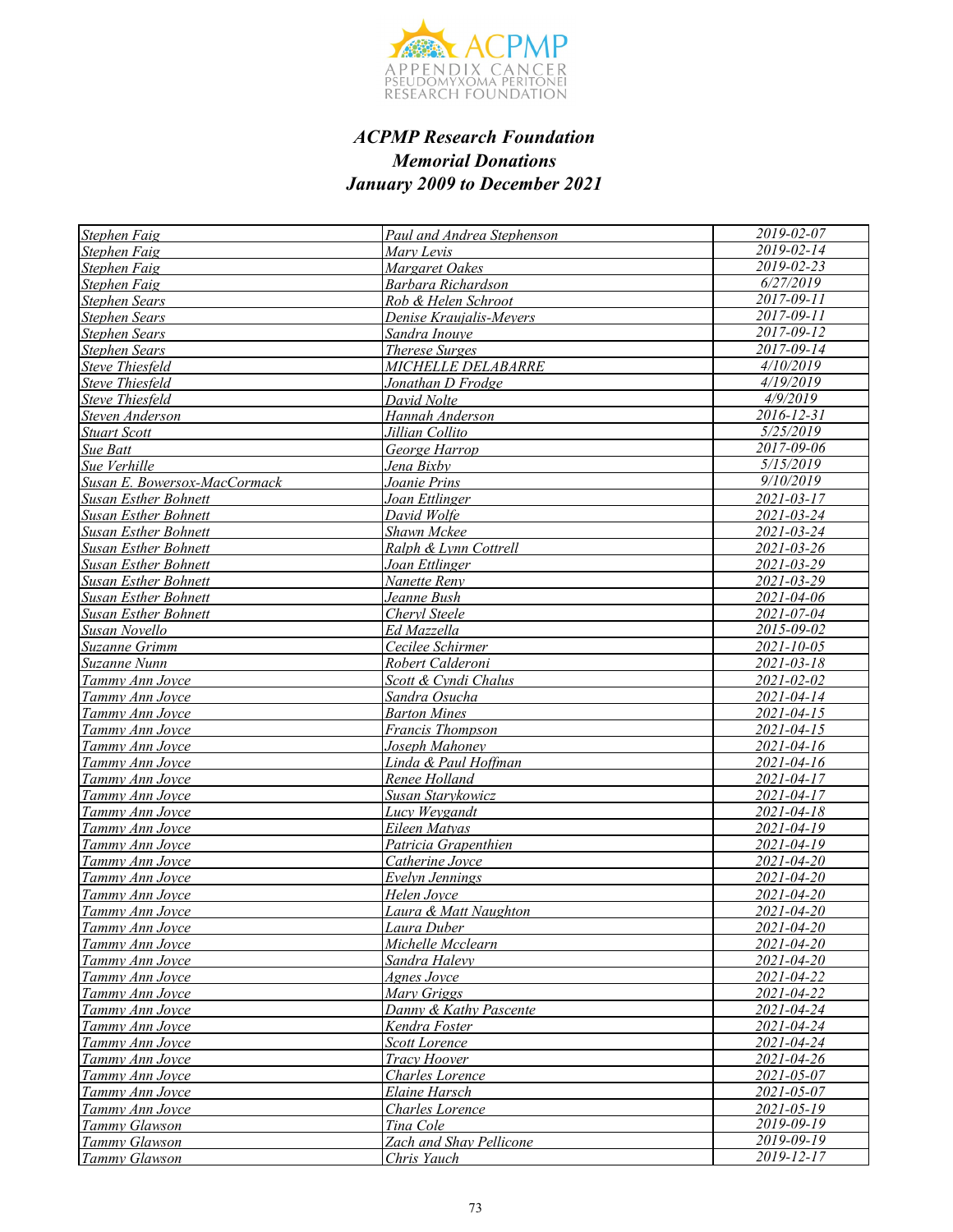

| Tammy Lynn Jordan                    | Chloe Gruber                                   | $2021 - 02 - 18$               |
|--------------------------------------|------------------------------------------------|--------------------------------|
| Tammy Lynn Jordan                    | Adele Veihdeffer                               | $2021 - 02 - 24$               |
| Tammy Lynn Jordan                    | Robert Brown                                   | $2021 - 02 - 25$               |
| Tammy Lynn Jordan                    | Mr. James and Dr. Rosemary Sansone             | 2021-02-26                     |
| Tammy Lynn Jordan                    | Brian & Susan Berner                           | 2021-03-03                     |
| Tammy Lynn Jordan                    | Joseph & Rebecca Grzybowski                    | $2021 - 03 - 03$               |
| Tammy Lynn Jordan                    | Andrea Ouarntillo                              | 2021-06-10                     |
| Tara Jeanne (Larsen) Bennett         | Gilda Larsen                                   | 2021-06-11                     |
| Tara Jeanne (Larsen) Bennett         | <b>Heather Stevens</b>                         | 2021-06-11                     |
| Tara Jeanne (Larsen) Bennett         | Matt & Jan Cohoat                              | 2021-06-11                     |
| Tara Jeanne (Larsen) Bennett         | Shona Bedwell                                  | 2021-06-11                     |
| Tara Jeanne (Larsen) Bennett         | Beth Ann Heiner                                | 2021-06-12                     |
| Tara Jeanne (Larsen) Bennett         | Vanessa Lampke Botheroyd                       | 2021-06-14                     |
| Tara Jeanne (Larsen) Bennett         | Bill & Donna Monaghan                          | 2021-06-15                     |
| Tara Jeanne (Larsen) Bennett         | Lawrence Wesson                                | $2021 - 06 - 15$               |
| Tara Jeanne (Larsen) Bennett         | Kathleen Fox                                   | $2021 - 06 - 16$               |
| Tara Jeanne (Larsen) Bennett         | Jean McAnaugh                                  | 2021-06-17                     |
| Tara Jeanne (Larsen) Bennett         | Craig & Sharyn Kaiser                          | 2021-06-29                     |
| Tara Jeanne (Larsen) Bennett         | Rex & Kimberly Morris                          | 2021-08-05                     |
| <b>Terrance Sauibbs</b>              | Diana Culp                                     | $2021 - 10 - 10$               |
| Terrence Lippert                     | Anthony Balesteri                              | 2019-02-13                     |
| Terrence Lippert                     | Patricia Skach                                 | $2019 - 02 - 13$               |
| Terrence Lippert                     | Eileen Watson                                  | $2019 - 02 - 13$               |
| Terrence Lippert                     | Maeghan Rempala                                | 2019-02-13                     |
| Terrence Lippert                     | Margaret Wienckowski                           | $2019 - 02 - 13$               |
| Terrence Lippert                     | <b>Bonnie Payne</b>                            | $2019 - 02 - 14$               |
| Terrence Lippert                     | Andrea Hawkins                                 | $2019 - 02 - 14$               |
| Terrence Lippert                     | Lisa Bird                                      | 2019-02-14                     |
| Terrence Lippert                     | Robert & Rita Tucker                           | 2019-02-14                     |
| Terrence Lippert                     | <b>WILLIAM LITGEN</b>                          | 2019-02-14                     |
| Terrence Lippert                     | Allison Schieferle Uhlenbrock                  | 2019-02-15                     |
| Terrence Lippert                     | Karl Lewis                                     | 2019-02-15                     |
| Terrence Lippert                     | Jonathan Merber                                | 2019-02-15                     |
| Terrence Lippert                     | Susan Sweinberg                                | 2019-02-15                     |
| Terrence Lippert                     | John and Ba <u>rbara Skaja</u>                 | $2019 - 02 - 15$               |
| Terrence Lippert                     | <b>Benjamin and Emily Getz</b>                 | $2019 - 02 - 15$               |
| Terrence Lippert                     | Karen Love                                     | $2019 - 02 - 15$               |
| Terrence Lippert                     | laurie motzel                                  | 2019-02-15                     |
| Terrence Lippert                     | Karen Nickerson                                | 2019-02-15                     |
| Terrence Lippert                     | Ken and Lisa Peplow                            | $2019 - 02 - 15$               |
| Terrence Lippert                     | <b>Christine Consdorf</b>                      | $2019 - 02 - 15$               |
| Terrence Lippert                     | Cindy Handzel                                  | 2019-02-16<br>$2019 - 02 - 16$ |
| <i>Terrence Lippert</i>              | <b>Fred Lundstrom</b>                          | $2019 - 02 - 16$               |
| <b>Terrence Lippert</b>              | Kelly and Joseph Bower                         | 2019-02-16                     |
| Terrence Lippert                     | Barbara Lamb                                   | 2019-02-16                     |
| Terrence Lippert                     | Cheryl Burke                                   | 2019-02-16                     |
| Terrence Lippert                     | Louise Miller                                  | $2019 - 02 - 16$               |
| Terrence Lippert                     | <b>Bryan Bell</b>                              | $2019 - 02 - 17$               |
| Terrence Lippert<br>Terrence Lippert | Carla Griffin<br>Frederick and Kathleen Raasch | $2019 - 02 - 17$               |
| Terrence Lippert                     | Toni DiOrio                                    | 2019-02-17                     |
| Terrence Lippert                     | <b>Carol and Dennis Sassan</b>                 | 2019-02-18                     |
| Terrence Lippert                     | Donald Lippert                                 | $2019 - 02 - 19$               |
| Terrence Lippert                     | Nena and Dick Peplow                           | 2019-02-20                     |
| Terrence Lippert                     | <b>HOBBS HOBBS</b>                             | 2019-02-21                     |
| Terrence Lippert                     | Pasquale DAgostino                             | 2019-02-21                     |
| Terrence Lippert                     | Jill Yurk                                      | 2019-02-21                     |
|                                      |                                                |                                |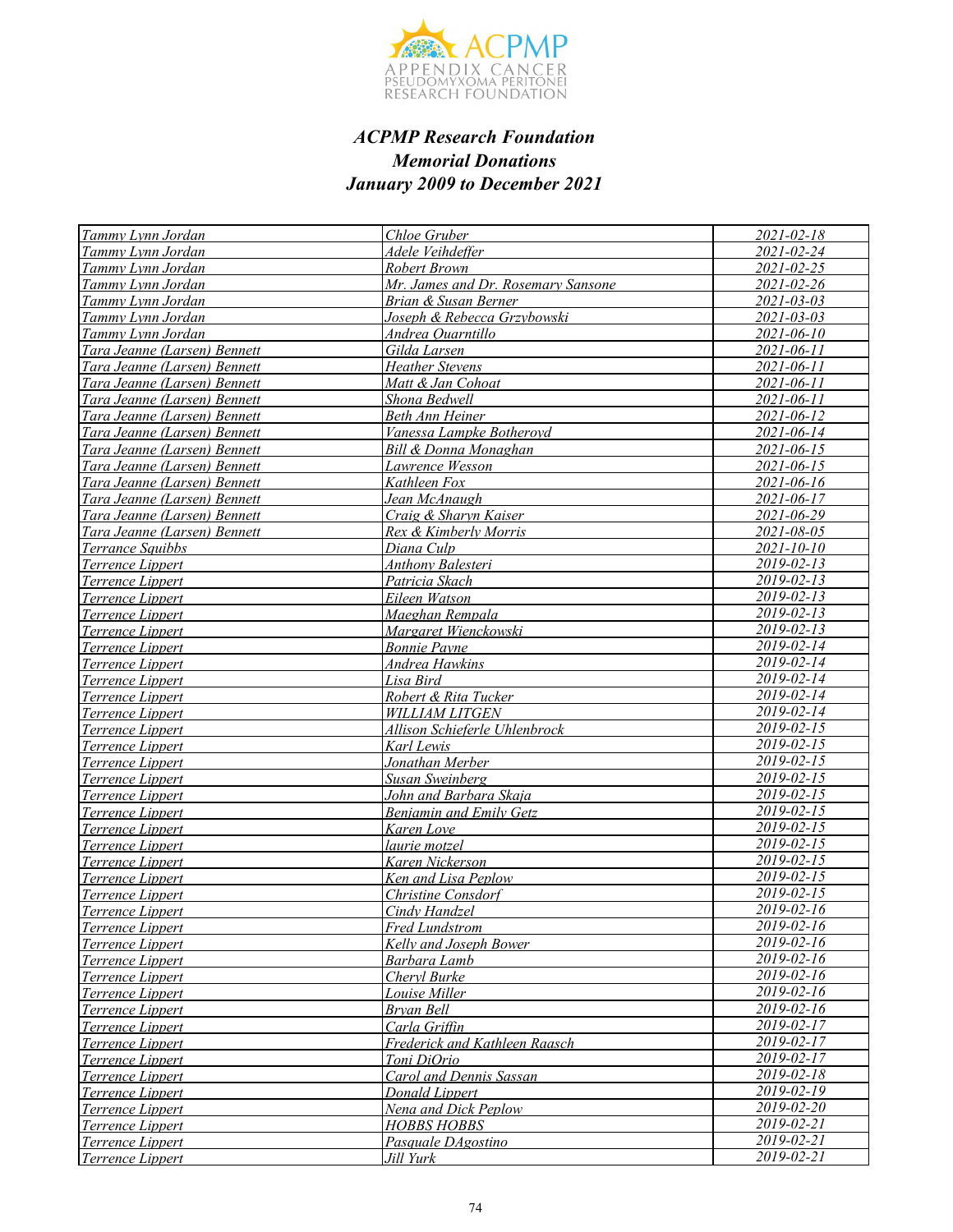

| Terrence Lippert     | Caron Beissmann               | $2019 - 02 - 21$ |
|----------------------|-------------------------------|------------------|
| Terrence Lippert     | Nancy Carreon                 | 2019-02-25       |
| Terrence Lippert     | Pamela Creager                | 2019-02-25       |
| Terrence Lippert     | <b>Therese Surges</b>         | 2019-02-26       |
| Terrence Lippert     | Diane Kirklev                 | $2019 - 03 - 02$ |
| Terrence Lippert     | <b>KRISTEN TARNOWSKI</b>      | 2019-03-05       |
| Terrence Lippert     | Jan/Mike Offman/Milde         | 2019-03-12       |
| Terrence Lippert     | <b>Molly Lippert</b>          | $2019 - 03 - 13$ |
| Terrence Lippert     | KATHLEEN JANESSA              | $2019 - 03 - 21$ |
| Terrence Lippert     | Allison Schieferle Uhlenbrock | 2019-12-03       |
| Terri Boor           | Christina Lenfers             | $2020 - 01 - 08$ |
| Terri Boor           | Brett/Ryan/David/Derek Gaudin | $2020 - 01 - 09$ |
| Terri Boor           | Lessa Pell                    | $2020 - 01 - 09$ |
| Terri Boor           | Stephanie Taylor              | $2020 - 01 - 09$ |
| Terri Boor           | Holweger Management           | 2020-01-10       |
| Terri Boor           | Rebecca Breeze                | 2020-01-11       |
| Terri Boor           | Teresa Hill                   | 2020-01-11       |
| Terri Boor           | Judy Evans                    | $2020 - 01 - 14$ |
| Terry Lippert        | Robert Tucker                 | $2021 - 02 - 09$ |
| Terry Lynn Miller    | Marie Petway                  | 2014-08-15       |
| Terry Lynn Miller    | Ellen Zimmer                  | 2014-08-16       |
| Terry Lynn Miller    | John & Marilee Russell        | $2014 - 08 - 17$ |
| Terry Lynn Miller    | Mary McGrath                  | $2014 - 08 - 18$ |
| Terry Lynn Miller    | Ian & Patricia Hyslop         | $2014 - 08 - 18$ |
| Terry Lynn Miller    | Betty Ivey                    | 2014-08-22       |
| Terry Zabala         | <b>Blair Callahan</b>         | $2019 - 11 - 11$ |
| Thomas Andel         | Rita Luciano                  | $2012 - 03 - 24$ |
| Thomas Fazio         | Valerie Hodin                 | 2012-05-04       |
| Thomas Fazio         | Candance Lindskog             | $2012 - 05 - 04$ |
| Thomas Fazio         | Jessica Reed Saouaf           | $2012 - 05 - 04$ |
| Thomas Fazio         | Tom Ramsay                    | $2012 - 05 - 04$ |
| Thomas Fazio         | James Lefort                  | $2012 - 05 - 05$ |
| Thomas Fazio         | Frieda Edgette                | 2012-05-06       |
| Thomas Fazio         | Jennifer Murse                | $2012 - 05 - 06$ |
| Thomas Fazio         | Danny Clark                   | 2012-05-07       |
| Thomas Fazio         | Cheri Kubina                  | 2012-05-08       |
| Thomas Fazio         | Steven & Nicole Suzuki        | 2012-05-09       |
| Thomas Fazio         | Steve & Amy Larson            | 2012-05-09       |
| Thomas Fazio         | Oana Seremeta                 | 2012-05-09       |
| Thomas Fazio         | Stephanie Kretschmer          | 2012-05-09       |
| Thomas Fazio         | Nadia Kachwaha Comiso         | $2012 - 05 - 10$ |
| Thomas Fazio         | James & Rose Marie Morris     | 2012-05-11       |
| <b>Thomas Fazio</b>  | James & Janean Regas          | $2012 - 05 - 15$ |
| Thomas Fazio         | Gunard Mahl                   | 2012-05-16       |
| Thomas Fazio         | Marta Dragos                  | 2012-06-13       |
| Thomas Fazio         | Frank & Yvonne Silva          | 2012-07-22       |
| Thomas Mickel        | Tyler Bolen                   | 2018-12-09       |
| <b>Thomas Mickel</b> | Carol Worley                  | 2018-12-14       |
| Thomas Mullen        | <b>Donald Davis</b>           | 2016-02-03       |
| Thomas Mullen        | Linda Smith                   | 2016-02-03       |
| Thomas Mullen        | Jeffrey Moe                   | 2016-02-03       |
| Thomas Mullen        | Marie Waugh                   | 2016-02-04       |
| Thomas Mullen        | John LaPointe                 | 2016-02-04       |
| Thomas Mullen        | Tony Balistrere               | 2016-02-04       |
| Thomas Mullen        | <b>Brian LaPointe</b>         | 2016-02-04       |
| Thomas Mullen        | Francesco Grosoli             | 2016-02-04       |
| Thomas Mullen        | Roberta Silver                | 2016-02-05       |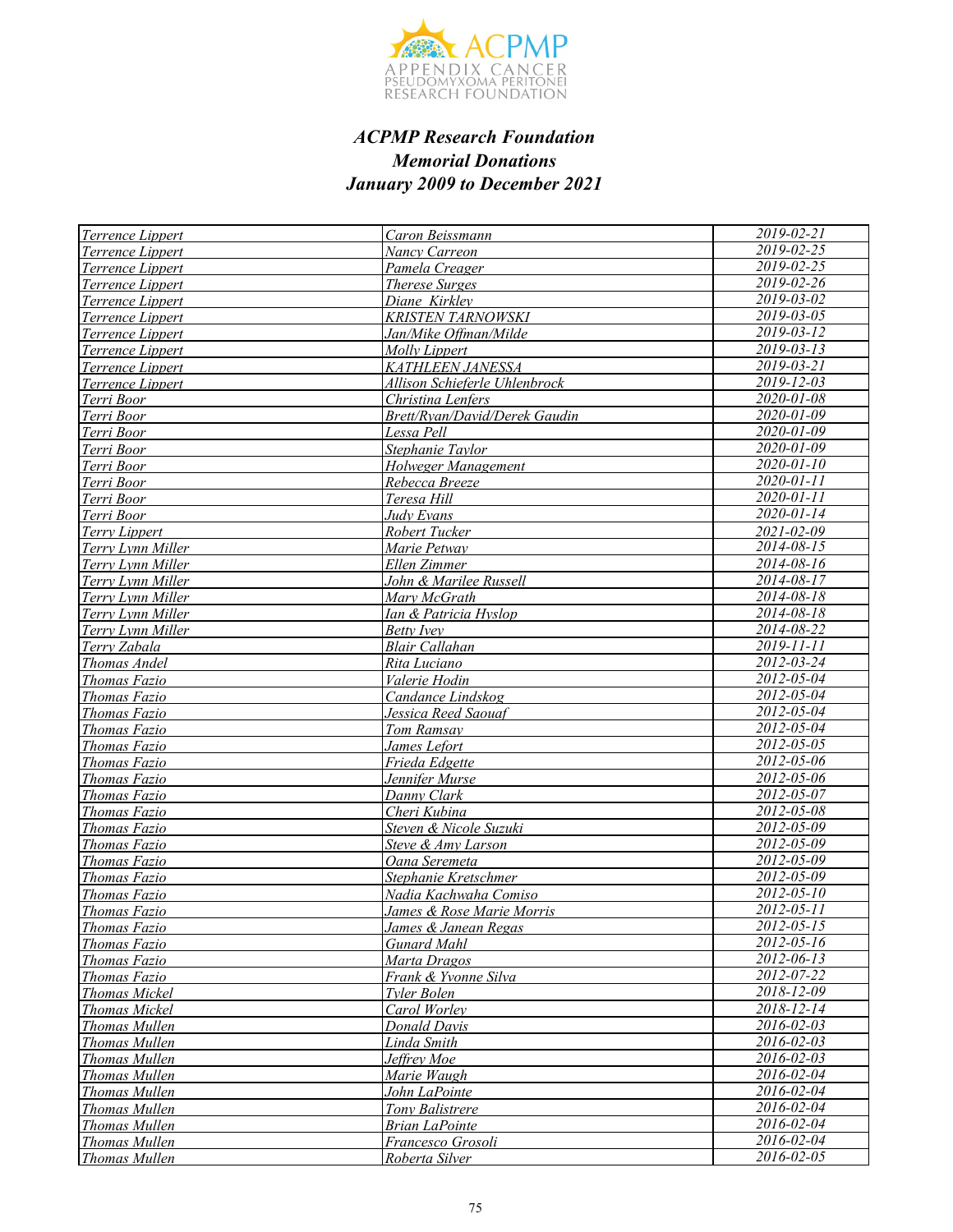

| <b>Thomas Mullen</b> | Kathy Bierman                     | 2016-02-05                  |
|----------------------|-----------------------------------|-----------------------------|
| <b>Thomas Mullen</b> | Jerry Berger                      | 2016-02-05                  |
| Thomas Mullen        | Bernadette Scovin                 | 2016-02-05                  |
| Thomas Mullen        | Paul Connuck & Lauren Weinberger  | 2016-02-06                  |
| Thomas Mullen        | Ann Gianas                        | 2016-02-06                  |
| Thomas Mullen        | David Franco                      | 2016-02-06                  |
| Thomas Mullen        | Barbara Klein                     | 2016-02-07                  |
| Thomas Mullen        | Indrani& Rajive Johri             | 2016-02-08                  |
| <b>Thomas Mullen</b> | Irv & Lois Cohen                  | 2016-02-08                  |
| Thomas Mullen        | Sue Lieber                        | 2016-02-08                  |
| Thomas Mullen        | Stephen LaPointe                  | 2016-02-09                  |
| Thomas Mullen        | <b>Kelsey Rogers</b>              | $2016 - 02 - 09$            |
| Thomas Mullen        | <b>Thomas Hills</b>               | 2016-02-09                  |
| Thomas Mullen        | Sally Birchard                    | 2016-02-10                  |
| Thomas Mullen        | Ronald Million                    | $2016 - 02 - 10$            |
| Thomas Mullen        | Ruth Oisteanu                     | 2016-02-13                  |
| Thomas Mullen        | <b>Wendy Thomas</b>               | 2016-02-15                  |
| Thomas Mullen        | Gwen Gage                         | $2016 - 02 - 15$            |
| <b>Thomas Mullen</b> | Yew Teik Tan-Ding                 | $2016 - 02 - 15$            |
| <b>Thomas Mullen</b> | Kaare Phillips                    | 2016-02-21                  |
| Thomas Mullen        | Karen Keiser                      | 2016-02-24                  |
| <b>Thomas Mullen</b> | Richard Gleeson & Nancy Serventi  | 2016-02-25                  |
| <b>Thomas Mullen</b> | Joe & Nancy Mullen                | 2016-02-27                  |
| Thomas Mullen        | Pamela deVries-Nasarat            | 2016-03-01                  |
| Thomas Mullen        | Katie Driscoll                    | 2016-03-10                  |
| Thomas Mullen        | Megan Alexander                   | $2016 - 03 - 18$            |
| <b>Thomas Mullen</b> | Elaine Ahlberg                    | $2016 - 03 - 27$            |
| Thomas Mullen        | John Glade Holman                 | 2016-04-22                  |
| Thomas Mullen        | Nancy Mullen                      | 2016-06-08                  |
| Thomas Mullen        | John Holman                       | $2016 - 12 - 23$            |
| <b>Thomas Murphy</b> | Louis Garozzo                     | $2012 - 04 - 30$            |
| Thomas Murphy        | Marie Murphy                      | $2012 - 04 - 30$            |
| <b>Thomas Murphy</b> | Leigh Anne & Bethany Murphy       | 2014-06-05                  |
| <b>Thomas Murphy</b> | Marie Murphy                      | 2014-06-05                  |
| Thomas Murphy        | Marie Murphy                      | 2015-06-02                  |
| <b>Thomas Murphy</b> | Louis Garozzo                     | 2015-06-04                  |
| Thomas Murphy        | George Barone                     | 2015-06-05                  |
| <b>Thomas Murphy</b> | Andrew & Leigh Anne Barone        | 2017-09-29                  |
| Thomas Murphy        | Leigh Anne & Bethany Murphy       | 2020-06-19                  |
| Tiffani Thomforde    | Naomi Makayama                    | 2013-02-22                  |
| Tiffani Thomforde    | Hope Miller                       | 2013-02-22                  |
| Tiffani Thomforde    | Julia Creamer                     | 2013-02-22                  |
| Tiffani Thomforde    | Jennifer Bloomquist               | 2013-02-23                  |
| Tiffani Thomforde    | Gordon Carlisle                   | 2013-02-25                  |
| Tiffani Thomforde    | Ron Shafer                        | 2013-02-26                  |
| Tiffani Thomforde    | Charles & Edna Eckman             | 2013-02-27                  |
| Tiffani Thomforde    | David Thomforde                   | $\overline{2013} - 02 - 28$ |
| Tiffani Thomforde    | Scott & April Seager              | 2013-03-07                  |
| Tiffani Thomforde    | Chase & Natalie Hundley           | 2013-03-25                  |
| Timothy Monahan      | Michael Gordon                    | 2020-04-14                  |
| Timothy Monahan      | <b>BRIAN COCHCROFT</b>            | 2020-04-23                  |
| Timothy Monahan      | <b>Candace Gates</b>              | 2020-04-23                  |
| Timothy Monahan      | Chuck & Sharon Statler            | 2020-04-23                  |
| Timothy Monahan      | Dave Masters                      | 2020-04-25                  |
| Timothy Monahan      | <b>Amy and David Splittgerber</b> | 2020-05-16                  |
| Timothy Monahan      | Cheri Meckley                     | 2020-09-01                  |
| Timothy Monohan      | Cheri Meckley                     | 2020-09-01                  |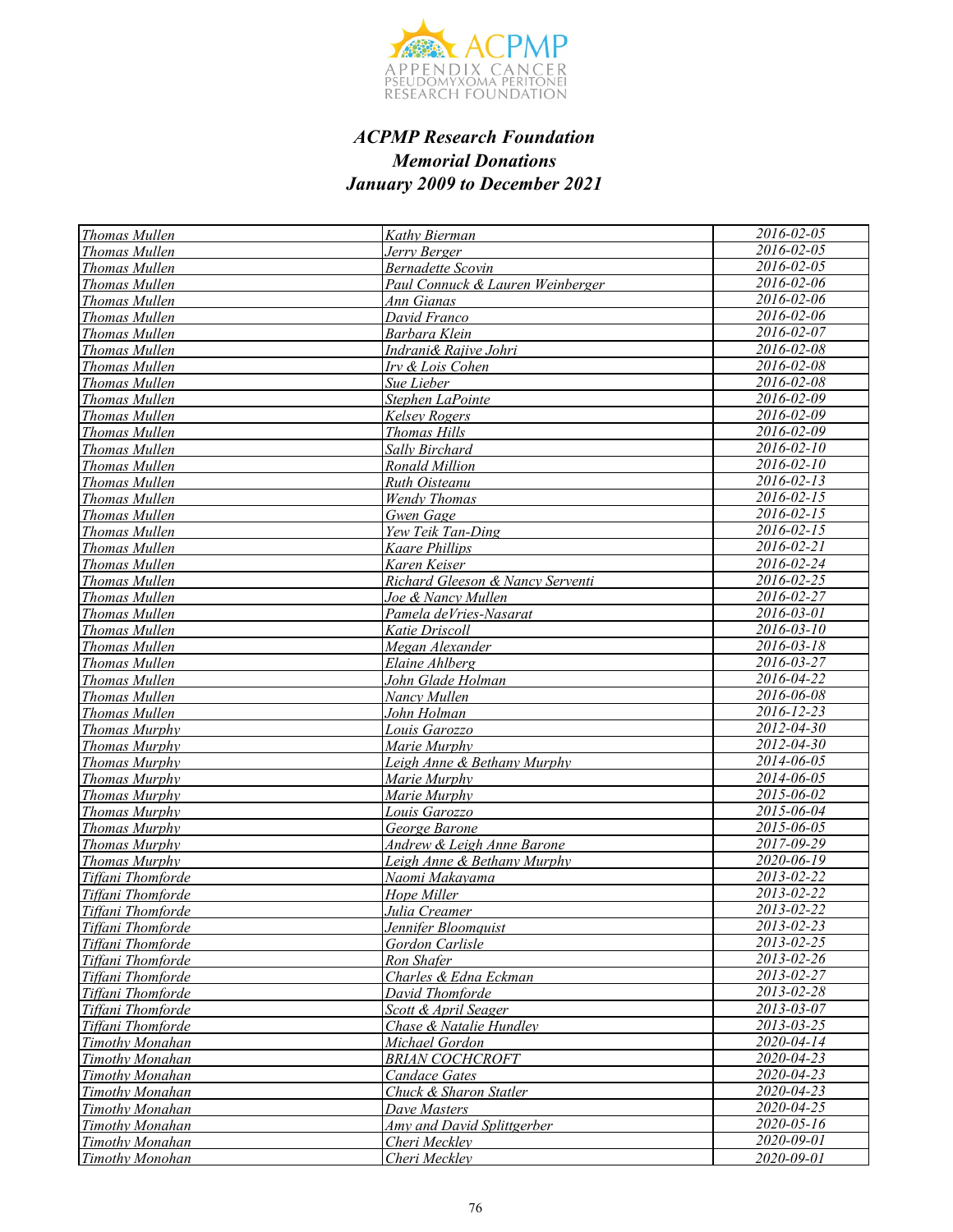

| <b>Timothy Shaughnessy</b> | Carol Welch                       | $2012 - 03 - 15$                     |
|----------------------------|-----------------------------------|--------------------------------------|
| Timothy Shaughnessy        | Michelle Brennan                  | 2012-03-15                           |
| Timothy Shaughnessy        | <b>Betsy Haight</b>               | 2012-03-16                           |
| Timothy Shaughnessy        | Sallie Rousseau                   | $2012 - 03 - 16$                     |
| Timothy Shaughnessy        | Diane McFadden                    | $2012 - 03 - 16$                     |
| <b>Timothy Shaughnessy</b> | John Oney                         | $2012 - 03 - 17$                     |
| Timothy Shaughnessy        | Karen Kourlesis                   | 2012-03-17                           |
| <b>Timothy Shaughnessy</b> | Joseph Brophy                     | $2012 - 03 - 18$                     |
| Timothy Shaughnessy        | M.R. & Maryann Church             | 2012-03-22                           |
| Timothy Shaughnessy        | Michael McCormick                 | $2012 - 03 - 30$                     |
| Timothy Shaughnessy        | Albert D'Amato                    | $2012 - 03 - 30$                     |
| Timothy Shaughnessy        | John LeChette                     | $2012 - 04 - 05$                     |
| Timothy Shaughnessy        | Daniel & Rosemary Graham          | $2012 - 04 - 25$                     |
| Timothy Shaughnessy        | Glenn Briscoe, Jr.                | $2012 - 09 - 07$                     |
| Timothy Shaughnessy        | Glenn Briscoe, Jr.                | $2013 - 04 - 01$                     |
| <b>Timothy Shaughnessy</b> | Julie Shaughnessy                 | 2014-02-07                           |
| Timothy Shaughnessy        | Glenn Briscoe                     | 2016-03-14                           |
| Timothy Shaughnessy        | Glenn Briscoe                     | $2019 - 03 - 20$                     |
| Tobin Korsch               | Patricia Dray                     | $2015 - 04 - 03$                     |
| Tobin Korsch               | Frances Campbell                  | 2015-04-05                           |
| Tobin Korsch               | Janann Nelson                     | 2015-04-05                           |
| Tobin Korsch               | Rob & Tori Milne                  | $2015 - 04 - 05$                     |
| Tobin Korsch               | Herman & Patricia Myers           | 2015-04-06                           |
| Tobin Korsch               | George & LaVonne Dalton           | 2015-04-06                           |
| Tobin Korsch               | Herman & Patricia Mvers           | 2015-04-06                           |
| Tobin Korsch               | F.R. & Jovce Huson                | 2015-04-06                           |
| Tobin Korsch               | Ashlev Ewals                      | $2015 - 04 - 06$                     |
| Tobin Korsch               | Jade Benson                       | 2015-04-07                           |
| Tobin Korsch               | Jennie Gordon                     | $2015 - 04 - 07$                     |
| Tobin Korsch               | Jim & Staff at Coffeen Plaza      | $2015 - 04 - 07$                     |
| Tobin Korsch               | James Selcher                     | 2015-04-07                           |
| Tobin Korsch               | Mike & Carolyn Moon               | $2015 - 04 - 07$                     |
| Tobin Korsch               | Bernadette Mohatt                 | 2015-04-07                           |
| Tobin Korsch               | Chervl Wickum                     | 2015-04-07                           |
| Tobin Korsch               | Walter & Patricia Buckingham      | 2015-04-07                           |
| Tobin Korsch               | T. Carrie Little                  | 2015-04-07                           |
| Tobin Korsch               | Chadwick & Shanna Reynolds        | 2015-04-09                           |
| Tobin Korsch               | David & Sandra Todd               | 2015-04-11                           |
| Tobin Korsch               | Ray & Bonnie Webb                 | $2015 - 04 - 12$<br>$2015 - 04 - 13$ |
| Tobin Korsch               | Wyoming Dental Hygienists' Assoc. |                                      |
| Tobin Korsch               | Catherine Bergey                  | $2015 - 04 - 14$<br>$2015 - 04 - 15$ |
| Tobin Korsch               | Phyllis Puckett                   |                                      |
| Tobin Korsch               | Donna & Dana Kaminski             | $2015 - 04 - 15$                     |
| Tobin Korsch               | Lois Hall                         | 2015-05-01                           |
| Tobin Korsch               | William & Paula Woodward          | 2015-05-04                           |
| Tobin Korsch               | Dan & Agnes Blaney                | 2015-06-11                           |
| Tobin Korsch               | Peter Korsch                      | 2015-09-20<br>2019-03-22             |
| Tom Mickel                 | Amy and Tomh Payne                |                                      |
| Tom Murphy                 | Marie Murphy                      | 2013-06-08<br>2020-07-19             |
| Tom Stamos                 | Luke Stamos                       |                                      |
| Tony Galletta              | <b>Bill and Sue Hanson</b>        | 2019-01-07                           |
| Tony Galletta              | David Coleman                     | 2019-01-30<br>$2015 - 12 - 25$       |
| Tony Gunderson             | Taylor Gunderson                  |                                      |
| Tony Van Gundy             | Monica Holtzee                    | 2016-08-16<br>$2017 - 02 - 01$       |
| Trish Heraghty             | Melynda O'Neill                   | 2017-02-01                           |
| Trish Heraghty             | Alistair Butler                   | $2017 - 02 - 01$                     |
| Trish Heraghty             | Patrick Murray                    |                                      |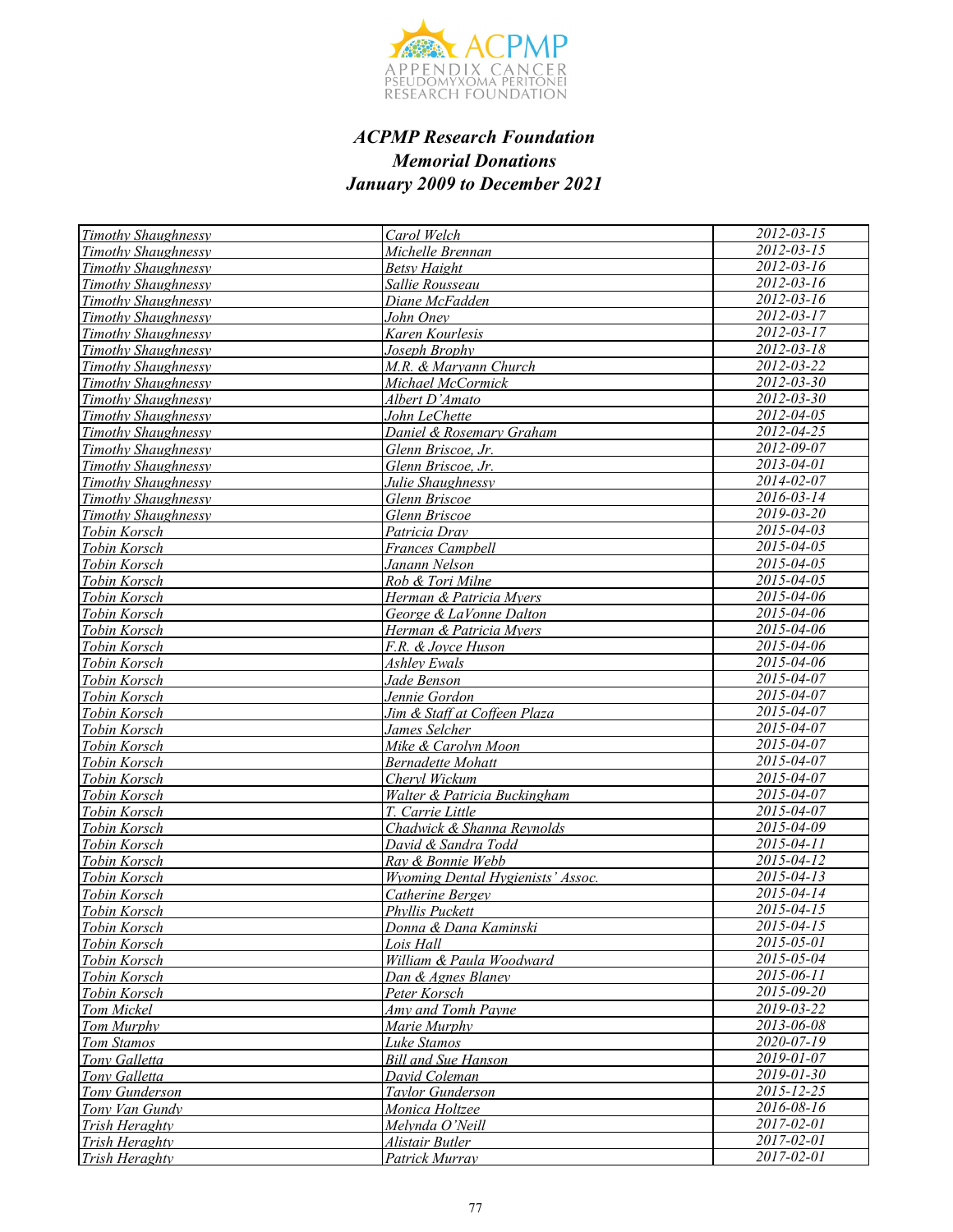

| <b>Trish Heraghty</b>                   | C.V. Goldthwaite                                     | 2017-02-01                  |
|-----------------------------------------|------------------------------------------------------|-----------------------------|
| Trish Heraghty                          | <b>Kaitlyn Hess</b>                                  | $2017 - 02 - 02$            |
| Trish Heraghty                          | Avijit Saha                                          | 2017-02-02                  |
| Trish Heraghty                          | Anne Michaelson                                      | 2017-02-02                  |
| Trish Heraghty                          | Wendy Allen                                          | 2017-02-02                  |
| Trish Heraghty                          | Dorothy Litwin                                       | 2017-02-02                  |
| Trish Heraghty                          | Patricia DeGraff                                     | 2017-02-02                  |
| Trish Heraghty                          | Lisa Montone                                         | 2017-02-02                  |
| Trish Heraghty                          | Nicolas Venegas                                      | 2017-02-02                  |
| Trish Heraghty                          | Paul Fogarty                                         | 2017-02-02                  |
| Trish Heraghty                          | Russell Esmacher                                     | 2017-02-02                  |
| Trish Heraghty                          | John Barbieri                                        | 2017-02-02                  |
| Trish Heraghty                          | Lauren Mahonev                                       | 2017-02-02                  |
| Trish Heraghty                          | <b>Daniel Peters</b>                                 | 2017-02-02                  |
| Trish Heraghty                          | Nancy Kildal-Brandt                                  | $2017 - 02 - 02$            |
| Trish Heraghty                          | Meagan Fratiello                                     | 2017-02-02                  |
| Trish Heraghty                          | Gilbert Levine                                       | 2017-02-03                  |
| Trish Heraghty                          | Gerald Taylor                                        | 2017-02-03                  |
| Trish Heraghty                          | Anthony & Cheryl Gonzaez                             | 2017-02-03                  |
| Trish Heraghty                          | David Burke III                                      | 2017-02-03                  |
| Trish Heraghty                          | Brian & Kathy Kronick                                | 2017-02-03                  |
| Trish Heraghty                          | Patricia Burke                                       | $2017 - 02 - 03$            |
| Trish Heraghty                          | Sanjay Jani                                          | 2017-02-03                  |
| Trish Heraghty                          | Joan Duvall                                          | $2017 - 02 - 03$            |
| Trish Heraghty                          | Charles Trainor, Jr.                                 | 2017-02-03                  |
| Trish Heraghty                          | Matt & Michelle Martini                              | $2017 - 02 - 03$            |
| Trish Heraghty                          | <b>Shellev Weinstock</b>                             | $2017 - 02 - 03$            |
| Trish Heraghty                          | William Gartner                                      | $2017 - 02 - 03$            |
| <b>Trish Heraghty</b>                   | James Marussich                                      | 2017-02-03                  |
| Trish Heraghty                          | Alyssa Meola                                         | $2017 - 02 - 03$            |
| Trish Heraghty                          | Suzanne Flaherty                                     | $2017 - 02 - 03$            |
| Trish Heraghty                          | Craig Goodwin                                        | $2017 - 02 - 03$            |
| Trish Heraghty                          | Regina Farlekas                                      | $2017 - 02 - 03$            |
| <b>Trish Heraghty</b>                   | Jonathan Iwig                                        | 2017-02-04                  |
| Trish Heraghty                          | Kristine Kenez                                       | 2017-02-04                  |
| Trish Heraghty                          | Daniel De Graff                                      | 2017-02-04                  |
| Trish Heraghty                          | Hatim Badr                                           | $2017 - 02 - 04$            |
| Trish Heraghty                          | Steve & Mary Ehmann                                  | $\overline{2017}$ -02-04    |
| Trish Heraghty                          | D. Scott Alvarez                                     | 2017-02-04<br>2017-02-04    |
| Trish Heraghty                          | Marie Claire Margules                                | $2017 - 02 - 04$            |
| Trish Heraghty                          | Dick & Ann Wyles                                     | 2017-02-04                  |
| <b>Trish Heraghty</b>                   | David & Monica MacLean                               | $\overline{2017 - 02 - 05}$ |
| <i>Trish Heraghty</i><br>Trish Heraghty | John McBride & Paula McCaughey<br>William Burke, Jr. | 2017-02-05                  |
| Trish Heraghty                          |                                                      | 2017-02-06                  |
| Trish Heraghty                          | <b>Sharon Corbett</b><br>David Serrano               | 2017-02-06                  |
| Trish Heraghty                          | Tom & Bliss Ireland                                  | 2017-02-06                  |
| Trish Heraghty                          | Nicholas Hamilton                                    | $2017 - 02 - 06$            |
| Trish Heraghty                          | James & Alison Curtis                                | 2017-02-06                  |
| Trish Heraghty                          | Bob & Phylisan Palladino                             | $2017 - 02 - 07$            |
| Trish Heraghty                          | Linda Bartzak                                        | 2017-02-08                  |
| Trish Heraghty                          | Carole Brady                                         | 2017-02-09                  |
| Trish Heraghty                          | Laurie Trank                                         | 2017-02-10                  |
| Trish Heraghty                          | Katherine Schmadel                                   | $2017 - 02 - 10$            |
| Trish Heraghty                          | Kathryn Doyle                                        | 2017-02-11                  |
| Trish Heraghty                          | Donna Sirianni                                       | 2017-02-12                  |
| Trish Heraghty                          | Amy Johanson                                         | $2017 - 02 - 12$            |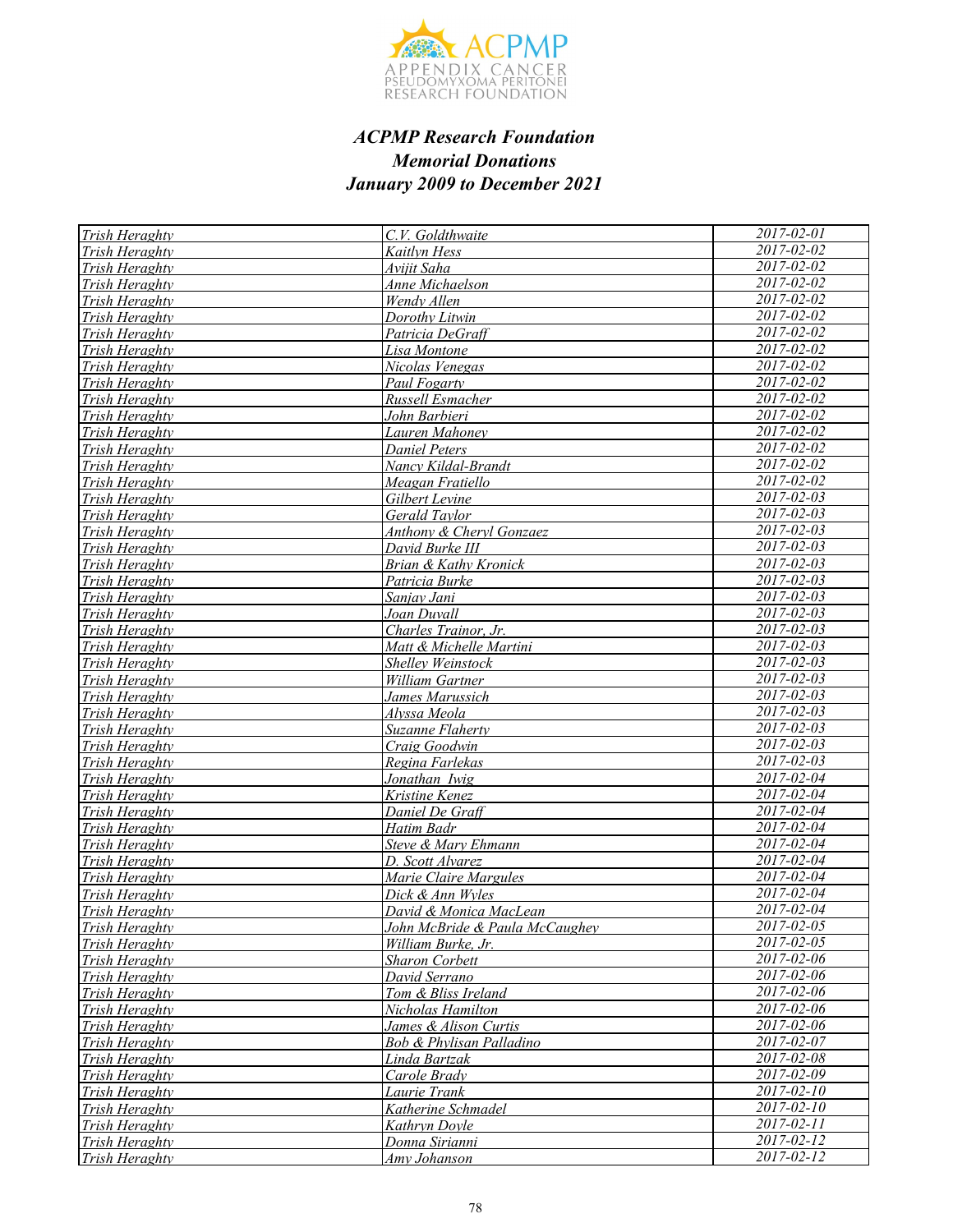

| Trish Heraghty        | <b>Andrew &amp; Leslie Taylor</b>        | 2017-02-14                  |
|-----------------------|------------------------------------------|-----------------------------|
| <b>Trish Heraghty</b> | Matt Doolan                              | $2017 - 02 - 15$            |
| Trish Heraghty        | William Podolski                         | 2017-02-21                  |
| Trish Heraghty        | Lynn Lagace                              | $2017 - 03 - 06$            |
| Trish Heraghty        | Traci Basile                             | $2017 - 03 - 08$            |
| Trish Heraghty        | Mark Heraghty                            | $2017 - 03 - 10$            |
| Trish Heraghty        | Michael & Kristin Leo                    | $2017 - 03 - 29$            |
| Trish Heraghty        | Paul Clark                               | 2017-06-07                  |
| Tv Rock               | Peter Smith                              | $\frac{2020 - 09 - 23}{20}$ |
| Tyler Wright          | <b>Booster Campaigns</b>                 | $2016 - 03 - 15$            |
| Uli Krahenbuhl        | Madelyn Sminkey                          | $2012 - 05 - 15$            |
| Uli Krahenbuhl        | Kristin Zellner                          | $2012 - 05 - 15$            |
| Uli Krahenbuhl        | Erin Michaud                             | $2012 - 05 - 15$            |
| Uli Krahenbuhl        | Lauren Belmonte                          | 2012-05-16                  |
| Uli Krahenbuhl        | Lauren Levy                              | $2012 - 05 - 18$            |
| Uli Krahenbuhl        | Mava Ahluwalia                           | 2012-05-21                  |
| Uli Krahenbuhl        | Nancy Ahluwalia                          | 2012-05-21                  |
| Uli Krahenbuhl        | Linda Chester                            | 2012-05-22                  |
| Uli Krahenbuhl        | Devonna Dickey                           | 2012-05-22                  |
| Uli Krahenbuhl        | Joel Greenwald                           | 2012-05-22                  |
| Uli Krahenbuhl        | Patrick Butler                           | 2012-05-22                  |
| Uli Krahenbuhl        | Jessica Tull                             | $2012 - 05 - 23$            |
| Uli Krahenbuhl        | <b>Barry Gerin</b>                       | 2012-05-25                  |
| Uli Krahenbuhl        | Ron & Sue Cassidy                        | 2012-05-26                  |
| Uli Krahenbuhl        | Kate Sakowski                            | $2012 - 05 - 26$            |
| Uli Krahenbuhl        | Richard Surico                           | $2012 - 05 - 31$            |
| Uli Krahenbuhl        | Marty & Gail Sivar                       | $2012 - 06 - 01$            |
| Uli Krahenbuhl        | Karin Nastawa                            | $2012 - 06 - 01$            |
| Uli Krahenbuhl        | Carole Frantzen                          | 2012-06-01                  |
| Uli Krahenbuhl        | Hal & Jane Quinton                       | 2012-06-02                  |
| Uli Krahenbuhl        | Danielle DiAntonio                       | 2012-06-02                  |
| Uli Krahenbuhl        | Ann Ngo                                  | 2012-06-04                  |
| Uli Krahenbuhl        | Mirjam Plisson                           | 2012-06-04                  |
| Uli Krahenbuhl        | Ann Marie Khaled                         | 2012-06-04                  |
| Uli Krahenbuhl        | Amy Buchan                               | $2012 - 06 - 05$            |
| Uli Krahenbuhl        | Donald Hogardt                           | 2012-06-05                  |
| Uli Krahenbuhl        | Jason Eldridge                           | 2012-06-06                  |
| Uli Krahenbuhl        | ELSÖ LTD.                                | 2012-06-07                  |
| Uli Krahenbuhl        | <b>Great Eastern Balloon Association</b> | $2012 - 06 - 08$            |
| Uli Krahenbuhl        | Patricia Saro                            | 2012-06-09                  |
| Uli Krahenbuhl        | Phyllis Savarino                         | $2012 - 06 - 11$            |
| Uli Krahenbuhl        | Sharon Dixon & Stacy Moose               | 2012-06-12                  |
| Uli Krahenbuhl        | <u>Kathleen Renner</u>                   | 2012-06-12                  |
| Uli Krahenbuhl        | John Duffy                               | 2012-06-13                  |
| Uli Krahenbuhl        | Laura Kain                               | 2012-06-14                  |
| Uli Krahenbuhl        | Steve & Colleen Kondorossy               | 2012-06-15                  |
| Uli Krahenbuhl        | Philip Faraone                           | 2012-06-15                  |
| Uli Krahenbuhl        | Catherine Lee                            | 2012-06-16                  |
| Uli Krahenbuhl        | Ryan Bysterbusch                         | 2012-06-23                  |
| Uli Krahenbuhl        | Emily Isler                              | 2012-06-26                  |
| Uli Krahenbuhl        | Paul & Gavle Needham                     | 2012-07-06                  |
| Uli Krahenbuhl        | Blaser Swisslube AG                      | 2012-07-09                  |
| Uli Krahenbuhl        | Shirley Krahenbuhl                       | 2012-07-18                  |
| Uli Krahenbuhl        | Johann & Beverly Schneider               | $2012 - 07 - 20$            |
| Uli Krahenbuhl        | Joel Rushing                             | 2013-06-15                  |
| Uli Krahenbuhl        | Keith Standley                           | 2013-08-14<br>2018-11-27    |
| Uli Krahenbuhl        | Suzanne Krahenbuhl                       |                             |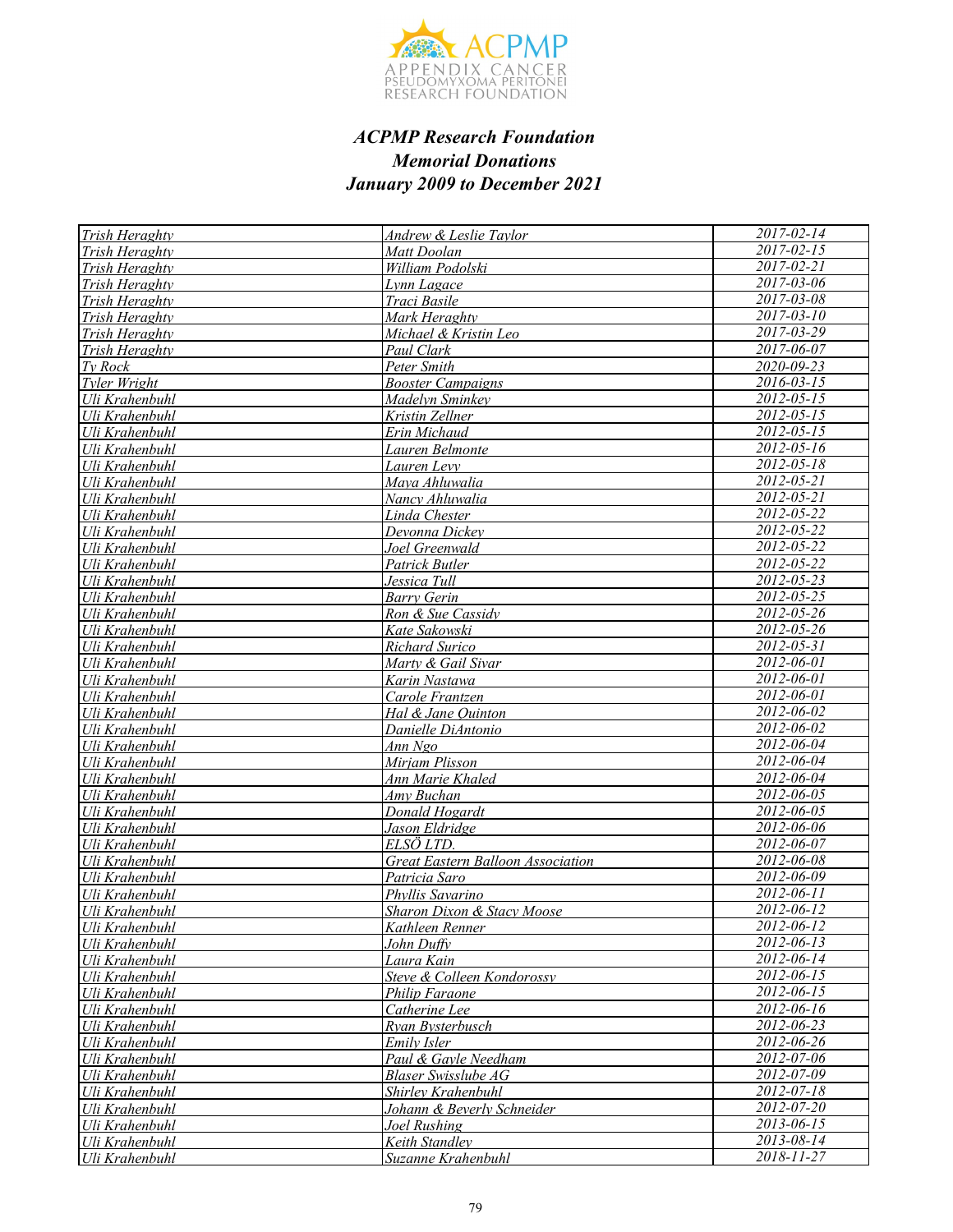

| Uli Krahenbuhl                                 | Kristin Zellner                       | 2020-12-01                     |
|------------------------------------------------|---------------------------------------|--------------------------------|
| Vanessa Caban                                  | Dan Almodovar                         | 2017-03-31                     |
| Vernon Jacob LaBeau Jr.                        | The Trites Family                     | $2021 - 09 - 15$               |
| Vernon Jacob LaBeau Jr.                        | Linda Nicholson                       | 2021-09-17                     |
| Vernon Jacob LaBeau Jr.                        | Andie O'Brien                         | $2021 - 09 - 20$               |
| Vernon Jacob LaBeau Jr.                        | Marie Walker                          | 2021-09-20                     |
| Vernon Jacob LaBeau Jr.                        | Darin Sullwold                        | $2021 - 10 - 06$               |
| Vernon Jacob LaBeau Jr.                        | Alicia Wollmering                     | 2021-10-12                     |
| Vernon Jacob LaBeau Jr.                        | Anthony & Haylei Peterson             | 2021-10-12                     |
| Vernon Jacob LaBeau Jr.                        | Karen & Dean Ekegren                  | $2021 - 10 - 12$               |
| Vernon Jacob LaBeau Jr.                        | Steven & Patricia Brettschneider      | $2021 - 10 - 12$               |
| Vernon Jacob LaBeau Jr.                        | Vicki & Michael Peterson              | 2021-10-12                     |
| Vincent Montagna                               | Don & Connie Veter                    | 2012-06-26                     |
| Vincent Montagna                               | Pasquale Romano                       | 2012-12-19                     |
| Vincent Montagna                               | Allison Warshaw                       | $2013 - 03 - 14$               |
| Vincent Montagna                               | Allison Shearman                      | 2015-02-23                     |
| Vincent Montagna                               | Allison Shearman                      | 2016-02-19                     |
| Vincent Montagna                               | Jessica Montagna                      | 2016-06-19                     |
| Vivian Brown                                   | Kathryn Grumley                       | 2017-09-06                     |
| Wade Wertman                                   | Amanda Post                           | 2020-04-10                     |
| Wade Wertman                                   | <i>ANNE MCKENNA</i>                   | 2020-04-16                     |
| Wade Wertman                                   | Jeannie Post                          | $2020 - 04 - 20$               |
| Wade Wertman                                   | Frank and Sue Schwab                  | $2020 - 04 - 20$               |
| Wagar Younas                                   | Umnia Wasim                           | 2020-04-24                     |
| Wendy Jane Martini                             | Helen Dziubak                         | $2021 - 05 - 21$               |
| Wendy Jane Martini                             | Bruno & Bonna Cafiso                  | $\frac{2021 - 08 - 07}{h}$     |
| Wendy Jane Martini                             | Linda Liwrir                          | 2021-08-08                     |
| Wendy Jane Martini                             | James VanOstenbridge                  | 2021-08-09                     |
| Wendy Jane Martini                             | Jennifer Duerr                        | 2021-08-09                     |
| Wendy Jane Martini                             | Regina Edwards                        | 2021-08-09                     |
| Wendy Jane Martini                             | James Augusterfer                     | 2021-08-31                     |
| Wendy Jane Martini                             | <b>Betty Earnshaw</b>                 | 2021-09-01                     |
| Wendy Jane Martini                             | Kathleen Lehman                       | $2021 - 11 - 14$               |
| Wendy Jane Martini                             | Michael & Margaret Gehman             | $2021 - 11 - 20$               |
| <b>Wesley Scott Hunter</b>                     | Aetna Foundation                      | 2012-12-26                     |
| <b>Wesley Scott Hunter</b>                     | Aetna Foundation                      | $2016 - 01 - 29$               |
| William "Billie" Snyder                        | <b>Sharon Brauch</b>                  | $\overline{2021}$ -01-04       |
| William "Sonny" Hovan                          | William Nelson III                    | $2020 - 10 - 15$               |
| William (Sonny) Hovan                          | Marlene Brazina                       | 2016-11-03                     |
| William (Sonny) Hovan                          | Frank & Amy Licari                    | $2016 - 11 - 04$               |
| William (Sonny) Hovan                          | Erica Einhorn                         | 2016-11-04                     |
| William (Sonny) Hovan                          | Sean Elias                            | 2016-11-04                     |
| <i>William (Sonny) Hovan</i>                   | Fred & Shirley Bradshaw               | $2016 - 11 - 07$<br>2016-11-07 |
| William (Sonny) Hovan                          | Lisa Markowitz                        |                                |
| William (Sonny) Hovan                          | <b>Anthony &amp; Annette Donofrio</b> | 2016-11-07                     |
| William (Sonny) Hovan                          | Steven & Benita Mocilnikar            | 2016-11-07                     |
| William (Sonny) Hovan                          | Genevieve Shantery                    | 2016-11-07<br>2016-11-07       |
| William (Sonny) Hovan                          | Mandie Ferretti                       | 2016-11-07                     |
| William (Sonny) Hovan                          | Karlya Boone                          | 2016-11-07                     |
| William (Sonny) Hovan<br>William (Sonny) Hovan | Chad & Caryn Nieratko<br>Dale Gallis  | 2016-11-09                     |
| William (Sonny) Hovan                          | Ronald & Ruth Beatty                  | 2016-11-09                     |
| William (Sonny) Hovan                          | Jeffrey Soldan                        | 2016-11-09                     |
| William (Sonny) Hovan                          | Terrance & Marie McNaughton           | $2016 - 11 - 10$               |
| William (Sonny) Hovan                          | Terrance & Marie McNaughton           | 2016-11-10                     |
| William (Sonny) Hovan                          | Christopher & Lisa Fiorello           | 2016-11-10                     |
| William (Sonny) Hovan                          | Mary Ann Soldan                       | 2016-11-11                     |
|                                                |                                       |                                |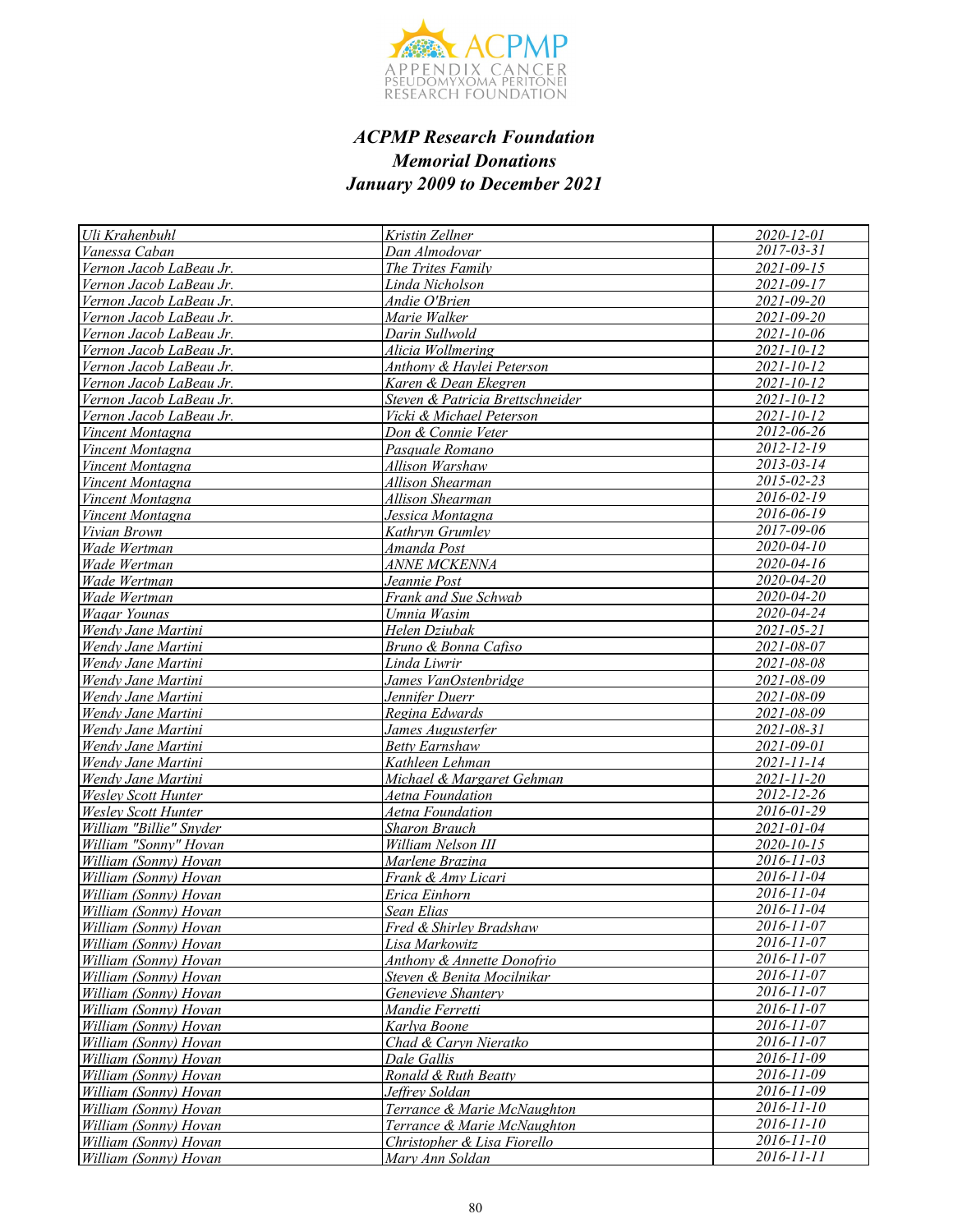

| William (Sonny) Hovan               | Mary Ann Soldan                           | $2016 - 11 - 11$         |
|-------------------------------------|-------------------------------------------|--------------------------|
| William (Sonny) Hovan               | Virginia Tischner                         | $\overline{2016}$ -11-14 |
| William (Sonny) Hovan               | PRS Staff & Board Members                 | 2016-11-14               |
| William (Sonny) Hovan               | Churchill Towers                          | 2016-11-17               |
| William (Sonny) Hovan               | Anna Visger                               | $2016 - 11 - 17$         |
| William (Sonny) Hovan               | Daniel Miecznikowski                      | $2016 - 11 - 28$         |
| William (Sonny) Hovan               | Fred & Shirley Bradshaw                   | 2017-09-11               |
| William "Tonto" Padowicz            | Tonto Memorial Fund                       | $2018 - 07 - 16$         |
| William Hashinger                   | Anne-Marie Lubenau                        | 2014-12-11               |
| William Hashinger                   | Pittsburgh History & Landmarks Foundation | $2014 - 12 - 12$         |
| William Hashinger                   | Mary Korytkowski                          | $2014 - 12 - 14$         |
| William Hashinger                   | Terry McDonald                            | $2014 - 12 - 16$         |
| William Hashinger                   | Robert & Patricia Houston                 | 2014-12-16               |
| William Hashinger                   | Gilbert & Ellen DeBenedetti               | $2014 - 12 - 17$         |
| William Hashinger                   | Joan Isenberg                             | $2014 - 12 - 30$         |
| William Hashinger                   | Joan Isenberg                             | 2017-12-28               |
| William Hassell Wilson, IV          | Aura Wilson                               | 2020-09-19               |
| William Hassell Wilson, IV          | Macauley and Catharine Aron               | 2020-09-20               |
| William Hassell Wilson, IV          | <b>BRENDA RAINE</b>                       | 2020-09-21               |
| William Hassell Wilson, IV          | Patricia Aron                             | $2020 - 09 - 21$         |
| William Hassell Wilson, IV          | Robert Anderrson                          | 2020-09-21               |
| William Hassell Wilson, IV          | Kristine Pryzgoda                         | 2020-09-21               |
| William Hassell Wilson, IV          | Linda Aron                                | 2020-09-21               |
| William Hassell Wilson, IV          | Howard Neal Barker                        | 2020-09-22               |
| William Hassell Wilson, IV          | Sue ellen Team                            | 2020-09-22               |
| William Hassell Wilson, IV          | Brenda Booth                              | 2020-09-22               |
| William Hassell Wilson, IV          | <b>Bruce and Barbara Mueller</b>          | 2020-09-23               |
| William Hassell Wilson, IV          | Joe Brinckerhoff                          | 2020-09-24               |
| William Hassell Wilson, IV          | Faye Peery                                | 2020-09-24               |
| William Hassell Wilson, IV          | Faye Peery                                | 2020-09-24               |
| William Hassell Wilson, IV          | Jeannine Buffev                           | 2020-09-25               |
| William Hassell Wilson, IV          | Brenda Whitesell                          | 2020-09-28               |
| William Hassell Wilson, IV          | Cynthia Rohm                              | 2020-09-28               |
| William Hassell Wilson, IV          | Tonya Butler                              | 2020-09-29               |
| William Hassell Wilson, IV          | Mary Henry                                | 2020-09-29               |
| William Hassell Wilson, IV          | Joseph and Vicki Millehan                 | 2020-09-29               |
| William Hassell Wilson, IV          | Joseph Brinckerhoff                       | 2020-12-20               |
| William Howard                      | John Nussbaumer                           | 2018-10-08               |
| William Howard                      | Ryan & Charlotte Nelson                   | 2018-10-15               |
| William Howard                      | Lynne McCormick                           | 2018-10-18               |
| William Howard                      | Katherine Jeske                           | 2018-10-22               |
| William Howard                      | John Davis                                | 2018-10-23<br>2017-02-27 |
| <b>William Jacques</b>              | Kerry Brown                               | 2017-03-02               |
| William Jacques                     | <u>Joe Zirnhelt</u>                       | 2017-03-02               |
| William Jacques                     | Barbara Dick                              |                          |
| William Jacques                     | Rhonda Franken                            | 2017-03-08<br>2017-04-15 |
| William Jacques<br>William Randazzo | Mary Hartung<br>Joanne Rocco              | 2017-04-12               |
| William Randazzo                    |                                           | 2017-04-12               |
| William Randazzo                    | Alexandra Bayona<br>Christina Marshall    | 2017-04-14               |
| William Randazzo                    | Donna Vignola                             | 2017-04-15               |
| William Randazzo                    | Dina Wong                                 | 2017-04-20               |
| William Randazzo                    | Karen Taylor                              | $2017 - 05 - 11$         |
| Wilma Weber                         | Melanie Weber-Stelter                     | 2014-08-25               |
| <i>Yvonne Stevens</i>               | Ian Bartlett                              | 2018-07-25               |
| <b>Yvonne Stevens</b>               | Emma Hallett                              | 2018-07-25               |
| <b>Yvonne Stevens</b>               | Neil Green                                | 2018-07-25               |